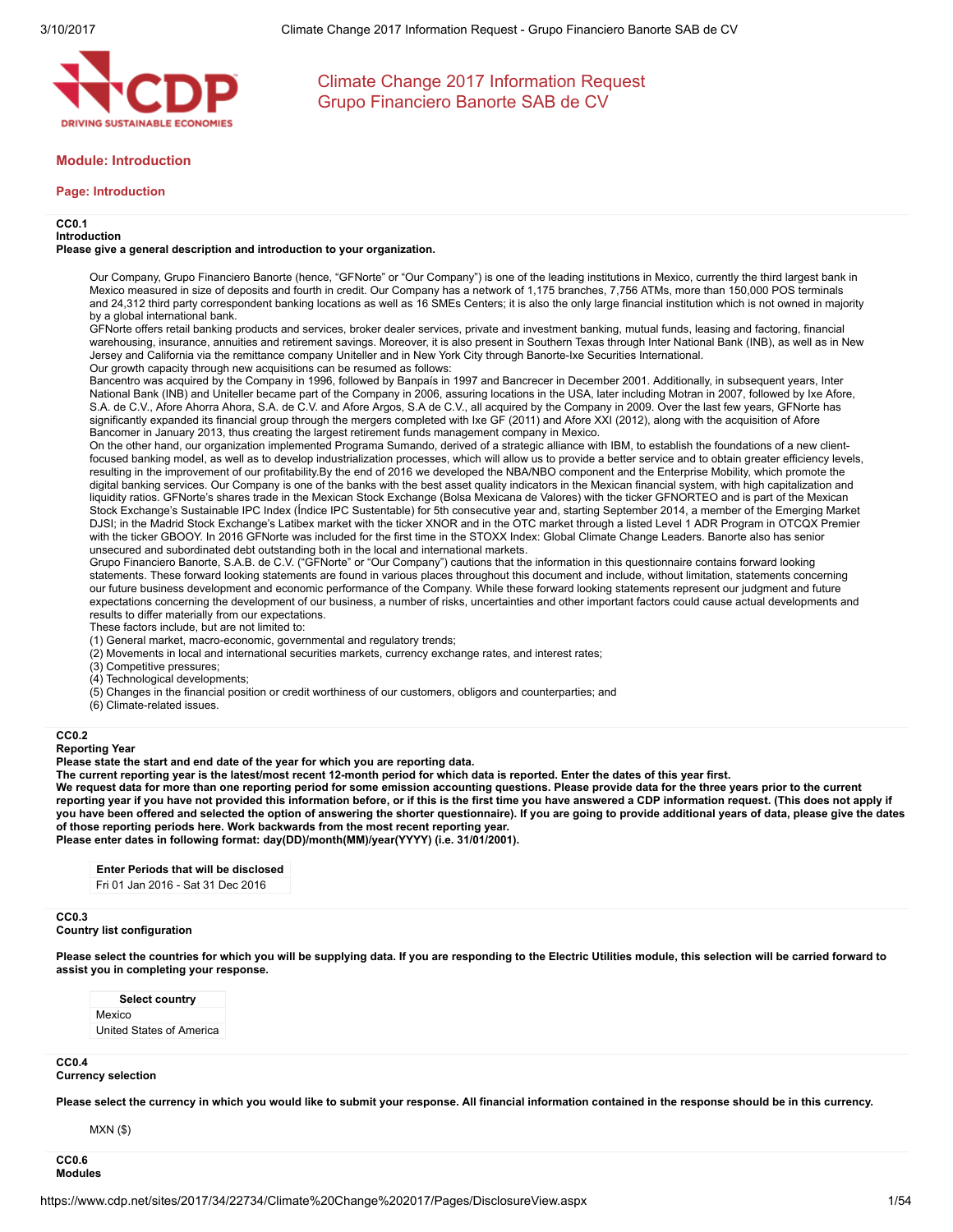As part of the request for information on behalf of investors, companies in the electric utility sector, companies in the automobile and auto component manufacturing sector, companies in the oil and gas sector, companies in the information and communications technology sector (ICT) and companies in the food, beverage and tobacco sector (FBT) should complete supplementary questions in addition to the core questionnaire. If you are in these sector groupings, the corresponding sector modules will not appear among the options of question CC0.6 but will automatically appear in the ORS navigation bar when you save this page. If you want to query your classification, please email [respond@cdp.net.](mailto:respond@cdp.net) If you have not been presented with a sector module that you consider would be appropriate for your company to answer, please select the module below in CC0.6.

Further Information

### Module: Management

#### Page: CC1. Governance

#### CC1.1

Where is the highest level of direct responsibility for climate change within your organization?

Board or individual/sub-set of the Board or other committee appointed by the Board

CC1.1a

#### Please identify the position of the individual or name of the committee with this responsibility

Job title:

Executive Director of Sustainability and Responsible Investment

Description of its position in the corporate structure:

The Executive Director of Sustainability and Responsible Investment manages the Company's Corporate Responsibility and Sustainability Strategy, based on the positive impact that CSR actions will have in our clients, our employees, the community and other stakeholders, as well as on the environment. He also oversees the alignment of the different business units and services areas with Sustainability policies, standards and programs, working to integrate and communicate CSR activities of the company both internally and as part of our commitment to our stakeholders. During each Board of Directors' meeting, one part of the session's agenda is assigned to review and manage environmental, social and economic impacts. The Executive Director of Sustainability and Responsible Investment reports directly to the Board of Director's Chair about the most relevant topics related with environmental, social and economic issues. It is noteworthy that in 2016, our Corporate Responsibility and Sustainability Department (previous report) was restructured to compose the Sustainability and Responsible Investment Department. We expect this new integral approach will help us to propel the responsible investment. Investment activities constitute one of our core businesses.

Responsibilities:

- Manage the design and implementation of CSR institutional programs to meet the Corporate Responsibility goals across the Company's four CSR pillars: Community Commitment, Equality and Governance, Environmental Responsibility and Value Chain.

- Serve as the Company's primary Corporate Responsibility representative to internal business unit managers and external stakeholders, building strategic partnerships with NGOs and trade associations and providing support for social and environmental communication with investors and other stakeholders. - Lead internal and external reporting requirements including periodic reports on social and reputational risks to Company senior management and Annual CSR Report and other key CSR reports.

- Promote the consideration of potential risks related with climate change, biodiversity loss and social conflicts within our Company's investment policies, according the Principles of Responsible Investment of UNEP, for which initiative our Company is a signatory (since beginning of 2017).

- Manage information on climate change related issues.

- Oversee the implementation and usage of the Social and Environmental Management System.

- Establish integrated reporting to provide intangible valuation

- Manage the implemented strategies towards the incorporation into sustainable indexes.

- Oversee and guarantee the establishment of financial literacy programs.

Furthermore, in the period 2015 – 2017, our Executive Director of Sustainability and Responsible Investment assumed the leadership of the Sustainability Committee of the ABM (Association of Banks of Mexico), obtaining the approval of the Protocol of Sustainability Banking, great step to encourage the incorporation of sustainability criteria in the main areas of operation of the Mexican banking sector, also, the participation of committee members into activities of NCD/GIZ and UNEP was promoted.

#### CC1.2

Do you provide incentives for the management of climate change issues, including the attainment of targets?

Yes

#### CC1.2a

Please provide further details on the incentives provided for the management of climate change issues

| Who is entitled to<br>benefit from these<br>incentives? | The type of<br>incentives | Incentivized<br>performance<br>indicator                                                                                        | Comment                                                                                                                                                                                                                                                                                                                                                                                                                                                                                                                                                                                                                                                                                                                                                                                                                                                                                                                                                                                                                                                                                                                                                                                                  |
|---------------------------------------------------------|---------------------------|---------------------------------------------------------------------------------------------------------------------------------|----------------------------------------------------------------------------------------------------------------------------------------------------------------------------------------------------------------------------------------------------------------------------------------------------------------------------------------------------------------------------------------------------------------------------------------------------------------------------------------------------------------------------------------------------------------------------------------------------------------------------------------------------------------------------------------------------------------------------------------------------------------------------------------------------------------------------------------------------------------------------------------------------------------------------------------------------------------------------------------------------------------------------------------------------------------------------------------------------------------------------------------------------------------------------------------------------------|
| Environment/Sustainability<br>managers                  | Monetary<br>reward        | Emissions<br>reduction<br>project<br>Emissions<br>reduction<br>target<br>Energy<br>reduction<br>project<br>Efficiency<br>target | A monetary reward is given as percentage of the annual bonus that is directly related to<br>performance and/results in: (i) Projects in Scope 1+2: collaboration with Energy Department in<br>the development of renewable energy projects and energy consumption efficiency in<br>operations, reflected in energy consumption indicators and reduction of Scope 1 and 2<br>emissions. (ii) Projects in Scope 3: (a) Efficient paper consumption. Performance indicators<br>based on percentage of reductions in paper consumption per employee compared to the base<br>year. (b) Increasing the recycled amount of waste and paper. (iii) Ongoing projects:<br>Performance also based on the scores obtained from distinct evaluators in response of<br>disclosure reports for CDP, DJSI, Sustainable IPC Index, GEI México, Vigeo, ESR (CSR)<br>Mexican award). (iv) Achieved targets: (a) 24% reduction in GFNorte's emissions intensity per<br>FTE by 2016 against baseline 2009. (b) 10% reduction in our global energy consumption per<br>revenues (CO2e ton/million Mexican Pesos) against 2015. (v) New targets: 10% additional<br>reduction in GFNorte's tonCO2/FTE by 2020 with baseline 2014. |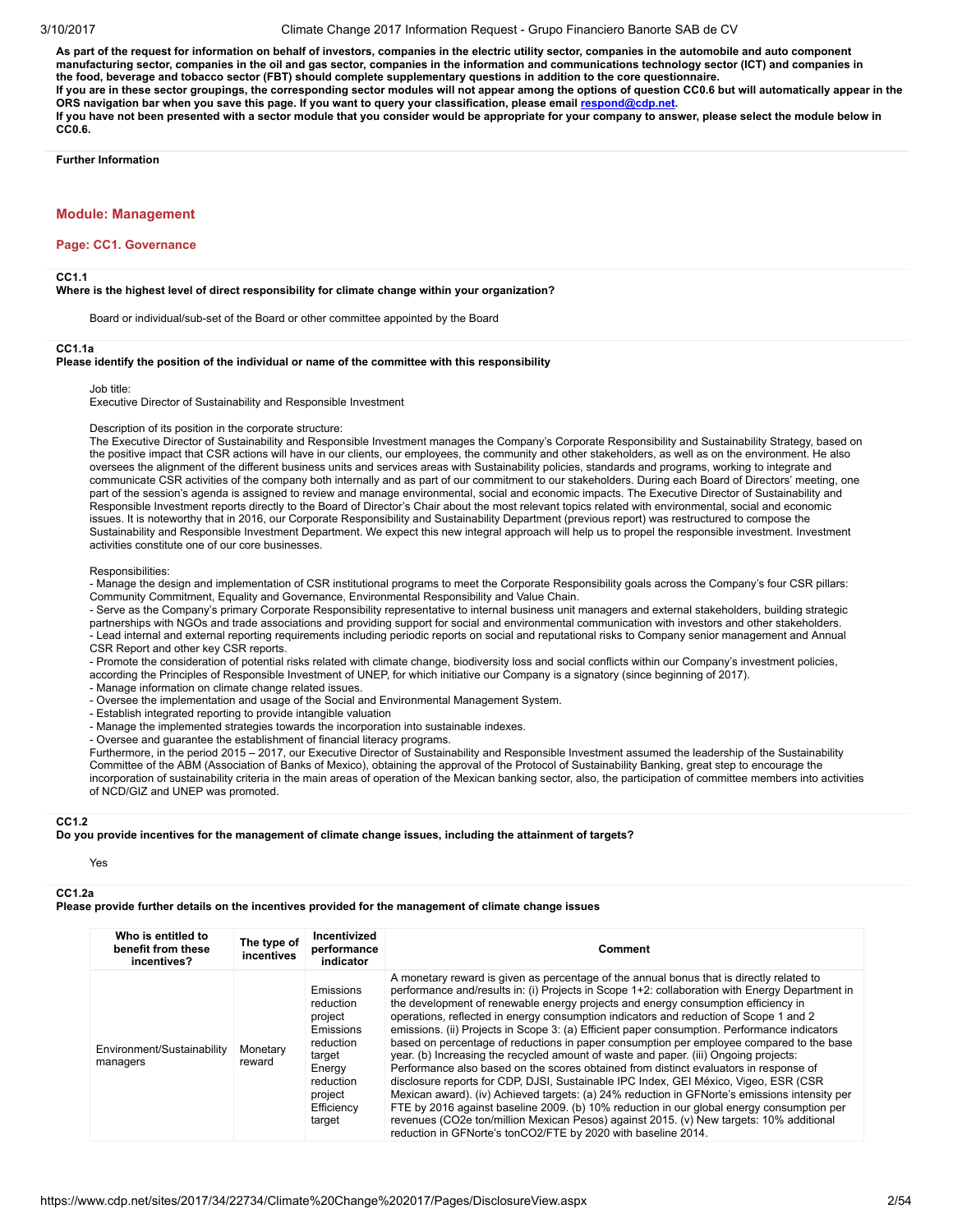| Who is entitled to<br>benefit from these<br>incentives? | The type of<br>incentives         | Incentivized<br>performance<br>indicator                                                                                         | Comment                                                                                                                                                                                                                                                                                                                                                                                                                                                                                                                                                                                                                                                                                                                                                                                                                                                                                                                                                                                                                                                                                                                                                                                                                                                                                                                                                                                                                                                                                                                                                                                                                                                                                                                                                                                                                                                                         |
|---------------------------------------------------------|-----------------------------------|----------------------------------------------------------------------------------------------------------------------------------|---------------------------------------------------------------------------------------------------------------------------------------------------------------------------------------------------------------------------------------------------------------------------------------------------------------------------------------------------------------------------------------------------------------------------------------------------------------------------------------------------------------------------------------------------------------------------------------------------------------------------------------------------------------------------------------------------------------------------------------------------------------------------------------------------------------------------------------------------------------------------------------------------------------------------------------------------------------------------------------------------------------------------------------------------------------------------------------------------------------------------------------------------------------------------------------------------------------------------------------------------------------------------------------------------------------------------------------------------------------------------------------------------------------------------------------------------------------------------------------------------------------------------------------------------------------------------------------------------------------------------------------------------------------------------------------------------------------------------------------------------------------------------------------------------------------------------------------------------------------------------------|
| Process operation<br>managers                           | Monetary<br>reward                | Emissions<br>reduction<br>project<br>Emissions<br>reduction<br>target<br>Energy<br>reduction<br>project<br>Efficiency<br>project | Specifically for Alternate Channels department. Their initiatives favor reduction in client's<br>mobility due to transporting to/from the Company's facilities/branches (therefore client's Scope<br>1), paper consumption reduction and token usage reduction (Scope 3), which contributes to<br>the natural resources consumption, thus reducing waste and equivalent CO2 emissions.<br>Monetary reward is awarded as percentage of an Annual Bonus related to performance and/or<br>results in: (i) Projects: (a) Campaigns for reutilization and recycling of token devices. (b)<br>Spreading the use of online/mobile banking and electronic channels. (c) Promotion of email<br>account statements. (ii) Achievements: (a) 1.2 million of Digital Banking clients ordered more<br>than 963 million of transactions in 2016, a YOY growth of 8%. (b) Mobile banking clients<br>increased 29% and transactions by 6%. (c) 55,171 physical tokens were changed to cellular,<br>10% increase versus last year. (d) Digital account statements were introduced as default<br>option for account statements delivery in all credit cards accounts. (e) More technologies and<br>features were implemented on ATM for remote sale and self-service to reduce customer need<br>to go to a branch, streamlining operations and reducing emissions from customers' travel. (f)<br>757 ATMs were replaced with energy efficient models, a 5% increase. This figure is equivalent<br>to 10% of all our ATM's. (g) In 2016 concluded the Multichannel transformation, which aims to<br>homologate our digital services: Online banking, mobile banking, ATM's, among others.                                                                                                                                                                                                           |
| All employees                                           | Recognition<br>(non-<br>monetary) | Efficiency<br>project<br>Efficiency<br>target<br>Other:<br>Behaviour<br>change<br>related<br>indicator                           | As one of our major efficiency projects in responsible resources management, our Paperless<br>program recognizes the achievements of our Paperless Champions through internal<br>communications and symbolic statues. Generally speaking, the Paperless program monitors<br>the paper consumption of our Company, detecting the consumption peaks to identify the<br>individuals or departments with greater usage, in order to assess and address these<br>opportunities. Moreover, whenever a special project is implemented and has significant results,<br>it is recognized. This way, the Paperless Champion recognition is awarded when an individual<br>or team (be it a group of employees or a whole department) devises a project which will<br>substantially reduce the paper consumption in their operations. (i) Achievements: (a) New<br>initiatives implemented: 1. Papercut, which seeks for efficiency at printing; 2. Mobile Adjuster in<br>insurance and annuities subsidiary, which uses digital technology for claims attention; 3.<br>Implementation of Digital account statement as default option in all our client's credit cards<br>accounts in Banorte. (b) In 2016 Banorte USA had a YOY 9% reduction in paper consumption<br>and 7% in consumption per employee. The savings and provision subsidiaries also managed a<br>6% reduction in metric tons per employee compared with 2015. (c) 600 tons of paper and<br>cardboard recycled in 2016. (d) Symbolic statues were given to the participant departments. (ii)<br>Current goal: 15% reduction in paper consumption intensity per FTE in the Banking sector by<br>2020 with baseline 2014.                                                                                                                                                                                                    |
| All employees                                           | Monetary<br>reward                | Emissions<br>reduction<br>project<br>Energy<br>reduction<br>project<br>Efficiency<br>project                                     | Premio Ingenio Banorte: This innovation contest is open to all GFNorte's employees. It seeks<br>to promote individual or group participation to propose innovative ideas to implement later on<br>within the Company. Relevant categories of this contest are the "Internal Processes" area,<br>considering operational eco-efficiency (energy, paper and other resources and strategies) and<br>related issues, and the "Social Responsibility" area, which comprises environment protection,<br>climate change mitigation and adaptation, support to community, supply chain matters and<br>ethics. Within the scope of this contest, they must provide a thorough description of the idea,<br>its implementation method, expected impacts, evidence to support the predicted impact,<br>investment to implement it and other relevant issues to analyze the business case. Participants<br>are evaluated based on criteria like innovation, (environmental, social and/or economic) impact<br>of the solution / strategies, relevance of the topic, ease of implementation, originality, and<br>feasibility, among others. Winners obtain the "Innovation" prize, consisting of a monetary<br>reward equivalent to several months of salary, as well as recognition through internal media,<br>direct access to Special Development Programs, an invitation to take part in the Innovation<br>Committee during next year's period and a special mention in their personal record as<br>"Outstanding innovating performance", which will be taken in account to be promoted within<br>the Company later on.                                                                                                                                                                                                                                                                   |
| All employees                                           | Monetary<br>reward                | Emissions<br>reduction<br>project<br>Energy<br>reduction<br>project<br>Efficiency<br>project                                     | Ingenio Banorte: This innovation contest is open to all GFNorte's employees. It seeks to<br>promote individual or group participation to propose innovative ideas to implement later on<br>within the Company. Relevant categories of this contest are the "Internal Processes" area,<br>considering operational eco-efficiency (energy, paper and other resources and strategies) and<br>related issues, and the "Social Responsibility" area, which comprises environment protection,<br>climate change mitigation and adaptation, support to community, supply chain matters and<br>ethics. Within the scope of this contest, they must provide a thorough description of the idea,<br>its implementation method, expected impacts, evidence to support the predicted impact,<br>investment to implement it and other relevant issues to analyze the business case. Participants<br>are evaluated based on criteria like innovation, (environmental, social and/or economic) impact<br>of the solution / strategies, relevance of the topic, ease of implementation, originality, and<br>feasibility, among others. Winners obtain the "Innovation" prize, consisting of a monetary<br>reward equivalent to several months of salary, as well as recognition through internal media,<br>direct access to Special Development Programs, an invitation to take part in the Innovation<br>Committee during next year's period and a special mention in their personal record as<br>"Outstanding innovating performance", which will be taken in account to be promoted within<br>the Company later on. Among the winner projects for Ingenio Banorte 2016 was the "Web"<br>Portal for interaction between social entrepreneurs and investors of Grupo Financiero<br>Banorte", which promotes projects with environmental and social impact through the Venture<br>Capital Fund. |

Further Information

### Page: CC2. Strategy

CC2.1

Please select the option that best describes your risk management procedures with regard to climate change risks and opportunities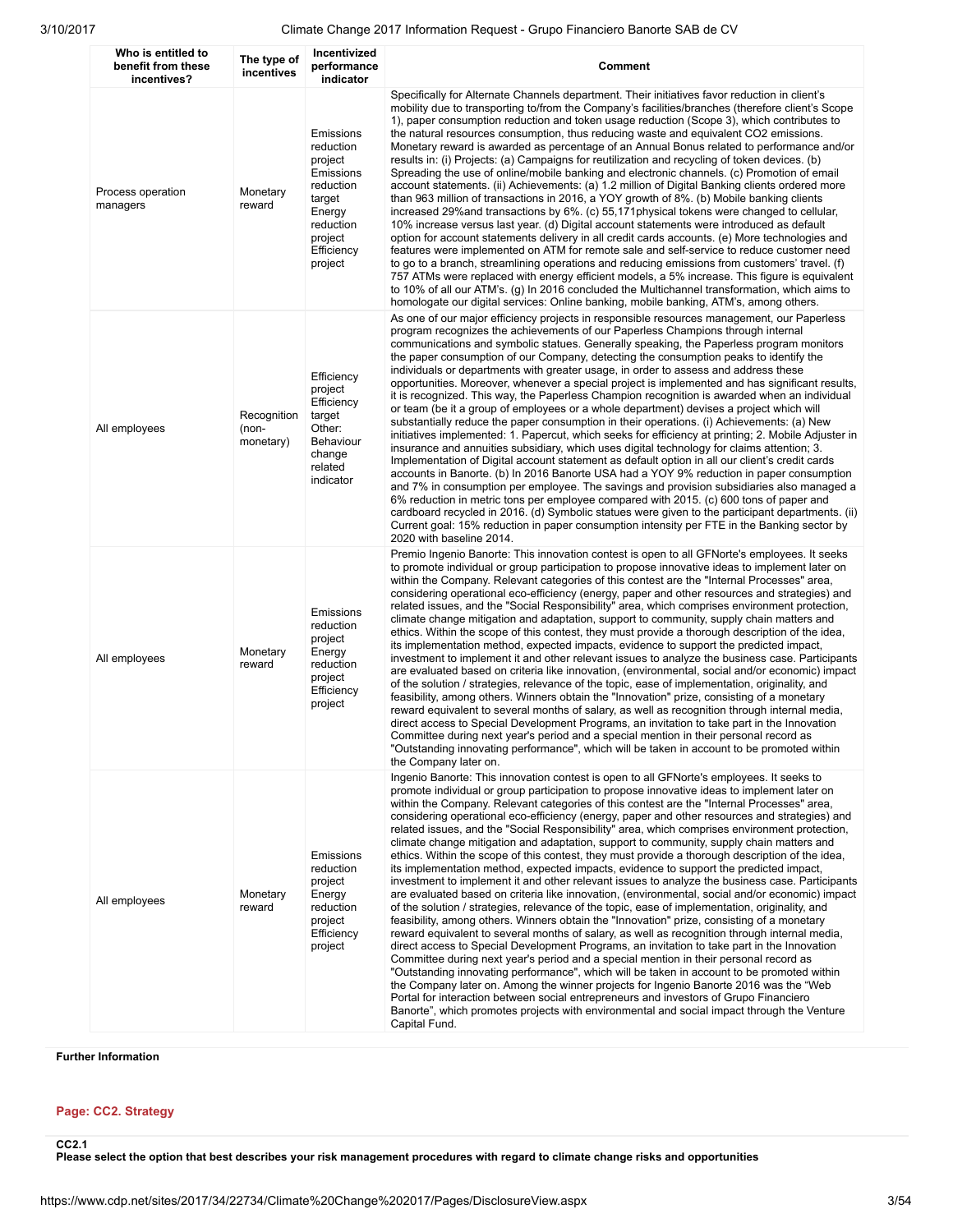Integrated into multi-disciplinary company wide risk management processes

#### CC2.1a

#### Please provide further details on your risk management procedures with regard to climate change risks and opportunities

| <b>Frequency of</b><br>monitoring | To whom are results reported?                                                   | Geographical areas<br>considered                      | How far into the future are<br>risks considered? | Comment  |  |
|-----------------------------------|---------------------------------------------------------------------------------|-------------------------------------------------------|--------------------------------------------------|----------|--|
| Annually                          | Board or individual/sub-set of the Board or<br>committee appointed by the Board | Mexico and United States (All<br>entities of GFNorte) | > 6 years                                        | Annually |  |

#### CC2.1b

#### Please describe how your risk and opportunity identification processes are applied at both company and asset level

Our risk management related to climate change is aligned with the methodology of ISO 31000. Asset risks/opps are considered on subsidiary, regional or individual levels within our Business Continuity Policy (BCP) and a Contingency Plan that set out guidelines for what to do in case of a sinister. This includes events related to natural disasters such as earthquakes (e.g., in Mexico City), hurricanes (e.g., in Monterrey), floods (e.g., branches in states near the sea), among other physical events, for one particular site or a definite region that can affect our facilities and by subsequence, our operations.

This policy define those responsibles for executing the actions of the contingency plans and their roles, including Directors, Assistants, Managers, employees (GFNorte trains 10% of each building's employees in brigades) and Committees associated.

Our Sustainability Management System (SMS) is now allowing us to gradually increase our top-down scope strategy, as we are now able to monitor indicators in a per site basis to define the zones which require additional measures.

At company level, our risk/opps identification process is based on a materiality analysis performed by KPMG, an external counselling firm. This analysis is carried out by means of public information related to the significant aspects of several sustainability topics in order to define the vital issues to address, as perceived by our stakeholders and by the company itself. We are also committed to perform continuous follow-ups of every aspect deemed as material to the Company, along with the support of our stakeholders, in order to improve, have feedback about and update our most significant topics to develop. The periodicity in the revision about the advances of the material aspects occurs annually, and the materiality analysis is performed every 3 years.

These issues are published in our annual integrated report in our website as a communication mechanism for all our share and stakeholders.

#### CC2.1c

#### How do you prioritize the risks and opportunities identified?

We prioritize the risks that we have identified for the business through the following methods;

1. Since 2015, we use the SMS to periodically gather environmental data from all subsidiaries, which allows us to identify "hot spots" of high consumption/risk and our progress against targets. Hot spots and improvements that are not being achieved in the proposed timeframes are prioritized.

2. The RIECM is an analysis of all our operations' inputs and outputs to determine environmental aspects and impacts related to be evaluated in terms of gravity, periodicity/duration, reversibility, relevance and change over time; the value of this factors then determines the impact's significance to prioritize in the short- and long-term.

In addition, it has been developed a Social and Environmental Risk Management System (SEMS), which is a mechanism for the analysis of social and environmental risks and impacts to promote that the projects for which we provide financing are carried out in a socially responsible manner. It goes through identification, allocation, evaluation and management process of social and environmental risks and impacts, based on the national legal framework, IFC performance standards, World Bank environment, health and safety guidelines and The Ecuador Principles. It considers transactions greater than USD \$1 million of the corporate, structured finance and government credit portfolio.

Our company level prioritization occurs through our materiality study. In 2016 our materiality analysis was updated by KPMG using public information related to the significant aspects of several sustainability topics in order to define the vital issues to address, as perceived by our stakeholders and by the company itself, more than 200 issues were found and grouped by affinity to provide 26 specific final topics, allowing us to prioritize relevant topics for us through a graphical materiality matrix based on the significance to GFNorte and to our stakeholders.

#### CC2.2

#### Is climate change integrated into your business strategy?

Yes

### CC2.2a

### Please describe the process of how climate change is integrated into your business strategy and any outcomes of this process

As a financial institution, we play a significant role as drivers of economic and sustainable development through our financing, lending and investment operations. The inclusion of environmental responsibility as a CSR main pillar is one of the most substantial business strategic decisions made in the last years. With this in mind, the Executive Director of Sustainability and Responsible Investment promoted the creation of a sustainability model for the strategy of the whole Company. In 2016 this model was completed, now, our business value generation strategy includes human, intellectual, financial and natural capitals. The natural capital pursuits the efficient use of resources, the reduction of our carbon footprint (in accordance with our SBT considerations for our long term target) and it is, aligned with our 2020 Vision, which seeks for our Company to become the best financial Group in Mexico in 2020 (this model is publicly available in our 2016 Annual Report).

Our short-term strategy (STS) is being carried out in 3 years (2015-2017) and it comprises the implementation of several tools in our operations. For example, the Social and Environmental Management System (SEMS) process, based on the national legal framework and the Equator Principles' guidelines, is incorporated within the business as a tool for the identification, mitigation and management of social and environmental risks of our loan portfolio, it constitutes an institutional regulation. Furthermore, considering sustainable finance is becoming more prominent, driven by the scale and urgency of the challenge of financing sustainable development, since 2017 our Company is signatory of the initiative Principles of Responsible Investment. This initiative represented an opportunity to develop green business that influenced our strategy, thus, we will be measuring environmental impacts and managing risks' prevention and mitigation related with internal activities such as electricity consumption and external activities such as lending, funding and investment processes. The latter aspect will have its strategy of implementation completed by 2018, according our commitment with UNPRI. Moreover, our Environmental Policy was enriched to abide regulatory changes in National Law (regarding the Mexican Climate Change Law and its Guidelines) that refer to emissions calculation and reporting procedures. Our policy is publicly disposed in our Company's internal policies and official webpage. Also, we use our Sustainability Management System to gather the environmental data from all our operations, allowing us an easier measuring and verification of climate related figures.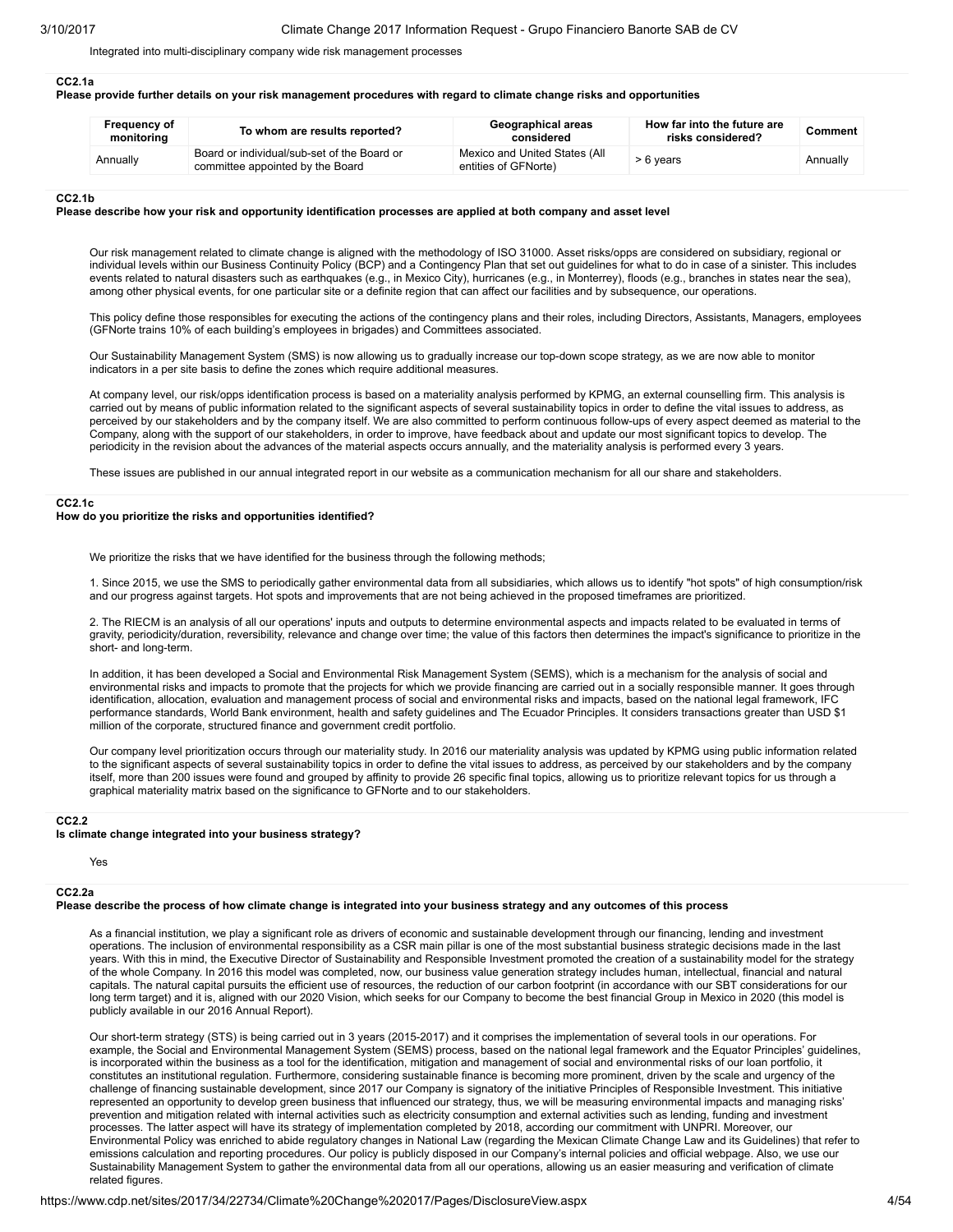On the other hand, regulatory changes have also prompted us to align our long-term strategy (LTS). We have aligned our emissions reduction target to that of the National Law; hence, we plan to reduce our emissions intensity per employee in 30% by 2020 against 2009 levels too. Aligned with this commitment, in 2016 we started the concentration of the fifty percent of our Banking Sector's employees in six principal buildings; four of them highly energy-efficient (Contact Center, Tlalpan, the LEED-certified Torre Mayor offices and Torre KOI building), and we are reviewing a supplier's portfolio of renewable energy.

Our LTS' main component is the risks and opportunities management. This way, the direct results of climate-related events, such as extreme weather, are incorporated into normal risk management practices. The specific methodologies depend on the impact type (own facilities, operations, customers) and the business unit (retail banking, recovery banking, insurance, etc.). The business continuity area (BCA) takes into consideration extreme weather events due to climate change and other natural adverse events related thereto in the design and implementation of the risk management strategy (RMS) to ensure that the bank continues to operate in spite of such events. For example, in 2016 we implemented the Mobile units, which give financial services in remote communities and which can be used in case of natural disasters. In addition, risk analysis is part of operating plans of key plans in crucial business units (i.e., insurance and agricultural business), especially given the increasing frequency and severity of extreme climate events (floods, droughts, cyclones, etc.). Under these circumstances, standard procedures to attend affected clients are being developed, such as loan term modifications. Additionally, we are planning to introduce a carbon price in the medium-term as a tool to direct responsible decision-making in the Company's investments, as well as to start participating in the novel carbon markets the Mexican Climate Change Law will create, as soon as they are fully established, by using carbon bonds for carbon-saving projects. In 2017 our Company will be part of a Mexican carbon market simulation. Finally, we are looking to manage our supply chain risks through our materiality matrix, our risk identification, evaluation and classification matrix, as well as surveys to define capacity building initiatives with the most significant suppliers. This way, our LTS will help to keep one of the lowest cost/income ratios in Mexico's financial services industry, along with a recognized CSR program and a solid R&O management structure.

Additional examples are the encouragement to digital banking, consolidation of our GHG corporate report and the promotion of environmental education for our employees.

Such activities have led to the following achievements and strategic advantages over our competitors:

- Two years in a row within a Leadership category by CDP
- 4th consecutive year in the CDP's CDLI
- Inclusion in the STOXX Global Climate Change Leaders 2016 - 7th consecutive year with the CSR award from CEMEFI for Banorte (15th place of 199 participants)
- 3rd consecutive year with the CSR award from CEMEFI for Pensiones y Seguros subsidiary (37th place of 364 participants)
- 6th consecutive year in the Mexican Stock Exchange's Sustainable Index
- 4th consecutive year with GEI2 recognition from SEMARNAT's Programa GEI Mexico
- 3rd year in the Emerging Markets Dow Jones Sustainability Index
- Rise in our price per share by increasing the interest of new investors
- Reduction of 24% emissions intensity per employee in 2016 against 2009 levels
- Enhancement of the firm's prestige (6th more valuable Mexican Brand in 2017)
- Improvement of our corporate image in local level (Honorary Mention from Ecology Department of Monterrey, Mexico)
- Access to a wider community of investors focused in responsible investment
- Centralization of our environmental data gathering, analysis and reporting, increasing transparency to our stakeholders
- Our Company was selected to join to the Euronext Vigeo Emerging Markets 70 Index
- Our Company was selected to join to the FTSE4Good Emerging Sustainability Index

#### CC2.2c

#### Does your company use an internal price on carbon?

No, but we anticipate doing so in the next 2 years

#### CC<sub>2</sub>.3

Do you engage in activities that could either directly or indirectly influence public policy on climate change through any of the following? (tick all that apply)

Trade associations

#### CC2.3b

Are you on the Board of any trade associations or provide funding beyond membership?

Yes

#### CC2.3c

Please enter the details of those trade associations that are likely to take a position on climate change legislation

| Trade<br>association                                                              | Is your<br>position<br>on climate<br>change<br>consistent<br>with<br>theirs? | Please explain the trade association's position                                                                                                                                                                                              | How have you, or are you attempting to,<br>influence the position?                                                                                                                                                                                                                                                                                                                             |  |  |  |  |
|-----------------------------------------------------------------------------------|------------------------------------------------------------------------------|----------------------------------------------------------------------------------------------------------------------------------------------------------------------------------------------------------------------------------------------|------------------------------------------------------------------------------------------------------------------------------------------------------------------------------------------------------------------------------------------------------------------------------------------------------------------------------------------------------------------------------------------------|--|--|--|--|
| Asociación de<br>Bancos de<br>México (ABM<br>- Mexican<br>Banking<br>Association) | Consistent                                                                   | Besides working in conjunction with the UN to sign the Global<br>Compact, the association aims to elaborate a benchmark with other<br>sectors to establish a reference about the GHG emissions generated<br>by the Mexican financial sector. | Banorte participates in the ABM as board member<br>and in the Sustainability Committee, actively<br>participating in the project towards the benchmark<br>elaboration. The reports issued by the ABM enable<br>GFNORTE to analyze its position in relationship<br>with the trends of our industry, and gave us insight<br>on the distribution of emissions and it's most<br>important factors. |  |  |  |  |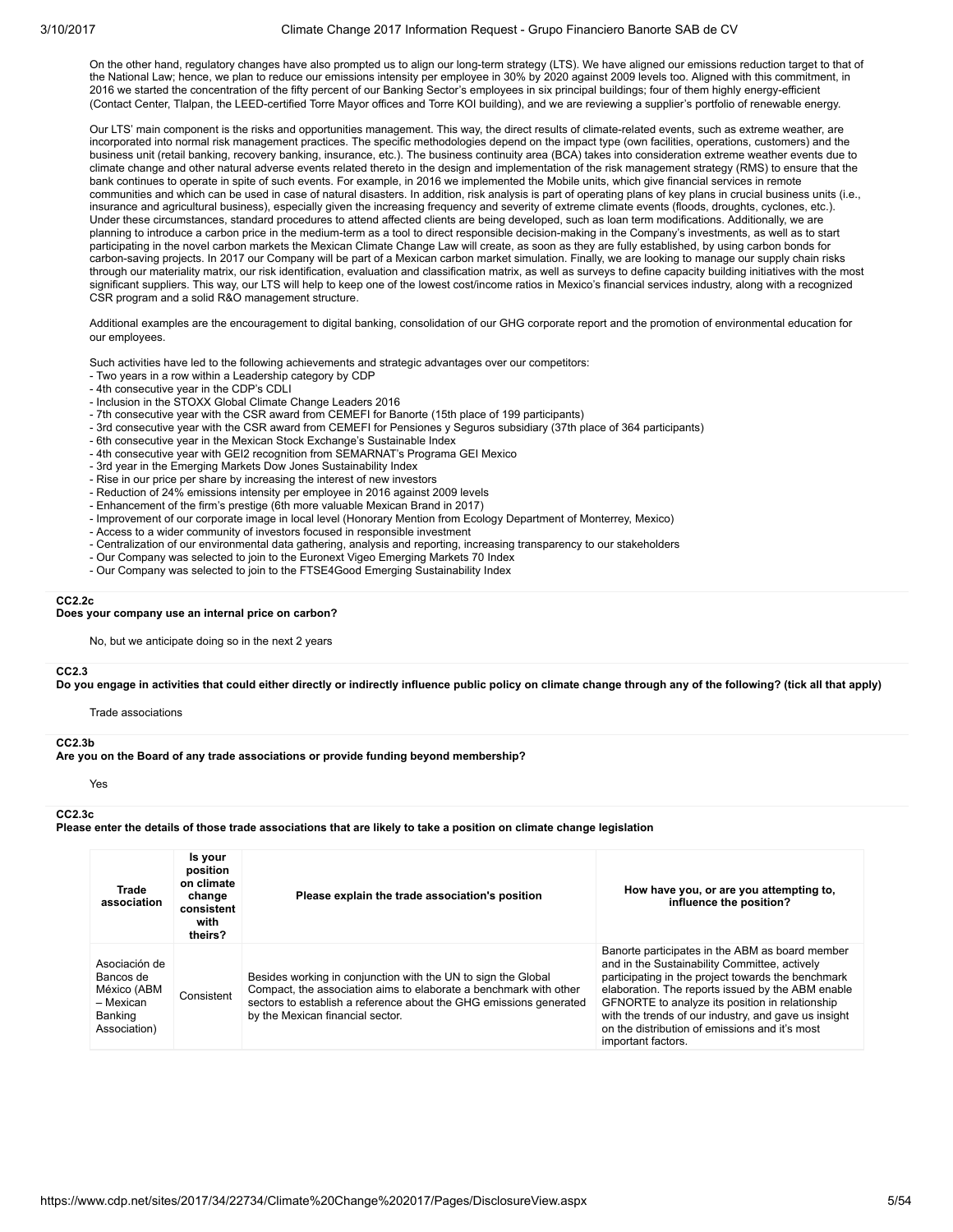| Trade<br>association                                                                       | Is your<br>position<br>on climate<br>change<br>consistent<br>with<br>theirs? | Please explain the trade association's position                                                                                                                                                                                                                                                                                                                                                                                                                                                                                                                                                                                                                                                                                                                                                                                                                                                                                                                                                                                                                                                                                                                                                                                                                                                                                                                                                                     | How have you, or are you attempting to,<br>influence the position?                                                                                                                                                                                                                                                                                                                                                                                                                                                                                                                                                                                                                                                                                                                                                                                                                                                                                                                                                                                                                   |
|--------------------------------------------------------------------------------------------|------------------------------------------------------------------------------|---------------------------------------------------------------------------------------------------------------------------------------------------------------------------------------------------------------------------------------------------------------------------------------------------------------------------------------------------------------------------------------------------------------------------------------------------------------------------------------------------------------------------------------------------------------------------------------------------------------------------------------------------------------------------------------------------------------------------------------------------------------------------------------------------------------------------------------------------------------------------------------------------------------------------------------------------------------------------------------------------------------------------------------------------------------------------------------------------------------------------------------------------------------------------------------------------------------------------------------------------------------------------------------------------------------------------------------------------------------------------------------------------------------------|--------------------------------------------------------------------------------------------------------------------------------------------------------------------------------------------------------------------------------------------------------------------------------------------------------------------------------------------------------------------------------------------------------------------------------------------------------------------------------------------------------------------------------------------------------------------------------------------------------------------------------------------------------------------------------------------------------------------------------------------------------------------------------------------------------------------------------------------------------------------------------------------------------------------------------------------------------------------------------------------------------------------------------------------------------------------------------------|
| Asociación de<br>Bancos de<br>México (ABM<br>- Mexican<br>Banking<br>Association)          | Consistent                                                                   | The ABM together with the UN works in training and encouraging<br>more companies to sign the Global Compact. The trade association<br>has also worked in the establishment of a sustainability protocol. The<br>protocol's main issue is climate change, and therefore its pillars or<br>axes are directed to adaptation and mitigation of climate change<br>through the participation of the financial sector. It has 5 fundamental<br>axes: 1. Corporate Institutionalization of Sustainability Internal<br>Policies 2. Integration of the environmental and social risk evaluation<br>within the investment and credit analysis procedures 3.<br>Sustainability-related financial products and services offer 4. To<br>leverage the responsible consumption of natural resources in internal<br>processes and the value chain, particularly with suppliers. 5. Internal<br>dissemination of sustainability policies and practices and external<br>promotion of sustainable culture. It is noteworthy that our Company<br>had an active participation during the development of such Protocol.                                                                                                                                                                                                                                                                                                                    | In the period 2015 – 2017, our Executive Director of<br>Sustainability and Responsible Investment<br>assumed the leadership of the Sustainability<br>Committee of the ABM obtaining the approval of the<br>Protocol of Sustainability Banking, which will be a<br>piece of great importance to promote the<br>incorporation of sustainability criteria in the main<br>areas of operation of the Mexican banking sector.<br>Also, in 2016 our Executive Director promoted -as<br>leader of the Sustainability Committee- the adoption<br>from member banks of commitments and related<br>practices such as BIOFIN project of UNEP, Draught<br>Stress Tool from NCD and Green Bonds.                                                                                                                                                                                                                                                                                                                                                                                                   |
| Natural<br>Capital<br>Declaration<br>(NCD)                                                 | Consistent                                                                   | The NCD Project seeks to provide financial institutions with tested<br>methodologies and approaches for identifying natural capital risks. In<br>order to reduce such risks, increase the portfolios' resilience, provide<br>financial security for clients and efficiently allocate capital. The first<br>pilot project is divided in two phases the first consisted on the<br>identification of risks associated with natural capital in the credit risk<br>assessment; the second works to include on methodologies to<br>include environmental risk assessment om credit risk and in 2015<br>celebrated an alliance for funding with the Swiss Agency for<br>Development and Cooperation and the State Secretariat for<br>Economic Affairs. The second pilot project developed in 2015 an<br>evaluation tool of the risk policies of financial institutions on<br>agricultural commodities, which gives the financial sector an overview<br>of the premises about soy producers, palm oil, meat and timber<br>products in forest ecosystems, the involvement of these and the<br>relationship of these with the portfolio of loans and investments. The<br>third project works on taking into consideration water risks in the<br>corporate bond credit analysis, in order to identify business risks and<br>to encourage greater involvement of enterprises in water<br>management, ensuring long-term safety. | GFNorte participates in the three pilot projects.<br>GFNorte leads the Work Group 2 about the<br>incorporation of natural capital criteria in financial<br>products and services. Developments have been<br>progressively made in two pilot projects: (i) towards<br>the incorporation of natural capital in credit risk<br>evaluation, and (ii) towards the generation of risk<br>policies in agricultural products. It is noteworthy that<br>the efforts done by GFNorte are not only within the<br>Sustainability area, for it has sought to integrate the<br>Risk area and the Agricultural Enterprises Banking.<br>In 2016 our Company participated in the Draught<br>Stress Test, as collaboration with NCD / GIZ. With<br>the input provided for our Company and other 8<br>banks, a tool for enhancing the finance sector<br>understanding of drought risks was developed. This<br>tool incorporates five drought scenarios for four<br>countries (Brazil, China, Mexico, United States) to<br>account for direct and indirect impacts of drought<br>on 19 industry sectors. |
| United<br><b>Nations</b><br>Environmental<br>Program<br>Finance<br>Initiative<br>(UNEP FI) | Consistent                                                                   | The UNEP FI is a global partnership between UNEP and the financial<br>sector. Over 200 institutions, including banks, insurers and fund<br>managers, work with UNEP to understand the impacts of<br>environmental and social considerations on financial performance.<br>The guidance developed last year, covering the key elements<br>addressing carbon asset risk (CAR) during the processes of making<br>new financing or investment decisions and in managing existing<br>investment portfolios is estimated to be released in 2017. This<br>objective has been postponed by the UNEP FI.                                                                                                                                                                                                                                                                                                                                                                                                                                                                                                                                                                                                                                                                                                                                                                                                                      | We continue actively participating in the technical<br>working group of the GHG Protocol and UNEP FI<br>joint initiative to develop guidelines in order to<br>establish and provide an emissions calculation<br>methodology to the financial sectors. Our Company<br>seeks to establish a methodology for calculating<br>emissions related to loans and investments of<br>financial institutions to increase our scope in<br>reporting scope 3 emissions. In 2015 we<br>participated in a research that aimed to develop<br>and review the "Carbon Asset Risk Guidance<br>Draft".                                                                                                                                                                                                                                                                                                                                                                                                                                                                                                    |
| <b>UNEP</b>                                                                                | Consistent                                                                   | The Biodiversity Finance Initiative (BIOFIN) is a UNDP-managed<br>global partnership that supports countries to enhance their financial<br>management for biodiversity and ecosystems: 30 countries have<br>already started a national BIOFIN process. It makes use of three<br>detailed country-level assessments to develop a biodiversity finance<br>plan, drawing on qualitative and quantitative data, innovative<br>methodologies, and global and national expert input.                                                                                                                                                                                                                                                                                                                                                                                                                                                                                                                                                                                                                                                                                                                                                                                                                                                                                                                                      | Our Company promoted a workshop as<br>collaboration with Banamex, BIOFIN and GIZ,<br>which seeks for a better understanding and visibility<br>about the importance of natural capital expressed in<br>risks and opportunities for clients and suppliers of<br>the financial sector. The workshop plans the<br>development of a) design of methodology of<br>workshop and participants, b) identify natural<br>capital impacts related with the companies'<br>operations, c) socialize results and design<br>strategies to seize opportunities and avoid risks<br>associated with natural capital.                                                                                                                                                                                                                                                                                                                                                                                                                                                                                    |

#### CC2.3f

What processes do you have in place to ensure that all of your direct and indirect activities that influence policy are consistent with your overall climate change strategy?

Our manuals, policies and procedures are developed based on the mission and vision of the Company and in order to ensure the attainment of strategic objectives. Since environmental stewardship is part of the overall strategy, internal regulations are constantly updated to be in line with the strategy and top management decisions. Also, because full collaboration from all parts is needed to achieve a strategy's targets, short courses and messages (Working for my planet campaign) on such matters are constantly issued to employees. Furthermore, the code of conduct, applicable to all subsidiaries, encourages directors, advisers and employees to take care of the resources available by the institution. It promotes the recycling of office material such as paper and the conscious use of electricity and water, through the digitization files instead of printing and separation of organic and inorganic waste.

On the other hand, our Department of Sustainability and Responsible Investment presents its sustainability initiatives in board and strategy meetings and throughout the bank, including regional board meetings. In 2016 a sustainable model was completed, now, our business value generation model includes several capitals, among them: human, intellectual, financial and natural. The last one capital pursuits the efficient use of resources and the reduction of our carbon footprint, aligned with our 2020 Vision, which seeks for our Company to become the best financial Group in Mexico in 2020.

Furthermore, our publicly disposed Environmental Policy is aligned to our sustainability declaration and it applies to the whole consolidated Group. It was developed in order to support our commitments on environmental initiatives towards our stakeholders, and it is aligned to the ISO 14000 series in order to meet all its requirements in the long term through the following: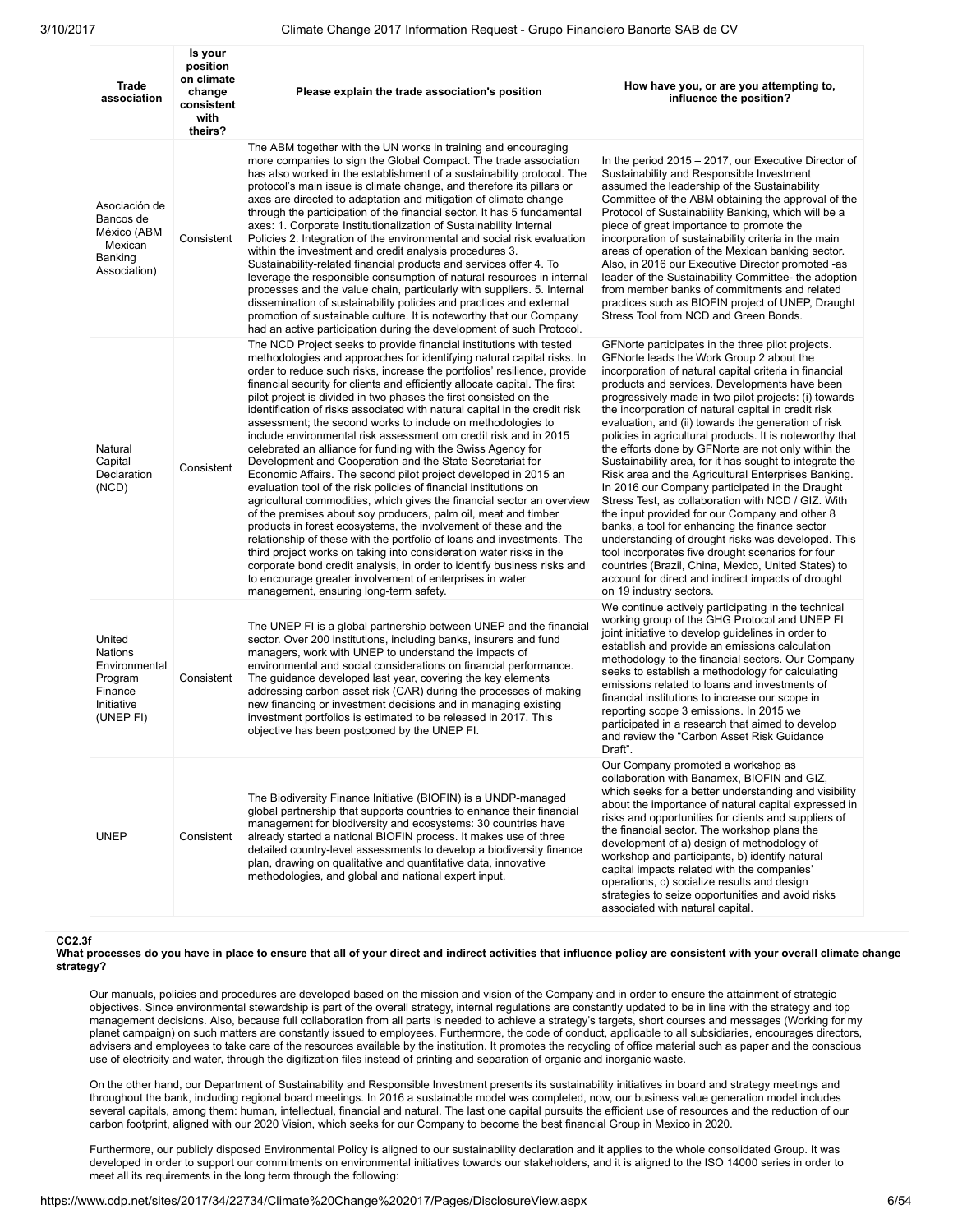- 1. Management of environmental impacts and risks
- 2. Monitoring of carbon footprint
- 3. Waste management
- 4. Environmental criteria in procurement processes
- 5. Collaboration with stakeholders
- 6. Promotion and adoption of eco-efficient internal practices

7. Commitment to national and international initiatives. The policy has been endorsed and supported by the areas involved and the Sustainability Working Group.

It is also worthwhile mention that our procedure of social and environmental risk analysis is included in the institution's regulations as a tool for identification and management of impacts related to lending. Also, since 2017 our Company is signatory of the initiative Principles of Responsible Investment. Thus we will comprise a complete approach of our environmental impacts associated with financial services.

#### Further Information

### Page: CC3. Targets and Initiatives

#### CC3.1

Did you have an emissions reduction or renewable energy consumption or production target that was active (ongoing or reached completion) in the reporting year?

Absolute target Intensity target

#### CC3.1a

Please provide details of your absolute target

| ID   | Scope                                  | $%$ of<br>emissions in<br>scope | $\frac{9}{6}$<br>reduction<br>from<br>base<br>year | <b>Base</b><br>year | <b>Base year</b><br>emissions<br>covered by<br>target (metric<br>tonnes<br>CO <sub>2e</sub> ) | <b>Target</b><br>year | Is this a<br>science-<br>based<br>target?                                                                                                   | <b>Comment</b>                                                                                                                                                                                                                                                                                                                                                                                                                                                                                                                                                                                                                                                                                                                                                                                                                                                                                                                                                                                                                                                                                                                                                                                                                                                                                                                                                                                                                                                                                                                                                                                                                                                                                                             |
|------|----------------------------------------|---------------------------------|----------------------------------------------------|---------------------|-----------------------------------------------------------------------------------------------|-----------------------|---------------------------------------------------------------------------------------------------------------------------------------------|----------------------------------------------------------------------------------------------------------------------------------------------------------------------------------------------------------------------------------------------------------------------------------------------------------------------------------------------------------------------------------------------------------------------------------------------------------------------------------------------------------------------------------------------------------------------------------------------------------------------------------------------------------------------------------------------------------------------------------------------------------------------------------------------------------------------------------------------------------------------------------------------------------------------------------------------------------------------------------------------------------------------------------------------------------------------------------------------------------------------------------------------------------------------------------------------------------------------------------------------------------------------------------------------------------------------------------------------------------------------------------------------------------------------------------------------------------------------------------------------------------------------------------------------------------------------------------------------------------------------------------------------------------------------------------------------------------------------------|
| Abs1 | Scope<br>$1+2$<br>(location-<br>based) | 100%                            | 14%                                                | 2013                | 69647                                                                                         | 2020                  | Yes, but<br>this<br>target<br>has not<br>been<br>approved<br>as<br>science-<br>based by<br>the<br>Science<br>Based<br>Targets<br>initiative | Considering our commitment for setting science based<br>targets, our Company presented to the SBTi team its<br>proposed targets based in the methodology C-FACT.<br>publicly disposed by Autodesk. According the scientific<br>methodology in emerging countries a reduction of 50% in<br>2050 in absolute emissions must be achieved. Therefore<br>our medium and long term targets are adjusted to 14% and<br>50% of reduction, respectively, accomplishing a 2.1 year-<br>over-year absolute reduction. The base year 2013 was<br>selected for its accuracy and certainty according its<br>coverage (no exclusions) and its complete verification.<br>Please bear in mind the emission figure provided for base<br>year is the one published in the 2015 CDP report, which<br>includes emission figures for 2013 with and adjustment on<br>their electricity emission factor (the electricity emission<br>factor is published by SEMARNAT - the Mexican Ministry of<br>Environment and Natural Resources- with one year of lag).<br>Both targets are completely focused to support and reach<br>our emissions intensity target per employee (Int1) and our<br>science based target for intensity per revenue (Int2). The<br>proposed targets (absolute and intensity for S1 and S2) are<br>not validated yet by Science Based Targets Initiative<br>because our lending and investment activities represent<br>more than 5% of our annual revenues (the SBTi threshold<br>for financial institutions' Scope 3 significance) and the<br>methodology for setting SBT's for Scope 3 of financial<br>sector has not been released yet. Thus, any targets of<br>financial institutions cannot be officially reviewed by now. |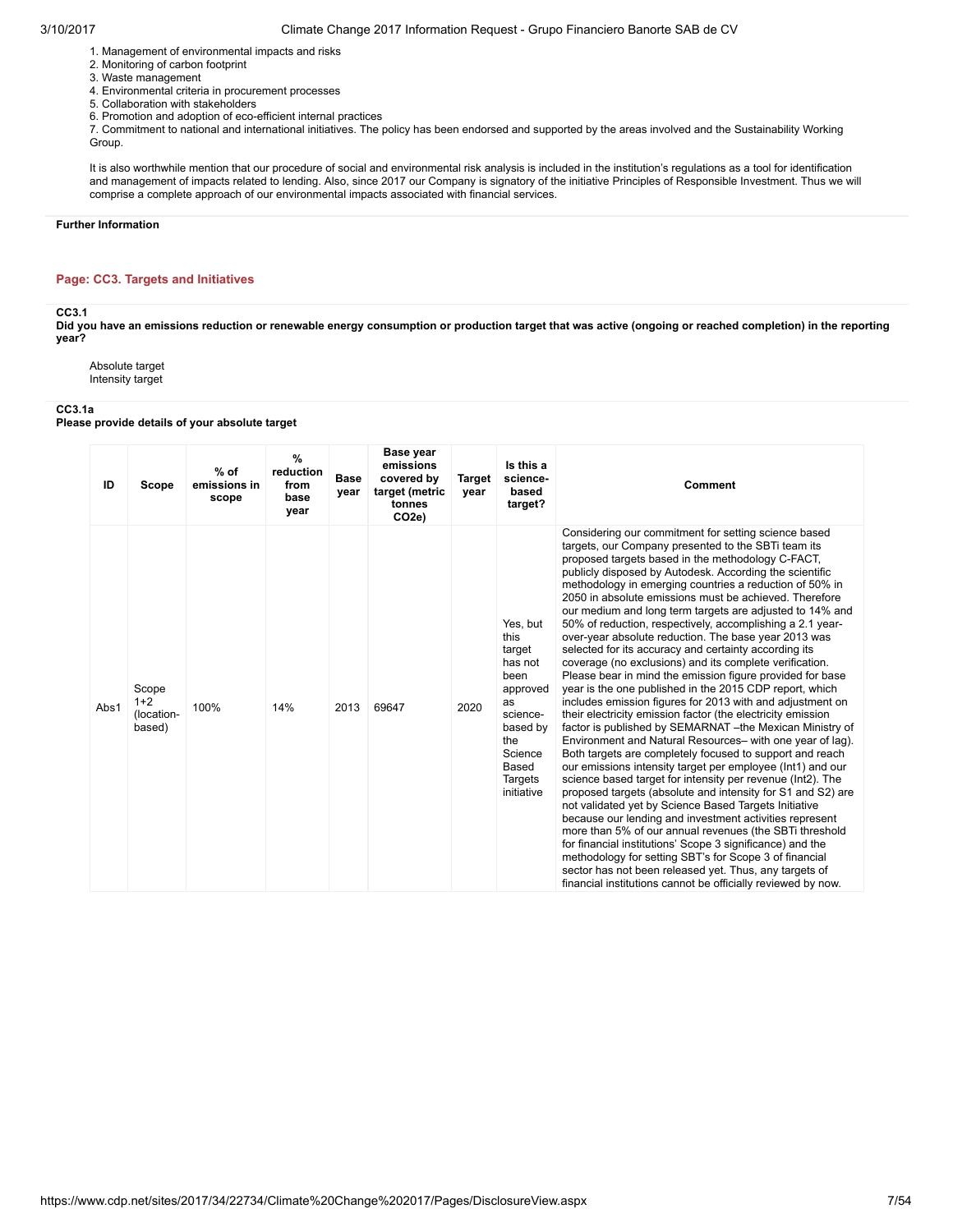| ID   | Scope                                  | $%$ of<br>emissions in<br>scope | $\frac{9}{6}$<br>reduction<br>from<br>base<br>year | <b>Base</b><br>year | <b>Base year</b><br>emissions<br>covered by<br>target (metric<br>tonnes<br>CO <sub>2e</sub> ) | <b>Target</b><br>year | Is this a<br>science-<br>based<br>target?                                                                                                          | Comment                                                                                                                                                                                                                                                                                                                                                                                                                                                                                                                                                                                                                                                                                                                                                                                                                                                                                                                                                                                                                                                                                                                                                                                                                                                                                                                                                                                                                                                                                                                                                                                                                                                                                                                    |
|------|----------------------------------------|---------------------------------|----------------------------------------------------|---------------------|-----------------------------------------------------------------------------------------------|-----------------------|----------------------------------------------------------------------------------------------------------------------------------------------------|----------------------------------------------------------------------------------------------------------------------------------------------------------------------------------------------------------------------------------------------------------------------------------------------------------------------------------------------------------------------------------------------------------------------------------------------------------------------------------------------------------------------------------------------------------------------------------------------------------------------------------------------------------------------------------------------------------------------------------------------------------------------------------------------------------------------------------------------------------------------------------------------------------------------------------------------------------------------------------------------------------------------------------------------------------------------------------------------------------------------------------------------------------------------------------------------------------------------------------------------------------------------------------------------------------------------------------------------------------------------------------------------------------------------------------------------------------------------------------------------------------------------------------------------------------------------------------------------------------------------------------------------------------------------------------------------------------------------------|
| Abs2 | Scope<br>$1+2$<br>(location-<br>based) | 100%                            | 54%                                                | 2013                | 69647                                                                                         | 2050                  | Yes, but<br>this<br>target<br>has not<br>been<br>approved<br>as<br>science-<br>based by<br>the<br>Science<br>Based<br><b>Targets</b><br>initiative | Considering our commitment for setting science based<br>targets, our Company presented to the SBTi team its<br>proposed targets based in the methodology C-FACT.<br>publicly disposed by Autodesk. According the scientific<br>methodology in emerging countries a reduction of 50% in<br>2050 in absolute emissions must be achieved. Therefore<br>our medium and long term targets are adjusted to 14% and<br>50% of reduction, respectively, accomplishing a 2.1 year-<br>over-year absolute reduction. The base year 2013 was<br>selected for its accuracy and certainty according its<br>coverage (no exclusions) and its complete verification.<br>Please bear in mind the emission figure provided for base<br>year is the one published in the 2015 CDP report, which<br>includes emission figures for 2013 with and adjustment on<br>their electricity emission factor (the electricity emission<br>factor is published by SEMARNAT - the Mexican Ministry of<br>Environment and Natural Resources- with one year of lag).<br>Both targets are completely focused to support and reach<br>our emissions intensity target per employee (lnt1) and our<br>science based target for intensity per revenue (Int2). The<br>proposed targets (absolute and intensity for S1 and S2) are<br>not validated yet by Science Based Targets Initiative<br>because our lending and investment activities represent<br>more than 5% of our annual revenues (the SBTi threshold<br>for financial institutions' Scope 3 significance) and the<br>methodology for setting SBT's for Scope 3 of financial<br>sector has not been released yet. Thus, any targets of<br>financial institutions cannot be officially reviewed by now. |

CC3.1b

Please provide details of your intensity target

| ID               | Scope                                  | $%$ of<br>emissions<br>in scope | %<br>reduction<br>from<br>base<br>year | <b>Metric</b>                                                     | <b>Base</b><br>year | <b>Normalized</b><br>base year<br>emissions<br>covered by<br>target | <b>Target</b><br>year | Is this a<br>science-<br>based<br>target?                                                                                                   | Comment                                                                                                                                                                                                                                                                                                                                                                                                                                                                                                                                                                                                                                                                                                                                                                                                                                                                                                                                                                                                                                                                                                                                                                                                                                                                                                                                                                                                                                                                                                                                                                              |
|------------------|----------------------------------------|---------------------------------|----------------------------------------|-------------------------------------------------------------------|---------------------|---------------------------------------------------------------------|-----------------------|---------------------------------------------------------------------------------------------------------------------------------------------|--------------------------------------------------------------------------------------------------------------------------------------------------------------------------------------------------------------------------------------------------------------------------------------------------------------------------------------------------------------------------------------------------------------------------------------------------------------------------------------------------------------------------------------------------------------------------------------------------------------------------------------------------------------------------------------------------------------------------------------------------------------------------------------------------------------------------------------------------------------------------------------------------------------------------------------------------------------------------------------------------------------------------------------------------------------------------------------------------------------------------------------------------------------------------------------------------------------------------------------------------------------------------------------------------------------------------------------------------------------------------------------------------------------------------------------------------------------------------------------------------------------------------------------------------------------------------------------|
| Int <sub>1</sub> | Scope<br>$1+2$<br>(location-<br>based) | 100%                            | 30%                                    | Metric<br>tonnes<br>CO <sub>2</sub> e per<br>unit FTE<br>employee | 2009                | 3.00                                                                | 2020                  | No, but<br>we are<br>reporting<br>another<br>target<br>which is<br>science-<br>based                                                        | In 2014 we achieved a 20% of reduction in the<br>emissions intensity per FT employee. Since 2014, we<br>decided to increase the coverage of this goal to 30%<br>with 2020 as target year. In 2016 we achieved a 24%<br>reduction vs base year 2009.                                                                                                                                                                                                                                                                                                                                                                                                                                                                                                                                                                                                                                                                                                                                                                                                                                                                                                                                                                                                                                                                                                                                                                                                                                                                                                                                  |
| Int2             | Scope<br>$1+2$<br>(location-<br>based) | 100%                            | 50%                                    | Metric<br>tonnes<br>CO <sub>2</sub> e per<br>unit<br>revenue      | 2013                | 5.16                                                                | 2020                  | Yes, but<br>this<br>target<br>has not<br>been<br>approved<br>as<br>science-<br>based by<br>the<br>Science<br>Based<br>Targets<br>initiative | Considering our commitment for setting science<br>based targets, our Company presented to the SBTi<br>team its proposed targets based in the methodology<br>C-FACT, publicly disposed by Autodesk. According<br>the scientific methodology in emerging countries a<br>reduction of 50% in 2050 in absolute emissions must<br>be achieved. Therefore our intensity target per<br>revenue (millions of MXN) was adjusted and<br>comprises a 50% reduction for 2020 (mid-term) and<br>80% reduction for 2050 (long term) against intensity<br>of 2013. The base year 2013 was selected for its<br>accuracy and certainty according its coverage (no<br>exclusions) and its complete verification. Please bear<br>in mind the emission figure provided for base year is<br>the one published in the 2015 CDP report, which<br>includes emission figures for 2013 with and<br>adjustment on their electricity emission factor (the<br>electricity emission factor is published by SEMARNAT<br>-the Mexican Ministry of Environment and Natural<br>Resources- with one year of lag). The proposed<br>targets (absolute and intensity for S1 and S2) are not<br>validated yet by Science Based Targets Initiative<br>because our lending and investment activities<br>represent more than 5% of our annual revenues (the<br>SBTi threshold for financial institutions' Scope 3<br>significance) and the methodology for setting SBT's<br>for Scope 3 of financial sector has not been released<br>yet. Thus, any targets of financial institutions cannot<br>be officially reviewed by now. |

CC3.1c

Please also indicate what change in absolute emissions this intensity target reflects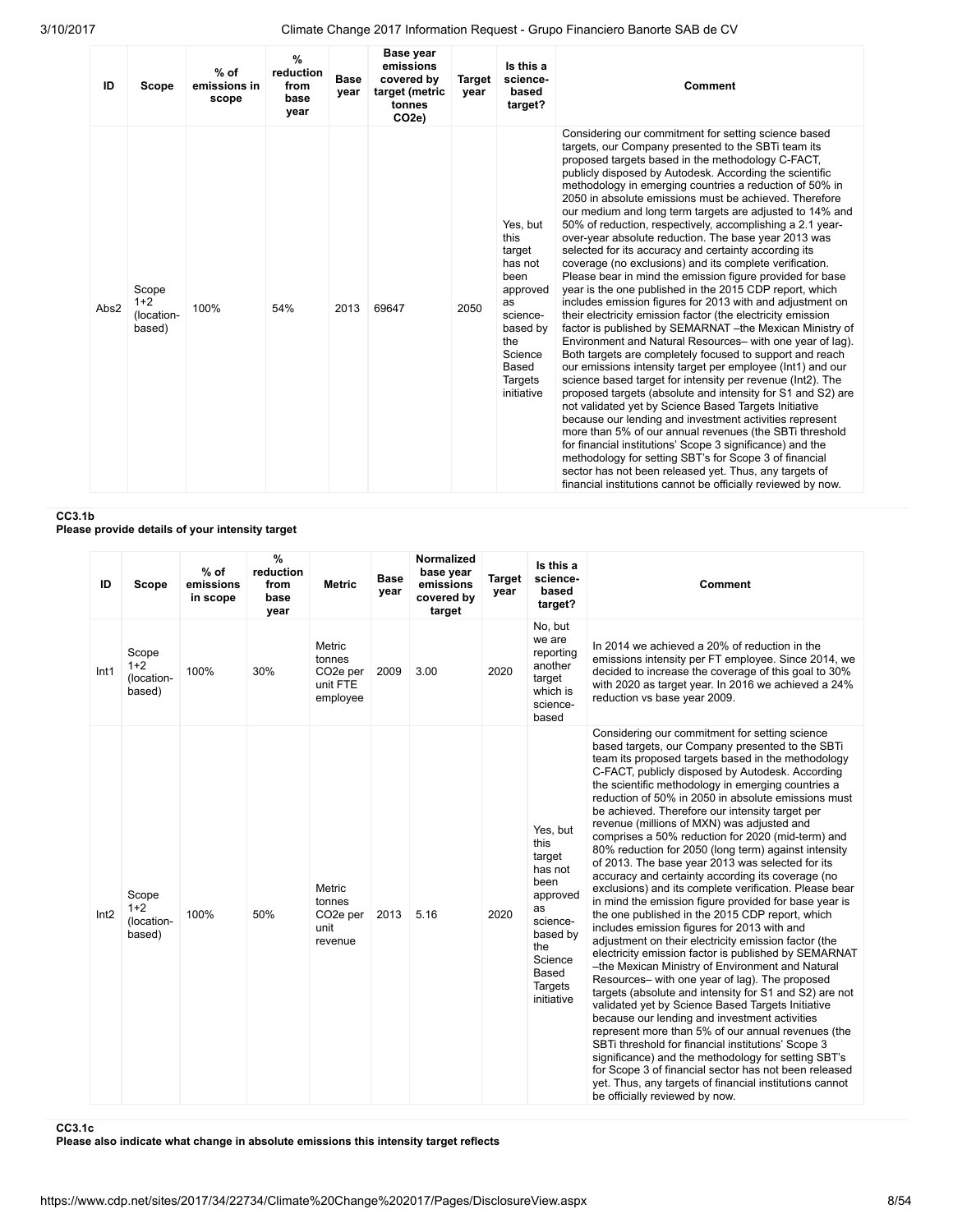| ID   | Direction of<br>change<br>anticipated in<br>absolute<br>Scope 1+2<br>emissions at<br>target<br>completion? | $%$ change<br>anticipated<br>in absolute<br>Scope 1+2<br>emissions | Direction of<br>change<br>anticipated in<br>absolute<br>Scope 3<br>emissions at<br>target<br>completion? | $%$ change<br>anticipated<br>in absolute<br>Scope 3<br>emissions | Comment                                                                                                                                                                                                                                                                                                                                                                                                                                                                                            |
|------|------------------------------------------------------------------------------------------------------------|--------------------------------------------------------------------|----------------------------------------------------------------------------------------------------------|------------------------------------------------------------------|----------------------------------------------------------------------------------------------------------------------------------------------------------------------------------------------------------------------------------------------------------------------------------------------------------------------------------------------------------------------------------------------------------------------------------------------------------------------------------------------------|
| Int1 | Decrease                                                                                                   | 0.26                                                               |                                                                                                          |                                                                  | Since the unmerging of International Bank in early 2017, the number of employees<br>will decrease by 1.5% and emissions by 4.24%. Considering that the number of<br>employees will remain almost constant during the next years, to reach the goal of<br>intensity established for 2020 it will be necessary to reduce our absolute emissions<br>by 0.26%.                                                                                                                                         |
| Int2 | Decrease                                                                                                   | 13.81                                                              |                                                                                                          |                                                                  | We used the C-FACT methodology for setting science based targets for achieving a<br>50% of absolute reduction in 2050 (in-development country). This major goal is<br>directly related with our intensity target, therefore, at intensity target completion we<br>expect to obtain a 13% decrease in the emission generation per unit of revenue<br>(millions of Mexican pesos). The revenue value was estimated according economic<br>reports of our Company and GDP growth prediction in Mexico. |

CC3.1e

For all of your targets, please provide details on the progress made in the reporting year

| ID   | %<br>complete<br>(time) | % complete<br>(emissions or<br>renewable energy) | Comment                                                                                                                                                                                                                                                        |
|------|-------------------------|--------------------------------------------------|----------------------------------------------------------------------------------------------------------------------------------------------------------------------------------------------------------------------------------------------------------------|
| Abs1 | 33.33%                  | 69.12%                                           | In 2016 we used the C-FACT methodology for adjust our targets according to science and achieve a 50% of<br>absolute reduction required for in-development countries in 2050, accomplishing a 2.1 year-over-year absolute<br>reduction.                         |
| Abs2 | 5.56%                   | 17.54%                                           | In 2016 we used the C-FACT methodology for adjust our targets according to science and achieve a 50% of<br>absolute reduction required for in-development countries in 2050, accomplishing a 2.1 year-over-year absolute<br>reduction.                         |
| Int1 | 60.00%                  | 83.06%                                           | In 2014 we achieved a 20% of reduction in the emissions intensity per FT employee. Since 2014, we decided to<br>increase the coverage of this goal to 30% with 2020 as target year. In 2016 we achieved a 24% reduction vs<br>base year 2009.                  |
| Int2 | 33.33%                  | 72.44%                                           | In 2016 we used the C-FACT methodology for adjust our targets according to science and achieve a 50% of<br>absolute reduction required for in-development countries in 2050, this major goal is directly related with our new<br>intensity target per revenue. |

### CC3.2

Do you classify any of your existing goods and/or services as low carbon products or do they enable a third party to avoid GHG emissions?

Yes

CC3.2a

Please provide details of your products and/or services that you classify as low carbon products or that enable a third party to avoid GHG emissions

| Level of<br>aggregation | Description of product/Group of products                                                                                                                                                                                                                                                                                                                                                                                                                                                                                                                                                                                                                                                                                                                                                                                                                                                                                                                                                                                                                                                                                                                                                                                                                                                                                                                                                                                                                                                                                                                                                                              | Are you<br>reporting<br>low carbon<br>product/s<br>or avoided<br>emissions? | Taxonomy,<br>project or<br>methodology<br>used to<br>classify<br>product/s as<br>low carbon<br>or to<br>calculate<br>avoided<br>emissions | %<br>revenue<br>from low<br>carbon<br>product/s<br>in the<br>reporting<br>year | % R&D in<br>low<br>carbon<br>product/s<br>in the<br>reporting<br>year | Comment                                                                                                                                                                                                                                                                                                                                                                                                    |
|-------------------------|-----------------------------------------------------------------------------------------------------------------------------------------------------------------------------------------------------------------------------------------------------------------------------------------------------------------------------------------------------------------------------------------------------------------------------------------------------------------------------------------------------------------------------------------------------------------------------------------------------------------------------------------------------------------------------------------------------------------------------------------------------------------------------------------------------------------------------------------------------------------------------------------------------------------------------------------------------------------------------------------------------------------------------------------------------------------------------------------------------------------------------------------------------------------------------------------------------------------------------------------------------------------------------------------------------------------------------------------------------------------------------------------------------------------------------------------------------------------------------------------------------------------------------------------------------------------------------------------------------------------------|-----------------------------------------------------------------------------|-------------------------------------------------------------------------------------------------------------------------------------------|--------------------------------------------------------------------------------|-----------------------------------------------------------------------|------------------------------------------------------------------------------------------------------------------------------------------------------------------------------------------------------------------------------------------------------------------------------------------------------------------------------------------------------------------------------------------------------------|
| Group of<br>products    | Online banking, mobile banking and digital account statements.<br>These services help customers to avoid certain activities and<br>therefore the greenhouse gas (GHG) emissions associated with<br>these, such as: a) Travelling by vehicle to our branches in order<br>to perform their financial transactions (Scope 1 emissions) b)<br>Consumption of paper receipts and bank slips the branch would<br>normally issue to customers c) Consumption of printed account<br>statement d) Use of a cellular token instead of a physical one,<br>reducing manufacturing and waste treatment procedures. In<br>2015 we estimated the kg of CO2e avoided by our customers<br>who use BxI and Banorte Móvil, by means of a survey carried<br>out last year (it will be renewed every 3 years) and the use of a<br>UK Department for Environment, Food & Rural Affairs (Defra)<br>average road to vehicle distance – gasoline/petrol 2014 factor.<br>We asked for the frequency of use, the distance to the preferred<br>branch and means of transportation. The results were as<br>follows: For our customers that travel by car to our branches,<br>we estimate an average of 1.195 kg of CO2e avoided per<br>transaction done in BxI in 2015. Furthermore, assuming that all<br>transactions in BxI would have required our clients to travel by<br>car to their preferred branch, in 2015 we calculated a total of<br>1,232,684 metric tons of CO2e avoided. Similarly, for customers<br>that travel by car, we estimate an average of 1.109 kg of CO2e<br>avoided per transaction done using Banorte Movil. A total of | Avoided<br>emissions                                                        | Evaluating<br>the carbon<br>reducing<br>impacts of<br><b>ICT</b>                                                                          |                                                                                |                                                                       | Some<br>numbers<br>associated<br>with the results<br>in online<br>banking are as<br>follows: By the<br>end of 2016:<br>$(a) 1.2$ million<br>of Digital<br><b>Banking clients</b><br>ordered more<br>than $963$<br>million of<br>transactions in<br>2016, a YOY<br>growth of 8%.<br>(b) Mobile<br>banking clients<br>increased<br>29%and<br>transactions by<br>$6\%$ . (c)<br>55,171physical<br>tokens were |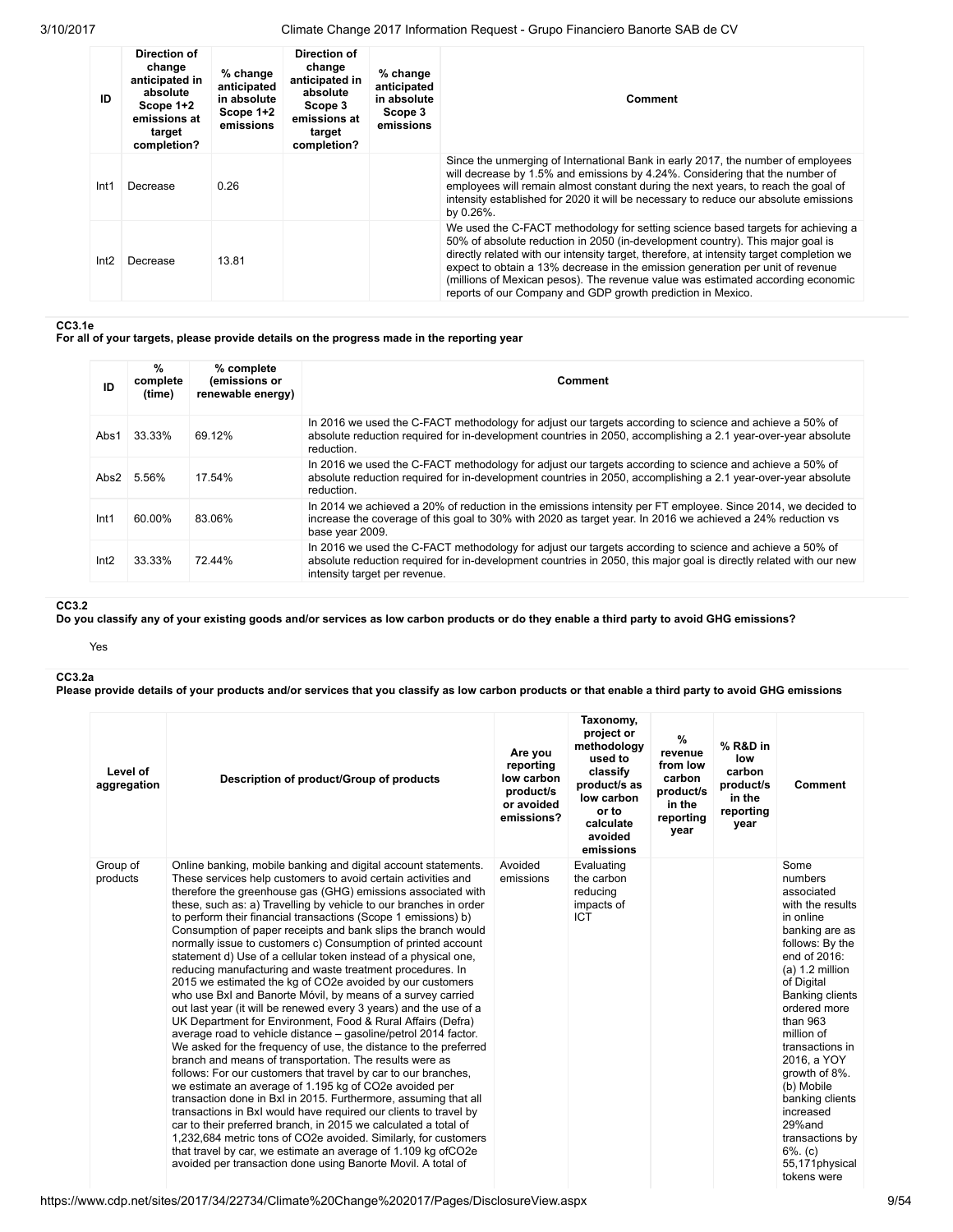| Level of<br>aggregation | Description of product/Group of products                                                          | Are you<br>reporting<br>low carbon<br>product/s<br>or avoided<br>emissions? | Taxonomy,<br>project or<br>methodology<br>used to<br>classify<br>product/s as<br>low carbon<br>or to<br>calculate<br>avoided<br>emissions | $\%$<br>revenue<br>from low<br>carbon<br>product/s<br>in the<br>reporting<br>year | % R&D in<br>low<br>carbon<br>product/s<br>in the<br>reporting<br>year | Comment                                                                                                                                                                                                                                                                                                                                                                                                                                                                                                                                                                                                                                                                                                                                                                                                                                                                                                                                                                                                                                                                                                                                                                                           |
|-------------------------|---------------------------------------------------------------------------------------------------|-----------------------------------------------------------------------------|-------------------------------------------------------------------------------------------------------------------------------------------|-----------------------------------------------------------------------------------|-----------------------------------------------------------------------|---------------------------------------------------------------------------------------------------------------------------------------------------------------------------------------------------------------------------------------------------------------------------------------------------------------------------------------------------------------------------------------------------------------------------------------------------------------------------------------------------------------------------------------------------------------------------------------------------------------------------------------------------------------------------------------------------------------------------------------------------------------------------------------------------------------------------------------------------------------------------------------------------------------------------------------------------------------------------------------------------------------------------------------------------------------------------------------------------------------------------------------------------------------------------------------------------|
|                         | 118,968 metric tons of CO2e were avoided due transactions in<br>Banorte Movil (traveling by car). |                                                                             |                                                                                                                                           |                                                                                   |                                                                       | changed to<br>cellular, 10%<br>increase<br>versus last<br>year. (d) Digital<br>account<br>statements<br>were<br>introduced as<br>default option<br>for account<br>statements<br>delivery in all<br>credit cards<br>accounts. (e)<br>More<br>technologies<br>and features<br>were<br>implemented<br>on ATM for<br>remote sale<br>and self-<br>service to<br>reduce<br>customer need<br>to go to a<br>branch,<br>streamlining<br>operations and<br>reducing<br>emissions from<br>customers'<br>travel. $(f)$ 757<br>ATMs were<br>replaced with<br>energy<br>efficient<br>models, a 5%<br>increase. This<br>figure is<br>equivalent to<br>10% of all our<br>ATM's. (g) In<br>2016<br>concluded the<br>Multichannel<br>transformation,<br>which aims to<br>homologate<br>our digital<br>services:<br>Online<br>banking,<br>mobile<br>banking,<br>ATM's, among<br>others. Keep in<br>mind that<br>customers are<br>able to request<br>the Banorte<br>Móvil service<br>by calling the<br><b>Contact Center</b><br>or by an ATM,<br>without the<br>need to visit a<br>branch. Please<br>note that for<br>electronic or<br>mobile devices<br>as an<br>alternative of<br>service, we are<br>including them |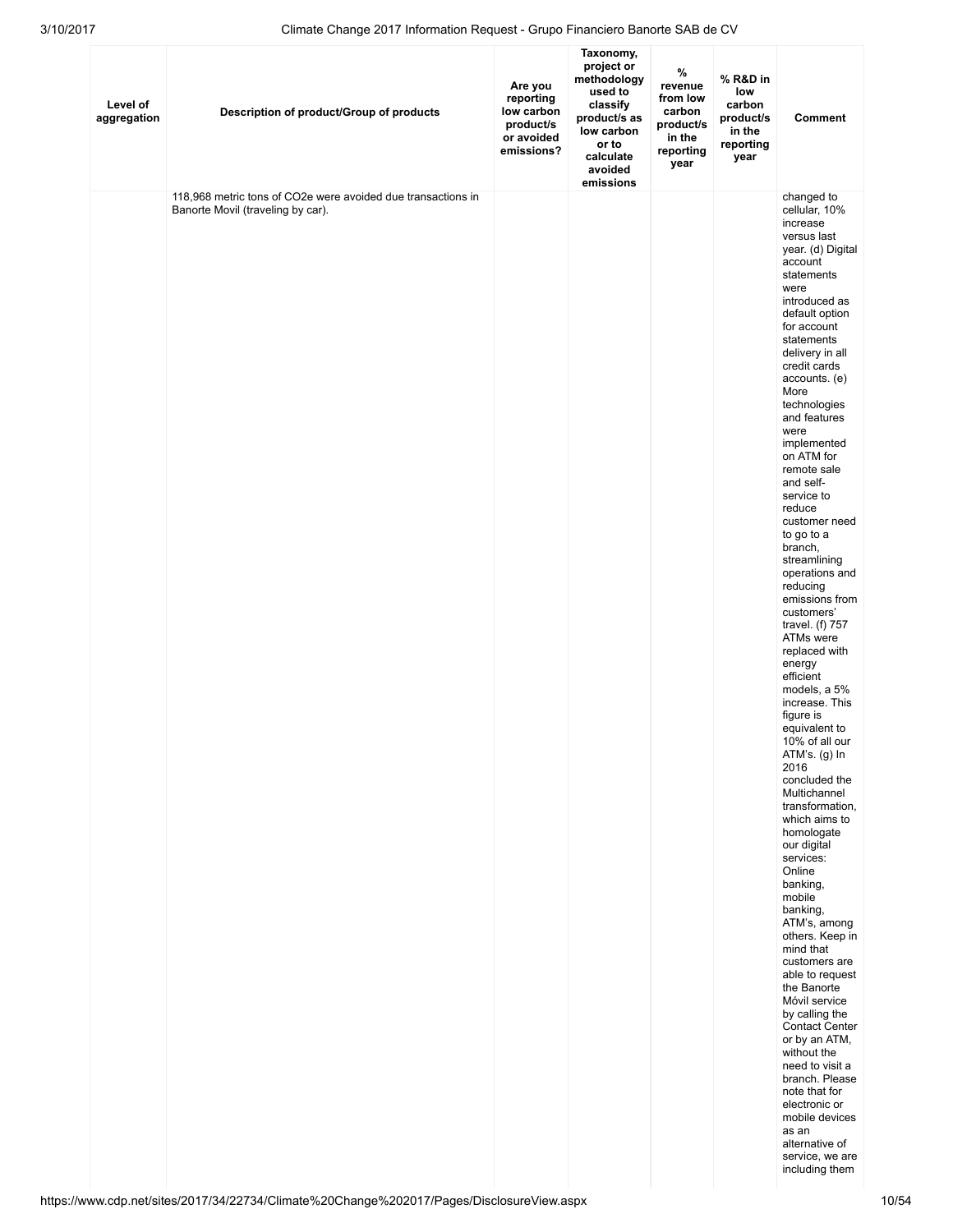| Level of<br>aggregation | Description of product/Group of products | Are you<br>reporting<br>low carbon<br>product/s<br>or avoided<br>emissions? | Taxonomy,<br>project or<br>methodology<br>used to<br>classify<br>product/s as<br>low carbon<br>or to<br>calculate<br>avoided<br>emissions | %<br>revenue<br>from low<br>carbon<br>product/s<br>in the<br>reporting<br>year | % R&D in<br>low<br>carbon<br>product/s<br>in the<br>reporting<br>year | <b>Comment</b>                                                                                                                                                     |
|-------------------------|------------------------------------------|-----------------------------------------------------------------------------|-------------------------------------------------------------------------------------------------------------------------------------------|--------------------------------------------------------------------------------|-----------------------------------------------------------------------|--------------------------------------------------------------------------------------------------------------------------------------------------------------------|
|                         |                                          |                                                                             |                                                                                                                                           |                                                                                |                                                                       | under the<br>consideration<br>that its usage<br>by customers<br>is part of their<br>activities<br>regardless if<br>they use or not<br>our services or<br>products. |

### CC3.3

Did you have emissions reduction initiatives that were active within the reporting year (this can include those in the planning and/or implementation phases)

Yes

### CC3.3a

Please identify the total number of projects at each stage of development, and for those in the implementation stages, the estimated CO2e savings

| Stage of development      | <b>Number of projects</b> | Total estimated annual CO2e savings in metric tonnes CO2e (only for rows marked *) |
|---------------------------|---------------------------|------------------------------------------------------------------------------------|
| Under investigation       |                           | 46721.54                                                                           |
| To be implemented*        |                           |                                                                                    |
| Implementation commenced* | - 0                       |                                                                                    |
| Implemented*              |                           | 8515.15                                                                            |
| Not to be implemented     |                           |                                                                                    |

#### CC3.3b

For those initiatives implemented in the reporting year, please provide details in the table below

| <b>Activity</b><br>type                              | <b>Description of activity</b>                                                                                                                                                                                                                                                                                                                                                                                                                                                                                                                                                                                                                                                                                                                                                                                                                  | <b>Estimated</b><br>annual<br>CO <sub>2e</sub><br>savings<br>(metric<br>tonnes<br>CO <sub>2e</sub> ) | <b>Scope</b>                    | Voluntary/<br><b>Mandatory</b> | Annual<br>monetary<br>savings<br>(unit<br>currency<br>- as<br>specified<br>in $CC0.4$ ) | Investment<br>required<br>(unit<br>currency -<br>as<br>specified<br>in CC0.4) | Payback<br>period | <b>Estimated</b><br>lifetime of<br>the<br>initiative | Comment                                                                                                                                                                                                                                                                                 |
|------------------------------------------------------|-------------------------------------------------------------------------------------------------------------------------------------------------------------------------------------------------------------------------------------------------------------------------------------------------------------------------------------------------------------------------------------------------------------------------------------------------------------------------------------------------------------------------------------------------------------------------------------------------------------------------------------------------------------------------------------------------------------------------------------------------------------------------------------------------------------------------------------------------|------------------------------------------------------------------------------------------------------|---------------------------------|--------------------------------|-----------------------------------------------------------------------------------------|-------------------------------------------------------------------------------|-------------------|------------------------------------------------------|-----------------------------------------------------------------------------------------------------------------------------------------------------------------------------------------------------------------------------------------------------------------------------------------|
| Energy<br>efficiency:<br><b>Building</b><br>services | Banorte's Integral Energy<br>Control System (SICE) consists<br>in the replacement of existing air<br>conditioning equipment to ones<br>with higher-efficiency depending<br>on their age. Additionally,<br>software that controls lighting<br>and air temperature is installed.<br>Since its launching in 2007 and<br>until its completion in 2016, the<br>system reached coverage of<br>more than 95% Banorte's<br>branches, achieving remarkable<br>monetary and energy savings.<br>Also, in 2016, 757 Banorte's<br>ATMs were sustituted for more<br>efficient ATMs in their use of<br>energy (+5%YOY). Furthermore,<br>technologies and features were<br>implemented on ATM for remote<br>sale and self-service to reduce<br>customer need to go to a branch,<br>streamlining operations and<br>reducing emissions from<br>customers' travel. | 8172.04                                                                                              | Scope 2<br>(location-<br>based) | Voluntary                      | 20446114                                                                                | 11063957                                                                      | $<$ 1 year        | Ongoing                                              | This program<br>exists since<br>2007. The<br>figures here<br>provided are<br>only for 2016<br>and they are<br>based on<br>annual<br>averages. The<br>accumulated<br>savings to<br>2016 totaled:<br>150 million<br>pesos, 102<br>million kWh<br>and 47,073<br>tons of CO <sub>2e</sub> . |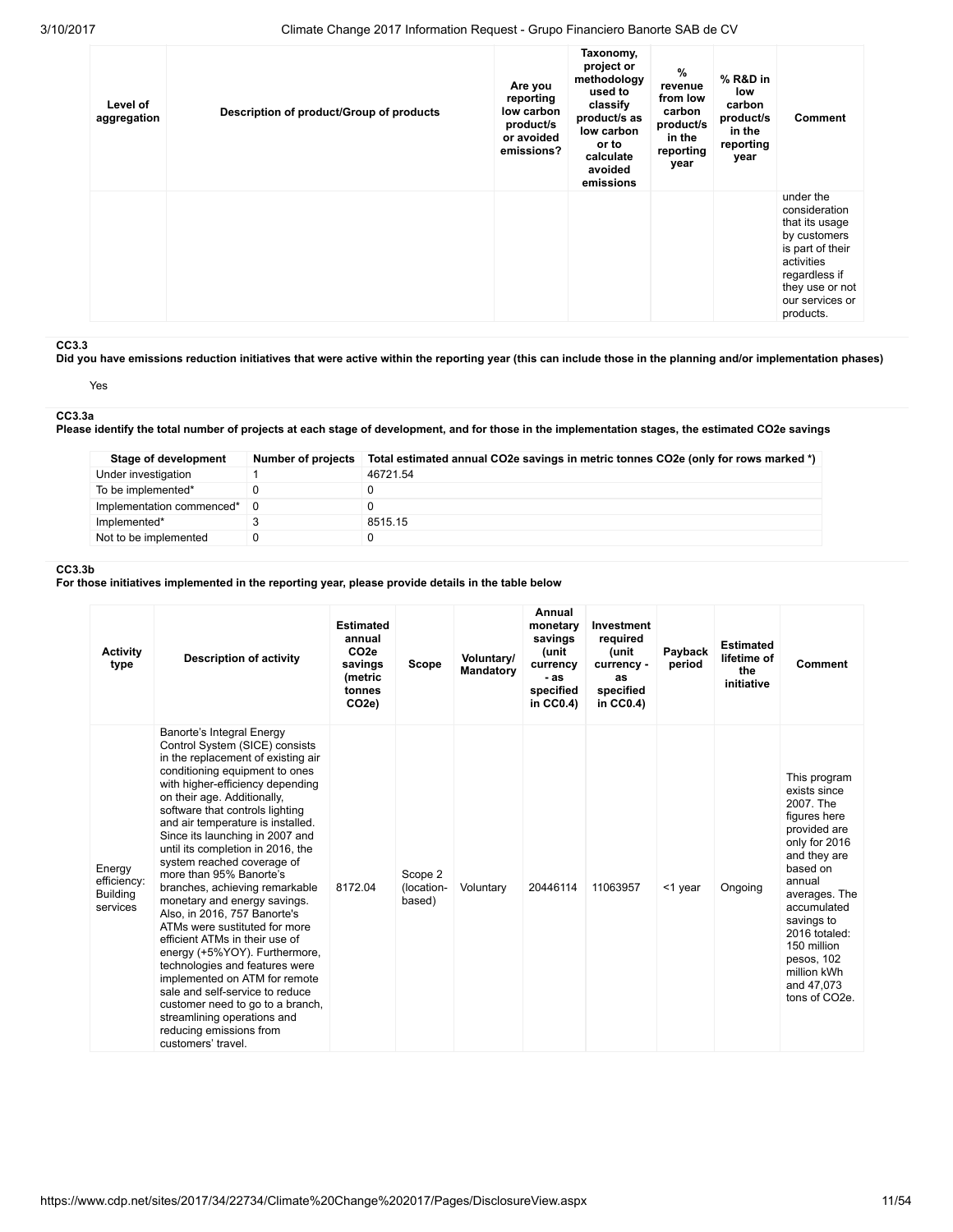| <b>Activity</b><br>type            | <b>Description of activity</b>                                                                                                                                                                                                                                                                                                                                                                                                                                                                                                                                                                                                                                                                                                                   | <b>Estimated</b><br>annual<br>CO <sub>2e</sub><br>savings<br>(metric<br>tonnes<br>CO <sub>2</sub> e) | Scope   | Voluntary/<br>Mandatory | Annual<br>monetary<br>savings<br>(unit<br>currency<br>- as<br>specified<br>in $CC0.4$ ) | <b>Investment</b><br>required<br>(unit<br>currency -<br>as<br>specified<br>in CC0.4) | Payback<br>period | <b>Estimated</b><br>lifetime of<br>the<br>initiative | <b>Comment</b>                                                                                                                                                                                                                                                                                                                                                                                                                                                                                                                                                                                                                                                                                                                                                                                                                                                           |
|------------------------------------|--------------------------------------------------------------------------------------------------------------------------------------------------------------------------------------------------------------------------------------------------------------------------------------------------------------------------------------------------------------------------------------------------------------------------------------------------------------------------------------------------------------------------------------------------------------------------------------------------------------------------------------------------------------------------------------------------------------------------------------------------|------------------------------------------------------------------------------------------------------|---------|-------------------------|-----------------------------------------------------------------------------------------|--------------------------------------------------------------------------------------|-------------------|------------------------------------------------------|--------------------------------------------------------------------------------------------------------------------------------------------------------------------------------------------------------------------------------------------------------------------------------------------------------------------------------------------------------------------------------------------------------------------------------------------------------------------------------------------------------------------------------------------------------------------------------------------------------------------------------------------------------------------------------------------------------------------------------------------------------------------------------------------------------------------------------------------------------------------------|
| Process<br>emissions<br>reductions | Through our Paperless program<br>we recycled 479 tons of paper<br>and board. Please note that the<br>Paperless program is present in<br>all Banorte, one of its main<br>initiatives consists in spreading<br>awareness among employees for<br>the proper use of paper, another<br>of the program's initiatives is the<br>placement of containers for<br>paper and board recycling in<br>buildings and branches. The<br>recycling initiative benefited<br>more than 5,800 employees in<br>2016, representing 28% of<br>Banking Sector staff. Also in<br>Insurance and Annuities and<br>USA Sectors, we recycled more<br>than 120 tons of paper and<br>board, totaling 600.87 metric<br>tons of paper recycled by our<br>Company as Group in 2016. | 319.66                                                                                               | Scope 3 | Voluntary               | 1087533                                                                                 | 0                                                                                    | <1 year           | Ongoing                                              | The program<br>was<br>established in<br>2011, the<br>figures here<br>provided<br>correspond<br>only to 2016.<br>The monetary<br>savings<br>correspond to<br>the revenue<br>generated by<br>the program.<br>The annual<br>CO <sub>2</sub> e savings<br>were<br>estimated as<br>follows: the<br>total CO <sub>2</sub> e<br>emissions<br>corresponding<br>to paper-to-<br>landfill were<br>calculated<br>using a 2014<br>DEFRA factor,<br>as well as de<br>CO <sub>2</sub><br>emissions<br>corresponding<br>to "closed<br>loop" paper<br>disposal<br>(DEFRA<br>factor $2014$ );<br>we report the<br>difference.<br>The<br>investment<br>required in<br>2016 was 0<br>pesos; at the<br>start of the<br>initiative 975<br>container<br>boxes were<br>purchases for<br>approximately<br>28000 MXN,<br>we continue<br>to have boxes<br>in stock for<br>additional<br>buildings. |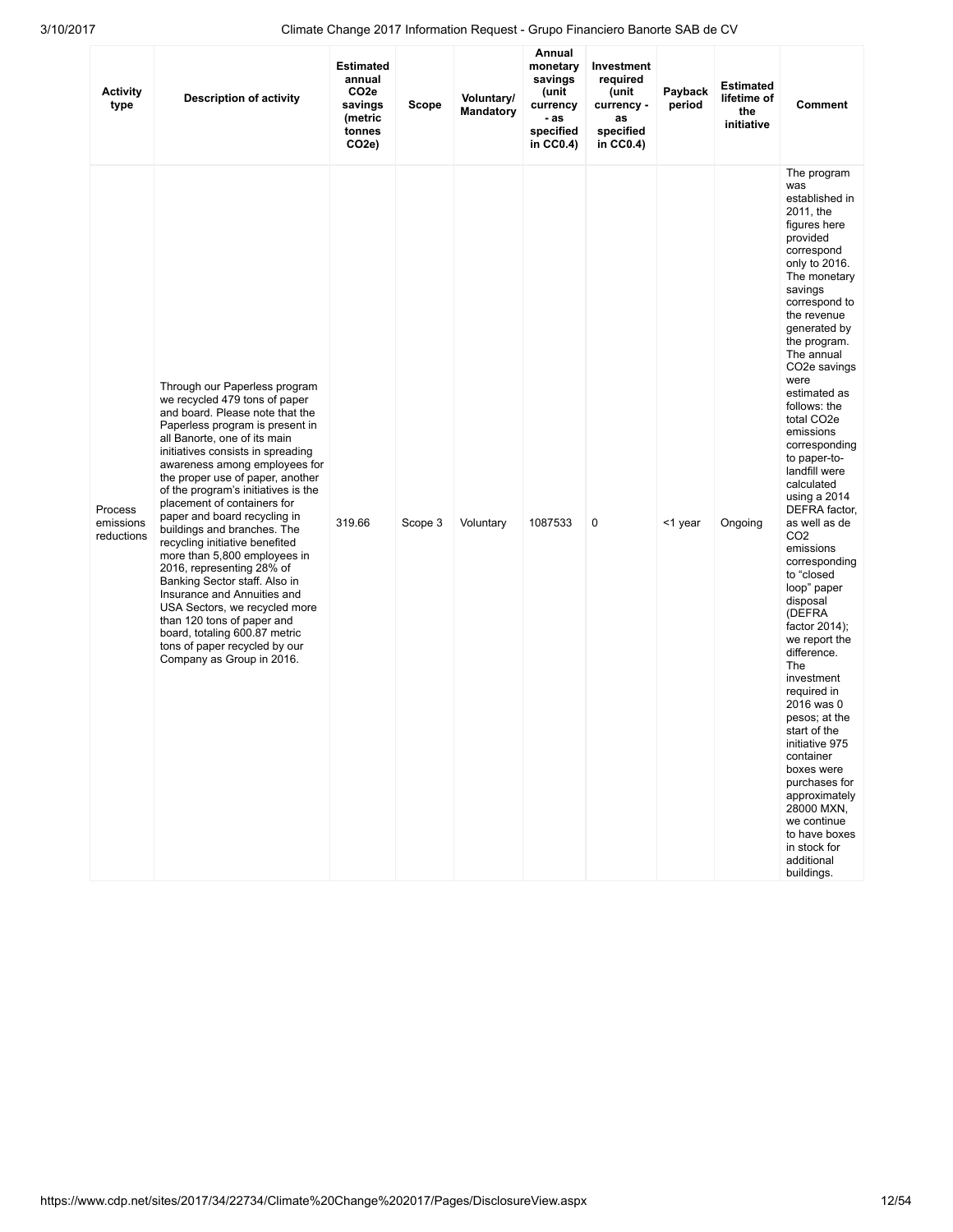| <b>Activity</b><br>type | <b>Description of activity</b>                                                                                                                                                                                                               | <b>Estimated</b><br>annual<br>CO <sub>2e</sub><br>savings<br>(metric<br>tonnes<br>CO <sub>2e</sub> ) | Scope   | Voluntary/<br>Mandatory | Annual<br>monetary<br>savings<br>(unit<br>currency<br>- as<br>specified<br>in $CC0.4$ ) | Investment<br>required<br>(unit<br>currency -<br>as<br>specified<br>in $CC0.4$ ) | Payback<br>period | <b>Estimated</b><br>lifetime of<br>the<br>initiative | <b>Comment</b>                                                                                                                                                                                                                                                                                                                                    |
|-------------------------|----------------------------------------------------------------------------------------------------------------------------------------------------------------------------------------------------------------------------------------------|------------------------------------------------------------------------------------------------------|---------|-------------------------|-----------------------------------------------------------------------------------------|----------------------------------------------------------------------------------|-------------------|------------------------------------------------------|---------------------------------------------------------------------------------------------------------------------------------------------------------------------------------------------------------------------------------------------------------------------------------------------------------------------------------------------------|
| Waste<br>recovery       | In 2016, the recovery campaign<br>of Banorte's tokens achieved<br>reintroducing 8,682 devices for<br>clients, avoiding the purchase of<br>new ones and the Scope 3<br>emissions implied in the<br>manufacturing of that number of<br>tokens. | 23.45                                                                                                | Scope 3 | Voluntary               | 916688                                                                                  | $\mathbf 0$                                                                      | $<$ 1 year        | Ongoing                                              | Please note<br>the CO <sub>2</sub> tons<br>here pointed<br>were<br>estimated<br>through<br><b>DEFRA</b> factor<br>30 UK-40,<br>which<br>considers the<br>emissions<br>related with<br>Office<br>machinery<br>and<br>computers<br>with a<br>monetary<br>denominator<br>(purchase).<br>Detailed<br>figures only<br>correspond to<br>reporting year. |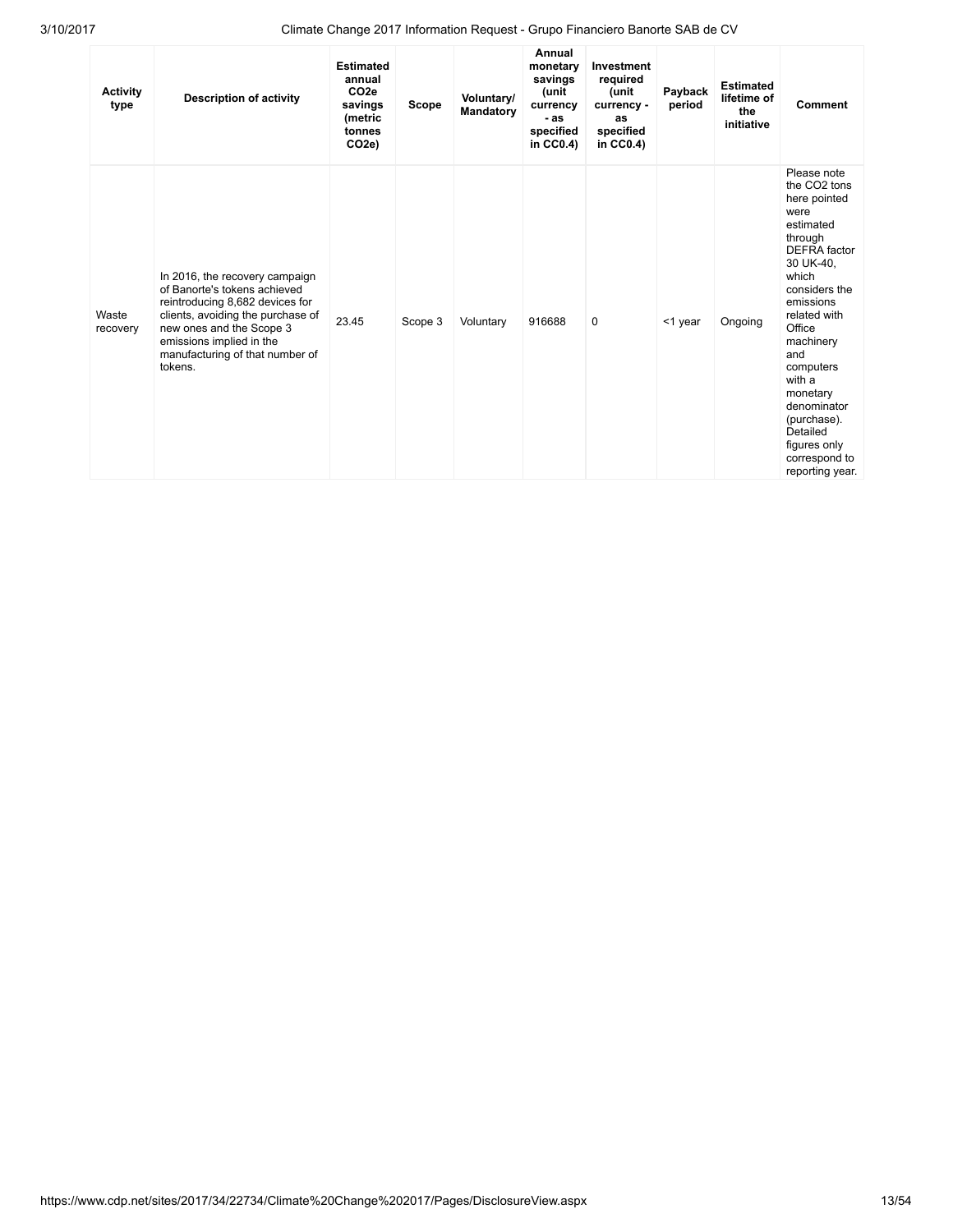| <b>Activity</b><br>type             | <b>Description of activity</b>                                                                                                                                                                                                                                                                                                                                                                                                                                                                                                                                                                                                                                           | <b>Estimated</b><br>annual<br>CO <sub>2e</sub><br>savings<br>(metric<br>tonnes<br>CO <sub>2</sub> e) | Scope                         | Voluntary/<br>Mandatory | Annual<br>monetary<br>savings<br>(unit<br>currency<br>- as<br>specified<br>in $CC0.4$ ) | Investment<br>required<br>(unit<br>currency -<br>as<br>specified<br>in $CC0.4$ ) | Payback<br>period | <b>Estimated</b><br>lifetime of<br>the<br>initiative | <b>Comment</b>                                                                                                                                                                                                                                                                                                                                                                                                                                                                                                                                                                                                                                                                                                                                                                                                                                                                                      |
|-------------------------------------|--------------------------------------------------------------------------------------------------------------------------------------------------------------------------------------------------------------------------------------------------------------------------------------------------------------------------------------------------------------------------------------------------------------------------------------------------------------------------------------------------------------------------------------------------------------------------------------------------------------------------------------------------------------------------|------------------------------------------------------------------------------------------------------|-------------------------------|-------------------------|-----------------------------------------------------------------------------------------|----------------------------------------------------------------------------------|-------------------|------------------------------------------------------|-----------------------------------------------------------------------------------------------------------------------------------------------------------------------------------------------------------------------------------------------------------------------------------------------------------------------------------------------------------------------------------------------------------------------------------------------------------------------------------------------------------------------------------------------------------------------------------------------------------------------------------------------------------------------------------------------------------------------------------------------------------------------------------------------------------------------------------------------------------------------------------------------------|
| Low<br>carbon<br>energy<br>purchase | At present, we are evaluating the<br>acquisition of renewable energy.<br>In 2015 we hired a consultant<br>company in order to compare<br>renewable energy of different<br>sources (solar, wind,<br>hydropower) and a cogeneration<br>technology. We believe that this<br>optimal opportunity could save at<br>least 15-20% in electricity<br>expense, compared to buying<br>the same quantity in kW per hour<br>from CFE (electric energy<br>provider in Mexico).<br>Furthermore, using renewable<br>energy will allow us to reduce<br>even more our carbon footprint<br>and to strengthen our<br>reputational image as a<br>Sustainability leader company in<br>Mexico. | 46721.54                                                                                             | Scope 2<br>(market-<br>based) | Voluntary               | 20000000                                                                                | 0                                                                                | <1 year           | 6-10 years                                           | This project is<br>under<br>investigation<br>by now. The<br>calculations<br>here provided<br>correspond to<br>a minimal<br>energy<br>purchase (5<br>percent).<br>Nevertheless,<br>we expect to<br>increase this<br>percentage<br>while it is<br>decided the<br>source of<br>renewable<br>energy and<br>the facilities<br>that will be<br>covered. The<br>later decision<br>is influenced<br>by the<br>Mexican's<br>renewable<br>energy<br>schemes that<br>are still being<br>published. We<br>consider that<br>the Annual<br>Cost value is<br>0 because,<br>even when<br>this transition<br>involves<br>change of<br>meters that<br>cost nearly<br>\$500 USD<br>and<br>adjustments<br>in the<br>facilities,<br>these costs<br>would be<br>absorbed by<br>the supplier<br>but it will be<br>reflected in<br>the price of<br>the energy<br>that they<br>supply us until<br>the expense<br>is settled. |

#### CC3.3c

What methods do you use to drive investment in emissions reduction activities?

| Method                                                          | Comment                                                                                                                                                                                                                                                                               |
|-----------------------------------------------------------------|---------------------------------------------------------------------------------------------------------------------------------------------------------------------------------------------------------------------------------------------------------------------------------------|
| Dedicated budget for<br>energy efficiency                       | Automated charge control system for lighting, light signs and air conditioning equipment to increase energy efficiency,<br>replacing air conditioning equipment, curtains for hurricane protection in certain branches of coastal areas, energy efficient<br>light bulbs, green roof. |
| Dedicated budget for<br>other emissions reduction<br>activities | Paperless project, solar panels, digitalization, e-banking, electronic platforms and videoconferencing.                                                                                                                                                                               |
| Employee engagement                                             | Environmental education.                                                                                                                                                                                                                                                              |
| Financial optimization<br>calculations                          | Cost-benefit analysis of new systems and investments.                                                                                                                                                                                                                                 |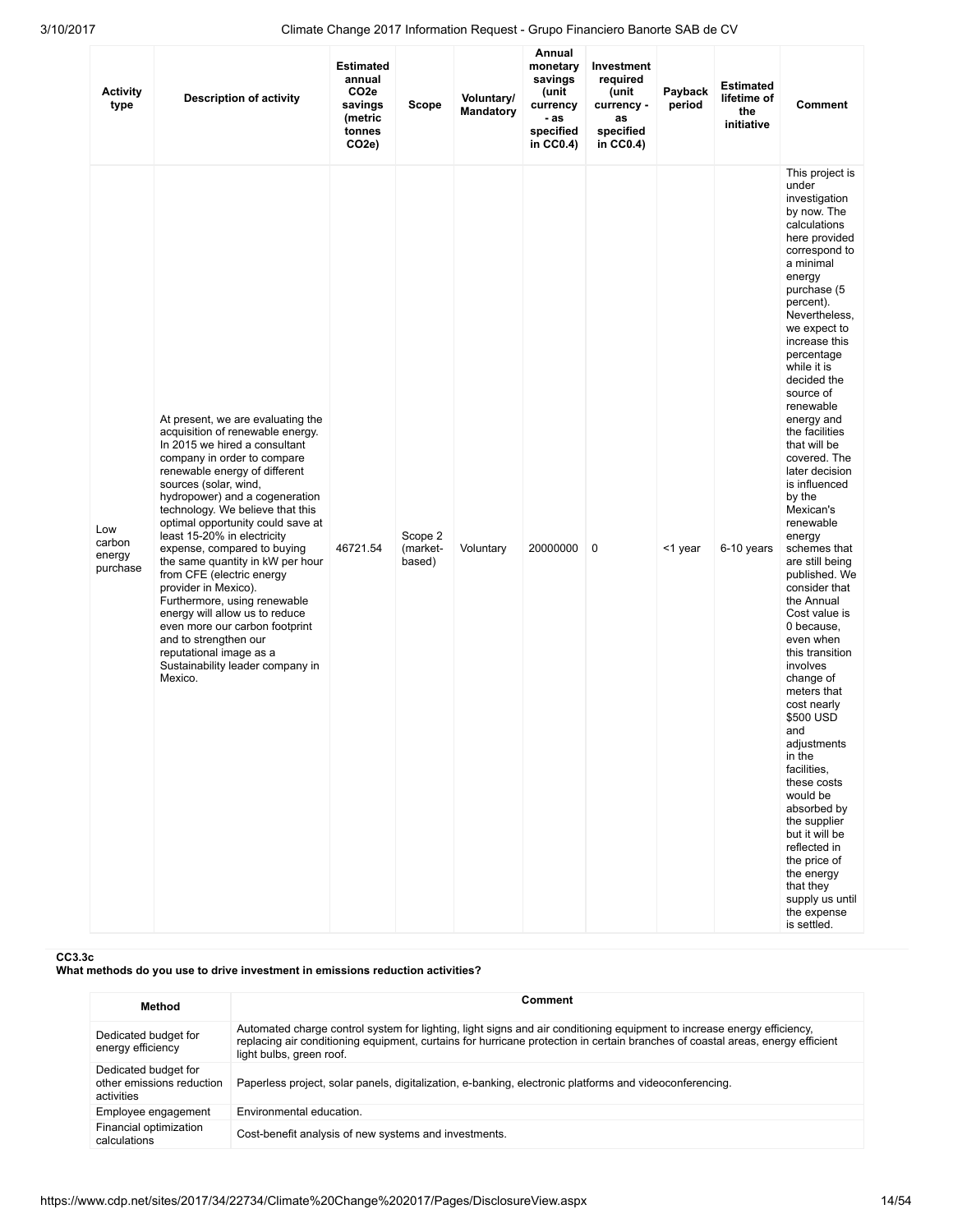| Method                                         | Comment                                                         |
|------------------------------------------------|-----------------------------------------------------------------|
| Internal<br>incentives/recognition<br>programs | Banorte's Ingenio Award contest and Paperless Champion Program. |

### Further Information

### Page: CC4. Communication

#### CC4.1

Have you published information about your organization's response to climate change and GHG emissions performance for this reporting year in places other than in your CDP response? If so, please attach the publication(s)

| <b>Publication</b>                                                                                    | <b>Status</b> | Page/Section<br>reference                   | Attach the document                                                                                                             | Comment                                                                                                                                                                                                             |  |  |
|-------------------------------------------------------------------------------------------------------|---------------|---------------------------------------------|---------------------------------------------------------------------------------------------------------------------------------|---------------------------------------------------------------------------------------------------------------------------------------------------------------------------------------------------------------------|--|--|
| In mainstream reports<br>(including an integrated<br>report) in accordance with<br>the CDSB Framework | Complete      | $51 - 62/$<br>Natural<br>capital<br>section | https://www.cdp.net/sites/2017/34/22734/Climate<br>Change 2017/Shared<br>Documents/Attachments/CC4.1/Annual-Report-<br>2016.pdf | The environmental data published in our<br>annual report was verified for Deloitte,<br>additionaly, our GHG Emissions Inventory<br>Report 2016 was verified by Asociación<br>de Normalización y Certificación, A.C. |  |  |
| In mainstream reports<br>(including an integrated<br>report) in accordance with<br>the CDSB Framework | Complete      | $52 - 62/$<br>Natural<br>capital<br>section | https://www.cdp.net/sites/2017/34/22734/Climate<br>Change 2017/Shared<br>Documents/Attachments/CC4.1/Informe anual<br>2016.pdf  | The environmental data published in our<br>annual report was verified for Deloitte,<br>additionaly, our GHG Emissions Inventory<br>Report 2016 was verified by Asociación<br>de Normalización y Certificación, A.C. |  |  |

#### Further Information

### Module: Risks and Opportunities

### Page: CC5. Climate Change Risks

### CC5.1

Have you identified any inherent climate change risks that have the potential to generate a substantive change in your business operations, revenue or expenditure? Tick all that apply

Risks driven by changes in regulation

Risks driven by changes in physical climate parameters

Risks driven by changes in other climate-related developments

#### CC5.1a

Please describe your inherent risks that are driven by changes in regulation

| <b>Risk driver</b> | <b>Description</b> | <b>Potential</b><br>impact | Timeframe | Direct/<br>Indirect | Likelihood | Magnitude<br>of impact | <b>Estimated</b><br>financial<br>implications | Management<br>method | Cost of<br>management |  |
|--------------------|--------------------|----------------------------|-----------|---------------------|------------|------------------------|-----------------------------------------------|----------------------|-----------------------|--|
|--------------------|--------------------|----------------------------|-----------|---------------------|------------|------------------------|-----------------------------------------------|----------------------|-----------------------|--|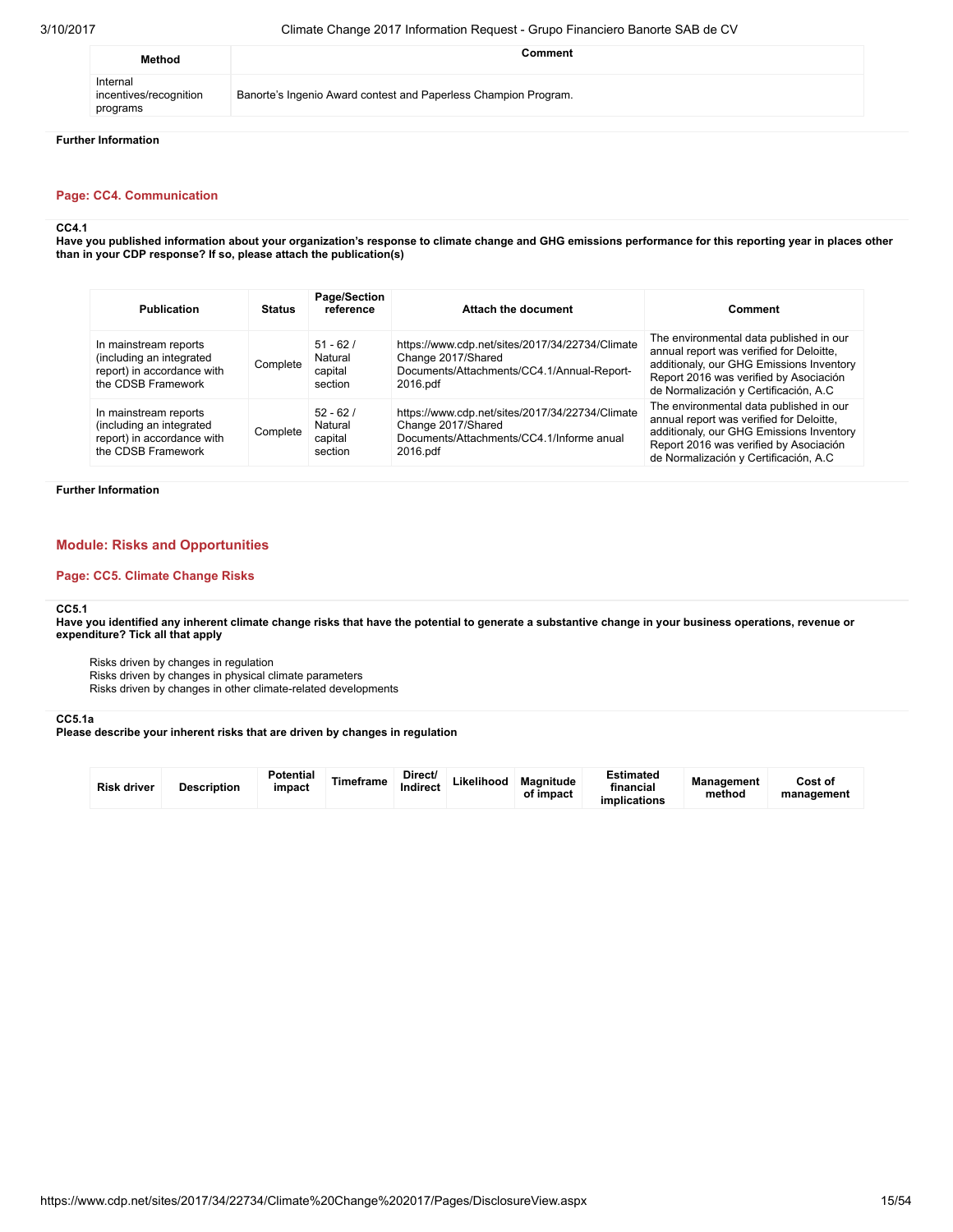| <b>Risk driver</b>                   | <b>Description</b>                                                                                                                                                                                                                                                                                                                                                                                                                                                                                                                                                                                                                                                                                                              | <b>Potential</b><br>impact   | <b>Timeframe</b>    | Direct/<br>Indirect | Likelihood           | <b>Magnitude</b><br>of impact | <b>Estimated</b><br>financial<br>implications                                                                                                                                                                                                                                                                                                        | Management<br>method                                                                                                                                                                                                                                                                                                                                                                                                                                                                                                                                                                                                                                         | Cost of<br>management                                                                                                                                                                                                                                                                                                                                                                                                                                                                                                                             |
|--------------------------------------|---------------------------------------------------------------------------------------------------------------------------------------------------------------------------------------------------------------------------------------------------------------------------------------------------------------------------------------------------------------------------------------------------------------------------------------------------------------------------------------------------------------------------------------------------------------------------------------------------------------------------------------------------------------------------------------------------------------------------------|------------------------------|---------------------|---------------------|----------------------|-------------------------------|------------------------------------------------------------------------------------------------------------------------------------------------------------------------------------------------------------------------------------------------------------------------------------------------------------------------------------------------------|--------------------------------------------------------------------------------------------------------------------------------------------------------------------------------------------------------------------------------------------------------------------------------------------------------------------------------------------------------------------------------------------------------------------------------------------------------------------------------------------------------------------------------------------------------------------------------------------------------------------------------------------------------------|---------------------------------------------------------------------------------------------------------------------------------------------------------------------------------------------------------------------------------------------------------------------------------------------------------------------------------------------------------------------------------------------------------------------------------------------------------------------------------------------------------------------------------------------------|
| Emission<br>reporting<br>obligations | According to the<br>regulations of<br>the General Law<br>of Climate<br>Change (LGCC)<br>in relation with<br>the National<br>Emissions<br>Register<br>(RENE), article<br>3. VI-h, the<br>companies from<br>financial sector<br>that emit more<br>than 25,000<br>tonnes of CO <sub>2</sub><br>equivalent from<br>their entire<br>operations are<br>obligated to<br>report their<br>emissions in the<br>Annual<br>Certificate of<br>Operation<br>(COA), our<br>Company<br>complies the<br>said description.<br>Also, in the<br>transients of the<br>law are set<br>ranges of tonnes<br>of CO <sub>2</sub><br>equivalent by<br>year that are<br>obligated to<br>verifiy their<br>emissions by an<br>accredited<br>external auditor. | Increased<br>capital<br>cost | $1$ to $3$<br>years | Direct              | Virtually<br>certain | Low                           | If the data and<br>documents<br>required are not<br>submitted the<br>Federal<br>Environmental<br>Protection<br>Agency<br>(PROFEPA) may<br>impose a fine of<br>\$40,020 to<br>\$240,120 MXN.<br>Reporting false<br>information<br>should imply a<br>fine of \$240,120<br>to \$800,400 MXN.<br>This amount can<br>be tripled in case<br>of recurrence. | We assess<br>our risks<br>through our<br>Sustainability<br>Management<br>System<br>(SMS)<br>platform,<br>which<br>collected data<br>needed for<br>the emissions<br>calculation<br>with a 100%<br>of coverage of<br><b>GFNorte for</b><br>2016.<br>Futhermore,<br>the emission<br>inventory is<br>developed by<br>the<br>Sustainability<br>Area for later<br>verification by<br>an accredited<br>external<br>auditor. Once<br>this<br>information is<br>validated, it is<br>reported to<br>several<br>entities, for<br>example, to<br>the Mexican<br>Ministry of<br>Environmental<br>and Natural<br>Resources by<br>the COA to<br>accomplish<br>with the law. | The costs per<br>year to manage<br>the risk are<br>associated to the<br>SMS of nearly<br>\$1.4 million MXN<br>and the external<br>verification of<br>approximately<br>\$50,000 MXN.<br>Please keep in<br>mind that the<br>SMS enables us<br>to identify.<br>capture,<br>measure and<br>monitor key<br>environmental,<br>social and<br>economic<br>indicators at the<br>GFNorte level.<br>The monitoring<br>and calculation<br>are part of<br>involved area's<br>normal activities<br>and does not<br>involve further<br>costs for the<br>company. |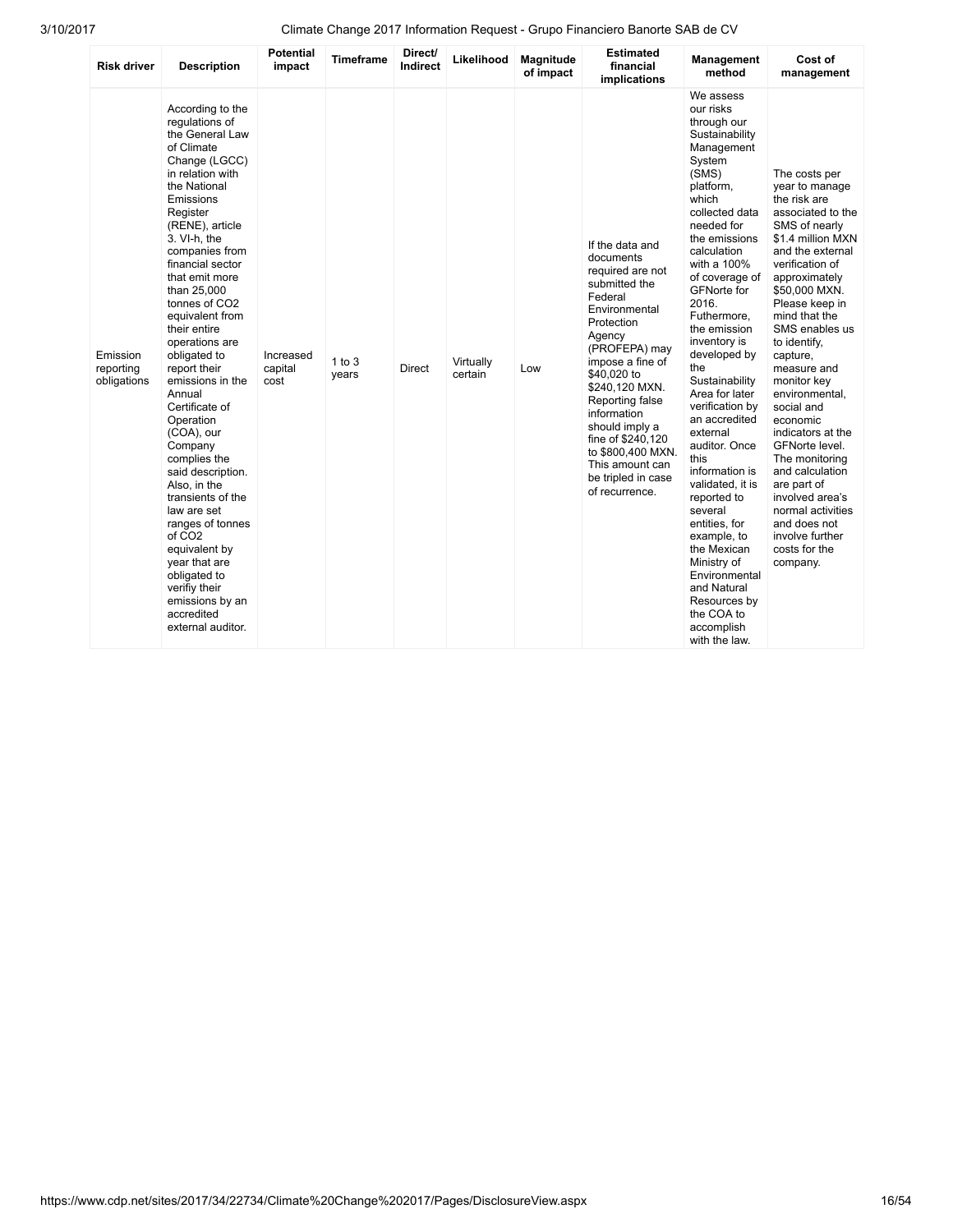| <b>Risk driver</b>                      | <b>Description</b>                                                                                                                                                                                                                                                                                                                                                                                            | <b>Potential</b><br>impact       | <b>Timeframe</b> | Direct/<br>Indirect | Likelihood           | <b>Magnitude</b><br>of impact | <b>Estimated</b><br>financial<br>implications                                                                                                                                                                                                                                                                                                                                                                                                                                                                                                                                                                                                                                  | <b>Management</b><br>method                                                                                                                                                                                                                                                                                                                                                                                                                                                                                                                                                                                                                                                                                | Cost of<br>management                                                                                                                                     |
|-----------------------------------------|---------------------------------------------------------------------------------------------------------------------------------------------------------------------------------------------------------------------------------------------------------------------------------------------------------------------------------------------------------------------------------------------------------------|----------------------------------|------------------|---------------------|----------------------|-------------------------------|--------------------------------------------------------------------------------------------------------------------------------------------------------------------------------------------------------------------------------------------------------------------------------------------------------------------------------------------------------------------------------------------------------------------------------------------------------------------------------------------------------------------------------------------------------------------------------------------------------------------------------------------------------------------------------|------------------------------------------------------------------------------------------------------------------------------------------------------------------------------------------------------------------------------------------------------------------------------------------------------------------------------------------------------------------------------------------------------------------------------------------------------------------------------------------------------------------------------------------------------------------------------------------------------------------------------------------------------------------------------------------------------------|-----------------------------------------------------------------------------------------------------------------------------------------------------------|
| Fuel/energy<br>taxes and<br>regulations | In order to meet<br>the emissions<br>reduction goal<br>regulations<br>around the Law<br>on Special Tax<br>on Products and<br>Services<br>introduced a tax<br>on fossil fuels.<br>This will impact<br>all the<br>operational cost<br>of all our<br>subsidiaries in<br>Mexico due to<br>their fuels<br>consumption,<br>especially the<br>ones who have<br>transport fleet<br>and active<br>emergency<br>plants. | Increased<br>operational<br>cost | Up to 1<br>year  | <b>Direct</b>       | Virtually<br>certain | Low                           | According to the<br>Law on Special<br>Tax on Products<br>and Services.<br>taxpayers will<br>transfer in the<br>price to those<br>who purchase<br>gasoline or diesel,<br>an amount<br>equivalent to the<br>tax established in<br>this law, but in no<br>case will do so<br>expressly and<br>separately. In<br>Mexico the taxes<br>that have been<br>released are:<br>13.84 cents per<br>liter of diesel,<br>7.46 cents per<br>liter of liquefied<br>petroleum gas<br>and 11.41 cents<br>per liter of<br>gasoline. This<br>implies<br>\$224,294.81 MXN<br>for 2016 only of<br>taxes by our fuel<br>consumption.<br>This taxes are<br>increasing almost<br>a 4% year per<br>year. | As part of the<br>approach to<br>integrate<br>environmental<br>data at the<br>Group level,<br>and with the<br>objective to<br>improve the<br>resources<br>management<br>and reporting.<br>Sustainability<br>Management<br>System<br>(SMS) was<br>adopted. All<br>the<br>subsidiaries<br>input data<br>regularly on<br>fuel<br>consumption<br>that enable us<br>to identify<br>peaks, trace<br>them and<br>manage them.<br>The SMS was<br>used for the<br>collection of<br>indicators<br>such as<br>electricity<br>consumption<br>in GFNorte<br>(100%<br>coverage), for<br>the calculation<br>of emissions<br>due to<br>electricity<br>consumption<br>and as a<br>platform for<br>external<br>verification. | The costs<br>associated with<br>these actions<br>are associated<br>to SMS system<br>maintenance,<br>which translates<br>to \$1.4 million<br>MXN annually. |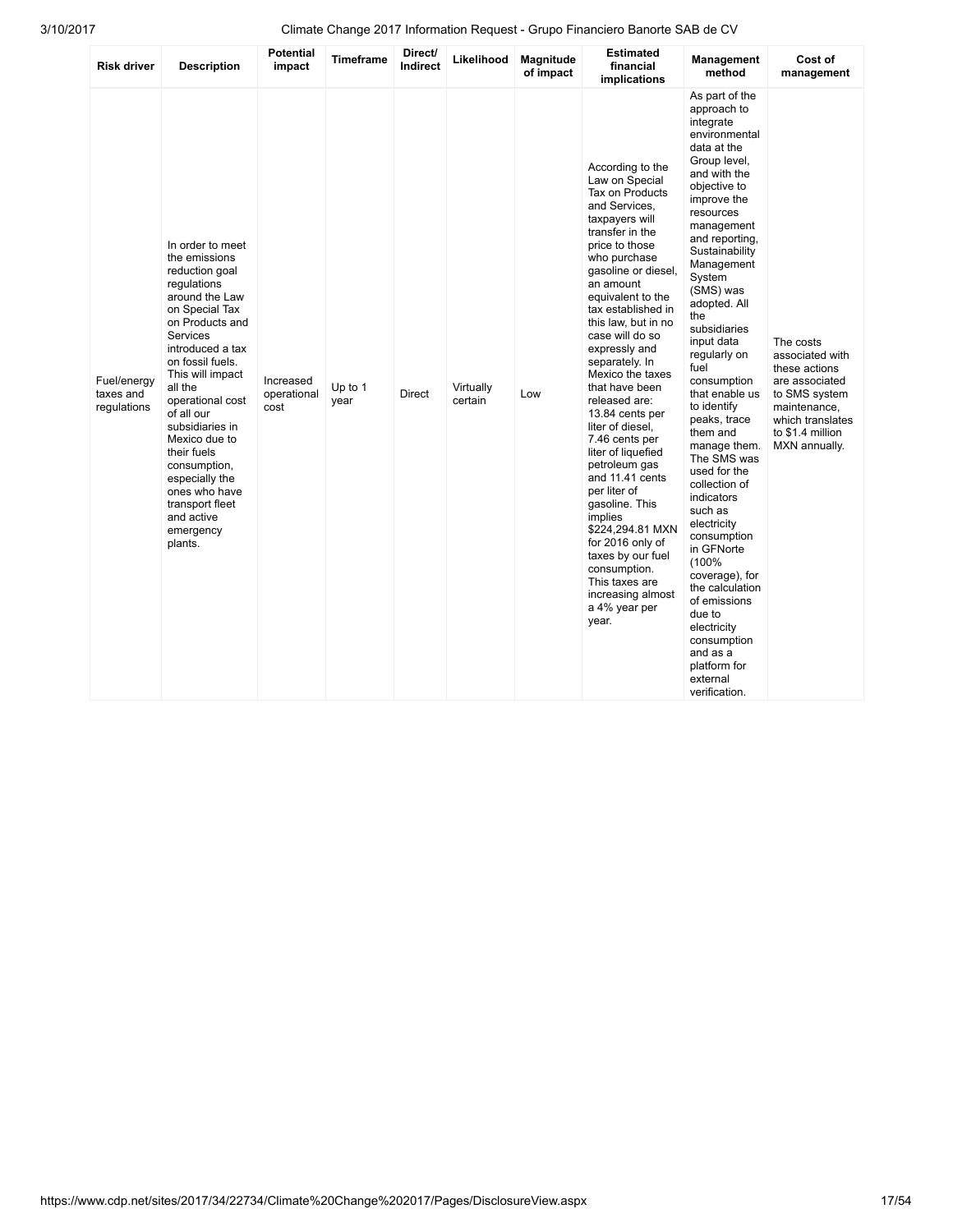| <b>Risk driver</b>                | <b>Description</b>                                                                                                                                                                                                                                                                                                                                                                                                                                                                                                                                                                                                                                                                                                                                                                                                                                                                                                                                                                                                                            | <b>Potential</b><br>impact       | <b>Timeframe</b>    | Direct/<br><b>Indirect</b> | Likelihood           | <b>Magnitude</b><br>of impact | <b>Estimated</b><br>financial<br><b>implications</b>                                                                                                                                                                                                                                                                                                                                                                                                                                                                                                                                                                                                                                                                                                                                                                        | <b>Management</b><br>method                                                                                                                                                                                                                                                                                                                                                                                                                                          | Cost of<br>management                                                                                                                                                                                                                                                                                                                                                                                                                                                                                                                                                                                                                                                                                                                                                                                                                                  |
|-----------------------------------|-----------------------------------------------------------------------------------------------------------------------------------------------------------------------------------------------------------------------------------------------------------------------------------------------------------------------------------------------------------------------------------------------------------------------------------------------------------------------------------------------------------------------------------------------------------------------------------------------------------------------------------------------------------------------------------------------------------------------------------------------------------------------------------------------------------------------------------------------------------------------------------------------------------------------------------------------------------------------------------------------------------------------------------------------|----------------------------------|---------------------|----------------------------|----------------------|-------------------------------|-----------------------------------------------------------------------------------------------------------------------------------------------------------------------------------------------------------------------------------------------------------------------------------------------------------------------------------------------------------------------------------------------------------------------------------------------------------------------------------------------------------------------------------------------------------------------------------------------------------------------------------------------------------------------------------------------------------------------------------------------------------------------------------------------------------------------------|----------------------------------------------------------------------------------------------------------------------------------------------------------------------------------------------------------------------------------------------------------------------------------------------------------------------------------------------------------------------------------------------------------------------------------------------------------------------|--------------------------------------------------------------------------------------------------------------------------------------------------------------------------------------------------------------------------------------------------------------------------------------------------------------------------------------------------------------------------------------------------------------------------------------------------------------------------------------------------------------------------------------------------------------------------------------------------------------------------------------------------------------------------------------------------------------------------------------------------------------------------------------------------------------------------------------------------------|
| Renewable<br>energy<br>regulation | More than 90%<br>of our operations<br>is performed in<br>Mexico. The<br>Mexican Law of<br>Climate Change<br>established the<br>following targets:<br>a) 30% GHG<br>emissions<br>reduction by<br>2020 and 35% of<br>electricity<br>generation must<br>come from clean<br>energy sources<br>b) 50% GHG<br>emissions<br>reduction for<br>2050. Both<br>targets taking<br>year 2000 as the<br>base year. In<br>relation to the<br>30% emissions<br>reduction for<br>2020 target the<br>National Climate<br>strategy<br>provides for an<br>increase in the<br>penetration of<br>renewable<br>energies in the<br>national mix. To<br>meet this target,<br>all the<br>participants of<br>the electric<br>market should<br>be consuming at<br>least 5% of<br>clean energy<br>from their entire<br>energy<br>consumption for<br>2018 (this<br>percentage will<br>be increasing<br>year by year). If<br>the participant<br>does not comply<br>with this<br>requirement, it<br>will be obliged to<br>purchase Clean<br>Energy<br>Certificates<br>(CELS). | Increased<br>operational<br>cost | $1$ to $3$<br>years | <b>Direct</b>              | Virtually<br>certain | Low                           | Financial<br>implications due<br>to new<br>commercialization<br>schemes have<br>not been<br>completely<br>published yet; the<br>bases for the<br>operation of the<br>wholesale market<br>are at this<br>moment in<br>revision.<br>Therefore, in case<br>that we have no<br>clean energy<br>supply for the<br>year 2018, the<br>additional cost of<br>the Clean Energy<br>Certificates<br>(CELs) equivalent<br>to 5% of our<br>energy<br>consumption<br>must be<br>absorbed. One<br>CEL is equal to<br>one MWh, so we<br>would need to<br>acquire about<br>6,300 CELs,<br>according to our<br>annual<br>consumption<br>average.<br>However, its price<br>has not yet been<br>established as it<br>will depend on the<br>supply and<br>demand of the<br>market (it will not<br>be fixed). This<br>market starts from<br>2018. | We are<br>evaluating<br>potential<br>vendors of<br>renewable<br>energy in<br>order to<br>assess and<br>compare the<br>costs of this<br>type of<br>energy. In<br>2015 we hired<br>a consultation<br>company in<br>order to<br>compare<br>renewable<br>energy of<br>different<br>sources<br>(solar, wind,<br>hydropower)<br>and a<br>cogeneration<br>technology,<br>facilitating to<br>the implicated<br>areas to<br>choose the<br>best<br>renewable<br>energy option. | The internal<br>revision is part of<br>the usual<br>activities and<br>process<br>improvement of<br>Banorte, it does<br>not involve any<br>additional costs.<br>Although, a few<br>expenses for<br>analyzing this<br>opportunity have<br>been made. The<br>indirect expense<br>for hiring the<br>consultation<br>company implies<br>2 up 3 million of<br>Mexican pesos;<br>the rate of<br>monetary costs<br>depends on a<br>"success-case"<br>base. We<br>consider that the<br><b>Annual Cost</b><br>value is 0<br>because, even<br>when this<br>transition<br>involves change<br>of meters that<br>cost nearly \$500<br>USD and<br>adjustments in<br>the facilities.<br>these costs<br>would be<br>absorbed by the<br>supplier but it<br>will be reflected<br>in the price of<br>the energy that<br>they supply us<br>until the expense<br>is settled. |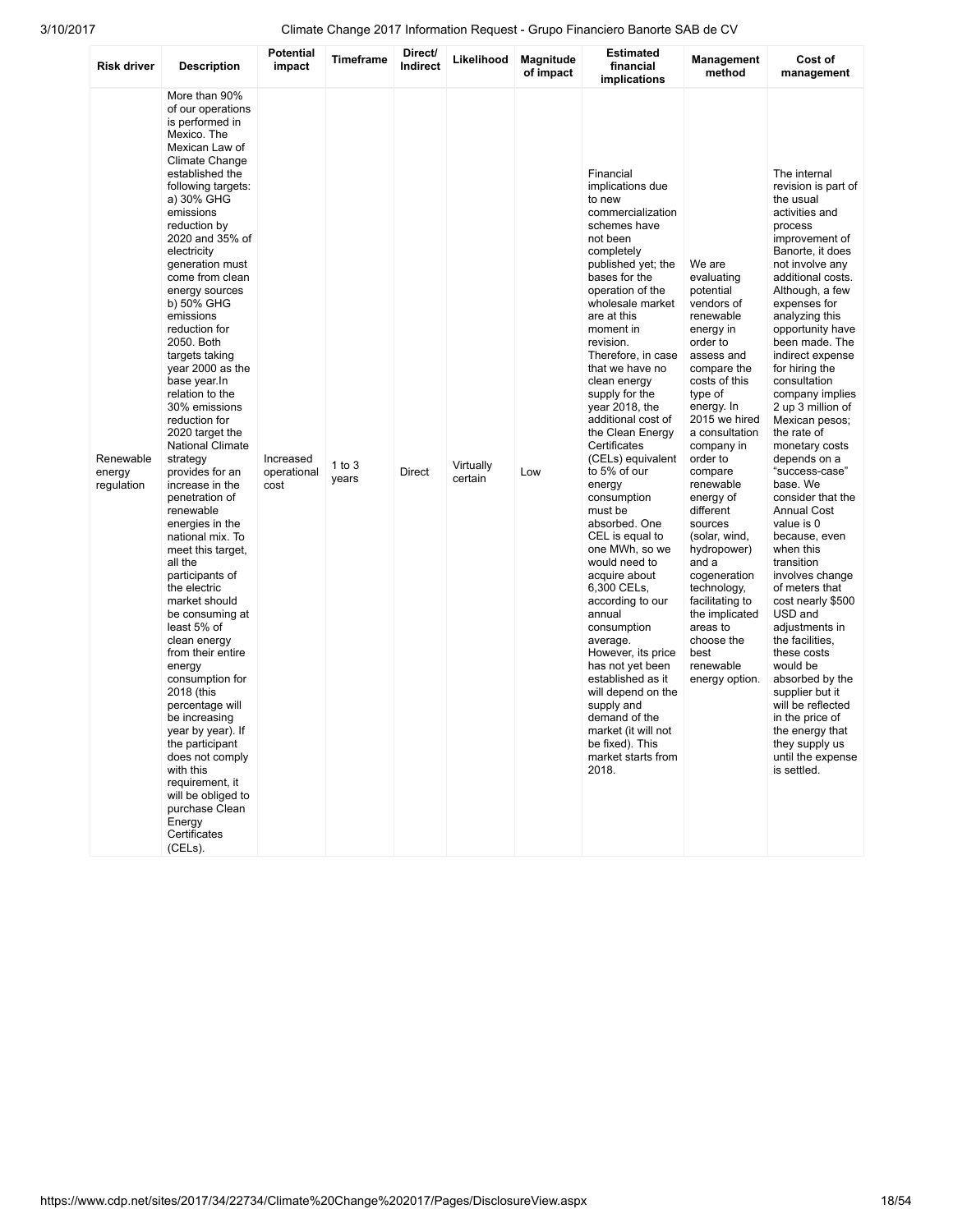| <b>Risk driver</b>      | <b>Description</b>                                                                                                                                                                                                                                                                                                                                                                                                                                                                                            | <b>Potential</b><br>impact       | <b>Timeframe</b>  | Direct/<br>Indirect | Likelihood           | <b>Magnitude</b><br>of impact | <b>Estimated</b><br>financial<br>implications                                                                                                                                                                                                                                                                                                                                                                                                                                                                                                                                                                                                                                                                                                                                                                                                                                                 | <b>Management</b><br>method                                                                                                                                                                                                                                                                                                                                                                                  | Cost of<br>management                                                                                                                                                                    |
|-------------------------|---------------------------------------------------------------------------------------------------------------------------------------------------------------------------------------------------------------------------------------------------------------------------------------------------------------------------------------------------------------------------------------------------------------------------------------------------------------------------------------------------------------|----------------------------------|-------------------|---------------------|----------------------|-------------------------------|-----------------------------------------------------------------------------------------------------------------------------------------------------------------------------------------------------------------------------------------------------------------------------------------------------------------------------------------------------------------------------------------------------------------------------------------------------------------------------------------------------------------------------------------------------------------------------------------------------------------------------------------------------------------------------------------------------------------------------------------------------------------------------------------------------------------------------------------------------------------------------------------------|--------------------------------------------------------------------------------------------------------------------------------------------------------------------------------------------------------------------------------------------------------------------------------------------------------------------------------------------------------------------------------------------------------------|------------------------------------------------------------------------------------------------------------------------------------------------------------------------------------------|
| Air pollution<br>limits | Due to the<br>serious problem<br>with air quality in<br>different parts of<br>the Mexican<br>Republic, a new<br>norm was<br>reformed for<br>mandatory<br>vehicle<br>verification<br>(NOM-167-<br>SEMARNAT),<br>which<br>establishes the<br>maximum<br>permissible<br>limits of<br>contaminants<br>coming from the<br>escapes of the<br>vehicular units. It<br>applies as a first<br>instance in the<br>states of<br>Hidalgo, Puebla,<br>Tlaxcala,<br>Morelos, Estado<br>De México and<br>Ciudad de<br>México. | Increased<br>operational<br>cost | 1 to $3$<br>years | <b>Direct</b>       | Virtually<br>certain | Low                           | The mandatory<br>vehicle<br>verification costs<br>\$400 MXN per<br>unit, twice a year,<br>for models below<br>2016 (hybrid and<br>electric vehicles<br>are exempt). For<br>Banorte, there are<br>135 vehicles that<br>have to be<br>verified, which<br>implies an<br>expense of<br>\$108,000 MXN.<br>For Seguros y<br>Pensiones, there<br>are 117 vehicles.<br>which implies<br>\$93,600 MXN.<br>Also, for Afore<br>XXI only 14<br>vehicles are<br>verified, this is<br>another \$11,200<br>MXN. In total,<br>only the<br>verification<br>involves an<br>amount of<br>\$212,800 MXN.<br>Moreover, the<br>extemporaneous<br>verification<br>involves a fine of<br>\$1,500 MXN. In<br>addition, failure to<br>comply with the<br>permissible<br>emission limits of<br>contaminants<br>merits the<br>remediation of the<br>unit in case of<br>rejection and a<br>fine of \$1,400<br>MXN average. | In Banorte,<br>units that are<br>considered<br>obsolete are<br>identified and<br>they are<br>renewed<br>according to<br>the lease of<br>the fleet<br>supplier every<br>four years. In<br>addition to<br>this, adequate<br>maintenance<br>should be<br>done every<br>half year or 15<br>thousand<br>kilometres.<br>The<br>acquisition of<br>hybrid or<br>electric<br>vehicles could<br>also be<br>considered. | The obsolete<br>models are<br>removed from<br>the rent and<br>replaced by new<br>units, the cost is<br>reflected in the<br>differential of<br>what we pay<br>month by month<br>for them. |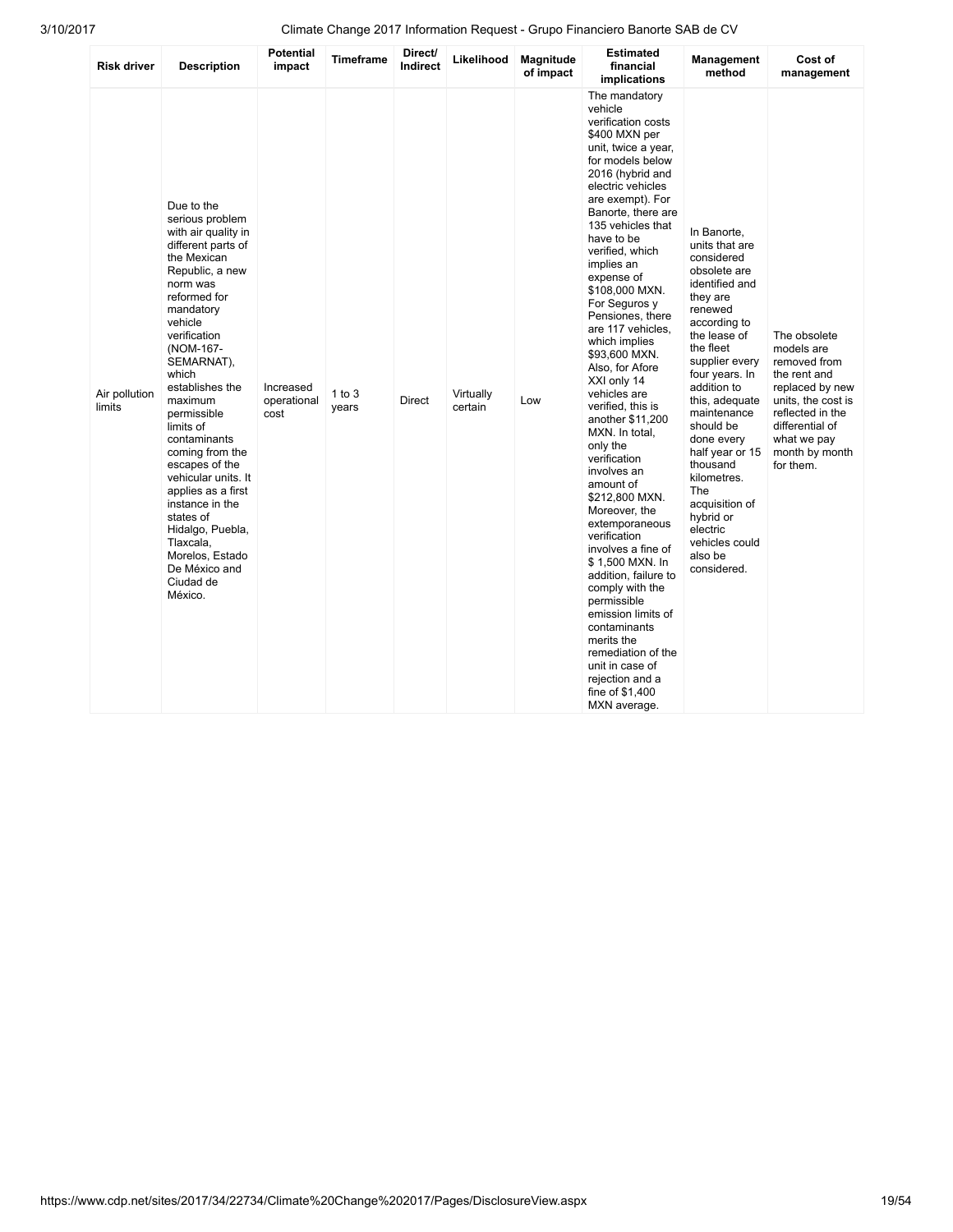| <b>Risk driver</b>                      | <b>Description</b>                                                                                                                                                                                                                                                                                                                                                                                                                                                                                                                                                                        | <b>Potential</b><br>impact       | <b>Timeframe</b>  | Direct/<br>Indirect  | Likelihood              | <b>Magnitude</b><br>of impact | <b>Estimated</b><br>financial<br>implications                                                                                                                                                                                                                                                                                                                                                                                                                   | Management<br>method                                                                                                                                                                                                                                                                                                                                                                                                                                                                                                                                                                                                                                                                                                                                                                                                                                                                                                                                                                                                                                                                                                                                            | Cost of<br>management                                                                                                                                                                                                                                                                                                                                                                                                                                                                                                                                                                                                                                                                                                                                                                   |
|-----------------------------------------|-------------------------------------------------------------------------------------------------------------------------------------------------------------------------------------------------------------------------------------------------------------------------------------------------------------------------------------------------------------------------------------------------------------------------------------------------------------------------------------------------------------------------------------------------------------------------------------------|----------------------------------|-------------------|----------------------|-------------------------|-------------------------------|-----------------------------------------------------------------------------------------------------------------------------------------------------------------------------------------------------------------------------------------------------------------------------------------------------------------------------------------------------------------------------------------------------------------------------------------------------------------|-----------------------------------------------------------------------------------------------------------------------------------------------------------------------------------------------------------------------------------------------------------------------------------------------------------------------------------------------------------------------------------------------------------------------------------------------------------------------------------------------------------------------------------------------------------------------------------------------------------------------------------------------------------------------------------------------------------------------------------------------------------------------------------------------------------------------------------------------------------------------------------------------------------------------------------------------------------------------------------------------------------------------------------------------------------------------------------------------------------------------------------------------------------------|-----------------------------------------------------------------------------------------------------------------------------------------------------------------------------------------------------------------------------------------------------------------------------------------------------------------------------------------------------------------------------------------------------------------------------------------------------------------------------------------------------------------------------------------------------------------------------------------------------------------------------------------------------------------------------------------------------------------------------------------------------------------------------------------|
| Fuel/energy<br>taxes and<br>regulations | Fuel is one of<br>the major<br>agricultural and<br>industrial inputs<br>and our<br>Company<br>supports related<br>projects through<br>its financial<br>services. The<br>implementation<br>of taxes or the<br>reduction/<br>elimination of<br>subsidiaries can<br>directly impact<br>the profitability of<br>agricultural and<br>commercial<br>activities and<br>therefore the<br>ability to pay<br>respective loans.<br>This risk is<br>heightened by<br>the recent<br>approbation of<br>the Tax on<br>Pesticides,<br>which is directly<br>proportional to<br>their toxicity<br>category. | Increased<br>operational<br>cost | 1 to $3$<br>years | Indirect<br>(Client) | More likely<br>than not | Low                           | The Tax on<br>Pesticides will<br>increment<br>production costs<br>for farmers. The<br>average cost on<br>pesticides (before<br>the tax) is $7.54$<br>MXN, the average<br>increase in costs<br>(with a $15\%$ tax)<br>would be $1.4\%$ .<br>For potato and<br>tomato the<br>increase would be<br>9.7% and 3.7%,<br>respectively,<br>staples such as<br>com and beans<br>only increase<br>$0.2\%$ and $0.4\%$ ,<br>respectively.<br>Further costs are<br>unknown. | In regards<br>with<br>agricultural<br>inputs and<br>activities, the<br>Company<br>continues to<br>strengthen its<br>mechanisms<br>to determinate<br>and/or<br>validate the<br>operational<br>costs of the<br>projects to be<br>financed.<br>Such<br>mechanisms<br>allow<br>identifying<br>project's<br>viability and<br>the feasibility<br>of the<br>corresponding<br>support. In<br>2015 the<br><b>SEMS</b><br>regulations<br>were fully<br>adopted and<br>incorporated<br>into the loan<br>granting<br>process and<br>the risk<br>manual in the<br>reputational<br>risk section of<br>the<br>institutional<br>regulations.<br>Also, our<br>Company<br>supports the<br>Natural<br>Capital<br>Declaration<br>program by<br>leading a<br>work group for<br>the<br>development<br>of an<br>assessment<br>tool for risk<br>policies of<br>financial<br>institutions on<br>agricultural<br>commodities,<br>which<br>provides an<br>overview of<br>producers,<br>their impact<br>on these<br>ecosystems<br>and their<br>relation with<br>loan and<br>investment<br>portfolios. In<br>2016 our<br>Company<br>participated in<br>a drought<br>stress tool<br>with NCD. | The identified<br>costs are related<br>to the processes<br>of personnel<br>training, which<br>are responsible<br>for evaluating<br>projects in the<br>agricultural and<br>forestry sectors<br>(approximately 6<br>million MXN in<br>expenses/costs).<br>Nevertheless,<br><b>Banorte's SEMS</b><br>Plan has<br>provided<br>valuable insight<br>within the<br>matters of<br>climate-change<br>related risks,<br>thus providing a<br>helpful starting<br>point for<br>managing<br>sectorial risks<br>which have been<br>identified with<br>our clients'<br>businesses by<br>identifying costs<br>and methods<br>associated with<br>these potential<br>risks going<br>forward. Other<br>costs, such as<br>those to manage<br>potential risks in<br>the commercial<br>sector are<br>unknown. |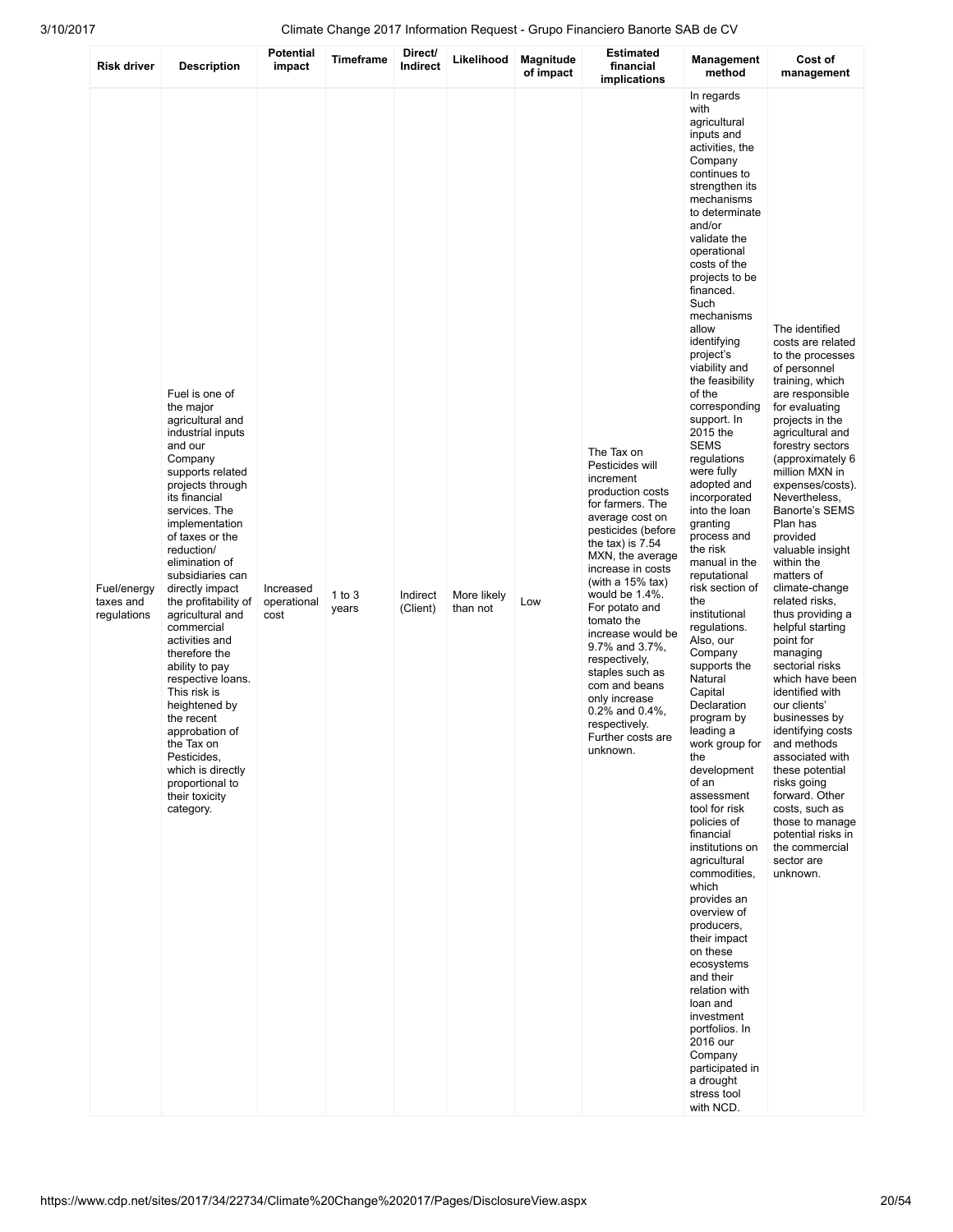| <b>Risk driver</b>                      | <b>Description</b>                                                                                                                                                                                                                                                                                                                                                                                          | <b>Potential</b><br>impact       | Timeframe       | Direct/<br>Indirect | Likelihood              | Magnitude<br>of impact | <b>Estimated</b><br>financial<br>implications                                                                                                                                                                                                                                                                                                    | Management<br>method                                                                                                                                                                                                                                                                                                                                                                                                                                                                                                                                                                                                                                                                                    | Cost of<br>management                                                                                                                                                                                                                                                                                                                                                                                                                                                                                                                                                                                                                                                                                                                                                                                                                                  |
|-----------------------------------------|-------------------------------------------------------------------------------------------------------------------------------------------------------------------------------------------------------------------------------------------------------------------------------------------------------------------------------------------------------------------------------------------------------------|----------------------------------|-----------------|---------------------|-------------------------|------------------------|--------------------------------------------------------------------------------------------------------------------------------------------------------------------------------------------------------------------------------------------------------------------------------------------------------------------------------------------------|---------------------------------------------------------------------------------------------------------------------------------------------------------------------------------------------------------------------------------------------------------------------------------------------------------------------------------------------------------------------------------------------------------------------------------------------------------------------------------------------------------------------------------------------------------------------------------------------------------------------------------------------------------------------------------------------------------|--------------------------------------------------------------------------------------------------------------------------------------------------------------------------------------------------------------------------------------------------------------------------------------------------------------------------------------------------------------------------------------------------------------------------------------------------------------------------------------------------------------------------------------------------------------------------------------------------------------------------------------------------------------------------------------------------------------------------------------------------------------------------------------------------------------------------------------------------------|
| Fuel/energy<br>taxes and<br>regulations | Banorte is part<br>of a location-<br>based energy<br>scheme, so it<br>depends entirely<br>on CFE.<br>Currently, the<br>way in which<br>CFE generates<br>energy is<br>through fossil<br>fuels, so the<br>rates they set<br>depend directly<br>on fluctuations in<br>the cost of<br>these. These<br>costs are<br>affected by taxes<br>and by the<br>global market,<br>and they<br>normally are<br>increasing. | Increased<br>operational<br>cost | Up to 1<br>year | Direct              | More likely<br>than not | Low                    | We have four<br>different rates<br>(02, 03, HM and<br>OM), each one is<br>charged<br>differently and at<br>different prices.<br>The trend has<br>been an increase<br>of close to 2% of<br>each one year by<br>year, with the<br>exception of the<br>OM rate. This<br>represents an<br>increase of<br>approximately<br>\$460,000 MXN<br>per year. | We are<br>evaluating<br>potential<br>vendors of<br>renewable<br>energy in<br>order to<br>assess and<br>compare the<br>costs of this<br>type of<br>energy. In<br>2015 we hired<br>a consultation<br>company in<br>order to<br>compare<br>renewable<br>energy of<br>different<br>sources<br>(solar, wind,<br>hydropower)<br>and a<br>cogeneration<br>technology,<br>facilitating to<br>the implicated<br>areas to<br>choose the<br>best<br>renewable<br>energy option.<br>The price of<br>this type of<br>energy is<br>cheaper<br>because it<br>does not<br>depend of a<br>fossil fuel<br>(except for<br>cogeneration),<br>it depends on<br>the<br>disponibility of<br>renewable<br>natural<br>resources. | The internal<br>revision is part of<br>the usual<br>activities and<br>process<br>improvement of<br>Banorte, it does<br>not involve any<br>additional costs.<br>Although, a few<br>expenses for<br>analyzing this<br>opportunity have<br>been made. The<br>indirect expense<br>for hiring the<br>consultation<br>company implies<br>2 up 3 million of<br>Mexican pesos;<br>the rate of<br>monetary costs<br>depends on a<br>"success-case"<br>base. We<br>consider that the<br><b>Annual Cost</b><br>value is 0<br>because, even<br>when this<br>transition<br>involves change<br>of meters that<br>cost nearly \$500<br>USD and<br>adjustments in<br>the facilities.<br>these costs<br>would be<br>absorbed by the<br>supplier but it<br>will be reflected<br>in the price of<br>the energy that<br>they supply us<br>until the expense<br>is settled. |

#### CC5.1b

Please describe your inherent risks that are driven by changes in physical climate parameters

| <b>Risk driver</b> | <b>Description</b> | <b>Potential impact</b> | <b>Timeframe</b> | Direct/<br>Indirect | Likelihood | Magnitude<br>of impact | <b>Estimated</b><br>financial<br>implications | <b>Management</b><br>method | Cost of<br>management |
|--------------------|--------------------|-------------------------|------------------|---------------------|------------|------------------------|-----------------------------------------------|-----------------------------|-----------------------|
|--------------------|--------------------|-------------------------|------------------|---------------------|------------|------------------------|-----------------------------------------------|-----------------------------|-----------------------|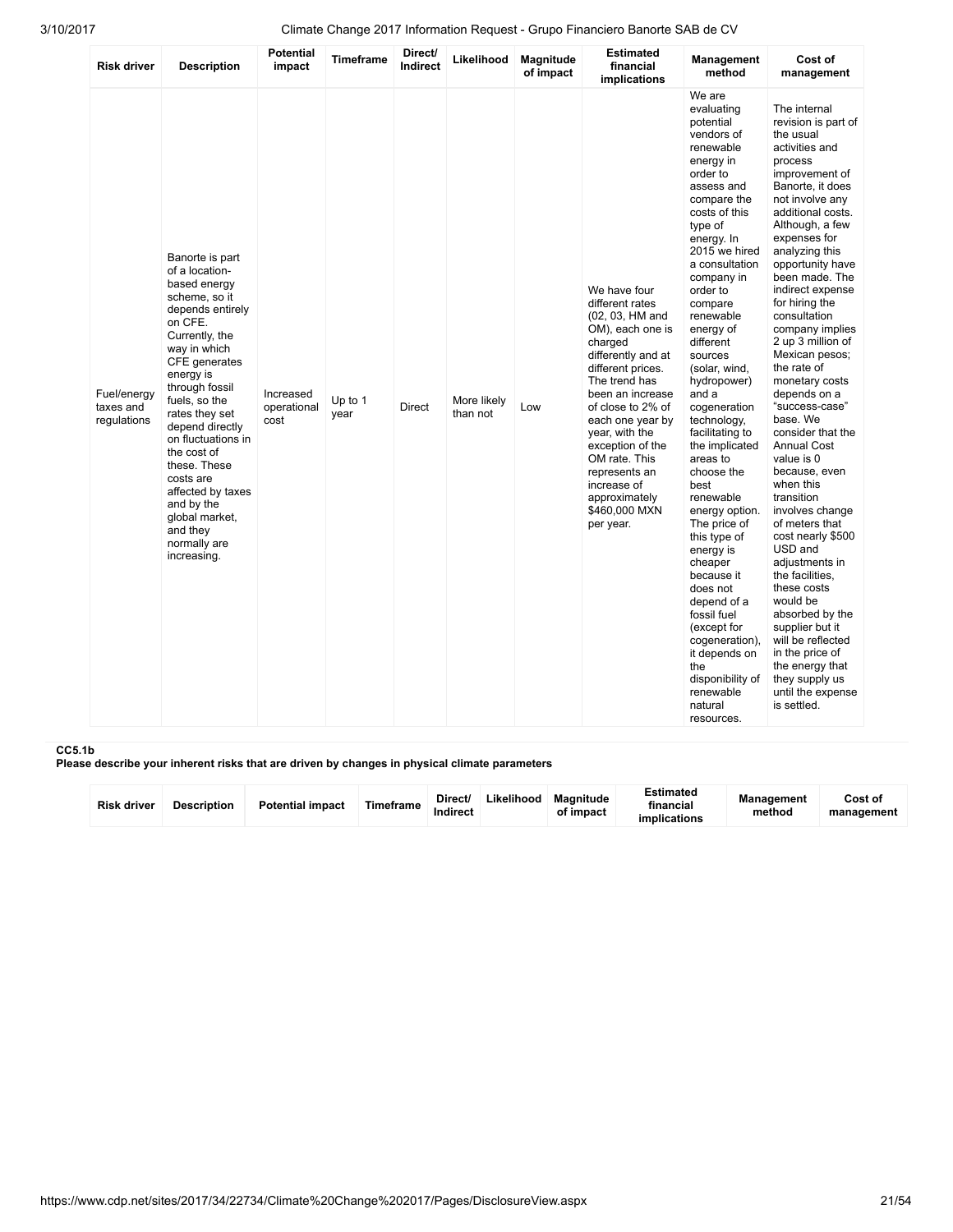| <b>Risk driver</b>                                        | <b>Description</b>                                                                                                                                                                                                                                                                                                                                                                                                          | <b>Potential impact</b>                           | <b>Timeframe</b>    | Direct/<br>Indirect | Likelihood                   | Magnitude<br>of impact | <b>Estimated</b><br>financial<br>implications                                                                                                                                                                                                                                                                                                                                                                                                                                                                                                                                                                                                                                  | Management<br>method                                                                                                                                                                                                                                                                                                                                                                                                                                                                                                                                                                                                                                                                                                                                                                                                                                                                                                                                                                                                                                          | Cost of<br>management                                                                                                                                                                                                                                                                                                                                                                                                                                                                                                                                                                                                                                                                                                                                                                                                                                 |
|-----------------------------------------------------------|-----------------------------------------------------------------------------------------------------------------------------------------------------------------------------------------------------------------------------------------------------------------------------------------------------------------------------------------------------------------------------------------------------------------------------|---------------------------------------------------|---------------------|---------------------|------------------------------|------------------------|--------------------------------------------------------------------------------------------------------------------------------------------------------------------------------------------------------------------------------------------------------------------------------------------------------------------------------------------------------------------------------------------------------------------------------------------------------------------------------------------------------------------------------------------------------------------------------------------------------------------------------------------------------------------------------|---------------------------------------------------------------------------------------------------------------------------------------------------------------------------------------------------------------------------------------------------------------------------------------------------------------------------------------------------------------------------------------------------------------------------------------------------------------------------------------------------------------------------------------------------------------------------------------------------------------------------------------------------------------------------------------------------------------------------------------------------------------------------------------------------------------------------------------------------------------------------------------------------------------------------------------------------------------------------------------------------------------------------------------------------------------|-------------------------------------------------------------------------------------------------------------------------------------------------------------------------------------------------------------------------------------------------------------------------------------------------------------------------------------------------------------------------------------------------------------------------------------------------------------------------------------------------------------------------------------------------------------------------------------------------------------------------------------------------------------------------------------------------------------------------------------------------------------------------------------------------------------------------------------------------------|
| Change in<br>precipitation<br>extremes<br>and<br>droughts | As a<br>consequence<br>of damages<br>to building<br>infrastructure<br>(e.g.<br>branches and<br>corporate<br>buildings)<br>resulting from<br>extreme<br>weather<br>events, an<br>inability to<br>use or access<br>the assets of<br>the Company,<br>an<br>unexpected<br>closing of our<br>branches and<br>employee<br>absenteeism<br>or delays,<br>may prevent<br>us from<br>providing<br>services to<br>the end<br>customer. | Reduction/disruption<br>in production<br>capacity | $3$ to $6$<br>years | <b>Direct</b>       | About as<br>likely as<br>not | Medium                 | Considering that an<br>estimated 1% of<br>branches are<br>subject to suffer<br>water damages<br>from floods, the<br>cost of said risk<br>would amount to<br>133.5 (when total<br>reconstruction is<br>need) million. This<br>number only<br>considers asset<br>damage and does<br>not take into<br>consideration<br>additional losses<br>due to not being<br>able to provide<br>services to clients<br>or<br>delays/absenteeism<br>from our<br>employees.<br>However, an<br>approximate sum of<br>50 million is<br>estimated as a<br>financial impact of<br>not being able to<br>provide service in<br>our branches during<br>an unexpected<br>closing due to flood<br>damage. | a) A Disaster<br>Recovery Plan<br>$(DRP)$ /<br><b>Business</b><br><b>Continuity Plan</b><br>(BCP) is in<br>place, allowing<br>the recovery of<br>operations<br>and/or<br>processes that<br>have been<br>defined as<br>critical for the<br>Company. Such<br>plans are<br>validated each<br>year, through<br>testing, which<br>allows good<br>management b)<br>The Company<br>has insurance<br>policies to<br>protect the<br>physical assets<br>c) Once the<br>Company<br>detects a risk of<br>hurricane,<br>floods, etc.,<br>such climate<br>drivers are<br>monitored until<br>their conclusion<br>d) The<br>Company<br>publishes alert<br>communications<br>to employees;<br>e) In the event<br>of any impacts,<br>the Civil<br>Protection<br>Regional<br>Committee<br>initiates<br>preventive<br>activities f) The<br>methodology<br>used in these<br>events is that<br>our Security<br>Department<br>participates with<br>the local and<br>federal<br>authorities so<br>as to establish a<br>plan in order to<br>protect our<br>customers and<br>employees. | In general,<br>prevention<br>costs<br>represent in<br>average about<br>a third of the<br>estimated<br>financial<br>implications of<br>not properly<br>managing the<br>risk<br>beforehand,<br>comprising but<br>not limited to<br>the following<br>aspects: a)<br>Maintenance<br>of BCP/DRP's<br>infrastructure<br>b) Licenses of<br>Genesys Voice<br>Platform or<br>Interaction<br>Voice<br>Respond; c)<br>Insurance<br>policies:<br>Additional to<br>such<br>prevention<br>costs, in<br>regards of<br>human-related<br>risks, an<br>annual budget<br>of about 7.9<br>million pesos is<br>invested in<br><b>GFNorte for</b><br>brigade and<br>branch staff<br>training in civil<br>protection in<br>case of<br>contingences<br>including<br>extreme<br>climate-related<br>events and<br>disasters,<br>5,200<br>employees are<br>trained each<br>year. |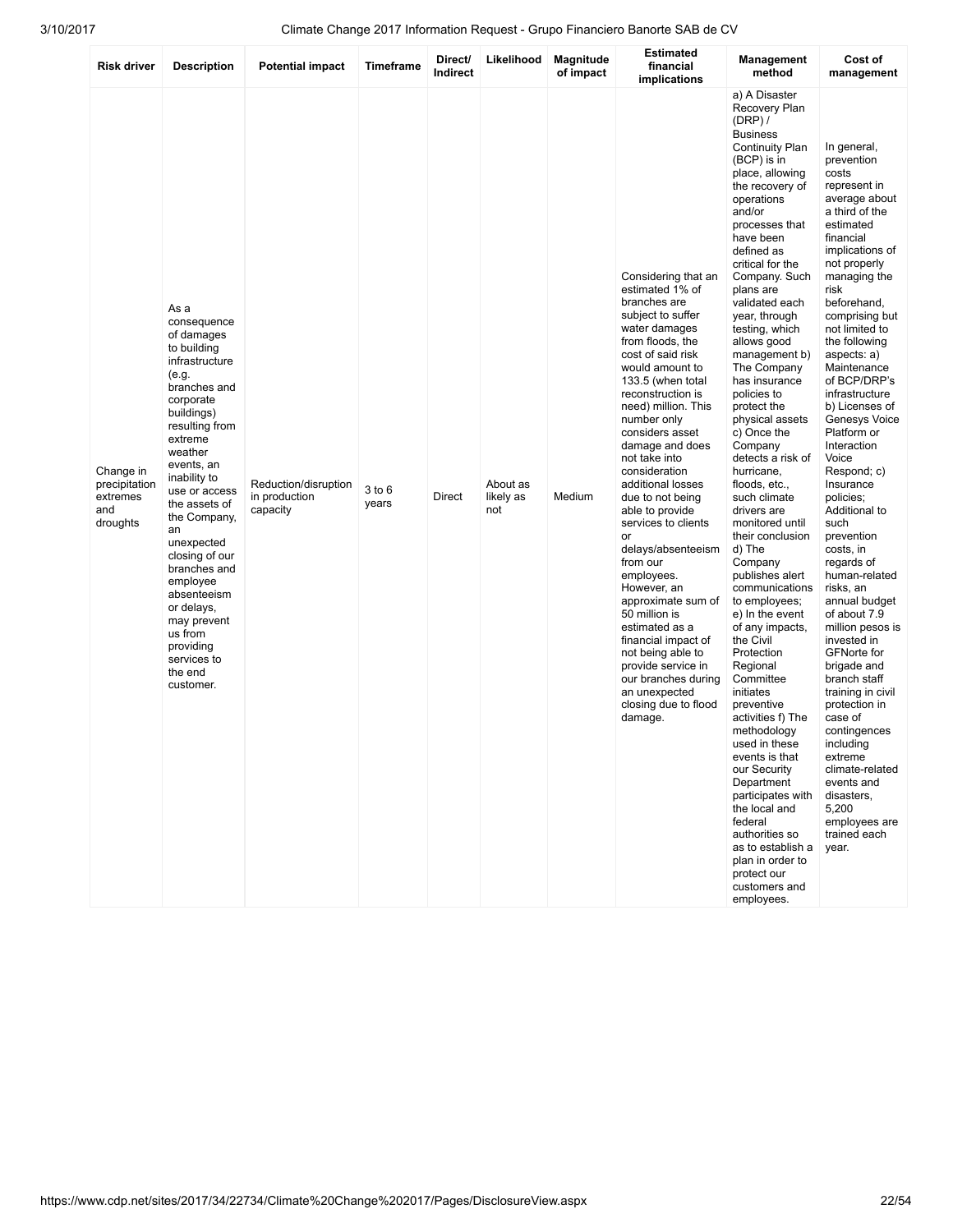| Risk driver                                               | <b>Description</b>                                                                                                                                                                                                                                                                                                                                                                                                          | <b>Potential impact</b>       | Timeframe           | Direct/<br>Indirect | Likelihood              | Magnitude<br>of impact | <b>Estimated</b><br>financial<br>implications                                                                                                                                                                                                                                                                                                                                                                                                                                                                                                                                                                                                                                                                                                                                                                                                 | <b>Management</b><br>method                                                                                                                                                                                                                                                                                                                                                                                                                                                                                                                                                                                                                                                                                                                                                                                                                                                                                                                                                                                                                                 | Cost of<br>management                                                                                                                                                                                                                                                                                                                                                                                                                                                                                                                                                                                                                                                                                                                                                                                                                                 |
|-----------------------------------------------------------|-----------------------------------------------------------------------------------------------------------------------------------------------------------------------------------------------------------------------------------------------------------------------------------------------------------------------------------------------------------------------------------------------------------------------------|-------------------------------|---------------------|---------------------|-------------------------|------------------------|-----------------------------------------------------------------------------------------------------------------------------------------------------------------------------------------------------------------------------------------------------------------------------------------------------------------------------------------------------------------------------------------------------------------------------------------------------------------------------------------------------------------------------------------------------------------------------------------------------------------------------------------------------------------------------------------------------------------------------------------------------------------------------------------------------------------------------------------------|-------------------------------------------------------------------------------------------------------------------------------------------------------------------------------------------------------------------------------------------------------------------------------------------------------------------------------------------------------------------------------------------------------------------------------------------------------------------------------------------------------------------------------------------------------------------------------------------------------------------------------------------------------------------------------------------------------------------------------------------------------------------------------------------------------------------------------------------------------------------------------------------------------------------------------------------------------------------------------------------------------------------------------------------------------------|-------------------------------------------------------------------------------------------------------------------------------------------------------------------------------------------------------------------------------------------------------------------------------------------------------------------------------------------------------------------------------------------------------------------------------------------------------------------------------------------------------------------------------------------------------------------------------------------------------------------------------------------------------------------------------------------------------------------------------------------------------------------------------------------------------------------------------------------------------|
| Change in<br>precipitation<br>extremes<br>and<br>droughts | As a<br>consequence<br>of damages<br>to building<br>infrastructure<br>(e.g.<br>branches and<br>corporate<br>buildings)<br>resulting from<br>extreme<br>weather<br>events, an<br>inability to<br>use or access<br>the assets of<br>the Company,<br>an<br>unexpected<br>closing of our<br>branches and<br>employee<br>absenteeism<br>or delays,<br>may prevent<br>us from<br>providing<br>services to<br>the end<br>customer. | Increased capital<br>cost     | $3$ to $6$<br>years | Direct              | More likely<br>than not | Low                    | The estimated<br>costs related to<br>repairing wind<br>damages from<br>hurricanes causing<br>damage to<br>branches would<br>require an<br>approximate<br>\$175,000 MXN per<br>facility. Considering<br>that an estimated<br>0.5% of branches<br>are subject to this<br>risk, it would<br>amount up to 10.4<br>million MXN in<br>expenses to repair<br>damages by<br>hurricanes. This<br>number only<br>considers asset<br>damage and does<br>not take into<br>consideration<br>additional losses<br>due to not being<br>able to provide<br>services to clients<br>or<br>delays/absenteeism<br>from our<br>employees.<br>However, we<br>estimate that the<br>financial impact of<br>not being able to<br>provide service in<br>our branches during<br>an unexpected<br>closing due to<br>hurricanes would<br>amount to more<br>than 3 million. | a) A Disaster<br>Recovery Plan<br>(DRP) /<br><b>Business</b><br><b>Continuity Plan</b><br>(BCP) is in<br>place, allowing<br>the recovery of<br>operations<br>and/or<br>processes that<br>have been<br>defined as<br>critical for the<br>Company. Such<br>plans are<br>validated each<br>year, through<br>testing, which<br>allows good<br>management b)<br>The Company<br>has insurance<br>policies to<br>protect the<br>physical assets<br>c) Once the<br>Company<br>detects a risk of<br>hurricane,<br>floods, etc.,<br>such climate<br>drivers are<br>monitored until<br>their conclusion<br>d) The<br>Company<br>publishes alert<br>communications<br>to employees;<br>e) In the event<br>of any impacts,<br>the Civil<br>Protection<br>Regional<br>Committee<br>initiates<br>preventive<br>activities f) The<br>methodology<br>used in these<br>events is that<br>our Security<br>Department<br>participates with<br>the local and<br>federal<br>authorities so<br>as to establish a<br>plan in order to<br>protect our<br>customers and<br>employees. | In general,<br>prevention<br>costs<br>represent in<br>average about<br>a third of the<br>estimated<br>financial<br>implications of<br>not properly<br>managing the<br>risk<br>beforehand,<br>comprising but<br>not limited to<br>the following<br>aspects: a)<br>Maintenance<br>of BCP/DRP's<br>infrastructure<br>b) Licenses of<br>Genesys Voice<br>Platform or<br>Interaction<br>Voice<br>Respond; c)<br>Insurance<br>policies;<br>Additional to<br>such<br>prevention<br>costs, in<br>regards of<br>human-related<br>risks, an<br>annual budget<br>of about 7.9<br>million pesos is<br>invested in<br><b>GFNorte for</b><br>brigade and<br>branch staff<br>training in civil<br>protection in<br>case of<br>contingences<br>including<br>extreme<br>climate-related<br>events and<br>disasters.<br>5,200<br>employees are<br>trained each<br>year. |
| Change in<br>mean<br>(average)<br>temperature             | Increase of<br>electricity<br>consumption<br>in branches<br>and corporate<br>offices related<br>to air<br>conditioning<br>due to<br>changes in<br>temperature.                                                                                                                                                                                                                                                              | Increased<br>operational cost | Up to 1<br>year     | <b>Direct</b>       | Very likely             | Low                    | Banorte's expense<br>in electric energy<br>has increased<br>18.9% since 2010<br>an approximate rate<br>of 4% per year,<br>which is naturally<br>increasing our<br>operation costs by<br>a similar proportion.<br>Should this trend<br>continue, along with<br>our usage patterns<br>and temperature<br>conditions, this<br>would represent<br>24.15 million of<br>Mexican pesos in<br>electric energy bills<br>for 2016, and then<br>followed by 25.13                                                                                                                                                                                                                                                                                                                                                                                        | Banorte has<br>many initiatives<br>addressing this<br>issue: a) Energy<br>Control Integral<br>System (SICE):<br>setting-up<br>programmed<br>controllers to<br>automatically<br>turn on/off air<br>conditioning<br>$(AC)$ and<br>lighting units<br>when they're<br>not being used.<br>Additionally, AC<br>units are<br>constantly<br>substituted for<br>more efficient                                                                                                                                                                                                                                                                                                                                                                                                                                                                                                                                                                                                                                                                                       | The<br>investment in<br>solar panels<br>was about 1.3<br>million pesos.<br>We are thus<br>studying its<br>feasibility to<br>implement<br>them in other<br>branches. On<br>the other hand,<br>SICE's has<br>been a great<br>success. Since<br>its<br>implementation<br>in 2007,<br>Banorte has<br>invested an<br>average 4.3                                                                                                                                                                                                                                                                                                                                                                                                                                                                                                                           |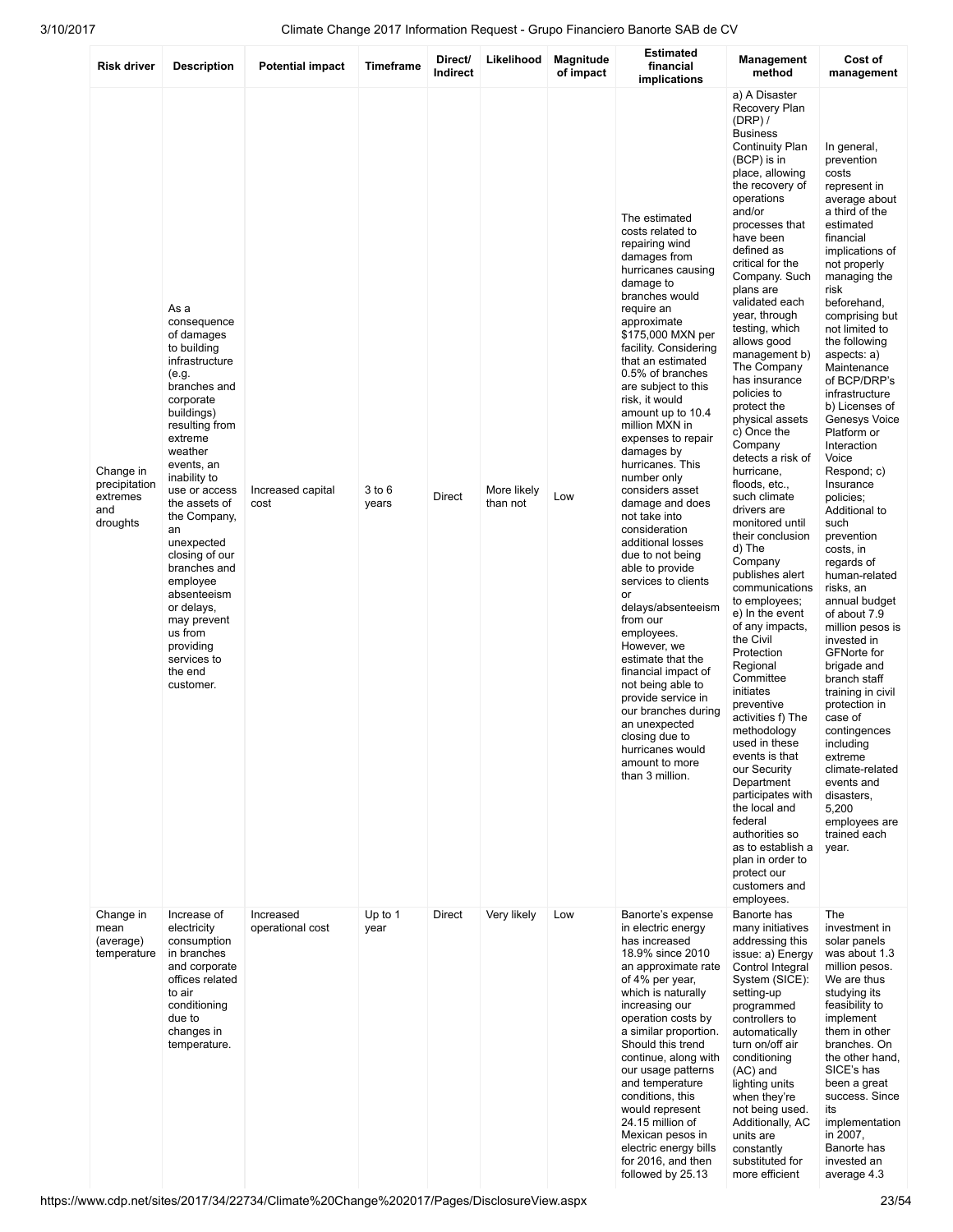| <b>Risk driver</b> | <b>Description</b> | <b>Potential impact</b> | Timeframe | Direct/<br>Indirect | Likelihood | Magnitude<br>of impact | <b>Estimated</b><br>financial<br>implications | Management<br>method                                                                                                                                                                                                                                                                                                                                                                                                                                                                                                                                                                                                                                                                                                                                                                                                                                                                                                                                                                                                                                                                                                                                                                                                                                                                                                                                                           | Cost of<br>management                                                                                                                                                                                                                                                                                                                                   |
|--------------------|--------------------|-------------------------|-----------|---------------------|------------|------------------------|-----------------------------------------------|--------------------------------------------------------------------------------------------------------------------------------------------------------------------------------------------------------------------------------------------------------------------------------------------------------------------------------------------------------------------------------------------------------------------------------------------------------------------------------------------------------------------------------------------------------------------------------------------------------------------------------------------------------------------------------------------------------------------------------------------------------------------------------------------------------------------------------------------------------------------------------------------------------------------------------------------------------------------------------------------------------------------------------------------------------------------------------------------------------------------------------------------------------------------------------------------------------------------------------------------------------------------------------------------------------------------------------------------------------------------------------|---------------------------------------------------------------------------------------------------------------------------------------------------------------------------------------------------------------------------------------------------------------------------------------------------------------------------------------------------------|
|                    |                    |                         |           |                     |            |                        | million pesos in<br>2017.                     | unit as they<br>reach either 10<br>years or their<br>end of life. b)<br>Solar panels in<br>two branches of<br>Banorte-Ixe. c)<br>Behavioral<br>change and<br>internal<br>practices: We<br>distribute<br>"Ecotips"<br>throughout our<br>main business<br>units, as well as<br>participate in<br>initiatives such<br>as Earth Hour<br>organized by<br>WWF. d) We<br>are currently<br>studying the<br>usage of<br>sustainable<br>materials in the<br>construction of<br>our branches by<br>carrying out<br>pilot in one of<br>them, so as to<br>make a<br>comparison in<br>terms of energy<br>efficiency in<br>order to<br>determine its<br>feasibility to<br>expand this<br>practice; while<br>the branch is<br>now operation<br>we are currently<br>gathering data<br>for the pertinent<br>analysis. E)<br>Banorte is<br>currently<br>evaluating a<br>portfolio of<br>renewable<br>energy<br>providers, also<br>linked to<br>reaching our<br>LTS target of<br>30% reduction<br>of energy<br>consumption<br>per employee<br>by 2020 against<br>2009 levels.<br>Also, the<br>Seguros y<br>Pensiones'<br>subsidiary<br>promoted an<br>efficiency<br>initiative by<br>installing LED<br>lights in their<br>representative<br>buildings,<br>monitoring the<br>air conditioner's<br>consumption<br>and replacing<br>the AC's of high<br>consumption by<br>more efficient<br>equipment | million pesos<br>per year,<br>conducting to<br>savings of up<br>to an average<br>of 17.4 million<br>pesos per<br>year, as a<br>result of<br>reducing our<br>energy<br>consumption<br>by a yearly<br>average of 9.7<br>million kWh. It<br>has now<br>coverage of<br>98.38%, soon<br>to be reaching<br>the complete<br>scope of<br>Banorte's<br>branches. |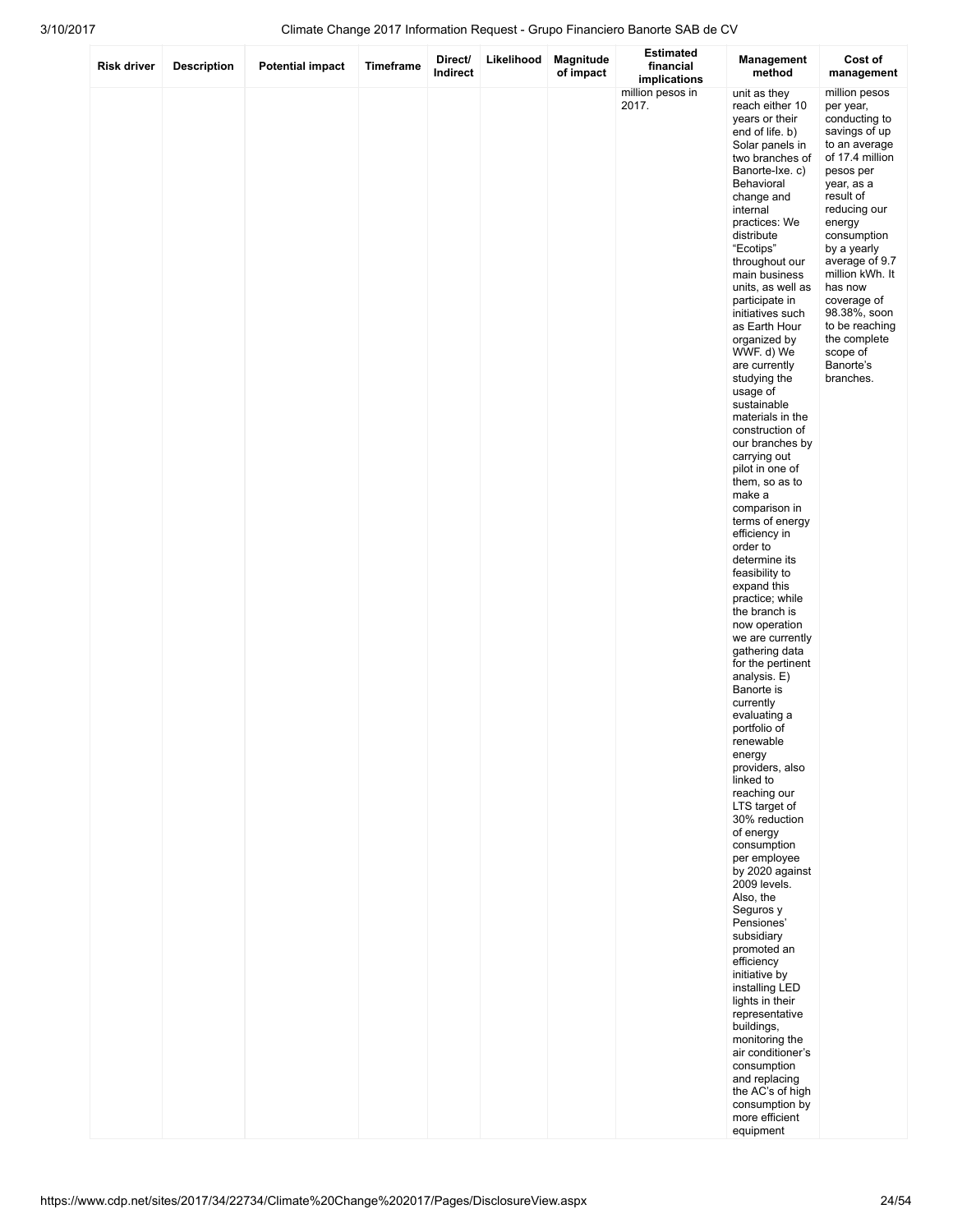| <b>Risk driver</b>                      | <b>Description</b>                                                                                                                                                                                                                                                                                                                                                                                                                                                                   | <b>Potential impact</b>                           | <b>Timeframe</b>    | Direct/<br>Indirect | Likelihood                   | Magnitude<br>of impact | <b>Estimated</b><br>financial<br>implications                                                                                                                                                                                                                                                                                                                                                                                                                                                                                                                                                                                                                                                                                                                                                                                                 | Management<br>method                                                                                                                                                                                                                                                                                                                                                                                                                                                                                                                                                                                                                                                                                                                                                                                                                                                                                                                                                                                                                                          | Cost of<br>management                                                                                                                                                                                                                                                                                                                                                                                                                                                                                                                                                                                                                                                                                                                                                                                                                                 |
|-----------------------------------------|--------------------------------------------------------------------------------------------------------------------------------------------------------------------------------------------------------------------------------------------------------------------------------------------------------------------------------------------------------------------------------------------------------------------------------------------------------------------------------------|---------------------------------------------------|---------------------|---------------------|------------------------------|------------------------|-----------------------------------------------------------------------------------------------------------------------------------------------------------------------------------------------------------------------------------------------------------------------------------------------------------------------------------------------------------------------------------------------------------------------------------------------------------------------------------------------------------------------------------------------------------------------------------------------------------------------------------------------------------------------------------------------------------------------------------------------------------------------------------------------------------------------------------------------|---------------------------------------------------------------------------------------------------------------------------------------------------------------------------------------------------------------------------------------------------------------------------------------------------------------------------------------------------------------------------------------------------------------------------------------------------------------------------------------------------------------------------------------------------------------------------------------------------------------------------------------------------------------------------------------------------------------------------------------------------------------------------------------------------------------------------------------------------------------------------------------------------------------------------------------------------------------------------------------------------------------------------------------------------------------|-------------------------------------------------------------------------------------------------------------------------------------------------------------------------------------------------------------------------------------------------------------------------------------------------------------------------------------------------------------------------------------------------------------------------------------------------------------------------------------------------------------------------------------------------------------------------------------------------------------------------------------------------------------------------------------------------------------------------------------------------------------------------------------------------------------------------------------------------------|
| Other<br>physical<br>climate<br>drivers | Other<br>physical<br>climate<br>drivers:<br>Extreme wind<br>gusts. As a<br>consequence<br>of damages<br>to building<br>infrastructure<br>(e.g.<br>branches and<br>corporate<br>buildings)<br>resulting from<br>extreme<br>weather<br>events, an<br>inability to<br>access the<br>assets of the<br>Company, an<br>unexpected<br>closing of our<br>branches and<br>employee<br>absenteeism<br>or delays,<br>may prevent<br>us from<br>providing<br>services to<br>the end<br>customer. | Reduction/disruption<br>in production<br>capacity | $3$ to $6$<br>years | <b>Direct</b>       | About as<br>likely as<br>not | Low                    | The estimated<br>costs related to<br>repairing wind<br>damages from<br>hurricanes causing<br>damage to<br>branches would<br>require an<br>approximate<br>\$175,000 MXN per<br>facility. Considering<br>that an estimated<br>0.5% of branches<br>are subject to this<br>risk, it would<br>amount up to 10.4<br>million MXN in<br>expenses to repair<br>damages by<br>hurricanes. This<br>number only<br>considers asset<br>damage and does<br>not take into<br>consideration<br>additional losses<br>due to not being<br>able to provide<br>services to clients<br>or<br>delays/absenteeism<br>from our<br>employees.<br>However, we<br>estimate that the<br>financial impact of<br>not being able to<br>provide service in<br>our branches during<br>an unexpected<br>closing due to<br>hurricanes would<br>amount to more<br>than 3 million. | a) A Disaster<br>Recovery Plan<br>$(DRP)$ /<br><b>Business</b><br><b>Continuity Plan</b><br>(BCP) is in<br>place, allowing<br>the recovery of<br>operations<br>and/or<br>processes that<br>have been<br>defined as<br>critical for the<br>Company. Such<br>plans are<br>validated each<br>year, through<br>testing, which<br>allows good<br>management b)<br>The Company<br>has insurance<br>policies to<br>protect the<br>physical assets<br>c) Once the<br>Company<br>detects a risk of<br>hurricane.<br>floods, etc.,<br>such climate<br>drivers are<br>monitored until<br>their conclusion<br>d) The<br>Company<br>publishes alert<br>communications<br>to employees;<br>e) In the event<br>of any impacts,<br>the Civil<br>Protection<br>Regional<br>Committee<br>initiates<br>preventive<br>activities f) The<br>methodology<br>used in these<br>events is that<br>our Security<br>Department<br>participates with<br>the local and<br>federal<br>authorities so<br>as to establish a<br>plan in order to<br>protect our<br>customers and<br>employees. | In general,<br>prevention<br>costs<br>represent in<br>average about<br>a third of the<br>estimated<br>financial<br>implications of<br>not properly<br>managing the<br>risk<br>beforehand,<br>comprising but<br>not limited to<br>the following<br>aspects: a)<br>Maintenance<br>of BCP/DRP's<br>infrastructure<br>b) Licenses of<br>Genesys Voice<br>Platform or<br>Interaction<br>Voice<br>Respond; c)<br>Insurance<br>policies;<br>Additional to<br>such<br>prevention<br>costs, in<br>regards of<br>human-related<br>risks, an<br>annual budget<br>of about 7.9<br>million pesos is<br>invested in<br><b>GFNorte for</b><br>brigade and<br>branch staff<br>training in civil<br>protection in<br>case of<br>contingences<br>including<br>extreme<br>climate-related<br>events and<br>disasters.<br>5,200<br>employees are<br>trained each<br>year. |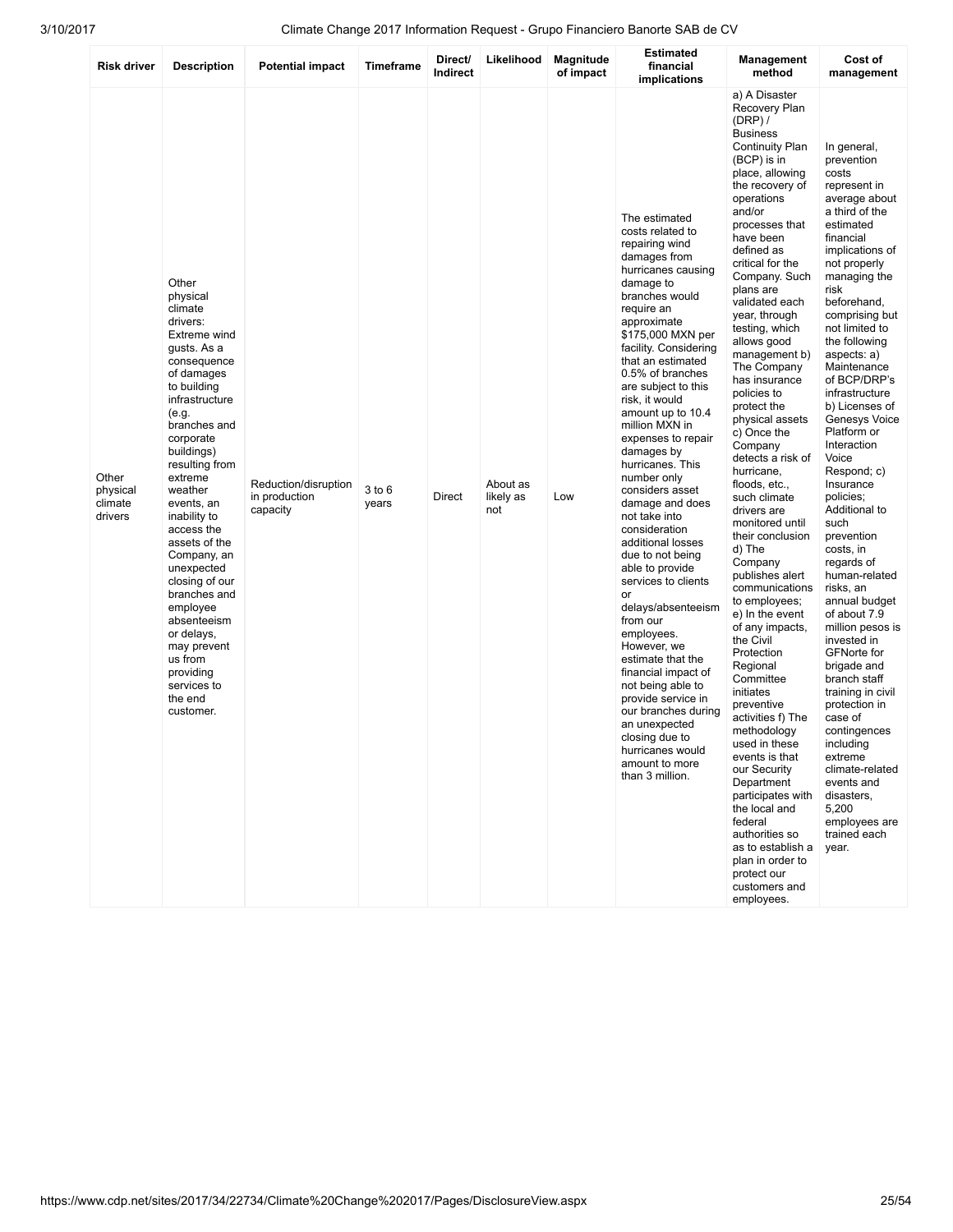| <b>Risk driver</b>                                        | <b>Description</b>                                                                                                                                                                                                                                             | <b>Potential impact</b>       | <b>Timeframe</b>    | Direct/<br>Indirect           | Likelihood | Magnitude<br>of impact | <b>Estimated</b><br>financial<br>implications                                                                                                                                                                                                                                                                                                                                                                                                                                                                                                                                                                                                                                                                                                                                                                                                                                      | Management<br>method                                                                                                                                                                                                                                                                                                                                                                                                                                                                                                                                                                                                                                                                                                                                                                                                                                                                                    | Cost of<br>management                                                                                                                                                                                                                                                                                                                                 |
|-----------------------------------------------------------|----------------------------------------------------------------------------------------------------------------------------------------------------------------------------------------------------------------------------------------------------------------|-------------------------------|---------------------|-------------------------------|------------|------------------------|------------------------------------------------------------------------------------------------------------------------------------------------------------------------------------------------------------------------------------------------------------------------------------------------------------------------------------------------------------------------------------------------------------------------------------------------------------------------------------------------------------------------------------------------------------------------------------------------------------------------------------------------------------------------------------------------------------------------------------------------------------------------------------------------------------------------------------------------------------------------------------|---------------------------------------------------------------------------------------------------------------------------------------------------------------------------------------------------------------------------------------------------------------------------------------------------------------------------------------------------------------------------------------------------------------------------------------------------------------------------------------------------------------------------------------------------------------------------------------------------------------------------------------------------------------------------------------------------------------------------------------------------------------------------------------------------------------------------------------------------------------------------------------------------------|-------------------------------------------------------------------------------------------------------------------------------------------------------------------------------------------------------------------------------------------------------------------------------------------------------------------------------------------------------|
| Change in<br>precipitation<br>extremes<br>and<br>droughts | Climate<br>change<br>impacts over<br>environmental<br>services<br>provided by<br>the water<br>have the<br>tendency to<br>affect supply<br>chains, both<br>the<br>Company's<br>and our<br>client's, which<br>are in turn<br>translated in<br>economic<br>terms. | Increased<br>operational cost | $1$ to $3$<br>years | Indirect<br>(Supply<br>chain) | Likely     | Low-<br>medium         | Financial impact is<br>directly related to<br>the dependence to<br>the water resources<br>that our client<br>portfolio has (taking<br>into consideration<br>all of our business<br>lines) and to the<br>dependence and<br>use of this resource<br>by the institution. If<br>we keep our water<br>consumption at the<br>same level as this<br>year, and<br>considering that<br>water prices rose<br>about 6% yearly,<br>this would<br>represent an<br>additional cost of<br>about \$837,000<br>pesos for 2016 to<br>pay for water<br>services within the<br>Company. Being a<br>financial services<br>company, our<br>dependence on<br>water services is<br>low; however, for<br>some clients in our<br>portfolio, these may<br>be higher<br>depending on their<br>business line, which<br>would in turn<br>reduce their<br>capabilities to fulfill<br>their credit<br>obligations. | Awareness and<br>adaptation<br>including<br>adjustments in<br>water usage<br>would be<br>considered.<br>Additionally, as<br>part of the<br><b>Natural Capital</b><br>Declaration, we<br>are working in<br>the Pilot Project<br>on Corporate<br><b>Bond Water</b><br>Risks, which is<br>a joint project<br>with the<br>German agency<br>GIZ and with<br>VFU. This pilot<br>project seeks to<br>develop a<br>framework and<br>tool to link water<br>risks directly<br>with core<br>financial<br>indicators that<br>analysts use at<br>present to<br>determine the<br>value of a<br>corporate bond.<br>It addresses the<br>following key<br>questions: - For<br>which sectors<br>are water risks<br>significant? -<br>How can water<br>risks be<br>identified,<br>assessed and<br>quantified? -<br>How can water<br>risks be<br>integrated into<br>financial risk<br>assessments of<br>corporate<br>bonds? | Associated<br>costs are<br>determined in<br>proportion to<br>NCD's<br>participation<br>fee. We<br>estimate that<br>the percentage<br>invested in this<br>branch of the<br>initiative<br>represents<br>about 150,000<br>MXN,<br>considering<br>that there are<br>two more pilot<br>projects and<br>more<br>outcomes<br>coming from<br>this initiative. |

### CC5.1c

Please describe your inherent risks that are driven by changes in other climate-related developments

| Risk<br>driver | <b>Description</b> | Potential<br>impact | Timeframe | Direct/<br>Indirect | Likelihood | <b>Magnitude</b><br>of impact | Estimated<br>financial<br>implications | <b>Management</b><br>method | Cost of<br>management |
|----------------|--------------------|---------------------|-----------|---------------------|------------|-------------------------------|----------------------------------------|-----------------------------|-----------------------|
|----------------|--------------------|---------------------|-----------|---------------------|------------|-------------------------------|----------------------------------------|-----------------------------|-----------------------|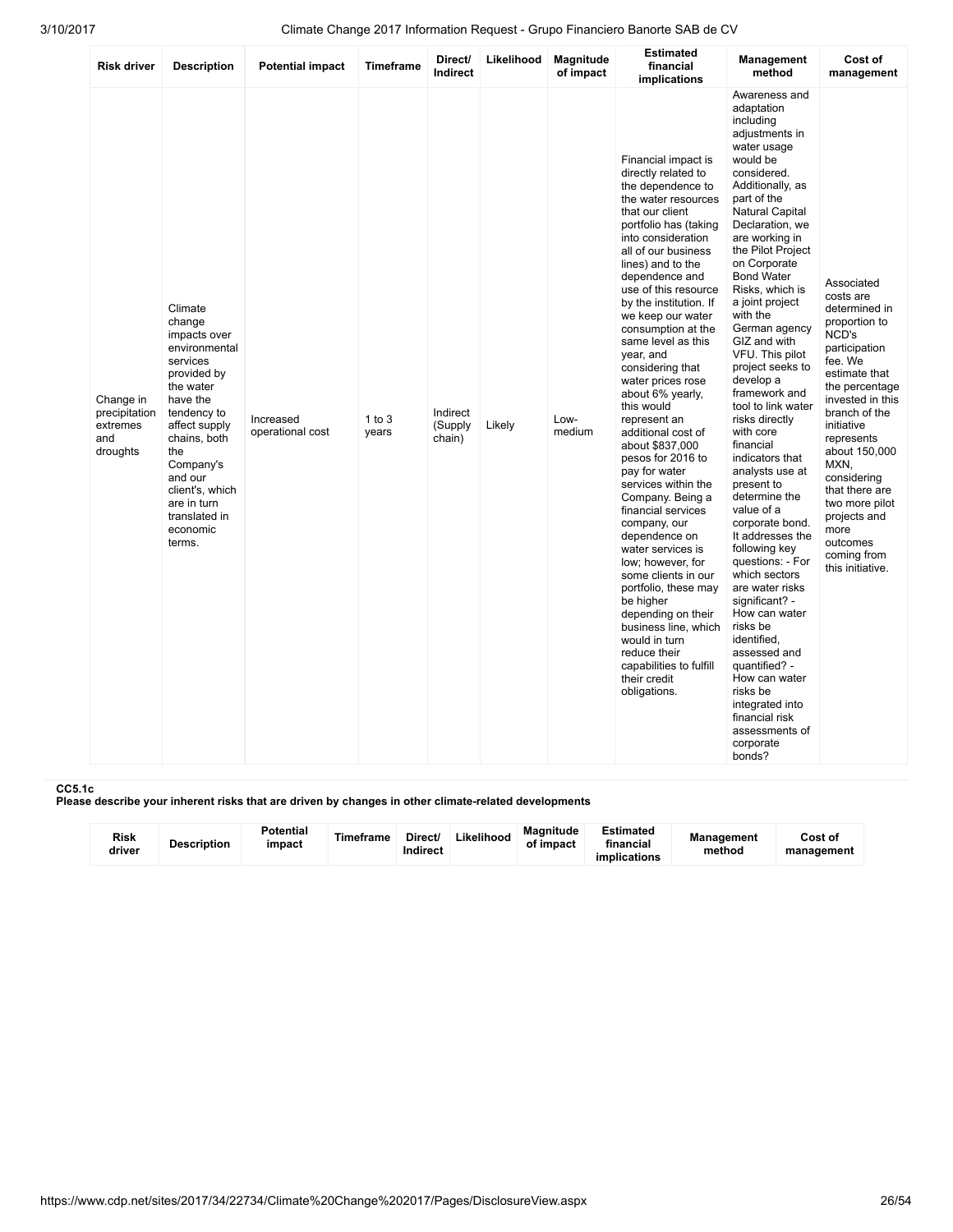| <b>Risk</b><br>driver | <b>Description</b>                                                                                                                                                                                                                                                | <b>Potential</b><br>impact                   | <b>Timeframe</b> | Direct/<br>Indirect | Likelihood       | <b>Magnitude</b><br>of impact | <b>Estimated</b><br>financial<br>implications                                                                                                                                                                                                                                                                                                                                                                                                                                                                                                                                                                                                                                                       | Management<br>method                                                                                                                                                                                                                                                                                                                                                                                                                                                                                                                                                                                                                                        | Cost of<br>management                                                                                                               |  |
|-----------------------|-------------------------------------------------------------------------------------------------------------------------------------------------------------------------------------------------------------------------------------------------------------------|----------------------------------------------|------------------|---------------------|------------------|-------------------------------|-----------------------------------------------------------------------------------------------------------------------------------------------------------------------------------------------------------------------------------------------------------------------------------------------------------------------------------------------------------------------------------------------------------------------------------------------------------------------------------------------------------------------------------------------------------------------------------------------------------------------------------------------------------------------------------------------------|-------------------------------------------------------------------------------------------------------------------------------------------------------------------------------------------------------------------------------------------------------------------------------------------------------------------------------------------------------------------------------------------------------------------------------------------------------------------------------------------------------------------------------------------------------------------------------------------------------------------------------------------------------------|-------------------------------------------------------------------------------------------------------------------------------------|--|
| Reputation            | If a sudden<br>change of<br>perception<br>towards the<br>Company<br>from the<br>investors,<br>clients or<br>public in<br>general<br>occurs, as a<br>consequence<br>of the<br>Company's<br>carbon<br>performance,<br>it may result<br>in a reduced<br>stock price. | Reduced stock<br>price (market<br>valuation) | Unknown          | Direct              | Very<br>unlikely | Unknown                       | We have<br>analyzed<br>historical data<br>to determine<br>when and how<br>significant<br>reductions in<br>the stock price<br>have occurred,<br>in order to<br>estimate the<br>impact of<br>these type of<br>risks.<br>Therefore,<br>based on<br>previous year's<br>data regarding<br>stock price, we<br>conclude that<br>this sudden<br>change of<br>perception<br>towards the<br>Company<br>could strongly<br>impact in<br>reducing an<br>average of<br>-0.82% in the<br>share price<br>under normal<br>appreciation<br>circumstances.<br>However, in<br>extreme<br>cases, this<br>percentage<br>could even go<br>up to -2% if the<br>perception<br>from the public<br>dramatically<br>diminishes. | We have<br>performed a<br>materiality<br>analysis and<br>taking into<br>consideration<br>opinions from all<br>our stakeholders<br>to define the most<br>relevant topics to<br>them in order to<br>address those<br>topics and<br>manage them. If<br>there are highly<br>significant topics<br>to our<br>stakeholders and<br>we do not<br>consider them in<br>our strategy, this<br>represents a great<br>risk given the<br>possibility to fail<br>and affect them.<br>thus having a<br>direct impact in<br>our reputation.<br>Therefore, we are<br>completely<br>compromised with<br>our stakeholders<br>and the most<br>relevant issues<br>they point out. | Costs<br>associated<br>with the<br>materiality<br>analysis<br>performed by<br>KPMG,<br>representing<br>an amount of<br>300,000 MXN. |  |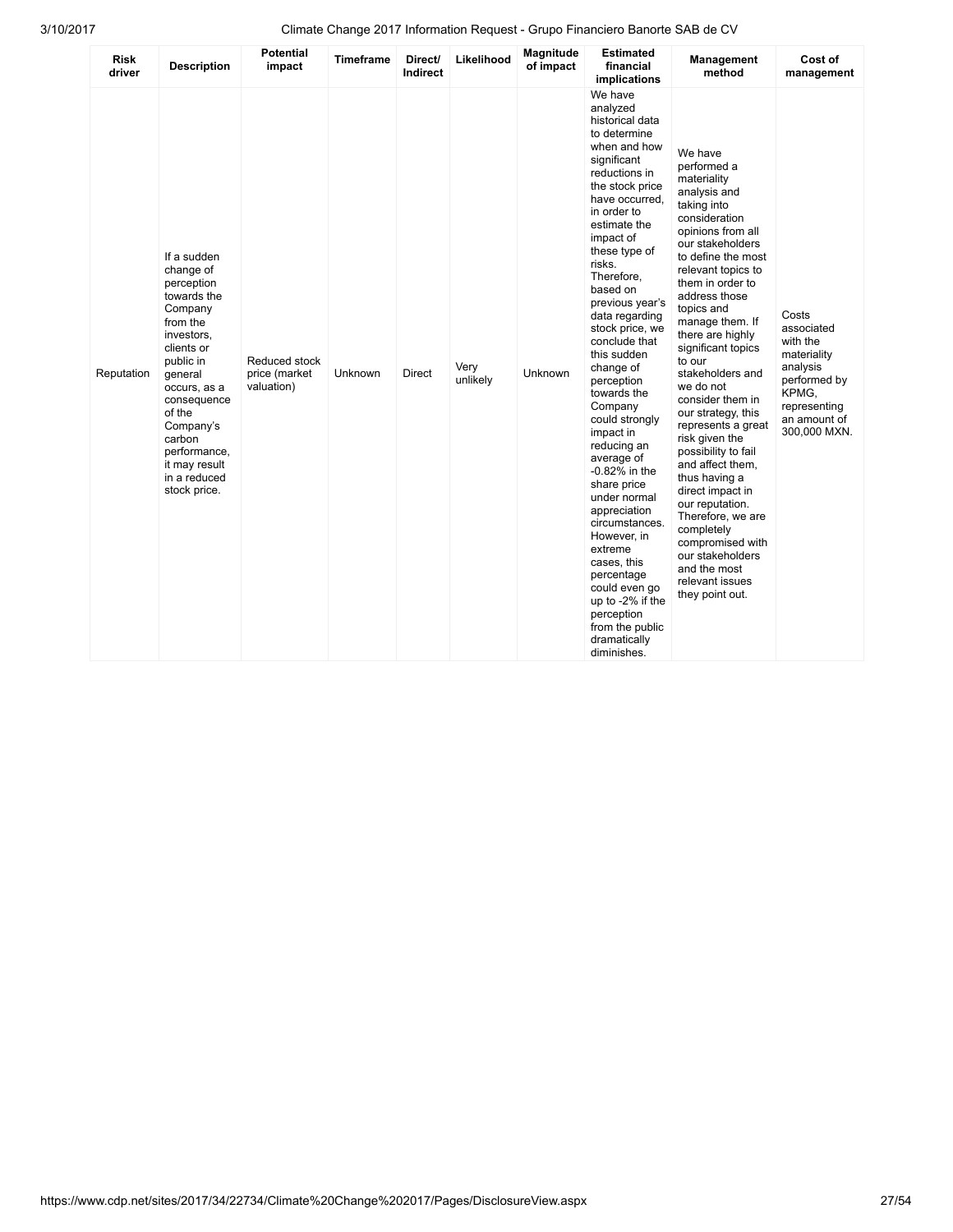| <b>Risk</b><br>driver | <b>Description</b>                                                                                                                                                                                                                                                               | <b>Potential</b><br>impact              | <b>Timeframe</b>  | Direct/<br><b>Indirect</b> | Likelihood  | Magnitude<br>of impact | <b>Estimated</b><br>financial<br>implications                                                                                                                                                                                                                                                                                                                                                                                                                                              | Management<br>method                                                                                                                                                                                                                                                                                                                                                                                                                                                                                                                                                                                                                                                                                                                                                                                                                                                                                                                                                                   | Cost of<br>management                                                                                                                                                       |
|-----------------------|----------------------------------------------------------------------------------------------------------------------------------------------------------------------------------------------------------------------------------------------------------------------------------|-----------------------------------------|-------------------|----------------------------|-------------|------------------------|--------------------------------------------------------------------------------------------------------------------------------------------------------------------------------------------------------------------------------------------------------------------------------------------------------------------------------------------------------------------------------------------------------------------------------------------------------------------------------------------|----------------------------------------------------------------------------------------------------------------------------------------------------------------------------------------------------------------------------------------------------------------------------------------------------------------------------------------------------------------------------------------------------------------------------------------------------------------------------------------------------------------------------------------------------------------------------------------------------------------------------------------------------------------------------------------------------------------------------------------------------------------------------------------------------------------------------------------------------------------------------------------------------------------------------------------------------------------------------------------|-----------------------------------------------------------------------------------------------------------------------------------------------------------------------------|
| Reputation            | If a sudden<br>change of<br>perception<br>towards the<br>Company<br>from the<br>investors,<br>clients or<br>public in<br>general<br>occurs, as a<br>consequence<br>of the<br>Company's<br>carbon<br>performance,<br>it may result<br>in a reduced<br>availability of<br>capital. | Reduction in<br>capital<br>availability | Up to $1$<br>year | Indirect<br>(Client)       | Very likely | Low-<br>medium         | By historical<br>data analysis,<br>we have<br>determined<br>average<br>amounts of<br>reductions due<br>to these kinds<br>of impacts. In<br>this case, we<br>estimate an<br>approximate<br>1.96 billion<br>pesos of<br>reduced<br>available<br>capital in<br>average.<br>However, in<br>very extreme<br>events of this<br>particular<br>nature, this<br>could even go<br>up to 4.77<br>billion pesos if<br>the perception<br>from the public<br>changes in an<br>unusually<br>dramatic way. | We are currently<br>participating in the<br>NCD with the goal<br>to develop<br>methodologies<br>that incorporate<br>natural capital in<br>the risk<br>assessment in<br>terms of credit.<br>through a<br>previous research<br>and analysis<br>carried out at the<br>financial<br>institution. We<br>also actively take<br>part in UNEP FI in<br>the development<br>of the guide to<br>help the financial<br>sectors to<br>calculate the<br>emissions of their<br>loan and<br>investment<br>portfolios (as a<br>complement of<br>Scope 3), in order<br>to determine the<br>methodology of<br>calculation of<br>emissions related<br>to funding, loans<br>and investments<br>as of 2017 (this<br>objective has<br>been postponed<br>by the UNEP FI).<br>This way, we seek<br>to develop strong<br>relationships in<br>sustainability<br>topics to<br>encourage the<br>inclusion of<br>natural aspects in<br>businesses, which<br>will in turn help to<br>address this<br>particular risk. | By prorating<br>our fee<br>participation<br>costs to take<br>part in the<br>NCD and<br>UNEP FI<br>projects, we<br>estimate that<br>these costs are<br>about 300,000<br>MXN. |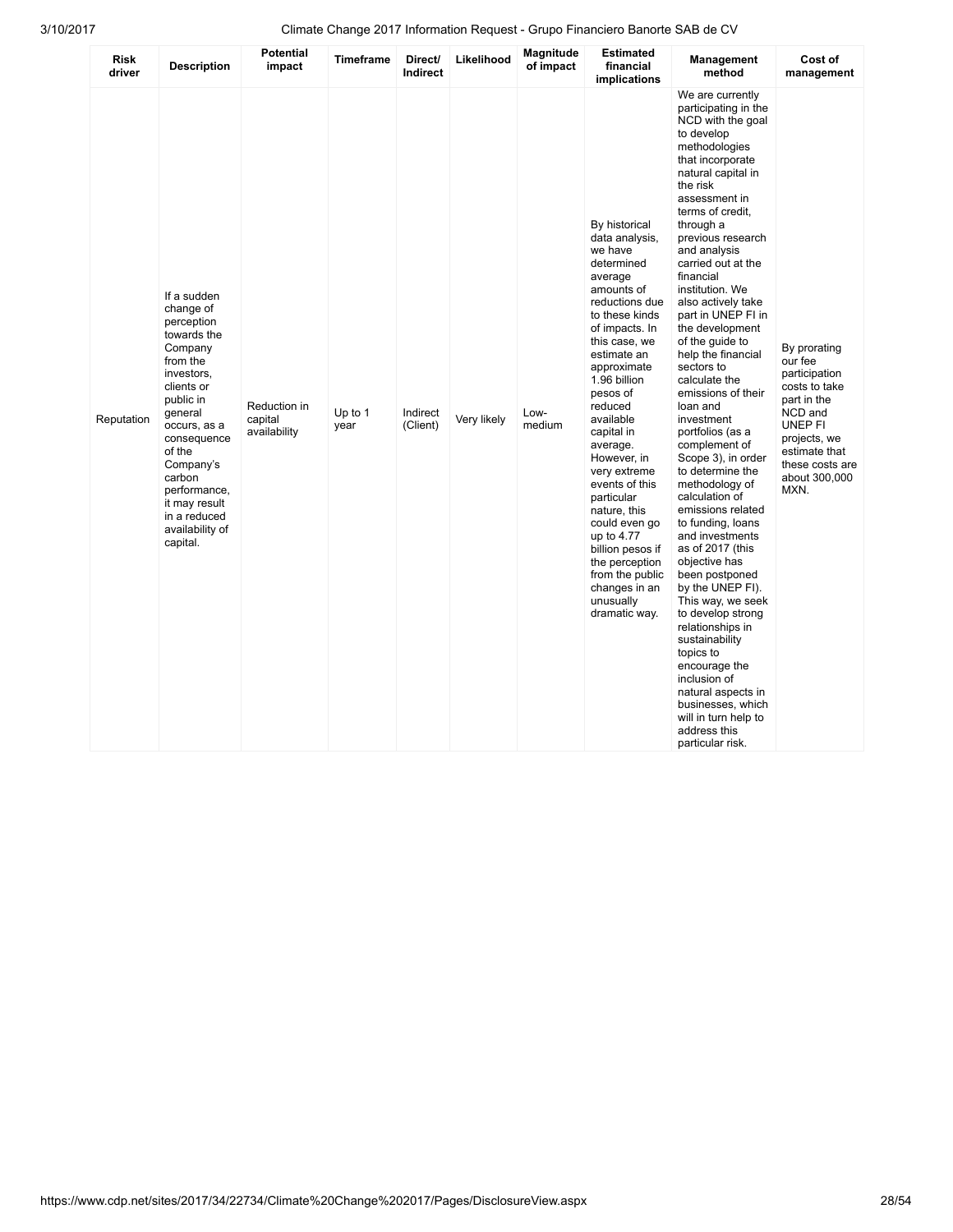| <b>Risk</b><br>driver               | <b>Description</b>                                                                                                                                                     | <b>Potential</b><br>impact                                                                                                                                             | <b>Timeframe</b> | Direct/<br>Indirect | Likelihood                   | Magnitude<br>of impact | <b>Estimated</b><br>financial<br>implications                                                                                                                                                                                                                                                                                                                                                                                                                                                                                    | Management<br>method                                                                                                                                                                                                                                                                                                                                                                                                                                                                                                                                                                    | Cost of<br>management                                                                                                                                                                                                                                                                                                                                                                                                                                        |
|-------------------------------------|------------------------------------------------------------------------------------------------------------------------------------------------------------------------|------------------------------------------------------------------------------------------------------------------------------------------------------------------------|------------------|---------------------|------------------------------|------------------------|----------------------------------------------------------------------------------------------------------------------------------------------------------------------------------------------------------------------------------------------------------------------------------------------------------------------------------------------------------------------------------------------------------------------------------------------------------------------------------------------------------------------------------|-----------------------------------------------------------------------------------------------------------------------------------------------------------------------------------------------------------------------------------------------------------------------------------------------------------------------------------------------------------------------------------------------------------------------------------------------------------------------------------------------------------------------------------------------------------------------------------------|--------------------------------------------------------------------------------------------------------------------------------------------------------------------------------------------------------------------------------------------------------------------------------------------------------------------------------------------------------------------------------------------------------------------------------------------------------------|
| Uncertainty<br>in market<br>signals | Uncertainty in<br>the markets.<br>especially in<br>Mexico, may<br>result in a<br>lack of<br>interest from<br>investors to<br>take position<br>in Mexican<br>companies. | Other: Higher<br>interest rates<br>for funding<br>(reduction in<br>capital<br>availability),<br>volatility in<br>markets and<br>flows of capital<br>leaving<br>Mexico. | Unknown          | <b>Direct</b>       | About as<br>likely as<br>not | Unknown                | The<br>investments<br>impact is an<br>estimate of<br>\$1.5 million<br>USD in the<br>very start, with<br>a further<br>potential sum<br>of 18 billion<br><b>USD</b><br>afterwards.<br>However, this<br>can only<br>happen if the<br>regulatory<br>framework is<br>provided in<br>time.<br>Additionally,<br>we must<br>consider that<br>regarding<br>economic<br>analysis, there<br>are no<br>projections<br>perceiving a<br>growth of more<br>than 3% of our<br>GDP; this<br>diagnose has<br>been<br>decreasing<br>along the year. | The Company is<br>in close contact<br>with clients and<br>constantly<br>monitors their<br>strength. Normal<br>risk management<br>procedures also<br>monitor<br>concentration in<br>industries and<br>specific<br>companies. In<br>case of excessive<br>levels, exposure is<br>reduced. The<br>Company also<br>has the objective<br>to incorporate and<br>establish a link<br>between these<br>analysis and<br>climate change<br>aspects. Finally,<br>related personal is<br>being trained<br>regarding topics of<br>climate change,<br>awareness<br>courses and<br>economic<br>impacts. | Costs implied<br>are related to<br>training and<br>awareness<br>courses about<br>topics of<br>climate<br>change-related<br>economic<br>impacts.<br>Awareness<br>does not imply<br>a high cost in<br>monetary<br>terms, but it<br>does in terms<br>of time<br>resources. On<br>the other side.<br>specific<br>courses for<br>selected<br>significant<br>personnel<br>working in<br>these issues<br>could rise up to<br>about more<br>than \$150,000<br>pesos. |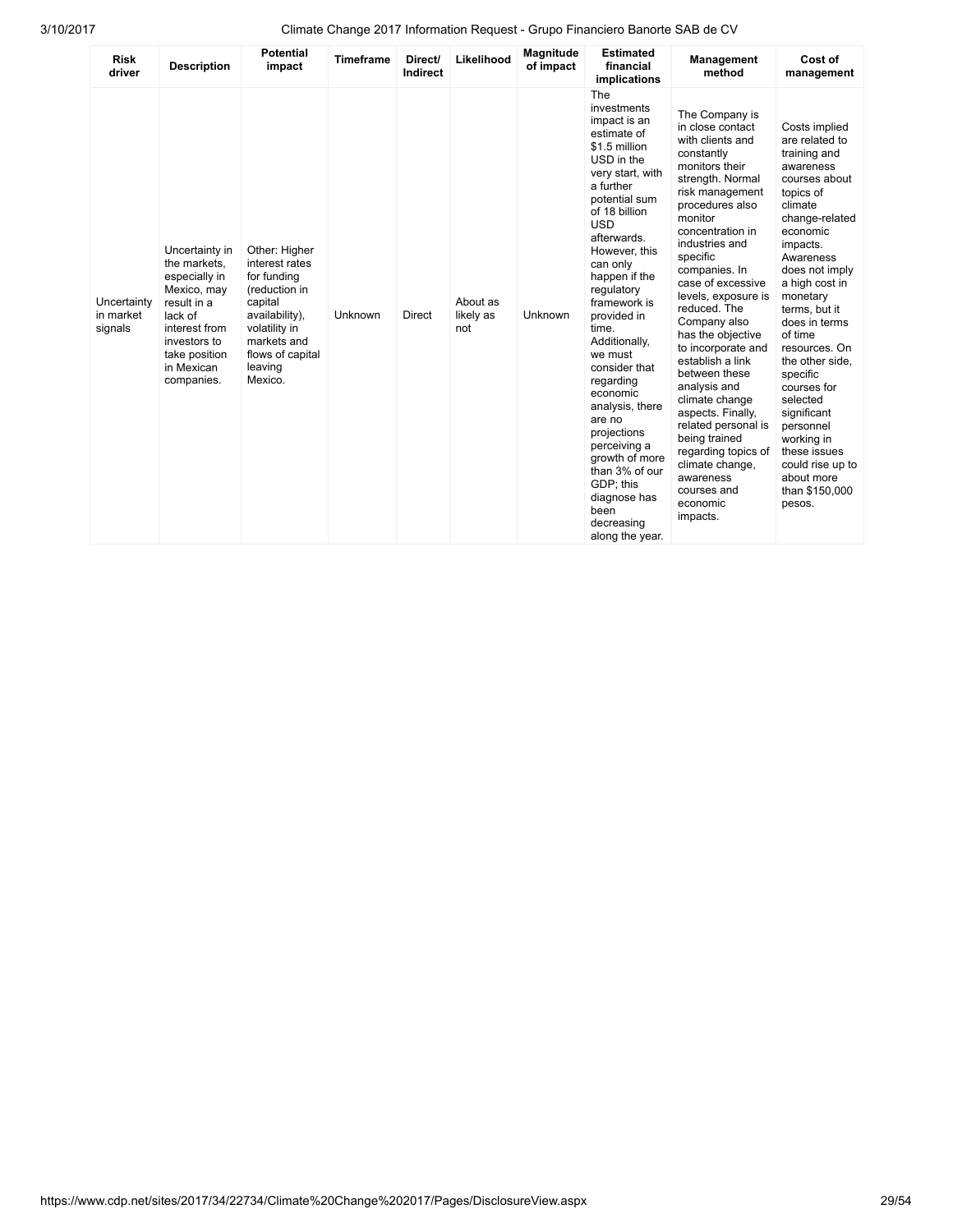|                |                                                                                                                                                                                                                                                                  | <b>Potential</b>                        |                  |                      |                              | Magnitude       | <b>Estimated</b>                                                                                                                                                                                                                                                                                                                                                                                                                                                   |                                                                                                                                                                                                                                                                                                                                                                                                                                                                                                                                                                                                                                                                                                                                                                                                                                                                                                                                                                                                                        |                                                                                                                                                                                                                                                                                                                                                                                                                                                                                                                                                                                                                                                                                                                                                                                                                                                       |
|----------------|------------------------------------------------------------------------------------------------------------------------------------------------------------------------------------------------------------------------------------------------------------------|-----------------------------------------|------------------|----------------------|------------------------------|-----------------|--------------------------------------------------------------------------------------------------------------------------------------------------------------------------------------------------------------------------------------------------------------------------------------------------------------------------------------------------------------------------------------------------------------------------------------------------------------------|------------------------------------------------------------------------------------------------------------------------------------------------------------------------------------------------------------------------------------------------------------------------------------------------------------------------------------------------------------------------------------------------------------------------------------------------------------------------------------------------------------------------------------------------------------------------------------------------------------------------------------------------------------------------------------------------------------------------------------------------------------------------------------------------------------------------------------------------------------------------------------------------------------------------------------------------------------------------------------------------------------------------|-------------------------------------------------------------------------------------------------------------------------------------------------------------------------------------------------------------------------------------------------------------------------------------------------------------------------------------------------------------------------------------------------------------------------------------------------------------------------------------------------------------------------------------------------------------------------------------------------------------------------------------------------------------------------------------------------------------------------------------------------------------------------------------------------------------------------------------------------------|
| Risk<br>driver | <b>Description</b>                                                                                                                                                                                                                                               | impact                                  | <b>Timeframe</b> | Direct/<br>Indirect  | Likelihood                   | of impact       | financial<br>implications                                                                                                                                                                                                                                                                                                                                                                                                                                          | Management<br>method                                                                                                                                                                                                                                                                                                                                                                                                                                                                                                                                                                                                                                                                                                                                                                                                                                                                                                                                                                                                   | Cost of<br>management                                                                                                                                                                                                                                                                                                                                                                                                                                                                                                                                                                                                                                                                                                                                                                                                                                 |
| Reputation     | Negative<br>impact on<br>Customer<br>Service due<br>to operational<br>disruption.                                                                                                                                                                                | Reduced<br>demand for<br>goods/services | 3 to 6<br>years  | Indirect<br>(Client) | About as<br>likely as<br>not | Medium-<br>high | Depending on<br>the nature and<br>extension of<br>the operational<br>disruption's<br>cause, this<br>impact could<br>go from 3<br>million pesos<br>to about 50<br>million pesos<br>in extreme<br>cases just for<br>not being able<br>to provide<br>service in a<br>branch. This<br>could even<br>have an<br>additional<br>impact due to<br>customer<br>perception on<br>our inability to<br>provide<br>service, which<br>at the moment<br>has not been<br>measured. | a) A Disaster<br>Recovery Plan<br>(DRP) / Business<br><b>Continuity Plan</b><br>(BCP) is in place,<br>allowing the<br>recovery of<br>operations and/or<br>processes that<br>have been defined<br>as critical for the<br>Company. Such<br>plans are<br>validated each<br>year, through<br>testing, which<br>allows good<br>management b)<br>The Company has<br>insurance policies<br>to protect the<br>physical assets c)<br>Once the<br>Company detects<br>a risk of hurricane,<br>floods, etc., such<br>climate drivers are<br>monitored until<br>their conclusion d)<br>The Company<br>publishes alert<br>communications<br>to employees; e)<br>In the event of any<br>impacts, the Civil<br>Protection<br>Regional<br>Committee<br>initiates<br>preventive<br>activities f) The<br>methodology used<br>in these events is<br>that our Security<br>Department<br>participates with<br>the local and<br>federal authorities<br>so as to establish<br>a plan in order to<br>protect our<br>customers and<br>employees. | In general,<br>prevention<br>costs<br>represent in<br>average about<br>a third of the<br>estimated<br>financial<br>implications of<br>not properly<br>managing the<br>risk<br>beforehand,<br>comprising but<br>not limited to<br>the following<br>aspects: a)<br>Maintenance<br>of BCP/DRP's<br>infrastructure<br>b) Licenses of<br>Genesys Voice<br>Platform or<br>Interaction<br>Voice<br>Respond; c)<br>Insurance<br>policies;<br>Additional to<br>such<br>prevention<br>costs, in<br>regards of<br>human-related<br>risks, an<br>annual budget<br>of about 7.9<br>million pesos is<br>invested in<br><b>GFNorte for</b><br>brigade and<br>branch staff<br>training in civil<br>protection in<br>case of<br>contingences<br>including<br>extreme<br>climate-related<br>events and<br>disasters,<br>5,200<br>employees are<br>trained each<br>year. |
| Reputation     | The<br>unnecessary<br>energy<br>wasted in<br>Banorte's<br>facilities<br>during non-<br>working hours<br>might be<br>perceived by<br>customers<br>passing<br>nearby our<br>branches and<br>buildings,<br>causing a<br>negative<br>perception of<br>our practices. | Reduced<br>demand for<br>goods/services | Up to 1<br>year  | Indirect<br>(Client) | Likely                       | Low             | By analyzing<br>historical data<br>regarding<br>customer<br>perception<br>events, we<br>estimate that<br>about 1 billion<br>pesos would<br>be at risk due<br>to this<br>particular<br>issue, given<br>that it is a<br>normal<br>practice and<br>taking into<br>account our<br>participation in<br>the Earth Hour,<br>which provides<br>compensation<br>for this impact.                                                                                            | We constantly<br>implement<br>energy-saving<br>projects such as<br>the SICE, which<br>are in turn always<br>properly<br>communicated<br>and disclosed for<br>all our<br>stakeholders to<br>know. This way,<br>we ensure that<br>our channels<br>share with the<br>public our efforts<br>in energy-<br>efficiency to<br>compensate for<br>this impact.<br>Additionally, we<br>always seek to<br>participate in<br>initiatives such as<br>the Earth Hour.                                                                                                                                                                                                                                                                                                                                                                                                                                                                                                                                                                | The processes<br>we use to<br>minimize<br>climate risks<br>are already<br>accounted for<br>in our normal<br>processes and<br>would not have<br>an additional<br>cost. Likewise,<br>turning out the<br>lights does not<br>represent<br>significant<br>costs to us.<br>However, costs<br>related to the<br>implementation<br>of projects<br>such as SICE<br>rises up to a<br>cumulative<br>sum of more<br>than $130$<br>million pesos<br>since its<br>beginning in<br>2007.                                                                                                                                                                                                                                                                                                                                                                             |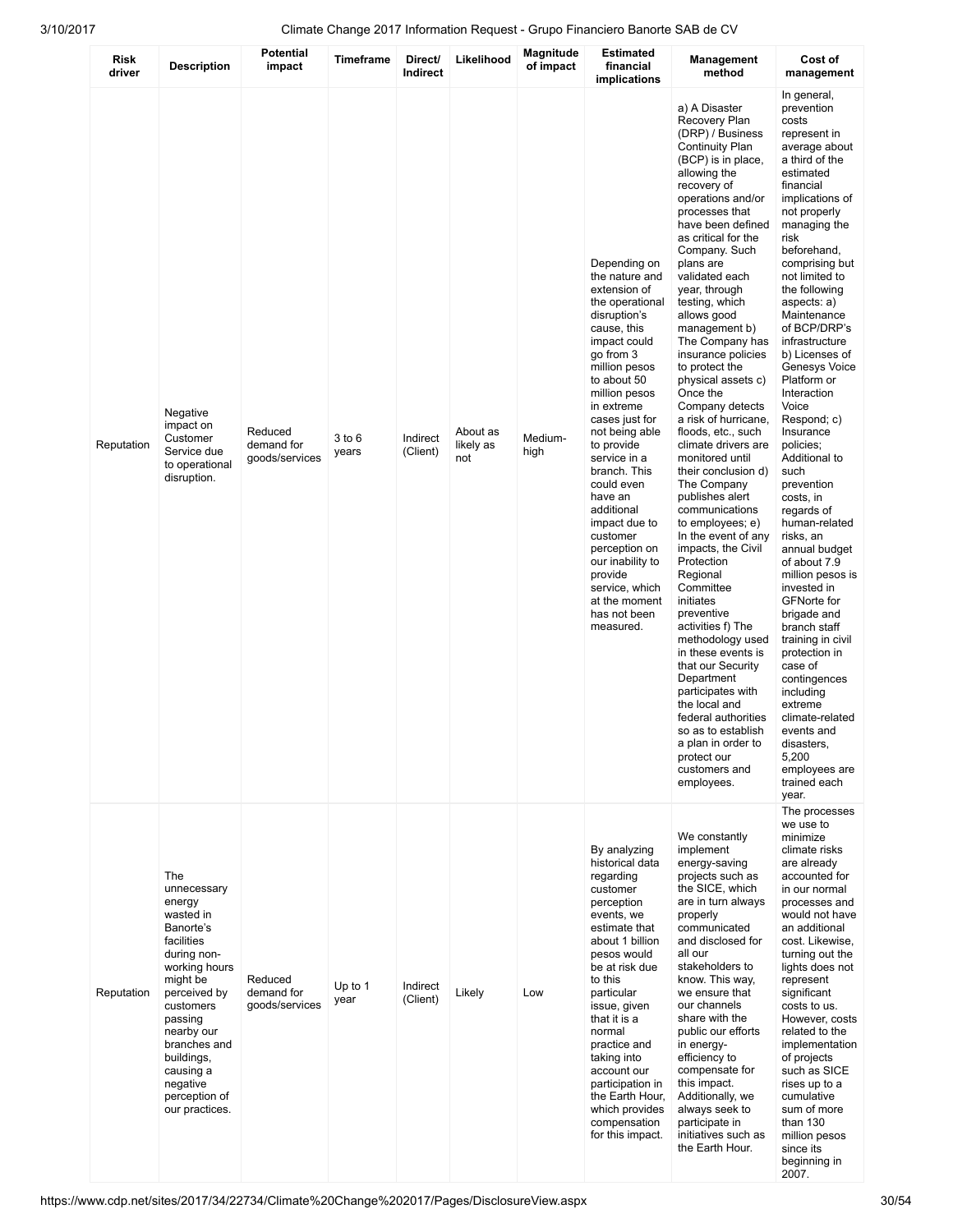| <b>Risk</b><br>driver | <b>Description</b>                                                                                                                                                                                                             | <b>Potential</b><br>impact                   | <b>Timeframe</b> | Direct/<br>Indirect | Likelihood                   | Magnitude<br>of impact | <b>Estimated</b><br>financial<br>implications                                                                                                                                                                                                                                                                                                                                                                                                                                                                                                                                                                                                                                                          | Management<br>method                                                                                                                                                                                                                                                                                                                                                                                  | Cost of<br>management                                                                                                                                                                                                                                                                |
|-----------------------|--------------------------------------------------------------------------------------------------------------------------------------------------------------------------------------------------------------------------------|----------------------------------------------|------------------|---------------------|------------------------------|------------------------|--------------------------------------------------------------------------------------------------------------------------------------------------------------------------------------------------------------------------------------------------------------------------------------------------------------------------------------------------------------------------------------------------------------------------------------------------------------------------------------------------------------------------------------------------------------------------------------------------------------------------------------------------------------------------------------------------------|-------------------------------------------------------------------------------------------------------------------------------------------------------------------------------------------------------------------------------------------------------------------------------------------------------------------------------------------------------------------------------------------------------|--------------------------------------------------------------------------------------------------------------------------------------------------------------------------------------------------------------------------------------------------------------------------------------|
| Reputation            | Potential<br>reputational<br>risks<br>originated by<br>the approval<br>of<br>investments<br>and/or credits<br>whose<br>objective<br>represents a<br>polemic<br>matter in<br>terms of<br>environmental<br>and social<br>impact. | Reduced stock<br>price (market<br>valuation) | Up to 1<br>year  | Direct              | About as<br>likely as<br>not | Unknown                | We have<br>analyzed<br>historical data<br>to determine<br>when and how<br>significant<br>reductions in<br>the stock price<br>have occurred,<br>in order to<br>estimate the<br>impact of<br>these type of<br>risks.<br>Therefore,<br>based on<br>previous year's<br>data regarding<br>stock price, we<br>conclude that<br>this sudden<br>change of<br>perception<br>towards the<br>Company<br>could strongly<br>impact in<br>reducing an<br>average of<br>$-0.82\%$ in the<br>share price<br>under normal<br>appreciation<br>circumstances.<br>However, in<br>extreme<br>cases, this<br>percentage<br>could even go<br>up to -2% if the<br>perception<br>from the public<br>dramatically<br>diminishes. | We have an<br>investment<br>analysis process,<br>our Social and<br>Environmental<br>Management<br>System (SEMS),<br>in order to<br>evaluate direct<br>and indirect risks<br>to the institution.<br>Furthermore, we<br>have a list of<br>activities that the<br>Bank has to<br>categorize as<br>"impossible to<br>invest in, discard<br>immediately".<br>Despite that fact,<br>this risk may<br>occur. | Costs<br>associated are<br>related to the<br>inclusion of<br>two analysts<br>within the<br><b>SEMS</b> analysis<br>team in order<br>to increase our<br>evaluation<br>scope and<br>detail. This has<br>led to a rise in<br>the costs, now<br>reaching 1.5<br>million pesos<br>yearly. |

### Further Information

### Page: CC6. Climate Change Opportunities

#### CC6.1

Have you identified any inherent climate change opportunities that have the potential to generate a substantive change in your business operations, revenue or expenditure? Tick all that apply

Opportunities driven by changes in regulation

Opportunities driven by changes in physical climate parameters

Opportunities driven by changes in other climate-related developments

### CC6.1a

Please describe your inherent opportunities that are driven by changes in regulation

| Opportunity<br>driver | <b>Description</b> | <b>Potential</b><br>impact | Timeframe | Direct/Indirect | Likelihood | Magnitude<br>of impact | Estimated<br>financial<br>implications | <b>Management</b><br>method | Cost of<br>management |
|-----------------------|--------------------|----------------------------|-----------|-----------------|------------|------------------------|----------------------------------------|-----------------------------|-----------------------|
|-----------------------|--------------------|----------------------------|-----------|-----------------|------------|------------------------|----------------------------------------|-----------------------------|-----------------------|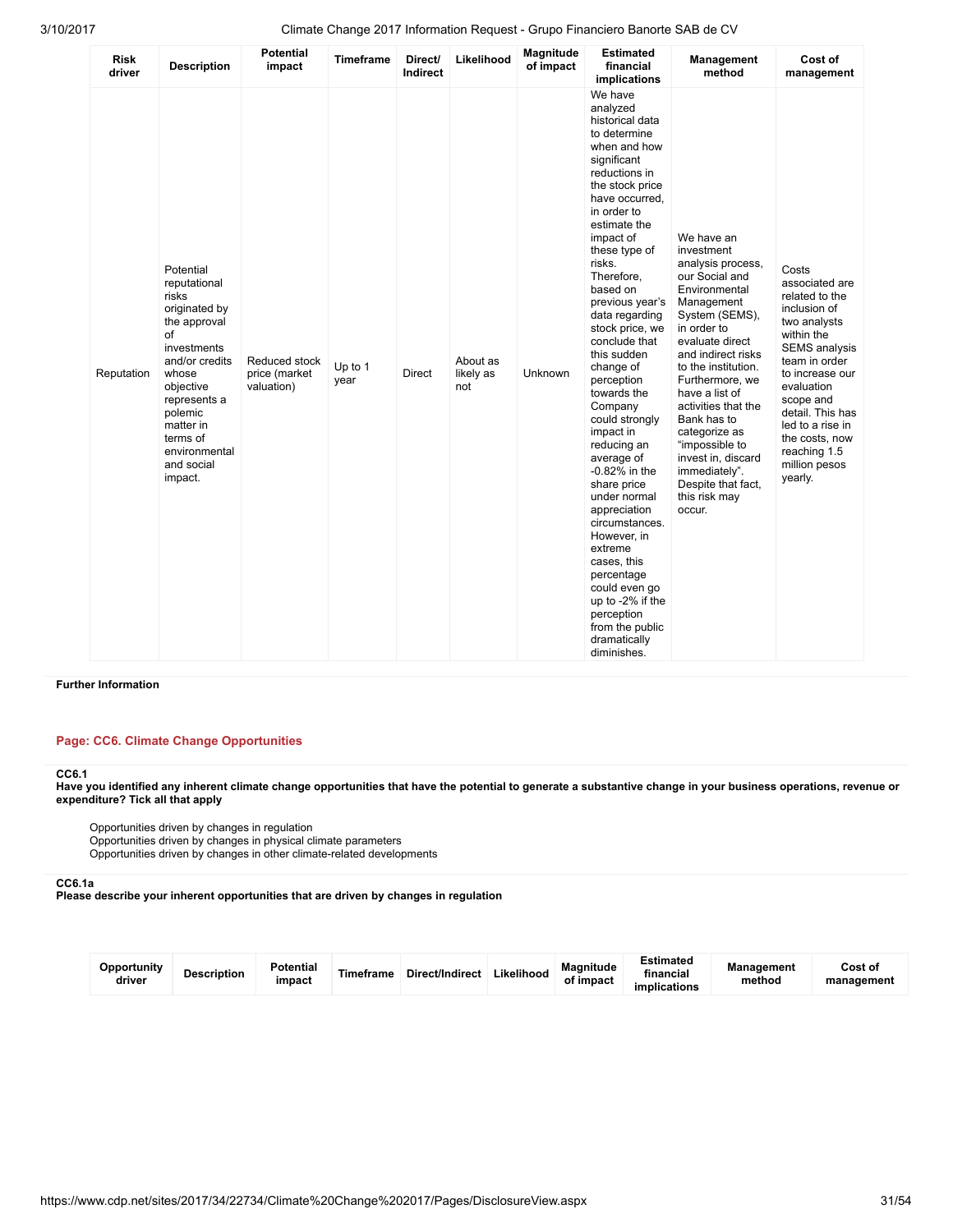| Opportunity<br>driver   | <b>Description</b>                                                                                                                                                                                                                                                                                                                                                                                                                                                                                                                                                                                                                                                                               | <b>Potential</b><br>impact                        | Timeframe         | Direct/Indirect   Likelihood |                         | Magnitude<br>of impact | <b>Estimated</b><br>financial<br>implications                                                                                                                                                                                                                                                                                                                                                                                                                                                                                                                      | Management<br>method                                                                                                                                                                                                                                                                                                                                                                                                                                                                                                                                                                                                                                                                                                                                                                                            | Cost of<br>management                                                                                                                                                                                                                                                                                                                                                                                                                                                                                                                                                                                                                                                                                                                                                                                                                                                        |
|-------------------------|--------------------------------------------------------------------------------------------------------------------------------------------------------------------------------------------------------------------------------------------------------------------------------------------------------------------------------------------------------------------------------------------------------------------------------------------------------------------------------------------------------------------------------------------------------------------------------------------------------------------------------------------------------------------------------------------------|---------------------------------------------------|-------------------|------------------------------|-------------------------|------------------------|--------------------------------------------------------------------------------------------------------------------------------------------------------------------------------------------------------------------------------------------------------------------------------------------------------------------------------------------------------------------------------------------------------------------------------------------------------------------------------------------------------------------------------------------------------------------|-----------------------------------------------------------------------------------------------------------------------------------------------------------------------------------------------------------------------------------------------------------------------------------------------------------------------------------------------------------------------------------------------------------------------------------------------------------------------------------------------------------------------------------------------------------------------------------------------------------------------------------------------------------------------------------------------------------------------------------------------------------------------------------------------------------------|------------------------------------------------------------------------------------------------------------------------------------------------------------------------------------------------------------------------------------------------------------------------------------------------------------------------------------------------------------------------------------------------------------------------------------------------------------------------------------------------------------------------------------------------------------------------------------------------------------------------------------------------------------------------------------------------------------------------------------------------------------------------------------------------------------------------------------------------------------------------------|
| Voluntary<br>agreements | Voluntary<br>standards<br>such as the<br>Equator<br>Principles or<br>the inclusion<br>to Sustainable<br>Indexes.<br>While the<br>Company is<br>always<br>innovating<br>and<br>proactively<br>implementing<br>best<br>international<br>practices, as<br>well as<br>committed to<br>modern and<br>transparent<br>information<br>disclosure, a<br>voluntary<br>standard of<br>this nature<br>could<br>increase the<br>attractiveness<br>of the<br>Company to<br>investors as<br>well as<br>developing<br>new business<br>opportunities<br>that would<br>increase the<br>stock price,<br>generate<br>opportunities<br>to attract<br>capital and<br>have access<br>to make<br>capital<br>investments. | Increased<br>stock price<br>(market<br>valuation) | 1 to $3$<br>years | <b>Direct</b>                | More likely<br>than not | Low                    | Opportunities<br>of regulatory<br>measures on<br>financial<br>institutions are<br>in the<br>implementation<br>process to<br>adopt best<br>practices on<br>climate change<br>/ global<br>warming. Due<br>to changes in<br>the corporate<br>governance<br>body, the<br>impact on the<br>stock price of<br><b>GFNorte due</b><br>to this type of<br>opportunities is<br>distorted.<br>Nevertheless,<br>we can<br>observe<br>positive<br>variation of<br>0.15% in share<br>price after an<br>announcement<br>of GFNorte<br>obtaining<br>sustainability<br>recognition. | As a method to<br>learn and<br>manage the risk,<br>we are part of<br>international<br>voluntary<br>standards on<br>climate change<br>related issues<br>(e.g. UN Global<br>Compact in 2011<br>and 2012, the<br>Equator<br>Principles in<br>2012) in order to<br>be progressively<br>prepared to face<br>future regulation<br>requirements, as<br>well as to exploit<br>the opportunities<br>that could derive<br>from such<br>standards (e.g.<br>cost savings).<br>Also, the<br>implementation<br>phase of the<br>Sustainability<br>Management<br>System (SMS)<br>was completed in<br>October 2014,<br>the tool has<br>helped with the<br>collection and<br>measurement of<br>environmental<br>data at a group<br>level and with the<br>objective to<br>improve the<br>resources<br>management and<br>reporting. | For one, the<br>costs associated<br>with the<br>estimation of the<br>savings or costs<br>of home office<br>are those of the<br>SMS system<br>maintenance<br>(annually for 3)<br>years), as well<br>as for the SEMS:<br>2.228 million<br>pesos. Other<br>direct costs for<br><b>GFNorte mainly</b><br>involve the cost<br>of designing<br>specific products<br>for renewable<br>energy and<br>emissions<br>reductions.<br>These costs are<br>not significant at<br>group level.<br>Banorte's SEMS<br>Plan has<br>provided<br>valuable insight<br>within the<br>matters of<br>climate-change<br>related risks,<br>thus providing a<br>helpful starting<br>point for<br>managing<br>sectorial risks<br>which have been<br>identified with<br>our clients'<br>businesses by<br>identifying costs<br>and methods<br>associated with<br>these potential<br>risks going<br>forward. |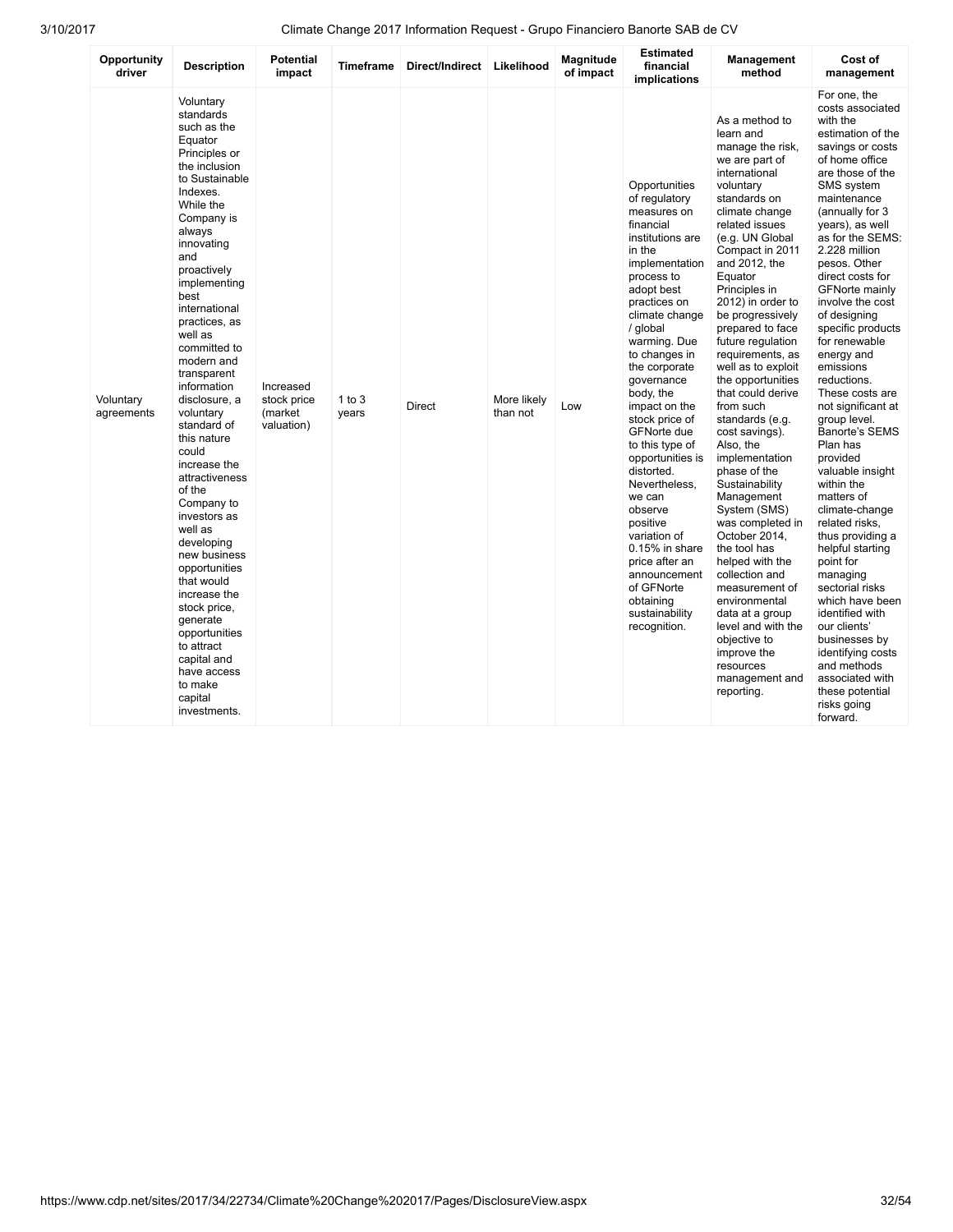| Opportunity<br>driver             | <b>Description</b>                                                                                                                                                                                                                                                                                                                                                                                                 | <b>Potential</b><br>impact  | <b>Timeframe</b>    | Direct/Indirect      | Likelihood  | Magnitude<br>of impact | <b>Estimated</b><br>financial<br>implications                                                                                                                                                                                                                                                                                                                                                                                                                                                                                                                                                                                               | Management<br>method                                                                                                                                                                                                                                                                                                                                                                                                                                                                                                                                                                | Cost of<br>management                                                                                                                                                                                                   |
|-----------------------------------|--------------------------------------------------------------------------------------------------------------------------------------------------------------------------------------------------------------------------------------------------------------------------------------------------------------------------------------------------------------------------------------------------------------------|-----------------------------|---------------------|----------------------|-------------|------------------------|---------------------------------------------------------------------------------------------------------------------------------------------------------------------------------------------------------------------------------------------------------------------------------------------------------------------------------------------------------------------------------------------------------------------------------------------------------------------------------------------------------------------------------------------------------------------------------------------------------------------------------------------|-------------------------------------------------------------------------------------------------------------------------------------------------------------------------------------------------------------------------------------------------------------------------------------------------------------------------------------------------------------------------------------------------------------------------------------------------------------------------------------------------------------------------------------------------------------------------------------|-------------------------------------------------------------------------------------------------------------------------------------------------------------------------------------------------------------------------|
| Other<br>regulatory<br>drivers    | Forestry is in<br>a position to<br>be considered<br>a profitable<br>activity by<br>itself through<br>the<br>sustainable<br>management<br>of forests.<br>Also it can be<br>considered a<br>revenue<br>generator for<br>the exchange<br>of carbon<br>credits.<br>Nevertheless,<br>regulatory<br>conditions<br>should be met<br>in order to<br>promote its<br>development<br>as a profitable<br>and safe<br>activity. | Investment<br>opportunities | $3$ to $6$<br>years | Indirect<br>(Client) | Very likely | Low-<br>medium         | The market will<br>need<br>investment to<br>develop,<br>manage and<br>maintain<br>commercial<br>forest<br>plantations,<br>representing<br>financial<br>opportunities in<br>the coming<br>years. This can<br>be done by<br>implementing<br>programs<br>consisting of a<br>2 billion MXN<br>with annual<br>income of 75<br>million MXN.<br>Similarly, agri-<br>industrial crops<br>will need<br>working capital<br>for its<br>maintenance<br>and their own<br>fixed assets for<br>power<br>generation<br>(e.g.<br>biodigesters).<br>We foresee<br>loan programs<br>of 1 billion<br>MXN with<br>annual income<br>of 30 million.<br>To meet the | As a strategy, the<br>Company<br>maintains inter-<br>institutional<br>relationships with<br>governmental<br>entities, including<br>federal<br>government and<br>development<br>banks, which are<br>responsible for<br>creating support<br>programs that<br>facilitate investors<br>and financial<br>intermediaries to<br>participate in<br>these sectors, so<br>once these<br>support schemes<br>are defined, our<br>institution will<br>create programs<br>that will enable<br>our participation.                                                                                  | The identified<br>costs are related<br>to the processes<br>of personnel<br>training, which<br>are responsible<br>for evaluating<br>projects of this<br>nature<br>(approximately 6<br>million MXN in<br>expenses/costs). |
| Renewable<br>energy<br>regulation | The tendency<br>towards the<br>use of<br>alternative<br>energy<br>represents an<br>investment<br>opportunity,<br>this by<br>generating<br>biofuels,<br>among others.                                                                                                                                                                                                                                               | Investment<br>opportunities | $3$ to $6$<br>years | Indirect<br>(Client) | Very likely | Low-<br>medium         | national goal of<br>penetration of<br>clean energy<br>by 35% by<br>2024<br>(according to<br>the General<br>Law of Climate<br>Change and<br>the Law for the<br>Use of<br>Renewable<br>Energy and<br>Energy<br>Transition<br>Financing), the<br>market will<br>need<br>investment for<br>distributed<br>generation. In<br>this matter we<br>estimate that<br>investments<br>will occur in<br>distributed<br>energy<br>generation by<br>the agri-<br>industrial<br>sector (e.g.<br>using<br>biodigestors).<br>We foresee<br>programs of 1<br>billion MXN<br>with annual<br>income of 30<br>million MXN.                                        | As a strategy, the<br>Company<br>maintains inter-<br>institutional<br>relationships with<br>governmental<br>entities, including<br>federal<br>government and<br>development<br>banks as FIRA<br>(Fideicomisos<br>Instituidos en<br>Relación con la<br>Agricultura),<br>which are<br>responsible for<br>creating support<br>programs that<br>facilitate investors<br>and financial<br>intermediaries to<br>participate in<br>these sectors, so<br>once these<br>support schemes<br>are defined, our<br>institution will<br>create programs<br>that will enable<br>our participation. | The identified<br>costs are related<br>to the processes<br>of personnel<br>training, which<br>are responsible<br>for evaluating<br>projects of this<br>nature<br>(approximately 6<br>million MXN in<br>expenses/costs). |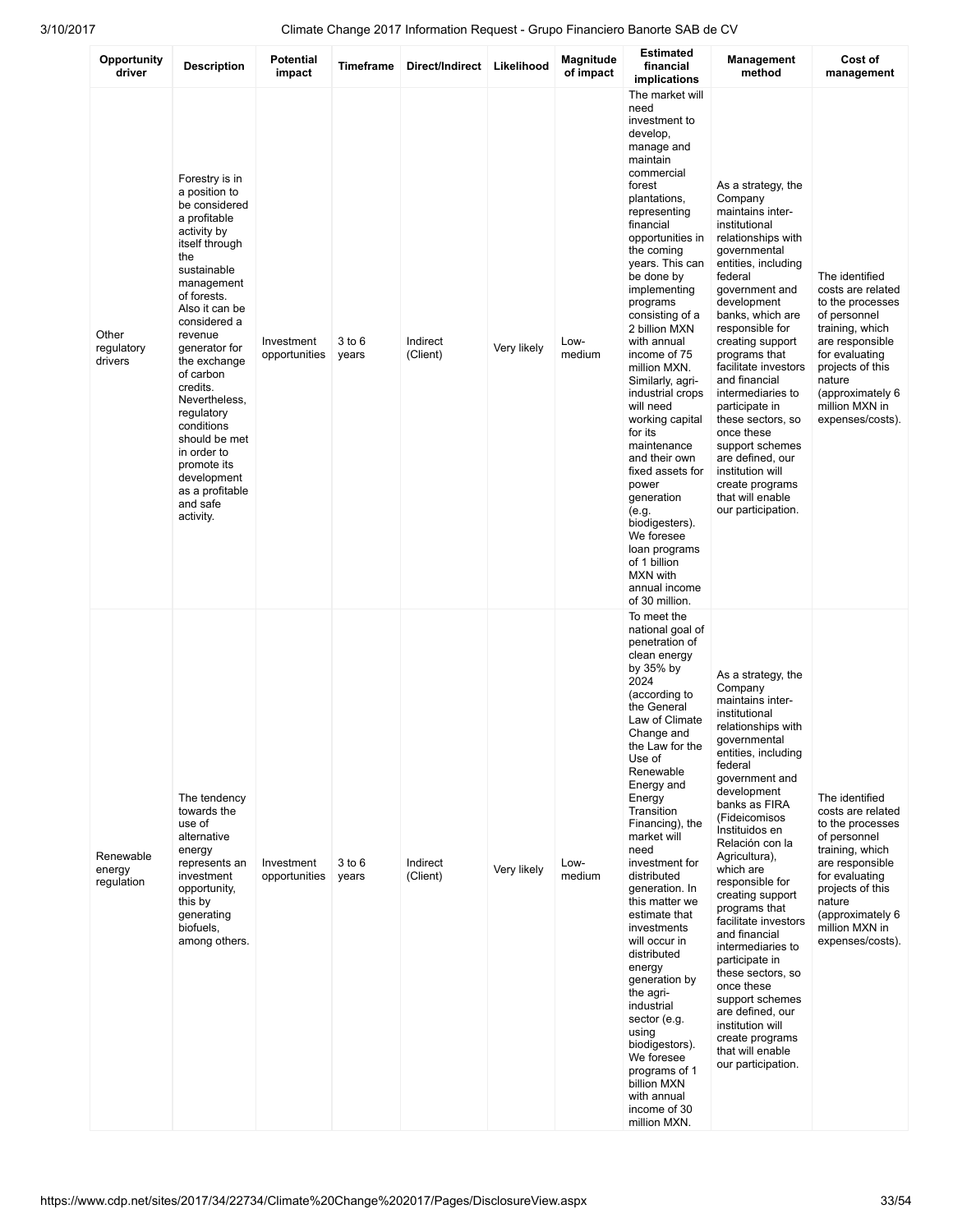| Opportunity<br>driver             | <b>Description</b>                                                                                                                                                                                                                                                                                                                                                      | <b>Potential</b><br>impact      | Timeframe         | Direct/Indirect | Likelihood | Magnitude<br>of impact | <b>Estimated</b><br>financial<br>implications                                                                                                                                                                                                                                                                                                                                                                                                                                                                                                                                                                                                                                                                                                                                                                | Management<br>method                                                                                                                                                                                                                                                                                                                                                                                                                                                                                                                                                                                                         | Cost of<br>management                                                                                                                                                                                                                                                                                                                                                                                                                                                                                                                                                                                                                                                                                                                                                                                                                                  |
|-----------------------------------|-------------------------------------------------------------------------------------------------------------------------------------------------------------------------------------------------------------------------------------------------------------------------------------------------------------------------------------------------------------------------|---------------------------------|-------------------|-----------------|------------|------------------------|--------------------------------------------------------------------------------------------------------------------------------------------------------------------------------------------------------------------------------------------------------------------------------------------------------------------------------------------------------------------------------------------------------------------------------------------------------------------------------------------------------------------------------------------------------------------------------------------------------------------------------------------------------------------------------------------------------------------------------------------------------------------------------------------------------------|------------------------------------------------------------------------------------------------------------------------------------------------------------------------------------------------------------------------------------------------------------------------------------------------------------------------------------------------------------------------------------------------------------------------------------------------------------------------------------------------------------------------------------------------------------------------------------------------------------------------------|--------------------------------------------------------------------------------------------------------------------------------------------------------------------------------------------------------------------------------------------------------------------------------------------------------------------------------------------------------------------------------------------------------------------------------------------------------------------------------------------------------------------------------------------------------------------------------------------------------------------------------------------------------------------------------------------------------------------------------------------------------------------------------------------------------------------------------------------------------|
| Renewable<br>energy<br>regulation | Incentives<br>created by the<br>government<br>pushing the<br>usage of<br>renewable<br>energy and<br>their lower<br>costs per kWh<br>motivate<br>Banorte to<br>explore<br>opportunities<br>in the energy<br>market with<br>several<br>technologies<br>where, beside<br>the<br>environmental<br>contribution, a<br>reduction in<br>the energy will<br>be<br>accomplished. | Reduced<br>operational<br>costs | 1 to $3$<br>years | <b>Direct</b>   | Likely     | Medium-<br>high        | We believe<br>that this<br>optimal<br>opportunity<br>could save at<br>least 15-20%<br>in electricity<br>expense,<br>compared to<br>buying the<br>same quantity<br>in kW per hour<br>from CFE<br>(electric<br>energy<br>provider in<br>Mexico). The<br>monetary<br>saving<br>expected<br>equals up to<br>20 million<br>Mexican<br>pesos.<br>Furthermore,<br>using<br>renewable<br>energy could<br>lead us to<br>reduce our<br>carbon<br>footprint and to<br>define goals<br>like "carbon-<br>neutral<br>buildings",<br>among other<br>initiatives.<br>Considering: a)<br>renewable<br>energy, b)<br>energy<br>reduction<br>initiatives and<br>c) purchase of<br>GHG<br>emissions<br>offsets; we<br>could<br>strengthen our<br>reputational<br>image as a<br>Sustainability<br>leader<br>company in<br>Mexico. | In Banorte<br>periodical<br>revisions and<br>analysis of<br>different energy<br>purchase<br>proposals are<br>analyzed by the<br>"Material<br>Resources" area.<br>Furthermore, in<br>2015 we hired a<br>consultation<br>company in order<br>to compare<br>renewable energy<br>of different<br>sources (solar,<br>wind.<br>hydropower) and<br>a cogeneration<br>technology,<br>facilitating to the<br>implicated areas<br>to choose the<br>best renewable<br>energy option. By<br>now, the decision<br>of purchasing is<br>influenced by the<br>Mexican's<br>renewable energy<br>schemes that are<br>still being<br>published. | The internal<br>revision is part of<br>the usual<br>activities and<br>process<br>improvement of<br>Banorte, it does<br>not involve any<br>additional costs.<br>Although, a few<br>expenses for<br>analyzing this<br>opportunity have<br>been made. The<br>indirect expense<br>for hiring the<br>consultation<br>company implies<br>2 up 3 million of<br>Mexican pesos;<br>the rate of<br>monetary costs<br>depends on a<br>"success-case"<br>base. We<br>consider that the<br><b>Annual Cost</b><br>value is 0<br>because, even<br>when this<br>transition<br>involves change<br>of meters that<br>cost nearly \$500<br>USD and<br>adjustments in<br>the facilities,<br>these costs<br>would be<br>absorbed by the<br>supplier but it<br>will be reflected<br>in the price of<br>the energy that<br>they supply us<br>until the expense<br>is settled. |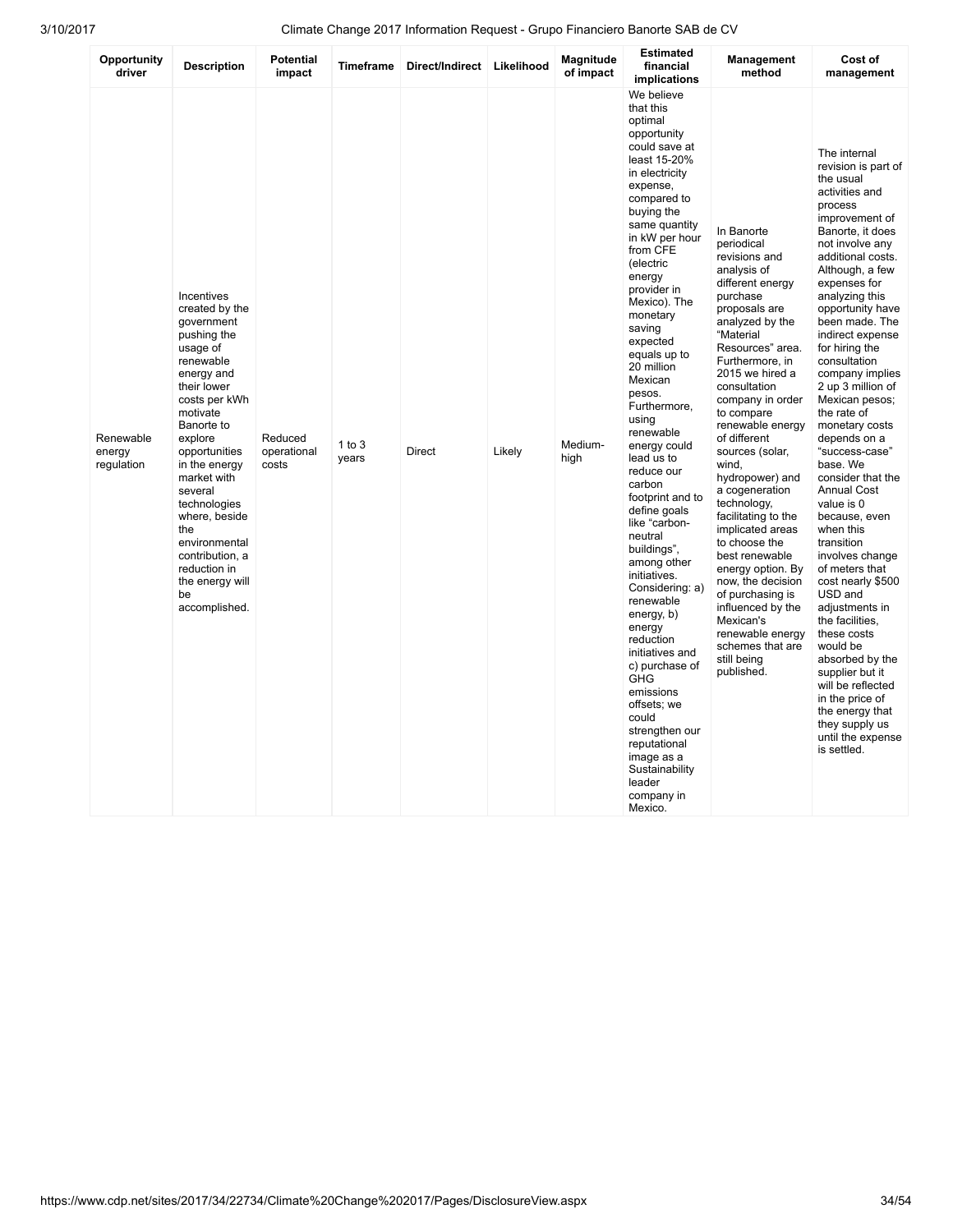| Opportunity<br>driver                                             | <b>Description</b>                                                                                                                                                                                                                                                                                                                                                                                                                                                                                                                                                                                                                                                                                                                                                                                                                                         | Potential<br>impact      | Timeframe           | Direct/Indirect | Likelihood | Magnitude<br>of impact | <b>Estimated</b><br>financial<br>implications                                                                                                                                                                                                                                                                                                                                                                                                                                                                                                                                                                                                                                                                                                                                                                                                                                                                                                         | Management<br>method                                                                                                                                                                                                                                                                                                                                                                                                                                                                                                                                                                                                                                                                                                                                              | Cost of<br>management                                                                                                                           |
|-------------------------------------------------------------------|------------------------------------------------------------------------------------------------------------------------------------------------------------------------------------------------------------------------------------------------------------------------------------------------------------------------------------------------------------------------------------------------------------------------------------------------------------------------------------------------------------------------------------------------------------------------------------------------------------------------------------------------------------------------------------------------------------------------------------------------------------------------------------------------------------------------------------------------------------|--------------------------|---------------------|-----------------|------------|------------------------|-------------------------------------------------------------------------------------------------------------------------------------------------------------------------------------------------------------------------------------------------------------------------------------------------------------------------------------------------------------------------------------------------------------------------------------------------------------------------------------------------------------------------------------------------------------------------------------------------------------------------------------------------------------------------------------------------------------------------------------------------------------------------------------------------------------------------------------------------------------------------------------------------------------------------------------------------------|-------------------------------------------------------------------------------------------------------------------------------------------------------------------------------------------------------------------------------------------------------------------------------------------------------------------------------------------------------------------------------------------------------------------------------------------------------------------------------------------------------------------------------------------------------------------------------------------------------------------------------------------------------------------------------------------------------------------------------------------------------------------|-------------------------------------------------------------------------------------------------------------------------------------------------|
| General<br>environmental<br>regulations,<br>including<br>planning | In 2012, the<br>Mexican<br>General Law<br>of climate<br>change was<br>approved; it<br>aims to<br>regulate the<br>greenhouse<br>gas (GHG)<br>emissions.<br>and to<br>mitigate<br>climate<br>change.<br>Therefore, in<br>2014, the<br>regulations on<br>the National<br>Register of<br>Emissions,<br>also called<br>RENE, were<br>published to<br>oblige the<br>industrial.<br>commercial<br>and service<br>sectors to<br>record,<br>measure and<br>externally<br>verify their<br>atmospheric<br>emissions.<br>The RENE<br>should be<br>completed<br>annually and<br>it will include<br>a section in<br>which<br>interested<br>parties may<br>enter projects<br>or activities<br>that result in<br>mitigation or<br>reduction of<br>emissions.<br>Furthermore,<br>Mexico has<br>developed, as<br>part of the tax<br>reform, a tax<br>on carbon<br>emissions. | Wider social<br>benefits | $3$ to $6$<br>years | <b>Direct</b>   | Likely     | Low-<br>medium         | The RENE<br>also includes<br>the possibility<br>of registering<br>projects or<br>activities that<br>result in the<br>mitigation,<br>reduction or<br>absorption of<br>GHG.<br>Including<br>projects that<br>involve<br>sustainable<br>management<br>and<br>conservation of<br>ecosystems to<br>increase or<br>conserve<br>carbon sinks<br>form the<br>forestry sector.<br>Up to this day,<br>in Mexico, the<br>reforestation of<br>one hectare<br>with support<br>from a civil<br>association<br>that issues<br>certificates of<br>carbon<br>neutralization<br>has a price of<br>approximately<br>80,000 MXN.<br>Also, Banorte<br>has evaluated<br>the possibility<br>of neutralizing<br>its scope 1<br>carbon<br>footprint<br>through a civil<br>association,<br>that promotes<br>sustainable<br>management<br>and use of<br>Mexican<br>forests, the<br>action would<br>involve (in<br>2015) 10 USD<br>per metric ton<br>amounting to<br>231,000 MXN. | In 2015, Banorte<br>has evaluated<br>carrying out a<br>reforestation<br>through its<br>corporate<br>volunteering<br>Ayudamos<br>(employees<br>donate each<br>month and it is<br>duplicated by<br>Fundación<br>Banorte).<br>Furthermore,<br>other<br>departments<br>inside the banks<br>are becoming<br>interested in<br>taking action<br>against climate<br>change; the<br>Sustainability<br>department aid in<br>the process by<br>qiving<br>recommendations<br>about the<br>associations that<br>can carry out<br>projects, such as<br>Pronatura a<br>Mexican is an<br>environmental<br>organization<br>whose mission is<br>to conserve flora,<br>fauna and priority<br>ecosystems,<br>promoting the<br>development of<br>society in<br>harmony with<br>nature. | The revision is<br>part of the usual<br>activities and<br>process<br>improvement of<br>Banorte; it does<br>not involve any<br>additional costs. |

### CC6.1b

Please describe your inherent opportunities that are driven by changes in physical climate parameters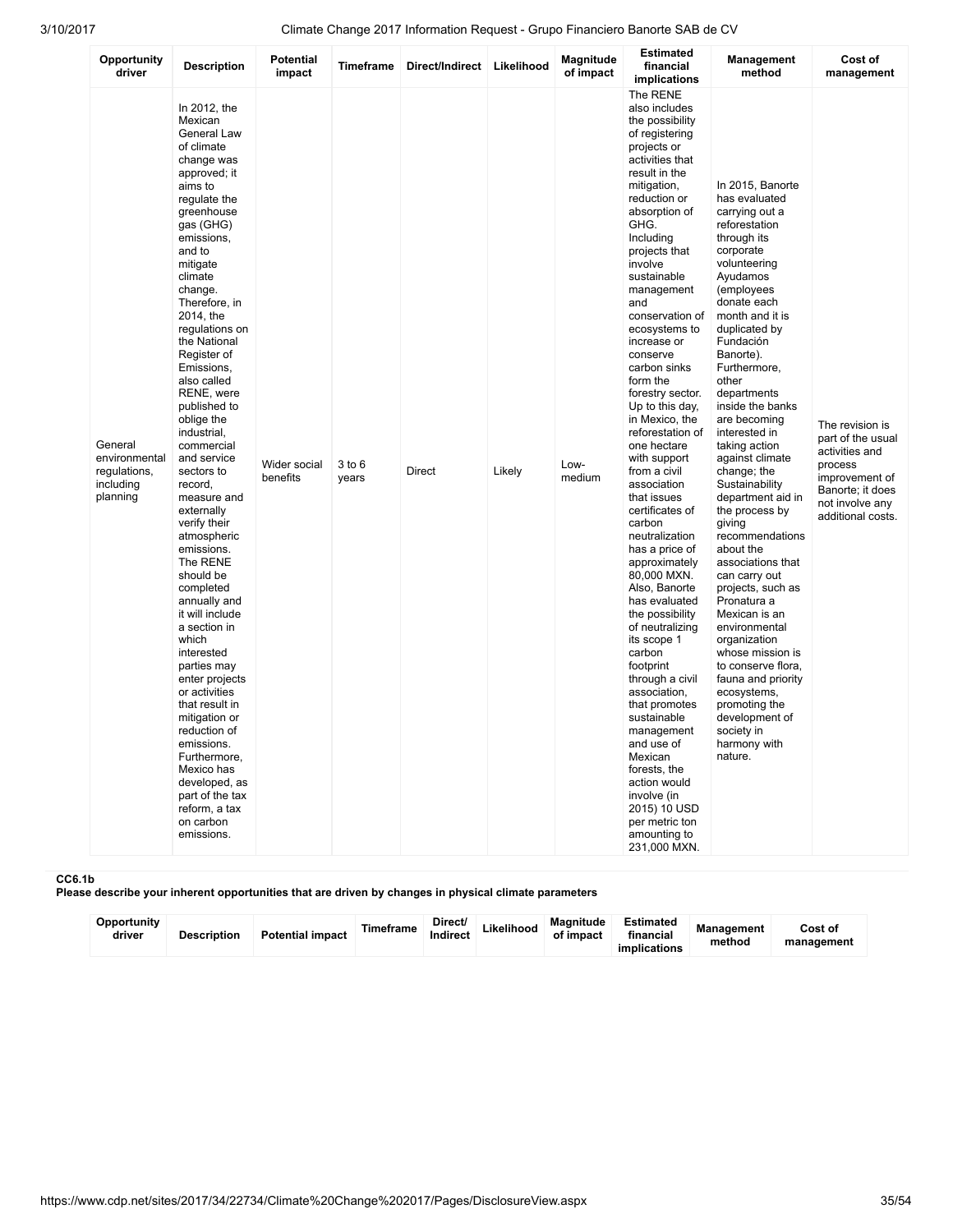| Opportunity<br>driver                                     | <b>Description</b>                                                                                                                                                                                                              | <b>Potential impact</b>             | <b>Timeframe</b> | Direct/<br>Indirect  | Likelihood           | Magnitude<br>of impact | <b>Estimated</b><br>financial<br><b>implications</b>                                                                                                                                                                                                                                                                                                                                                                                                                                                                         | Management<br>method                                                                                                                                                                                                                                                                                                                                                                                                                                                                | Cost of<br>management                                                                                                                                                                                                                                                                                                                                                                                                                                                           |
|-----------------------------------------------------------|---------------------------------------------------------------------------------------------------------------------------------------------------------------------------------------------------------------------------------|-------------------------------------|------------------|----------------------|----------------------|------------------------|------------------------------------------------------------------------------------------------------------------------------------------------------------------------------------------------------------------------------------------------------------------------------------------------------------------------------------------------------------------------------------------------------------------------------------------------------------------------------------------------------------------------------|-------------------------------------------------------------------------------------------------------------------------------------------------------------------------------------------------------------------------------------------------------------------------------------------------------------------------------------------------------------------------------------------------------------------------------------------------------------------------------------|---------------------------------------------------------------------------------------------------------------------------------------------------------------------------------------------------------------------------------------------------------------------------------------------------------------------------------------------------------------------------------------------------------------------------------------------------------------------------------|
| Change in<br>precipitation<br>extremes<br>and<br>droughts | To strengthen<br>the<br>relationships<br>with clients<br>that have been<br>affected by a<br>weather<br>phenomenon<br>through the<br>development<br>of programs<br>that provide<br>support to<br>them in these<br>circumstances. | Increased<br>production<br>capacity | 3 to 6<br>years  | Indirect<br>(Client) | Virtually<br>certain | Medium-<br>high        | The<br>company's<br><b>Risk Policy</b><br>states an<br>estimate of<br>87.45 million<br>MXN for<br>risks of this<br>type<br>categorized<br>as medium-<br>high.<br>Furthermore,<br>in 2012 it<br>was<br>established<br>that<br>supporting<br>programs will<br>consider 2%<br>of the<br>revenue<br>(more than<br>300 million<br>MXN in<br>2014). This<br>might<br>include, for<br>example,<br>hedging<br>opportunities<br>for our<br>tourism<br>sector and<br>other clients<br>in different<br>sectors in<br>affected<br>areas. | The company<br>established a<br>"Support<br>Program" that<br>aids<br>customers<br>affected by<br>climate<br>contingences.<br>The program<br>includes<br>payment<br>deadline<br>extensions.<br>lower interest<br>rates, and<br>lower<br>payments.<br>also if<br>needed,<br>customers<br>can skip<br>payments. In<br>addition it<br>includes<br>training and<br>market<br>analysis to<br>develop<br>greater<br>sensitivity in<br>staff and to<br>seize<br>potential<br>opportunities. | The activities<br>include the<br>establishment of<br>plans to evaluate<br>the impacts of<br>natural disasters<br>in customer<br>behavior (and<br>ability to pay<br>loans), such<br>activity is part of<br>the usual<br>activities and<br>process<br>improvement of<br>Banorte and it<br>does not involve<br>any additional<br>costs. Plans<br>must also be<br>established for<br>the creation of<br>reserves that<br>support the<br>restructuring of<br>credit to<br>customers. |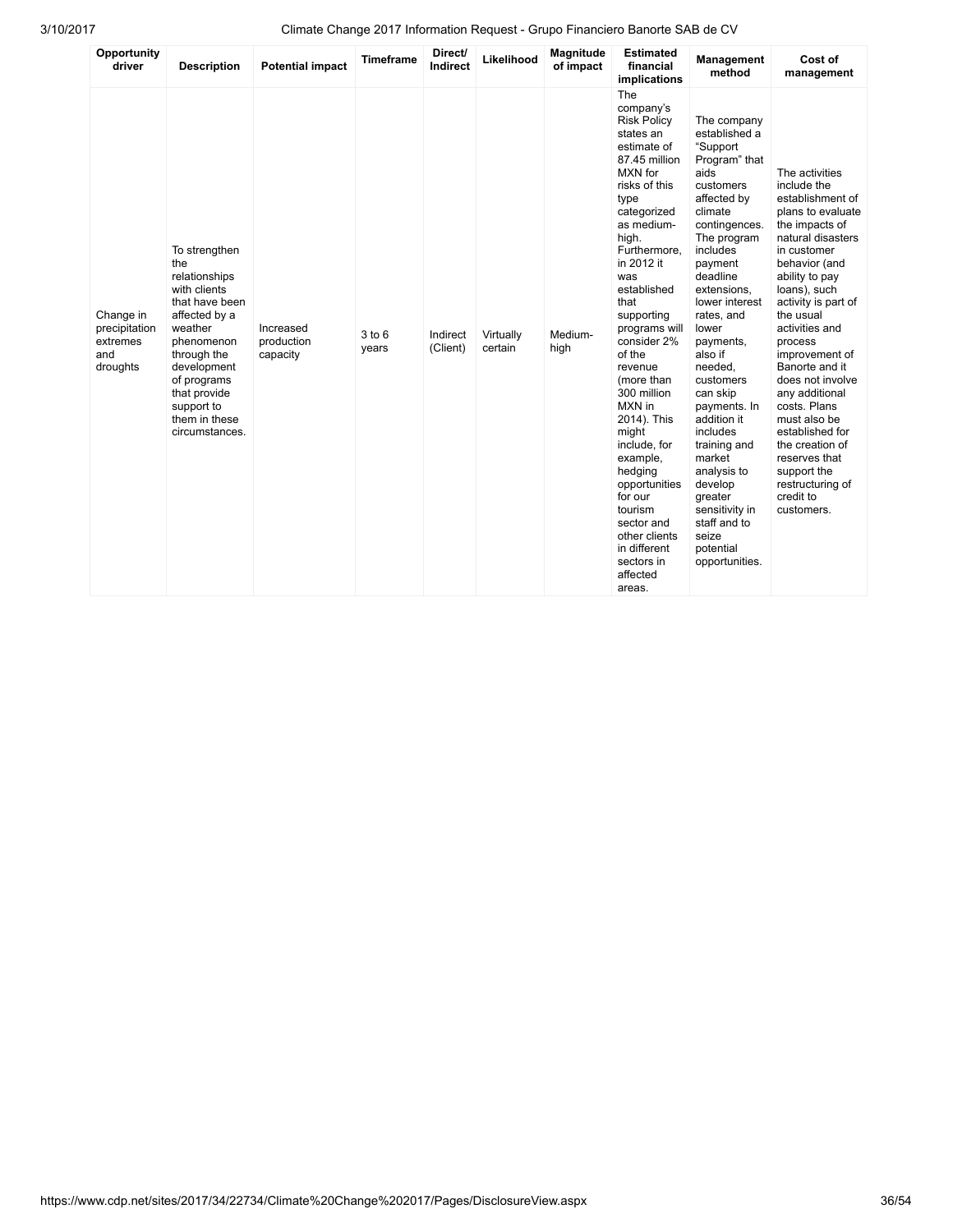| Opportunity<br>driver                                     | <b>Description</b>                                                                                                                                                                                                                               | <b>Potential impact</b>                     | Timeframe           | Direct/<br>Indirect  | Likelihood  | Magnitude<br>of impact | <b>Estimated</b><br>financial<br>implications                                                                                                                                                                                                                                                                                                                                                                                                                                                                                                                                                                                                                                                                                                                                      | Management<br>method                                                                                                                                                                                                                                            | Cost of<br>management                                                                                                                                                                                                                                                                                                                                                                                                                                                                                                                                                       |
|-----------------------------------------------------------|--------------------------------------------------------------------------------------------------------------------------------------------------------------------------------------------------------------------------------------------------|---------------------------------------------|---------------------|----------------------|-------------|------------------------|------------------------------------------------------------------------------------------------------------------------------------------------------------------------------------------------------------------------------------------------------------------------------------------------------------------------------------------------------------------------------------------------------------------------------------------------------------------------------------------------------------------------------------------------------------------------------------------------------------------------------------------------------------------------------------------------------------------------------------------------------------------------------------|-----------------------------------------------------------------------------------------------------------------------------------------------------------------------------------------------------------------------------------------------------------------|-----------------------------------------------------------------------------------------------------------------------------------------------------------------------------------------------------------------------------------------------------------------------------------------------------------------------------------------------------------------------------------------------------------------------------------------------------------------------------------------------------------------------------------------------------------------------------|
| Change in<br>precipitation<br>extremes<br>and<br>droughts | Increase in the<br>earnings of the<br>Company by<br>offering<br>specific<br>clauses and/or<br>insurance<br>products for<br>the covering of<br>possible<br>losses<br>because of<br>extreme<br>weather<br>events in sub-<br>sovereign<br>entities. | <b>New</b><br>products/business<br>services | $3$ to $6$<br>years | Indirect<br>(Client) | Very likely | Medium-<br>high        | Medium-high<br>considering<br>about 2% of<br>revenue of<br>the<br>insurance<br>products<br>(around 10<br>million MXN<br>in 2014 for<br>Aseguradora<br>Banorte).<br><b>Since 2005</b><br>all insurance<br>policies have<br>included<br>clauses<br>related with<br>the coverage<br>of natural<br>disasters for<br>customers.<br>Therefore<br>increasing<br>product<br>demand. We<br>could expect<br>a revenue<br>increase for<br>the<br>derivatives<br>department<br>of 10%<br>(around 16<br>million MXN)<br>at Casa de<br><b>Bolsa</b><br>Banorte-Ixe<br>and of 2%<br>(300)<br>thousand<br>MXN) for<br>Operadora<br>de Fondos<br>Banorte-Ixe.<br>This<br>opportunity<br>could also<br>mean<br>additional<br>revenue<br>insurance<br>products for<br>our<br>agribusiness<br>clients. | R&D for<br>meeting the<br>demand for<br>insurance<br>products<br>associated<br>with extreme<br>weather<br>events, to<br>meet the<br>needs of<br>vulnerable<br>companies or<br>individuals,<br>as well as<br>continuous<br>training to<br>relevant<br>personnel. | The company's<br><b>Risk Policy</b><br>states an<br>estimated range<br>of estimate of<br>8.745 million<br>MXN for<br>operations<br>categorized with<br>this type of<br>severity.<br>Medium-low was<br>chosen due to<br>the intrinsic cost<br>of the product<br>marketing,<br>training and for<br>the development<br>of<br>communication<br>channels with<br>potential and<br>existing clients.<br>The magnitude<br>of impact was<br>defined<br>according to the<br>ranges<br>established in<br>the methodology<br>of GFNorte for<br>quantification of<br>operational risks. |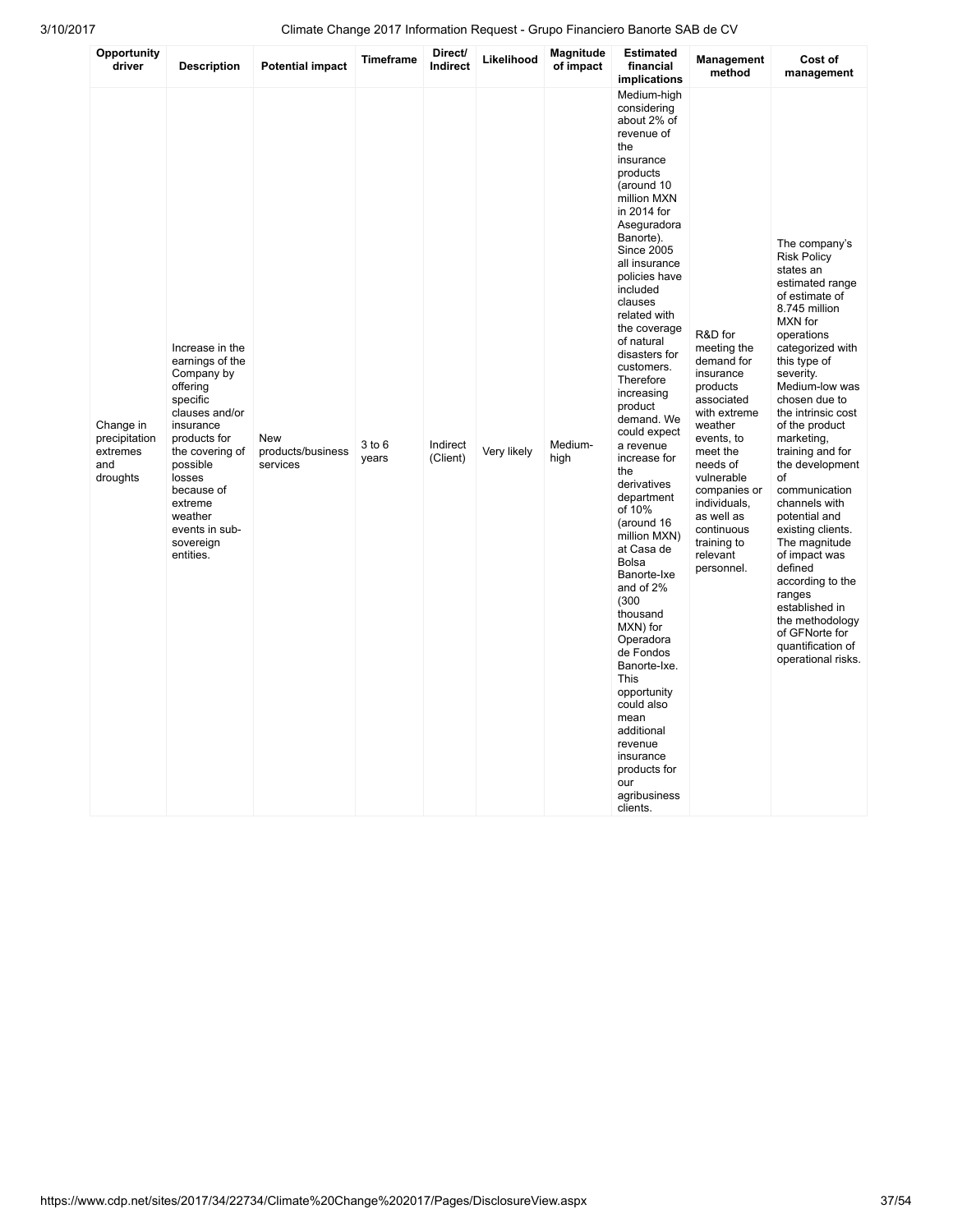| Opportunity<br>driver                         | <b>Description</b>                                                                                                                                                                                                                                                                                                                                                                                                                                 | <b>Potential impact</b>                     | <b>Timeframe</b>    | Direct/<br>Indirect  | Likelihood  | Magnitude<br>of impact | <b>Estimated</b><br>financial<br>implications                                                                                                                                                                                                                                                                                                                                                                                                                                                                                                                                                                                                                                                                                         | Management<br>method                                                                                                                                                                                                                                                                                                       | Cost of<br>management                                                                                                                                                                                                                                                                                                                                                                                                                                                                                                                                 |
|-----------------------------------------------|----------------------------------------------------------------------------------------------------------------------------------------------------------------------------------------------------------------------------------------------------------------------------------------------------------------------------------------------------------------------------------------------------------------------------------------------------|---------------------------------------------|---------------------|----------------------|-------------|------------------------|---------------------------------------------------------------------------------------------------------------------------------------------------------------------------------------------------------------------------------------------------------------------------------------------------------------------------------------------------------------------------------------------------------------------------------------------------------------------------------------------------------------------------------------------------------------------------------------------------------------------------------------------------------------------------------------------------------------------------------------|----------------------------------------------------------------------------------------------------------------------------------------------------------------------------------------------------------------------------------------------------------------------------------------------------------------------------|-------------------------------------------------------------------------------------------------------------------------------------------------------------------------------------------------------------------------------------------------------------------------------------------------------------------------------------------------------------------------------------------------------------------------------------------------------------------------------------------------------------------------------------------------------|
| Other<br>physical<br>climate<br>opportunities | Extreme wind<br>gusts.<br>Increase in the<br>earnings of the<br>Company by<br>offering<br>specific<br>clauses and/or<br>insurance<br>products for<br>the covering of<br>possible<br>losses<br>because of<br>extreme<br>weather<br>events in sub-<br>sovereign<br>entities.                                                                                                                                                                         | <b>New</b><br>products/business<br>services | 3 to 6<br>years     | Indirect<br>(Client) | Likely      | Medium-<br>high        | Medium-high<br>considering<br>about 2% of<br>revenue of<br>the<br>insurance<br>products<br>(around 10<br>million<br>MXN). Since<br>2005 all<br>insurance<br>policies have<br>included<br>clauses<br>related with<br>the coverage<br>of natural<br>disasters for<br>customers.<br>Therefore<br>increasing<br>product<br>demand. We<br>could expect<br>a revenue<br>increase for<br>the<br>derivatives<br>department<br>of 10%<br>(around 16<br>million MXN)<br>at Casa de<br><b>Bolsa</b><br>Banorte-Ixe<br>and of 2%<br>(300)<br>thousand<br>MXN) for<br>Operadora<br>de Fondos<br>Banorte-Ixe.<br>This<br>opportunity<br>could also<br>mean<br>additional<br>revenue<br>insurance<br>products for<br>our<br>agribusiness<br>clients. | R&D for<br>meeting the<br>demand for<br>insurance<br>products<br>associated<br>with extreme<br>weather<br>events, to<br>meet the<br>needs of<br>vulnerable<br>companies or<br>individuals,<br>as well as<br>continuous<br>training to<br>relevant staff.                                                                   | The company's<br><b>Risk Policy</b><br>states an<br>estimate of<br>8.745 million<br>MXN for<br>operations<br>categorized with<br>this type of<br>severity.<br>Medium-low was<br>chosen due to<br>the intrinsic cost<br>of the product<br>marketing,<br>training and for<br>the development<br>οf<br>communication<br>channels with<br>potential and<br>existing clients.<br>The magnitude<br>of impact was<br>defined<br>according to the<br>ranges<br>established in<br>the methodology<br>of GFNorte for<br>quantification of<br>operational risks. |
| Change in<br>mean<br>(average)<br>temperature | Agricultural<br>activity that is<br>developed<br>under irrigation<br>conditions<br>poses the<br>greatest<br>production<br>potential. The<br>limitation of<br>water resulting<br>from climate<br>change<br>requires<br>investments to<br>generate an<br>efficient use of<br>water and<br>energy. If this<br>is the case,<br>investments<br>can be carried<br>out, in order to<br>support the<br>clients that<br>require<br>financing of<br>Banorte. | Investment<br>opportunities                 | $3$ to $6$<br>years | Indirect<br>(Client) | Very likely | Low                    | There is an<br>opportunity<br>to finance<br>500 million<br>MXN on<br>irrigation<br>infrastructure<br>for energy<br>and water<br>efficiency<br>that may<br>result in \$25<br>million MXN<br>in profits per<br>year.                                                                                                                                                                                                                                                                                                                                                                                                                                                                                                                    | We have<br>already<br>implemented<br>a financing<br>program for<br>irrigation<br>modules.<br>Through such<br>program it is<br>possible to<br>guide the<br>operation of<br>this type of<br>projects. If<br>necessary,<br>other<br>programs<br>could be<br>generated in<br>order to<br>achieve an<br>efficient<br>operation. | The identified<br>costs are related<br>to the processes<br>of personnel<br>training, which<br>are responsible<br>for evaluating<br>projects for<br>sustainable<br>forest<br>management,<br>agri-industrial<br>related themes,<br>bioenergy<br>(related to forest<br>or crops), and<br>others<br>(approximately 6<br>million MXN in<br>expenses/costs).                                                                                                                                                                                                |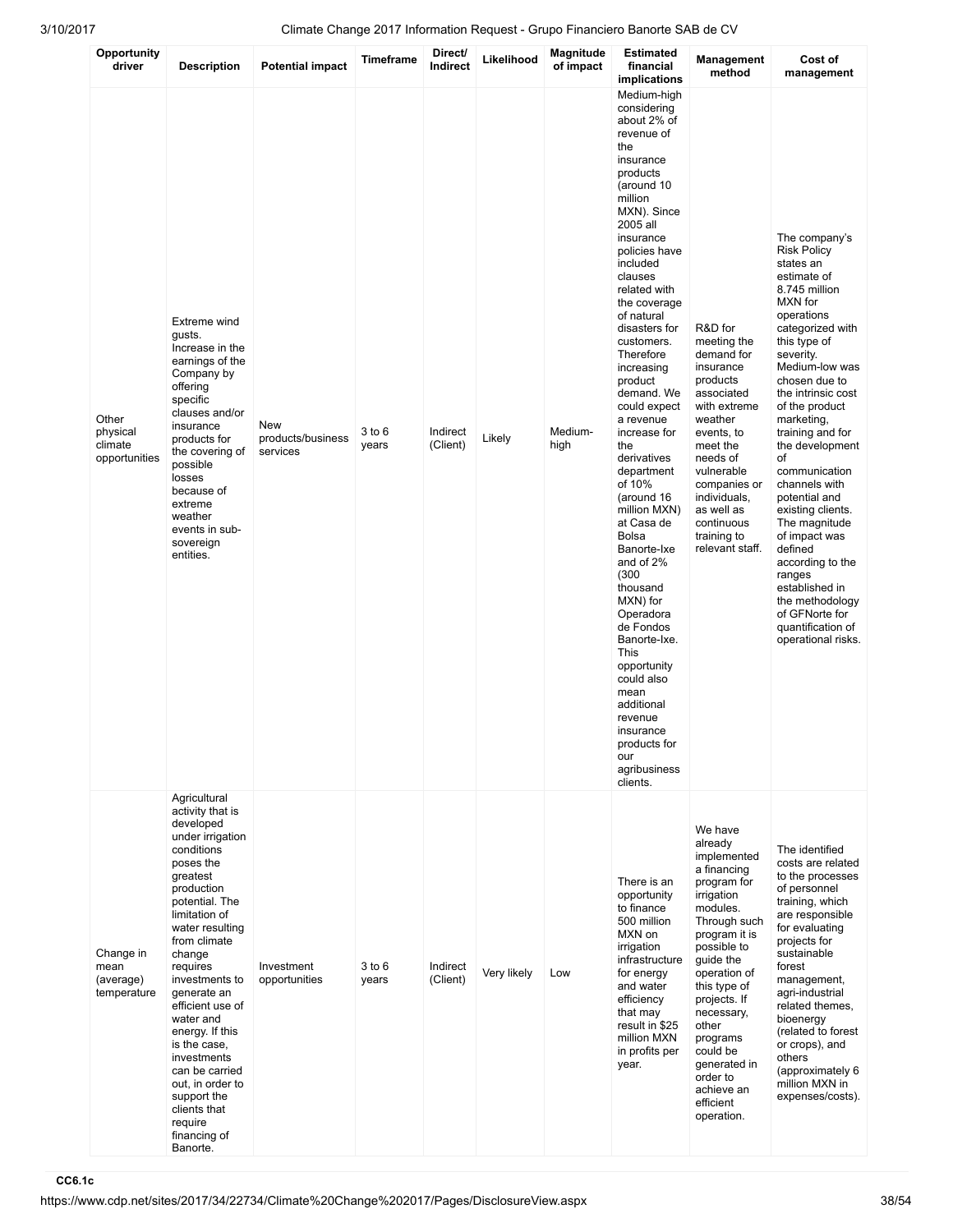## Please describe your inherent opportunities that are driven by changes in other climate-related developments

| Opportunity<br>driver | <b>Description</b>                                                                                                                                                                                                                                                                | <b>Potential impact</b>      | <b>Timeframe</b> | Direct/<br>Indirect | Likelihood           | Magnitude<br>of impact | <b>Estimated</b><br>financial<br>implications                                                                                                                                                                                                                                                                                                                                                                                                                                                                                                                                                                                                                         | Management<br>method                                                                                                                                                                                                                                                                                                                                                                                                                                                                                                                                                                                                                                                                                                                                                  | Cost of<br>management                                                                                                                                                                                                                                                                                                                                                                                                                                                                                                                                                                                                                                                                                                                                                                                                                                                                                                                                                                                                                                                                                                                                          |
|-----------------------|-----------------------------------------------------------------------------------------------------------------------------------------------------------------------------------------------------------------------------------------------------------------------------------|------------------------------|------------------|---------------------|----------------------|------------------------|-----------------------------------------------------------------------------------------------------------------------------------------------------------------------------------------------------------------------------------------------------------------------------------------------------------------------------------------------------------------------------------------------------------------------------------------------------------------------------------------------------------------------------------------------------------------------------------------------------------------------------------------------------------------------|-----------------------------------------------------------------------------------------------------------------------------------------------------------------------------------------------------------------------------------------------------------------------------------------------------------------------------------------------------------------------------------------------------------------------------------------------------------------------------------------------------------------------------------------------------------------------------------------------------------------------------------------------------------------------------------------------------------------------------------------------------------------------|----------------------------------------------------------------------------------------------------------------------------------------------------------------------------------------------------------------------------------------------------------------------------------------------------------------------------------------------------------------------------------------------------------------------------------------------------------------------------------------------------------------------------------------------------------------------------------------------------------------------------------------------------------------------------------------------------------------------------------------------------------------------------------------------------------------------------------------------------------------------------------------------------------------------------------------------------------------------------------------------------------------------------------------------------------------------------------------------------------------------------------------------------------------|
| Other<br>drivers      | Application of<br>best practices<br>of energy<br>efficiency use<br>and paper<br>reduction in<br>corporate<br>buildings and<br>branches in<br>contribution to<br>reduce<br>operational<br>costs in the<br>Company, as<br>well as<br>supporting<br>climate<br>change<br>mitigation. | Reduced<br>operational costs | Up to 1<br>year  | Direct              | Virtually<br>certain | Medium                 | Although the<br>exact financial<br>implications<br>due to<br>reductions is<br>not fully<br>quantified at<br>this time, we<br>expect in the<br>long-term that<br>these actions<br>contribute to<br>an<br>improvement<br>of $0.5\%$ in the<br>efficiency ratio<br>(expenses<br>and costs /<br>revenues) for<br>Casa de<br><b>Bolsa</b><br>Banorte-Ixe<br>and<br>Operadora de<br>Fondos<br>Banorte-Ixe,<br>which<br>considering<br>2015 figures<br>would 5<br>million MXN.<br>Also, Afore<br>XXI could<br>save about<br>205 thousand<br>MXN a year if<br>they joined<br>the Paperless<br>Program and<br>pledged to<br>fulfil the<br>gradual target<br>of 15% by<br>2020. | There are<br>initiatives<br>established for<br>the efficient<br>use of energy<br>resources in<br>both existing<br>and new<br>buildings, as<br>well as for<br>paper<br>reduction<br>through our<br>"Paperless"<br>campaign. The<br>Operations<br>team works<br>closely with the<br>Corporate<br>Responsibility<br>area to identify<br>the annual<br>savings related<br>with the<br>implementation<br>of these kinds<br>of technology<br>as described in<br>earlier sections<br>of this report.<br>As part of this<br>process,<br>different<br>vendor<br>proposals are<br>evaluated from<br>both an<br>economic and<br>engineering<br>perspective. In<br>addition, as<br>part of the<br>approach to<br>integrate<br>environmental<br>data within our<br>strategy at the | The revision<br>and<br>establishment<br>of Paperless<br>targets is part<br>of the group's<br>improvement<br>processes; it<br>does not<br>involve any<br>additional<br>costs. The<br>costs<br>associated to<br>SMS system<br>maintenance<br>translate to<br>728,000 MXN<br>(annually for 3<br>years). Please<br>keep in mind<br>that the SMS<br>enables us to<br>identify,<br>capture,<br>measure and<br>monitor key<br>environmental,<br>social and<br>economic<br>indicators at<br>the GFNorte<br>level. Other<br>economic<br>resources are<br>required to<br>change the<br>infrastructure<br>of branches<br>and corporate<br>offices to<br>include energy<br>efficiency best<br>practices and<br>also comply<br>with new<br>applicable<br>regulations.<br>Costs for<br>certain energy<br>efficiency<br>upgrades and<br>maintenance,<br>as well as the<br>pilot project<br>have been<br>identified as a<br>medium-high<br>according to<br>the ranges<br>established in<br>the<br>methodology<br>of GFNorte for<br>the<br>quantification<br>of operational<br>risks or<br>opportunities,<br>as such the<br>costs are<br>approximately<br>87.45 million<br>MXN. |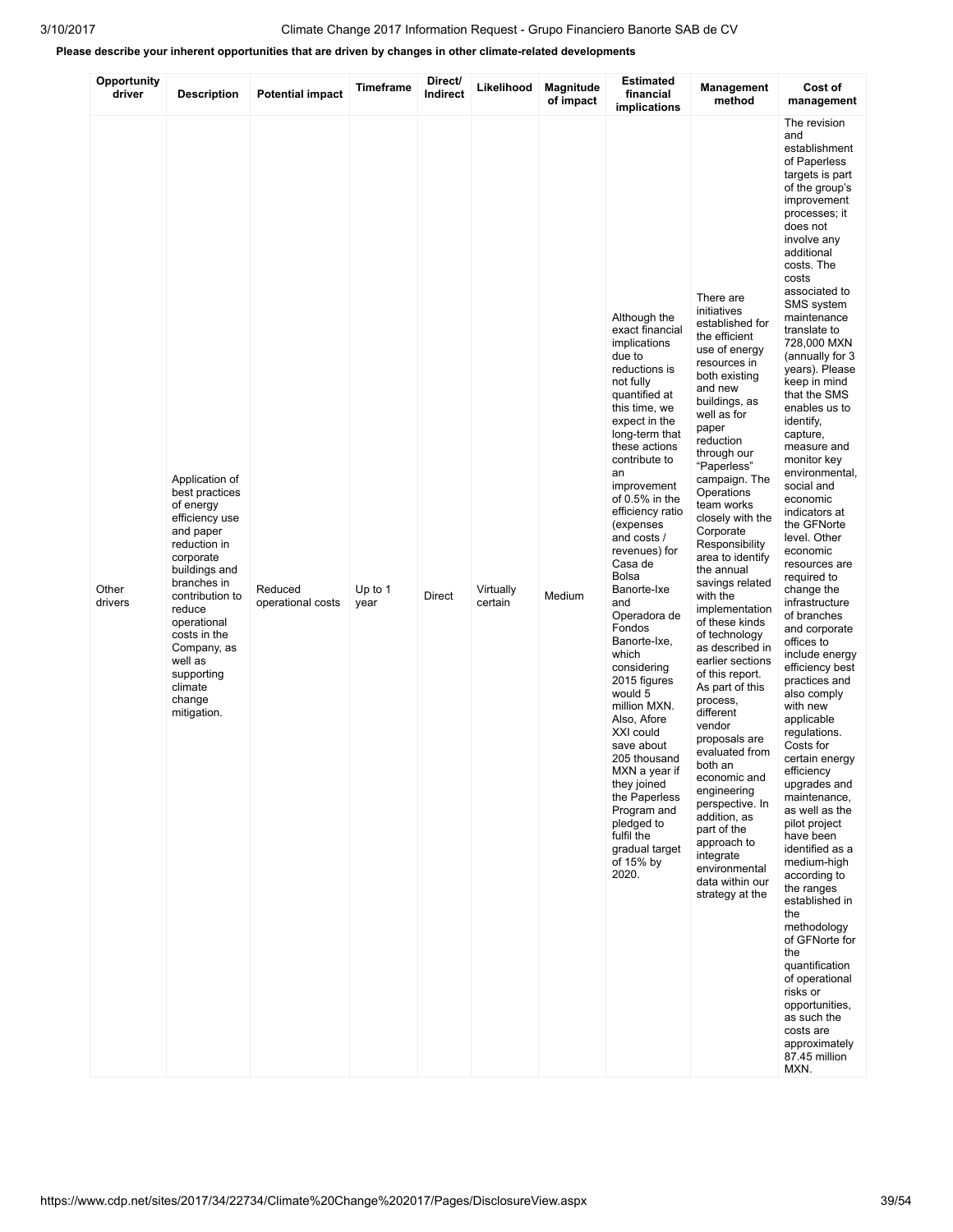| Opportunity<br>driver | <b>Description</b>                                                                                                                                                                                                                                                                                                      | <b>Potential impact</b>      | <b>Timeframe</b> | Direct/<br>Indirect | Likelihood  | <b>Magnitude</b><br>of impact | <b>Estimated</b><br>financial<br>implications                                                                                                                                                                                                                                                                                                                                          | <b>Management</b><br>method                                                                                                                                                                                                                                                                                                                                                                                                                                                                                                                                                                                                                                  | Cost of<br>management                                                                                                                                                                                                                                                                                                                                                                                                                                                                                                        |
|-----------------------|-------------------------------------------------------------------------------------------------------------------------------------------------------------------------------------------------------------------------------------------------------------------------------------------------------------------------|------------------------------|------------------|---------------------|-------------|-------------------------------|----------------------------------------------------------------------------------------------------------------------------------------------------------------------------------------------------------------------------------------------------------------------------------------------------------------------------------------------------------------------------------------|--------------------------------------------------------------------------------------------------------------------------------------------------------------------------------------------------------------------------------------------------------------------------------------------------------------------------------------------------------------------------------------------------------------------------------------------------------------------------------------------------------------------------------------------------------------------------------------------------------------------------------------------------------------|------------------------------------------------------------------------------------------------------------------------------------------------------------------------------------------------------------------------------------------------------------------------------------------------------------------------------------------------------------------------------------------------------------------------------------------------------------------------------------------------------------------------------|
| Other<br>drivers      | For<br>Almacenadora<br>Banorte:<br>Application of<br>best practices<br>of energy<br>efficiency use<br>and paper<br>reduction in<br>office<br>buildings and<br>warehouses in<br>contribution to<br>reduce<br>operational<br>costs in the<br>institution, as<br>well as<br>supporting<br>climate<br>change<br>mitigation. | Reduced<br>operational costs | 3 to 6<br>years  | <b>Direct</b>       | Very likely | Medium                        | For<br>warehouses.<br>programs<br>targeting<br>energy<br>efficiency can<br>save 13% on<br>energy bills<br>(without<br>significant<br>capital<br>investment).<br>Taking into<br>account<br>Almacenadora<br>Banorte's<br>historic<br>spending, we<br>estimate that<br>for<br>Almacenadora<br>Banorte the<br>savings will<br>amount to 56<br>thousand MX<br>per year (with<br>2015 data). | As part of the<br>approach to<br>integrate<br>environmental<br>data within our<br>strategy at the<br>Group level,<br>the<br>implementation<br>phase of the<br>Sustainability<br>Management<br>System (SMS)<br>has helped<br>with the<br>collection and<br>measurement<br>οf<br>environmental<br>data at a group<br>level and with<br>the objective to<br>improve the<br>resources<br>management<br>and reporting.<br>The platform<br>aid in<br>collecting data<br>for 2014 and<br>2015. To<br>achieve the<br>energy<br>efficiency<br>potential<br>projects may<br>include<br>migrating to<br>LED<br>technology, the<br>use of timers<br>and sensors,<br>etc. | The costs<br>associated to<br>SMS system<br>maintenance<br>translate to<br>728,000 MXN<br>(annually for 3<br>years). Please<br>keep in mind<br>that the SMS<br>enables us to<br>identify,<br>capture,<br>measure and<br>monitor key<br>environmental,<br>social and<br>economic<br>indicators at<br>the GFNorte<br>level. Other<br>economic<br>resources are<br>required to<br>change<br>infrastructure<br>to include<br>energy<br>efficiency best<br>practices and<br>also comply<br>with new<br>applicable<br>regulations. |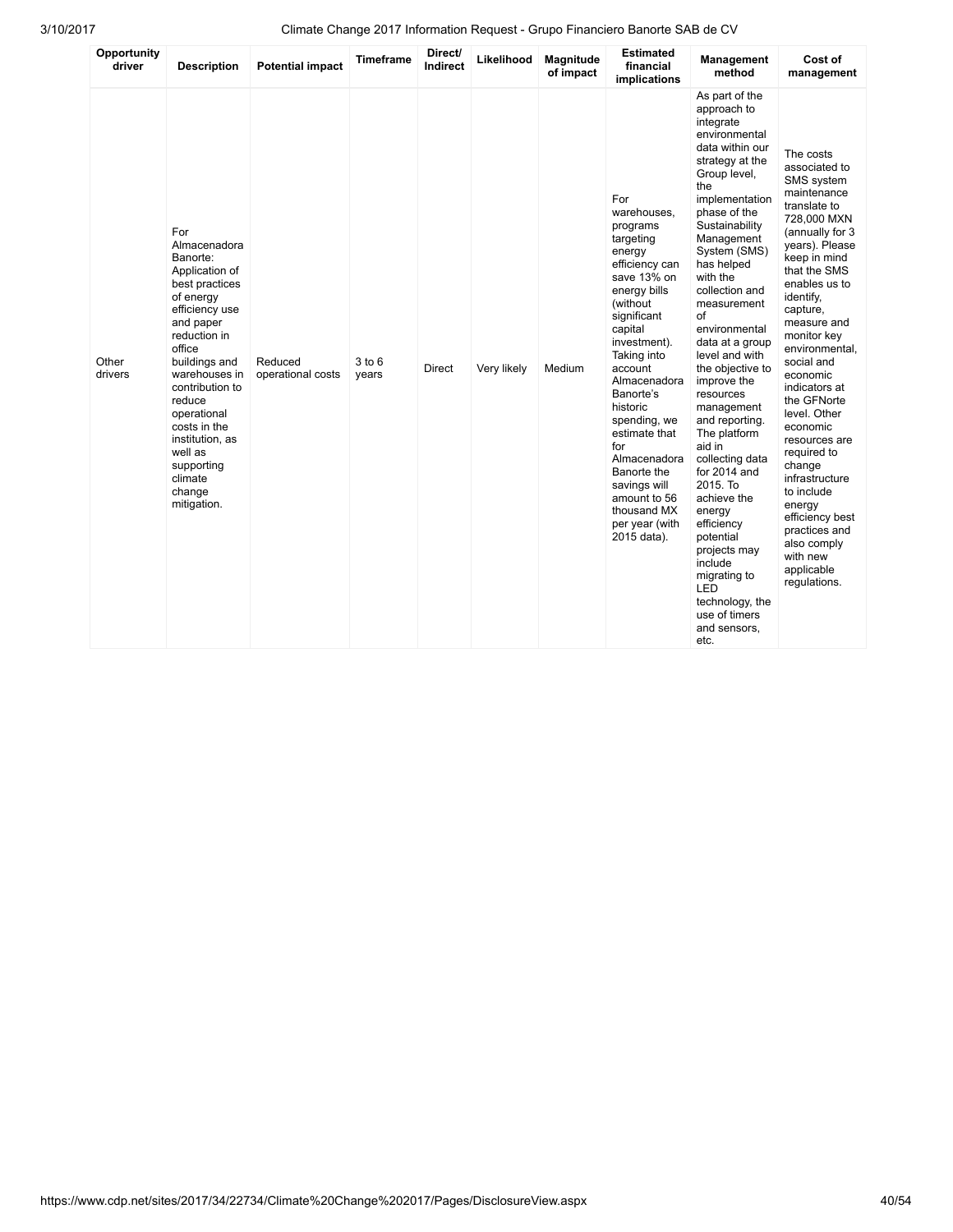| Opportunity<br>driver | <b>Description</b>                                                                                                                                                                                                                                                                                                   | <b>Potential impact</b>                                  | <b>Timeframe</b> | Direct/<br>Indirect | Likelihood           | Magnitude<br>of impact | <b>Estimated</b><br>financial<br>implications                                                                                                                                                                                                                                                                                                                                                                                                                                                                                                                                                                                                                                                                                                                                                                                                                                                                                                                                                                   | <b>Management</b><br>method                                                                                                                                                                                                                                                                                                                                                                                                     | Cost of<br>management                                                                                                                                                                                                                                                    |
|-----------------------|----------------------------------------------------------------------------------------------------------------------------------------------------------------------------------------------------------------------------------------------------------------------------------------------------------------------|----------------------------------------------------------|------------------|---------------------|----------------------|------------------------|-----------------------------------------------------------------------------------------------------------------------------------------------------------------------------------------------------------------------------------------------------------------------------------------------------------------------------------------------------------------------------------------------------------------------------------------------------------------------------------------------------------------------------------------------------------------------------------------------------------------------------------------------------------------------------------------------------------------------------------------------------------------------------------------------------------------------------------------------------------------------------------------------------------------------------------------------------------------------------------------------------------------|---------------------------------------------------------------------------------------------------------------------------------------------------------------------------------------------------------------------------------------------------------------------------------------------------------------------------------------------------------------------------------------------------------------------------------|--------------------------------------------------------------------------------------------------------------------------------------------------------------------------------------------------------------------------------------------------------------------------|
| Other<br>drivers      | Government<br>incentives: To<br>mitigate<br>climate<br>change, the<br>government<br>has instituted<br>incentive<br>schemes,<br>such as loan<br>guarantees for<br>investments in<br>energy saving<br>equipment<br>and the<br>generation of<br>clean energy.<br>These will<br>probably be<br>extended and<br>deepened. | Increased<br>demand for<br>existing<br>products/services | Up to 1<br>year  | Direct              | Virtually<br>certain | Low                    | Government<br>policies and<br>incentives aim<br>to raise<br>investments in<br>areas such as<br>energy-saving<br>equipment<br>and<br>renewable<br>energy. There<br>are currently<br>small-scale<br>programs to<br>offer<br>guarantees<br>and subsidies<br>for installing<br>energy-saving<br>equipment in<br>housing<br>developments<br>and replacing<br>appliances;<br>banks and<br>other financial<br>institutions<br>provide<br>financing. This<br>opportunity<br>might involve<br>several billion<br>dollars in new<br>loans,<br>although the<br>schemes<br>would need to<br>grow<br>considerably<br>to reach this<br>level. For<br>example, in<br>Mexico it is<br>estimated that<br>the production<br>of electricity<br>by geothermal<br>energy<br>requires<br>investments of<br>117,000<br>million MXN,<br>of which 65%<br>would be<br>local. Thus<br>presenting an<br>opportunity for<br>financial<br>institutions,<br>that is<br>heightened by<br>the current<br>context of<br>natural and<br>shale gas. | The Company<br>already has<br>extensive<br>experience in<br>lending to<br>different types<br>of customers,<br>including<br>consumers<br>and small and<br>medium size<br>enterprises,<br>which would<br>be the primary<br>targets, often<br>through<br>schemes that<br>involve<br>government<br>guarantees. As<br>a result, it<br>would be<br>relatively easy<br>to create a<br>new program<br>once the policy<br>terms are set. | The main costs<br>involved would<br>mainly be the<br>cost of the<br>funds and<br>capital<br>required to<br>finance loans,<br>as the<br>Company<br>already has<br>the personnel,<br>distribution<br>network and IT<br>systems<br>required for<br>new lending<br>programs. |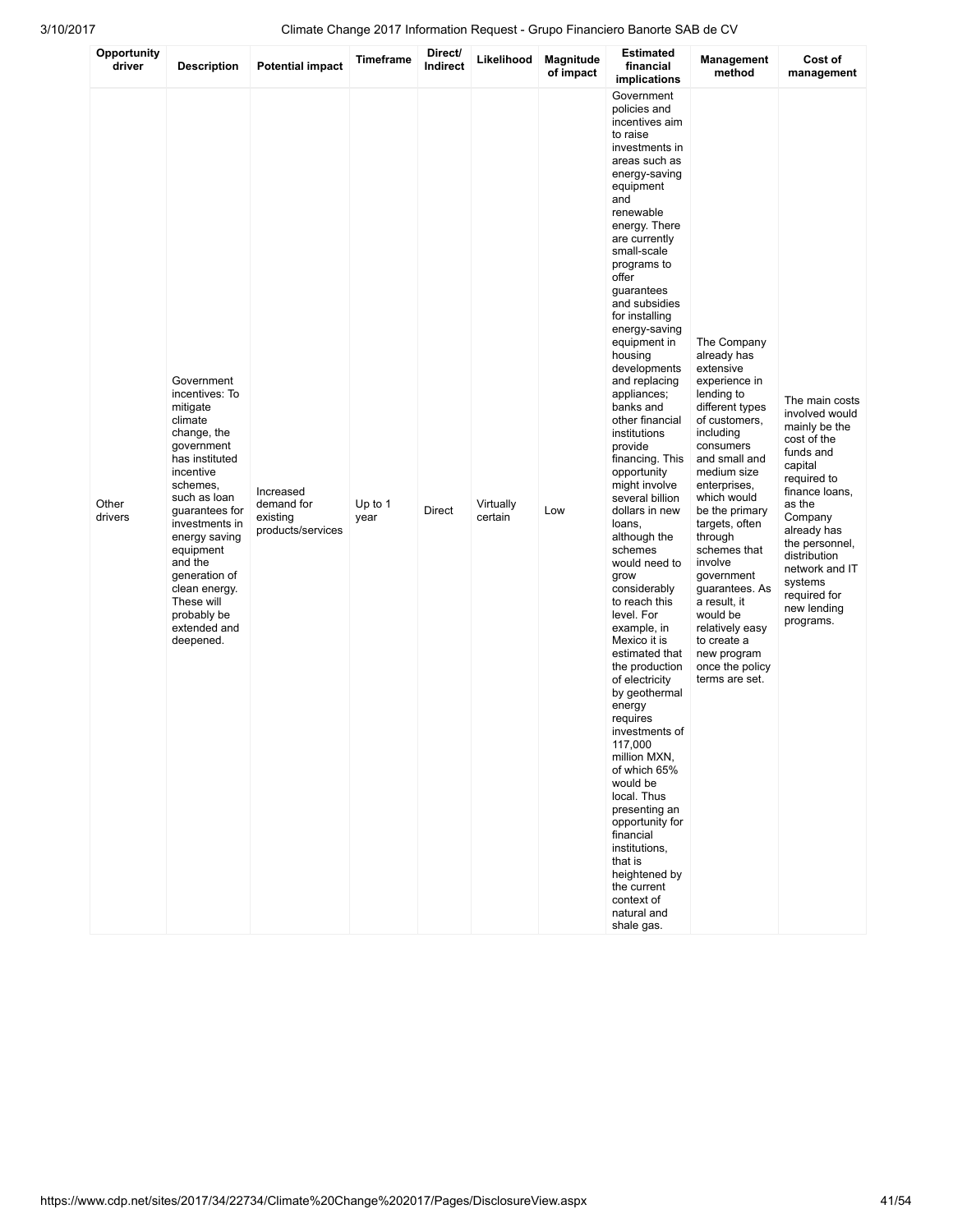| Opportunity<br>driver | <b>Description</b>                                                                                                                                                                                                                                                                                                                                                                                                                                            | <b>Potential impact</b>      | <b>Timeframe</b>    | Direct/<br><b>Indirect</b> | Likelihood  | <b>Magnitude</b><br>of impact | <b>Estimated</b><br>financial<br>implications                                                                                                                                                                                                                                                                                                                                                                                                                                                                                                                                      | <b>Management</b><br>method                                                                                                                                                                                                                                                                                                                                                                                                                                                                                                                                                                                                                                                                | Cost of<br>management                                                                                                                                                                                                                                                                                                                                       |
|-----------------------|---------------------------------------------------------------------------------------------------------------------------------------------------------------------------------------------------------------------------------------------------------------------------------------------------------------------------------------------------------------------------------------------------------------------------------------------------------------|------------------------------|---------------------|----------------------------|-------------|-------------------------------|------------------------------------------------------------------------------------------------------------------------------------------------------------------------------------------------------------------------------------------------------------------------------------------------------------------------------------------------------------------------------------------------------------------------------------------------------------------------------------------------------------------------------------------------------------------------------------|--------------------------------------------------------------------------------------------------------------------------------------------------------------------------------------------------------------------------------------------------------------------------------------------------------------------------------------------------------------------------------------------------------------------------------------------------------------------------------------------------------------------------------------------------------------------------------------------------------------------------------------------------------------------------------------------|-------------------------------------------------------------------------------------------------------------------------------------------------------------------------------------------------------------------------------------------------------------------------------------------------------------------------------------------------------------|
| Other<br>drivers      | For Banorte:<br>clients are<br>increasingly<br>committed to<br>sustainability<br>and<br>environmental<br>care,<br>organizational<br>changes are<br>needed in<br>order to meet<br>such<br>requirements.<br>Such is the<br>application of<br>best practices<br>of energy<br>efficiency use<br>and paper<br>reduction in<br>branches to<br>reduce<br>operational<br>costs in the<br>institution, as<br>well as<br>supporting<br>climate<br>change<br>mitigation. | Reduced<br>operational costs | $1$ to $3$<br>years | <b>Direct</b>              | Very likely | Medium                        | Banorte<br>implemented<br>in 2014 a<br>long-term<br>strategy called<br>"Contrato<br>Múltiple" or<br>Multiple<br>Contract. It<br>implies the<br>printing of a<br>larger contract<br>that is<br>expected to<br>exert positive<br>effects on<br>cross-selling<br>and paper<br>printing and<br>consumption<br>because it will<br>only be<br>printed on one<br>occasion and<br>in future<br>contracts only<br>a cover for the<br>products will<br>be printed. We<br>estimate<br>savings of<br>121.8 million<br>MXN for the<br>next two<br>years, with<br>145,000<br>pesos per<br>month. | <b>Retail Banking</b><br>performs a<br>strategy of<br>"customer<br>onboarding" in<br>which efforts<br>will be focused<br>on individual<br>sales, volume<br>and product by<br>product offer.<br>The "Contrato<br>Múltiple"<br>strategy<br>previous<br>mentioned.<br>now is part of a<br>whole<br>integrative<br>initiative called<br>"Origina"<br>implemented in<br>2015. This<br>initiative has<br>an expected<br>coverage of<br>77% of<br>Banorte's<br>branches and<br>seeks the<br>optimization of<br>client's<br>processes<br>through<br>electronic<br>tools. For<br>2016, the three<br>phase 1<br>Origina<br>processes are<br>productive:<br>Customers,<br>Funding and<br>Credit Card. | There are<br>intrinsic costs<br>related to the<br>implementation<br>of the new<br>product and<br>service<br>schemes, as<br>well as<br>personnel<br>training. The<br>in-house<br>development<br>of an online<br>course for<br>sales<br>executives and<br>the man-hours<br>needed for the<br>training<br>amount to<br>approximately<br>550 thousand<br>pesos. |

### Further Information

### Module: GHG Emissions Accounting, Energy and Fuel Use, and Trading

### Page: CC7. Emissions Methodology

### CC7.1

Please provide your base year and base year emissions (Scopes 1 and 2)

| Scope                    | <b>Base vear</b>                          | Base year emissions (metric tonnes CO2e) |
|--------------------------|-------------------------------------------|------------------------------------------|
| Scope 1                  | Thu 01 Jan 2009 - Thu 31 Dec 2009 3749    |                                          |
| Scope 2 (location-based) | Thu 01 Jan 2009 - Thu 31 Dec 2009   54270 |                                          |
| Scope 2 (market-based)   |                                           |                                          |

#### CC7.2

Please give the name of the standard, protocol or methodology you have used to collect activity data and calculate Scope 1 and Scope 2 emissions

Please select the published methodologies that you use Programa GEI Mexico The Greenhouse Gas Protocol: A Corporate Accounting and Reporting Standard (Revised Edition)

#### CC7.2a

If you have selected "Other" in CC7.2 please provide details of the standard, protocol or methodology you have used to collect activity data and calculate Scope 1 and Scope 2 emissions

### CC7.3

Please give the source for the global warming potentials you have used

| Gas              | Reference                                     |
|------------------|-----------------------------------------------|
| CO <sub>2</sub>  | IPCC Fifth Assessment Report (AR5 - 100 year) |
| CH <sub>4</sub>  | IPCC Fifth Assessment Report (AR5 - 100 year) |
| N <sub>2</sub> O | IPCC Fifth Assessment Report (AR5 - 100 year) |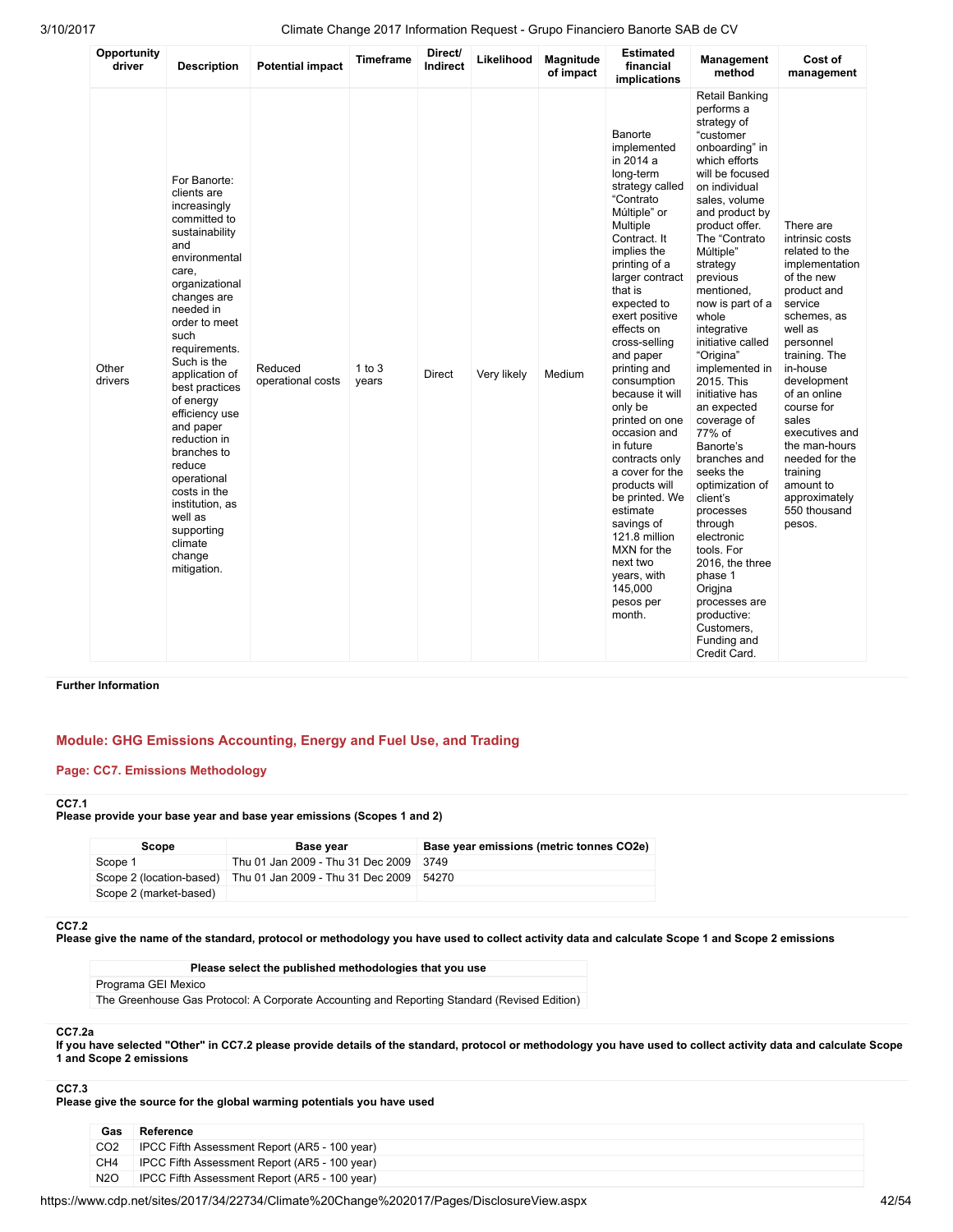| Gas    | Reference                                                                                                                                |
|--------|------------------------------------------------------------------------------------------------------------------------------------------|
| Other: | Other: Official Gazzette of the Federation of Mexico (2015, August 14). Agreement establishing greenhouse gases or compounds grouped for |
| HCFC   | reporting emissions, and its global warming potentials. Ministry of the Environment and Natural Resources. [online] Available in:        |
| - 22   | http://www.dof.qob.mx/nota_detalle.php?codiqo=5404077&fecha=14/08/2015.                                                                  |
| Other: | Other: Official Gazzette of the Federation of Mexico (2015, August 14). Agreement establishing greenhouse gases or compounds grouped for |
| HFC -  | reporting emissions, and its global warming potentials. Ministry of the Environment and Natural Resources. [online] Available in:        |
| 32     | http://www.dof.qob.mx/nota_detalle.php?codigo=5404077&fecha=14/08/2015.                                                                  |
| Other: | Other: Official Gazzette of the Federation of Mexico (2015, August 14). Agreement establishing greenhouse gases or compounds grouped for |
| HFC -  | reporting emissions, and its global warming potentials. Ministry of the Environment and Natural Resources. [online] Available in:        |
| 125    | http://www.dof.qob.mx/nota_detalle.php?codigo=5404077&fecha=14/08/2015.                                                                  |

#### CC7.4

Please give the emissions factors you have applied and their origin; alternatively, please attach an Excel spreadsheet with this data at the bottom of this page

#### Fuel/Material/Energy Emission Factor Unit Reference

#### Further Information

Emissions factors for our Company in 2016 (specified source in comments within spreadsheet).

#### **Attachments**

[https://www.cdp.net/sites/2017/34/22734/Climate Change 2017/Shared Documents/Attachments/ClimateChange2017/CC7.EmissionsMethodology/Emission](https://www.cdp.net/sites/2017/34/22734/Climate%20Change%202017/Shared%20Documents/Attachments/ClimateChange2017/CC7.EmissionsMethodology/Emission%20factors%20GFNorte%202016.xls) factors GFNorte 2016.xls

#### Page: CC8. Emissions Data - (1 Jan 2016 - 31 Dec 2016)

#### CC8.1

Please select the boundary you are using for your Scope 1 and 2 greenhouse gas inventory

#### Financial control

#### CC8.2

Please provide your gross global Scope 1 emissions figures in metric tonnes CO2e

4599.24

#### CC8.3

Please describe your approach to reporting Scope 2 emissions

Scope 2, location-based Scope 2, market-based Comment We are reporting a Scope 2, location-based figure

#### CC8.3a

Please provide your gross global Scope 2 emissions figures in metric tonnes CO2e

Scope 2, location-based Scope 2, market-based (if applicable) Comment 58401.93

#### CC8.4

Are there any sources (e.g. facilities, specific GHGs, activities, geographies, etc.) of Scope 1 and Scope 2 emissions that are within your selected reporting boundary which are not included in your disclosure?

### No

#### CC<sub>8.5</sub>

Please estimate the level of uncertainty of the total gross global Scope 1 and 2 emissions figures that you have supplied and specify the sources of uncertainty in your data gathering, handling and calculations

| Scope                           | Uncertainty<br>range                             | Main<br>sources of<br>uncertainty | Please expand on the uncertainty in your data                                                                                                                                                                                                                                |
|---------------------------------|--------------------------------------------------|-----------------------------------|------------------------------------------------------------------------------------------------------------------------------------------------------------------------------------------------------------------------------------------------------------------------------|
| Scope 1                         | More than 5%<br>but less than or<br>equal to 10% | Assumptions<br>Data<br>Management | The verification opinion expressed in this statement is based on a reasonable level of assurance taking into<br>consideration a materiality index of 5 percent at the corporate level, according to the recommendation of the<br>NMX-SAA-14064-3-IMNC-2007/ISO 14064-3:2006. |
| Scope 2<br>(location-<br>based) | Less than or<br>equal to 2%                      | Data<br>Management                | The verification opinion expressed in this statement is based on a reasonable level of assurance taking into<br>consideration a materiality index of 5 percent at the corporate level, according to the recommendation of the<br>NMX-SAA-14064-3-IMNC-2007/ISO 14064-3:2006. |
| Scope 2<br>(market-<br>based)   |                                                  |                                   |                                                                                                                                                                                                                                                                              |

#### CC8.6

Please indicate the verification/assurance status that applies to your reported Scope 1 emissions

Third party verification or assurance process in place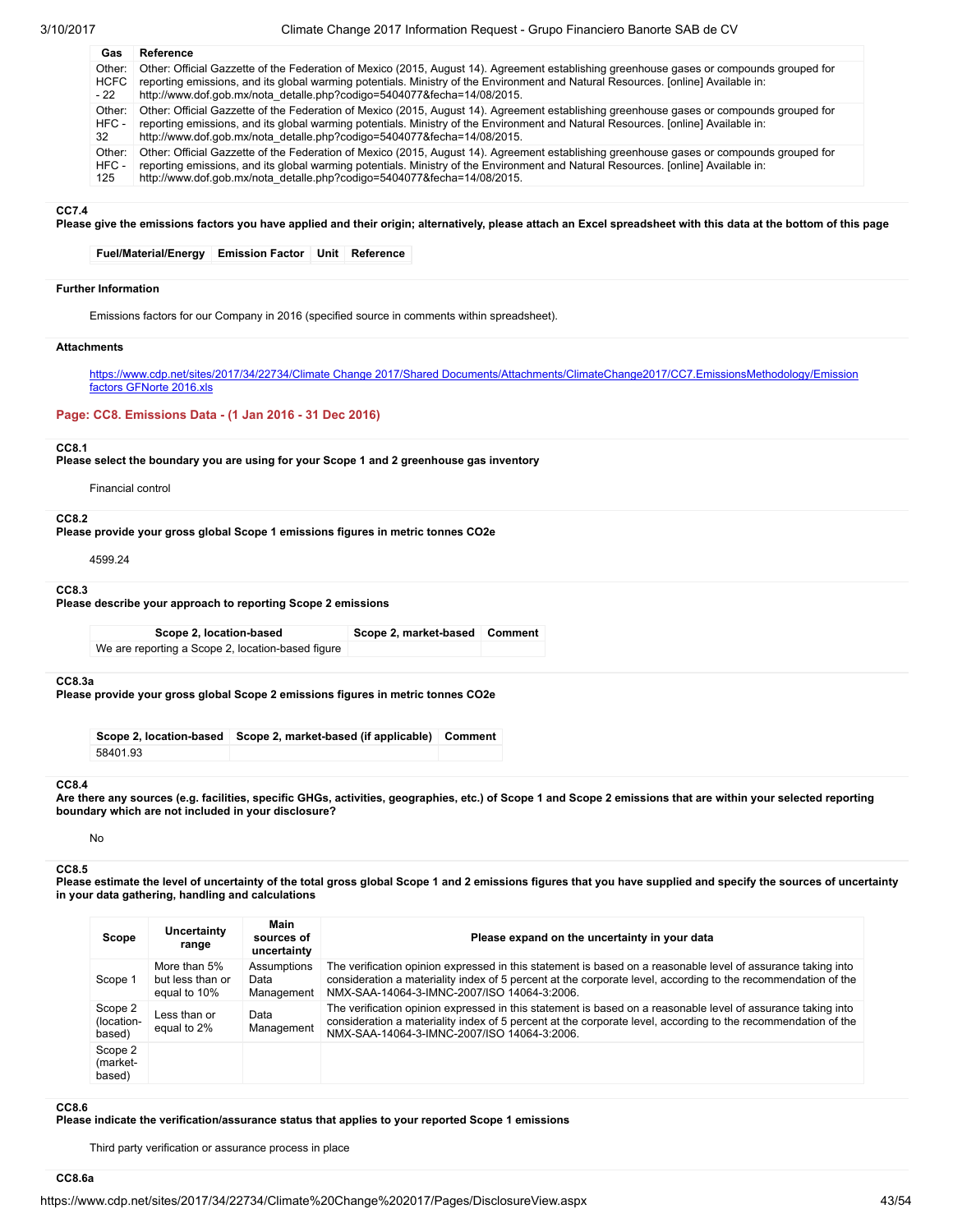#### Please provide further details of the verification/assurance undertaken for your Scope 1 emissions, and attach the relevant statements

| <b>Verification</b><br>or<br>assurance<br>cycle in<br>place | <b>Status in</b><br>the current<br>reporting<br>year | Type of<br>verification<br>or<br>assurance | <b>Attach the statement</b>                                                                                                                                 | Page/section<br>reference                 | Relevant<br>standard | Proportion<br>οf<br>reported<br>Scope 1<br>emissions<br>verified<br>$(\%)$ |
|-------------------------------------------------------------|------------------------------------------------------|--------------------------------------------|-------------------------------------------------------------------------------------------------------------------------------------------------------------|-------------------------------------------|----------------------|----------------------------------------------------------------------------|
| Annual<br>process                                           | Complete                                             | Reasonable<br>assurance                    | https://www.cdp.net/sites/2017/34/22734/Climate Change<br>2017/Shared Documents/Attachments/CC8.6a/ANCE GHG<br>Verification 2016.pdf                        | Whole<br>document is<br>the<br>statement. | ISO14064-<br>3       | 100                                                                        |
| Annual<br>process                                           | Complete                                             | Limited<br>assurance                       | https://www.cdp.net/sites/2017/34/22734/Climate Change<br>2017/Shared Documents/Attachments/CC8.6a/INDEPENDEN<br>ASSURANCE REPORT BANORTE 2016AR 9JUN17.pdf | Whole<br>document is<br>the<br>statement. | <b>ISAE3000</b>      | 100                                                                        |

#### CC8.7

Please indicate the verification/assurance status that applies to at least one of your reported Scope 2 emissions figures

Third party verification or assurance process in place

#### CC8.7a

Please provide further details of the verification/assurance undertaken for your location-based and/or market-based Scope 2 emissions, and attach the relevant statements

| Location-<br>based or<br>market-<br>based<br>figure? | Verification<br>or<br>assurance<br>cycle in<br>place | Status in<br>the<br>current<br>reporting<br>year | Type of<br>verification<br>or<br>assurance | Attach the statement                                                                                                                                              | <b>Page/Section</b><br>reference          | Relevant<br>standard | Proportion<br>οf<br>reported<br>Scope 2<br>emissions<br>verified<br>(%) |
|------------------------------------------------------|------------------------------------------------------|--------------------------------------------------|--------------------------------------------|-------------------------------------------------------------------------------------------------------------------------------------------------------------------|-------------------------------------------|----------------------|-------------------------------------------------------------------------|
| Location-<br>based                                   | Annual<br>process                                    | Complete                                         | Reasonable<br>assurance                    | https://www.cdp.net/sites/2017/34/22734/Climate<br>Change 2017/Shared<br>Documents/Attachments/CC8.7a/ANCE GHG<br>Verification 2016.pdf                           | Whole<br>document is<br>the<br>statement. | ISO14064-<br>3       | 100                                                                     |
| Location-<br>based                                   | Annual<br>process                                    | Complete                                         | Limited<br>assurance                       | https://www.cdp.net/sites/2017/34/22734/Climate<br>Change 2017/Shared<br>Documents/Attachments/CC8.7a/INDEPENDEN<br>ASSURANCE<br>REPORT BANORTE 2016AR 9JUN17.pdf | Whole<br>document is<br>the<br>statement. | <b>ISAE3000</b>      | 100                                                                     |

#### CC8.8

Please identify if any data points have been verified as part of the third party verification work undertaken, other than the verification of emissions figures reported in CC8.6, CC8.7 and CC14.2

Additional data points verified Comment No additional data verified

#### CC8.9

Are carbon dioxide emissions from biologically sequestered carbon relevant to your organization?

No

Further Information

### Page: CC9. Scope 1 Emissions Breakdown - (1 Jan 2016 - 31 Dec 2016)

### CC9.1

Do you have Scope 1 emissions sources in more than one country?

Yes

### CC9.1a

Please break down your total gross global Scope 1 emissions by country/region

| <b>Country/Region</b>    | Scope 1 metric tonnes CO2e |
|--------------------------|----------------------------|
| Mexico                   | 4533.92                    |
| United States of America | 65.32                      |

### CC<sub>92</sub>

Please indicate which other Scope 1 emissions breakdowns you are able to provide (tick all that apply)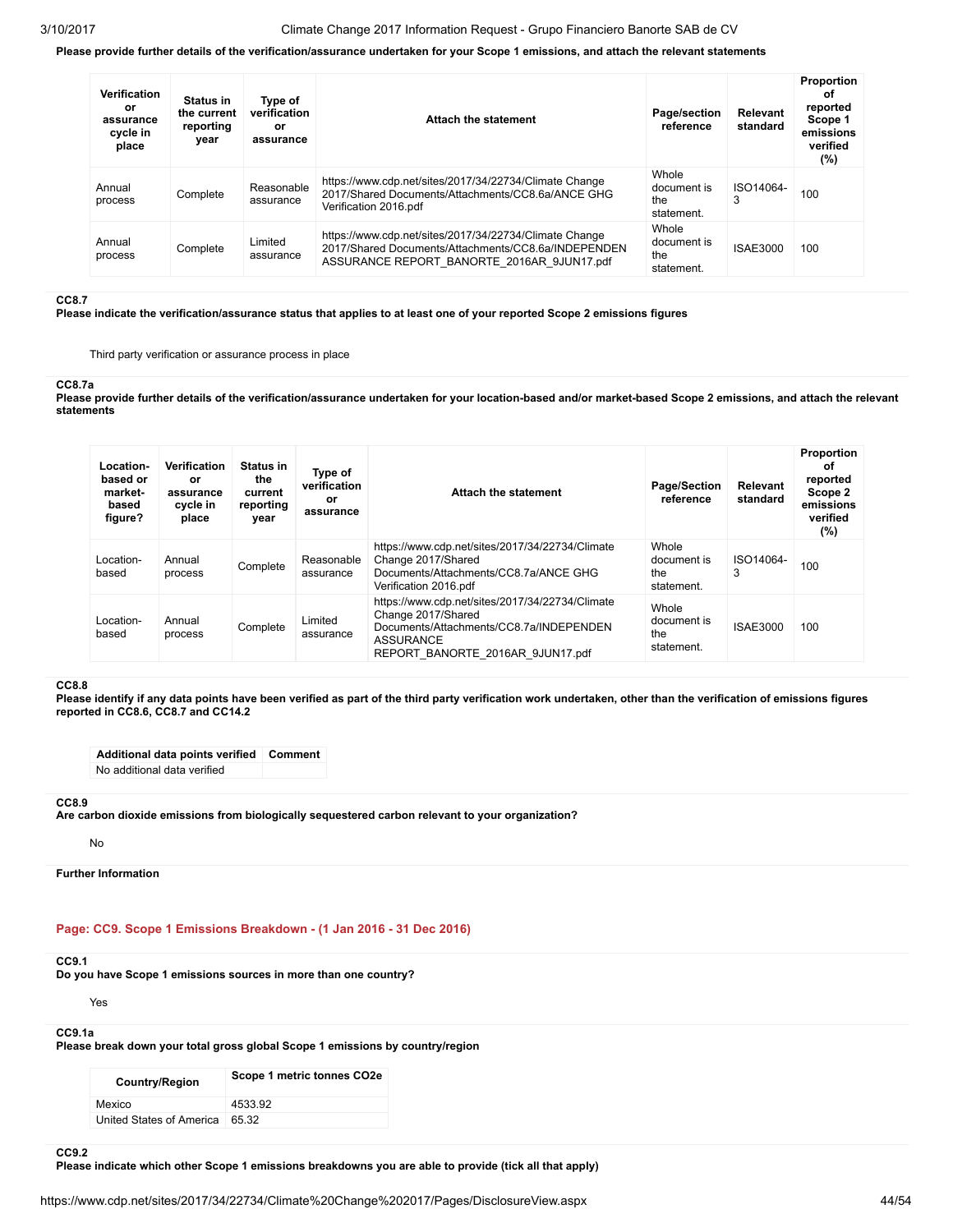By business division By GHG type By activity

#### CC9.2a

### Please break down your total gross global Scope 1 emissions by business division

| <b>Business division</b>    | Scope 1 emissions (metric tonnes CO2e) |
|-----------------------------|----------------------------------------|
| Afore XXI Banorte           | 209.98                                 |
| Almacenadora Banorte        | 59.88                                  |
| Arrendadora y Factoraje     | 113.41                                 |
| <b>Banorte</b>              | 1614 43                                |
| InterNational Bank          | 65.32                                  |
| Seguros y Pensiones Banorte | 2536.22                                |

#### CC9.2c

### Please break down your total gross global Scope 1 emissions by GHG type

|                  | GHG type Scope 1 emissions (metric tonnes CO2e) |
|------------------|-------------------------------------------------|
| CO <sub>2</sub>  | 4424.94                                         |
| CH4              | 44.01                                           |
| N <sub>2</sub> O | 130.29                                          |

#### CC9.2d

Please break down your total gross global Scope 1 emissions by activity

| <b>Activity</b>         | Scope 1 emissions (metric tonnes CO2e) |
|-------------------------|----------------------------------------|
| Warehousing vehicles    | 37 14                                  |
| Transportation vehicles | 4474 27                                |
| Emergency plants        | 39.88                                  |
| Heating devices         | 841                                    |
| Kitchens                | 39.54                                  |
|                         |                                        |

### Further Information

### Page: CC10. Scope 2 Emissions Breakdown - (1 Jan 2016 - 31 Dec 2016)

#### CC10.1

Do you have Scope 2 emissions sources in more than one country?

#### Yes

#### CC10.1a

Please break down your total gross global Scope 2 emissions and energy consumption by country/region

| <b>Country/Region</b>       | Scope 2, location-<br>based (metric<br>tonnes CO2e) | Scope 2, market-<br>based (metric<br>tonnes CO2e) | <b>Purchased and consumed</b><br>electricity, heat, steam or<br>cooling (MWh) | Purchased and consumed low carbon electricity,<br>heat, steam or cooling accounted in market-based<br>approach (MWh) |
|-----------------------------|-----------------------------------------------------|---------------------------------------------------|-------------------------------------------------------------------------------|----------------------------------------------------------------------------------------------------------------------|
| Mexico                      | 55768.09                                            |                                                   | 121764.38                                                                     |                                                                                                                      |
| United States of<br>America | 2633.84                                             |                                                   | 4811.75                                                                       |                                                                                                                      |

#### CC10.2

Please indicate which other Scope 2 emissions breakdowns you are able to provide (tick all that apply)

By business division By activity

#### CC10.2a

Please break down your total gross global Scope 2 emissions by business division

| <b>Business division</b>    | Scope 2, location-based (metric tonnes CO2e) | Scope 2, market-based (metric tonnes CO2e) |
|-----------------------------|----------------------------------------------|--------------------------------------------|
| Afore XXI Banorte           | 1647.16                                      |                                            |
| Almacenadora Banorte        | 102.43                                       |                                            |
| Banorte                     | 52415.51                                     |                                            |
| Banorte Ixe Securities Intl | 26.02                                        |                                            |
| InterNational Bank          | 2607.82                                      |                                            |
| Seguros y Pensiones Banorte | 1602.99                                      |                                            |

### CC10.2c

Please break down your total gross global Scope 2 emissions by activity

| <b>Activity</b>            | Scope 2, location-based (metric tonnes CO2e) Scope 2, market-based (metric tonnes CO2e) |  |
|----------------------------|-----------------------------------------------------------------------------------------|--|
| Office activities 58401.93 |                                                                                         |  |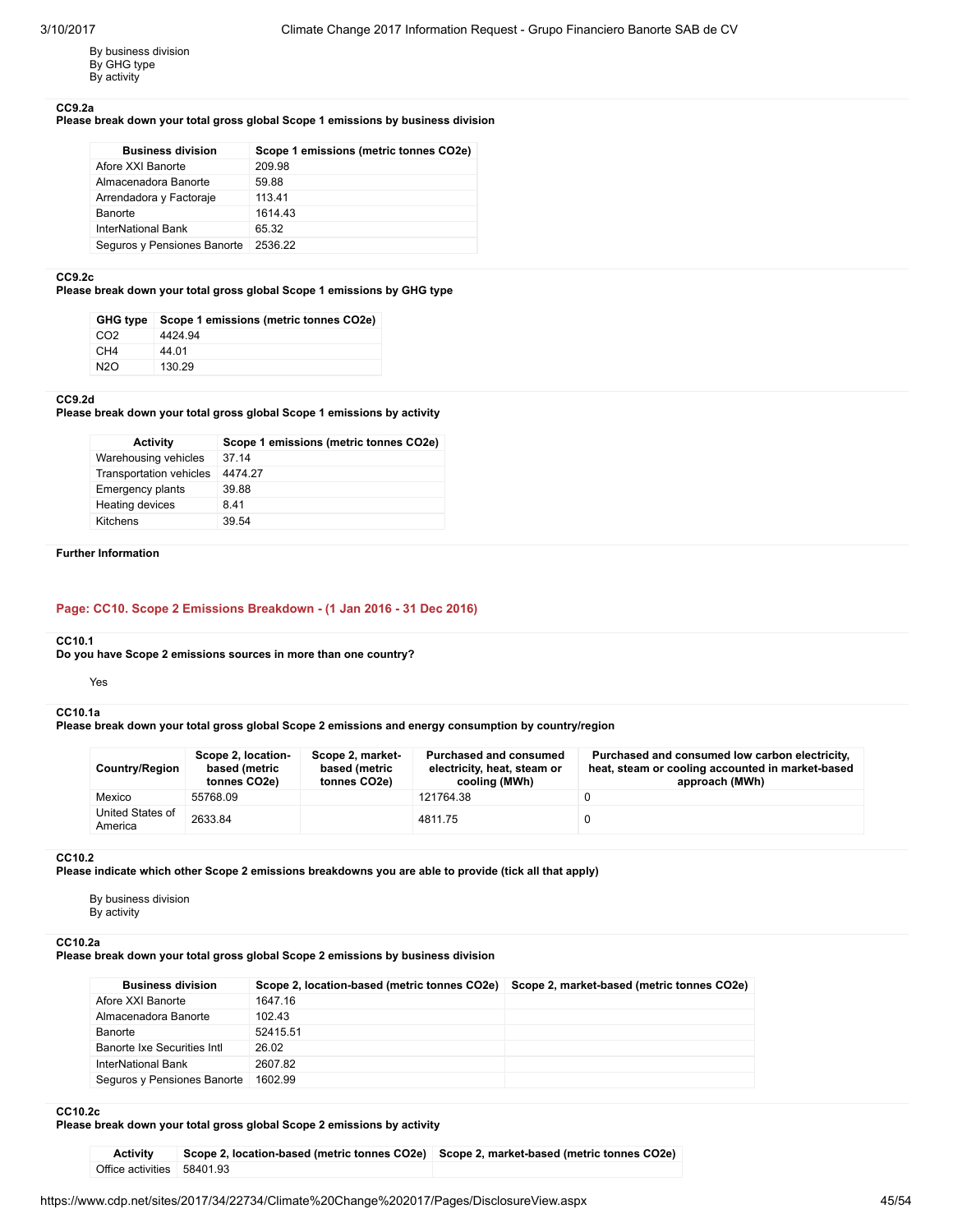Further Information

### Page: CC11. Energy

#### CC11.1

What percentage of your total operational spend in the reporting year was on energy?

More than 0% but less than or equal to 5%

### CC11.2

Please state how much heat, steam, and cooling in MWh your organization has purchased and consumed during the reporting year

| Energy type | MWh |
|-------------|-----|
| Heat        | ŋ   |
| Steam       | ŋ   |
| Cooling     | ŋ   |

### CC11.3

Please state how much fuel in MWh your organization has consumed (for energy purposes) during the reporting year

17776.95

#### CC11.3a

Please complete the table by breaking down the total "Fuel" figure entered above by fuel type

| <b>Fuels</b>                | MWh     |
|-----------------------------|---------|
| Diesel/Gas oil              | 149     |
| Liquefied Natural Gas (LNG) | 289.87  |
| Motor gasoline              | 1724271 |
| Natural gas                 | 95.67   |

#### CC11.4

Please provide details of the electricity, heat, steam or cooling amounts that were accounted at a low carbon emission factor in the market-based Scope 2 figure reported in CC8.3a

| Basis for applying a low carbon emission factor                                                                                 | MWh consumed associated with low<br>carbon electricity, heat, steam or<br>cooling | Emissions factor (in units of<br>metric tonnes CO2e per MWh) | Comment |
|---------------------------------------------------------------------------------------------------------------------------------|-----------------------------------------------------------------------------------|--------------------------------------------------------------|---------|
| No purchases or generation of low carbon electricity, heat,<br>steam or cooling accounted with a low carbon emissions<br>factor |                                                                                   |                                                              |         |

#### CC11.5

Please report how much electricity you produce in MWh, and how much electricity you consume in MWh

| Total<br>electricity<br>consumed<br>(MWh) | Consumed<br>electricity that is<br>purchased (MWh) | Total<br>electricity<br>produced<br>(MWh) | <b>Total renewable</b><br>electricity<br>produced (MWh) | <b>Consumed renewable</b><br>electricity that is produced<br>by company (MWh) | Comment                                                                                                                                 |
|-------------------------------------------|----------------------------------------------------|-------------------------------------------|---------------------------------------------------------|-------------------------------------------------------------------------------|-----------------------------------------------------------------------------------------------------------------------------------------|
| 126579.13                                 | 126541.18                                          | 37.95                                     | 37.95                                                   | 37.95                                                                         | This includes the electricity generated during the<br>reporting year from two solar photovoltaic cell<br>pilots at Banorte's buildings. |

Further Information

#### Page: CC12. Emissions Performance

#### CC12.1

How do your gross global emissions (Scope 1 and 2 combined) for the reporting year compare to the previous year?

Increased

### CC12.1a

Please identify the reasons for any change in your gross global emissions (Scope 1 and 2 combined) and for each of them specify how your emissions compare to the previous year

|        | Emissions    | <b>Direction</b> |                                        |
|--------|--------------|------------------|----------------------------------------|
| Reason | value        | οt               | Please explain and include calculation |
|        | (percentage) | change           |                                        |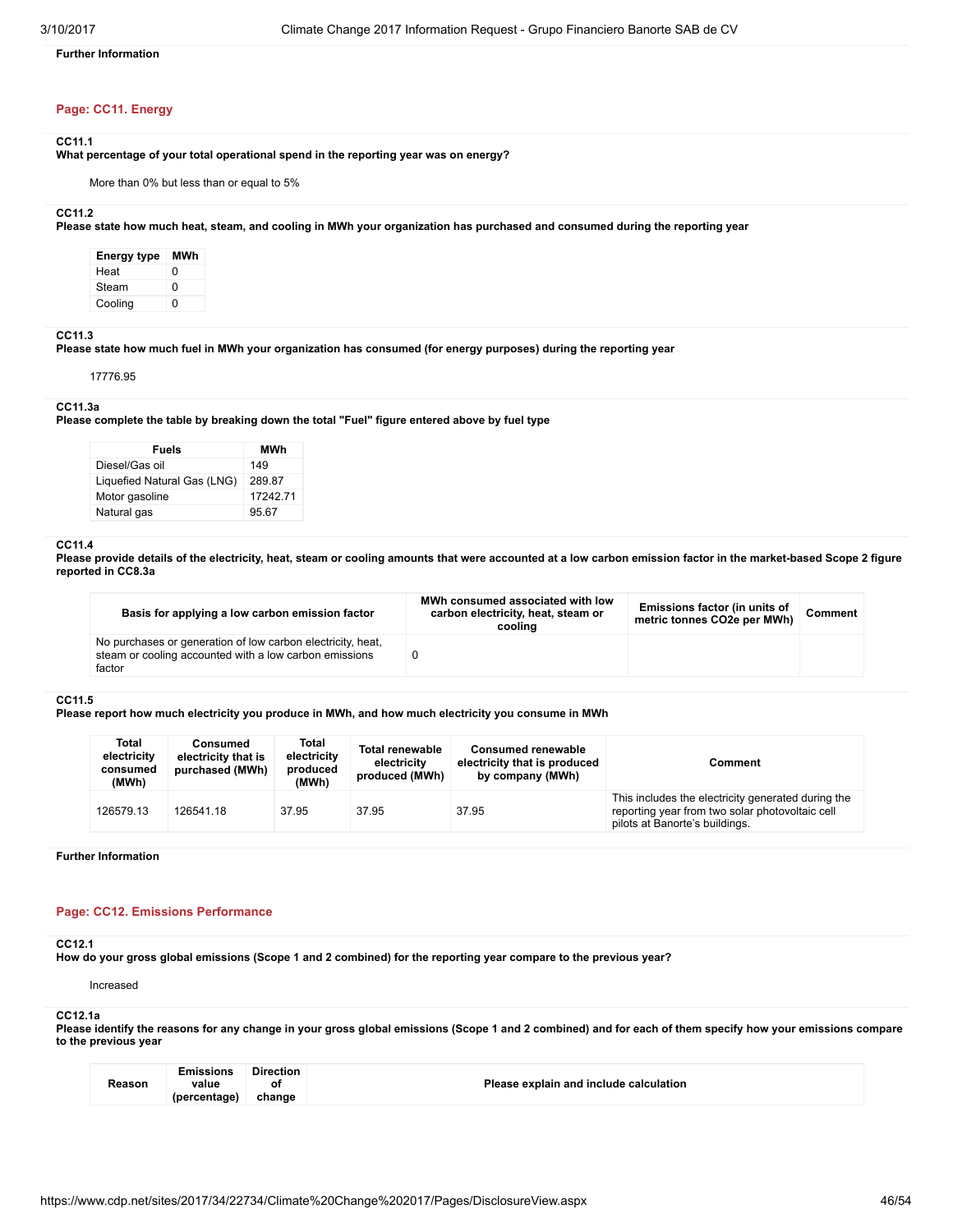| Reason                                           | <b>Emissions</b><br>value<br>(percentage) | <b>Direction</b><br>оf<br>change | Please explain and include calculation                                                                                                                                                                                                                                                                                                                                                                                                                                                                                                                                                                                                                                                                                                                                                                                                                                                                                                                                                                                                                                                                                                                                                                                                                                                                                                                                                                                                                                                                                                                                                                                                                                                                                                                                                                                                                                                                                 |
|--------------------------------------------------|-------------------------------------------|----------------------------------|------------------------------------------------------------------------------------------------------------------------------------------------------------------------------------------------------------------------------------------------------------------------------------------------------------------------------------------------------------------------------------------------------------------------------------------------------------------------------------------------------------------------------------------------------------------------------------------------------------------------------------------------------------------------------------------------------------------------------------------------------------------------------------------------------------------------------------------------------------------------------------------------------------------------------------------------------------------------------------------------------------------------------------------------------------------------------------------------------------------------------------------------------------------------------------------------------------------------------------------------------------------------------------------------------------------------------------------------------------------------------------------------------------------------------------------------------------------------------------------------------------------------------------------------------------------------------------------------------------------------------------------------------------------------------------------------------------------------------------------------------------------------------------------------------------------------------------------------------------------------------------------------------------------------|
| Emissions<br>reduction<br>activities             | 0.31                                      | Decrease                         | Due to emission reduction activities implemented during the year, despite an increase in a) vehicles, b) offices<br>and c) the changes in output (which sums 976 extra tons of CO2e or its equivalent 1.57% gross global<br>increase); emissions have not grown as high as could be expected. Last year a reduction of 1.40% in our<br>electricity consumption per employee (Banking Sector) and a 5% reduction in the average fuel consumption<br>per vehicle in Banorte was achieved (reduction initiatives related: Integral Energy Control System and Ticket<br>car for gasoline consumption monitoring), thus instead of a global increase of 1.57%, we had a 1.26% global<br>increase (785 tons of CO2e). Our total S1 and S2 emissions in the previous year was 62215.70 tCO2e,<br>therefore we arrived a 0.31% reduction ((191.20/62215.70)*100).                                                                                                                                                                                                                                                                                                                                                                                                                                                                                                                                                                                                                                                                                                                                                                                                                                                                                                                                                                                                                                                              |
| Divestment                                       |                                           |                                  |                                                                                                                                                                                                                                                                                                                                                                                                                                                                                                                                                                                                                                                                                                                                                                                                                                                                                                                                                                                                                                                                                                                                                                                                                                                                                                                                                                                                                                                                                                                                                                                                                                                                                                                                                                                                                                                                                                                        |
| Acquisitions                                     | 0.36                                      | Increase                         | 1. Regarding our electricity consumption, Seguros y Pensiones' subsidiary reported a 15% increase on its<br>2016 consumption, which led to an extra generation of 204.47 tons of CO2e. It represents a 0.33% increase in<br>our gross global emissions (62215.70 tons of CO2 in 2015). The causes of the increase were a) opening of 2<br>new offices: Hidalgo and Tampico; b) new multi-storey rent in Vasconcelos corporate building. Both causes are<br>related with our business growth. 2. Our Company incremented its diesel consumption due to opening of a<br>new Banorte building (Torre KOI) which required the complete charge of diesel for its emergency plant in 2016,<br>leading to an extra generation of 21.66 CO2e tons, considering our gross S1+S2 of the previous year<br>(62215.70 CO2e tons) it equals a 0.03% of increase. Both acquisitions represent a 0.36% increase versus<br>S1+S2 of 2015. Calculation: (204.47+21.66)/(62215.70)*100.                                                                                                                                                                                                                                                                                                                                                                                                                                                                                                                                                                                                                                                                                                                                                                                                                                                                                                                                                   |
| Mergers                                          |                                           |                                  |                                                                                                                                                                                                                                                                                                                                                                                                                                                                                                                                                                                                                                                                                                                                                                                                                                                                                                                                                                                                                                                                                                                                                                                                                                                                                                                                                                                                                                                                                                                                                                                                                                                                                                                                                                                                                                                                                                                        |
| Change in<br>output                              | 1.11                                      | Increase                         | 1. Our subsidiary Banorte reported a 1% increase on its electricity consumption, leading to an extra generation<br>of 541.37 tons of CO2e. This is directly related to an organic growth of Banking Sector's employees, which<br>incremented by 2% compared to 2015. Both results are related with our business growth: Banorte reported a<br>14% increase on its revenues compared with previous year 2015. The extra 541.37 tons of CO2e represents a<br>0.87% versus our 2015's gross global emissions ((541.37/62215.70)*100). 2. In our companies Seguros and<br>Pensiones, a 7% increase on its gasoline consumption was recorded, mainly by increase of operative<br>expensue due to business growth (for instance, increase in sinisters and reclamations). This result is related<br>with remarkables 19% and 39% increases in Seguros and Pensiones revenues, respectively. The gasoline<br>extra consumption led to a generation of 166.99 tons of CO2e, which equal a 0.27% increase versus our<br>2015's gross global emissions ((166.99/62215.70)*100). 3. Derived of business growth (14% increase in<br>revenues vs 2015), the Banorte's vehicle fleet increased by 8%. Nevertheless, the average consumption per<br>vehicle was reduced in 5%. Thus, our gasoline consumption in Banorte increased 2.73% vs 2015. The 40.93<br>extra tons of CO2 emitted in 2016 represented a 0.07% increase in our gross global emissions (62215.70 tons<br>of CO2 in 2015). 4. In subsidiary Almacenadora Banorte, a lower entrance in direct warehouses in comparison<br>with 2015 has been recorded. That is directly related with the fuel consumption in forklifts. The reduction of<br>61.22 tons of CO2e represents a 0.1% of decrease of our 2015's gross global emissions (S1+S2). The sum of<br>all the emissions derived from changes in output is as follow: (541.37+166.99+40.93-61.22)/(62215.70)*100 |
| Change in<br>methodology                         |                                           |                                  |                                                                                                                                                                                                                                                                                                                                                                                                                                                                                                                                                                                                                                                                                                                                                                                                                                                                                                                                                                                                                                                                                                                                                                                                                                                                                                                                                                                                                                                                                                                                                                                                                                                                                                                                                                                                                                                                                                                        |
| Change in<br>boundary                            |                                           |                                  |                                                                                                                                                                                                                                                                                                                                                                                                                                                                                                                                                                                                                                                                                                                                                                                                                                                                                                                                                                                                                                                                                                                                                                                                                                                                                                                                                                                                                                                                                                                                                                                                                                                                                                                                                                                                                                                                                                                        |
| Change in<br>physical<br>operating<br>conditions |                                           |                                  |                                                                                                                                                                                                                                                                                                                                                                                                                                                                                                                                                                                                                                                                                                                                                                                                                                                                                                                                                                                                                                                                                                                                                                                                                                                                                                                                                                                                                                                                                                                                                                                                                                                                                                                                                                                                                                                                                                                        |
| Unidentified                                     |                                           |                                  |                                                                                                                                                                                                                                                                                                                                                                                                                                                                                                                                                                                                                                                                                                                                                                                                                                                                                                                                                                                                                                                                                                                                                                                                                                                                                                                                                                                                                                                                                                                                                                                                                                                                                                                                                                                                                                                                                                                        |
| Other                                            | 0.00                                      | Increase                         | 1. Regarding our electricity consumption, Seguros y Pensiones' subsidiary reported a 15% increase on its<br>2016 consumption, which led to an extra generation of 204.47 tons of CO2e. It represents a 0.33% increase in<br>our gross global emissions (62215.70 tons of CO2 in 2015). The causes of the increase were a) opening of 2<br>new offices: Hidalgo and Tampico; b) new multi-storey rent in Vasconcelos corporate building. Both causes are<br>related with our business growth. 2. Our Company incremented its diesel consumption due to opening of a<br>new Banorte building (Torre KOI) which required the complete charge of diesel for its emergency plant in 2016,<br>leading to an extra generation of 21.66 CO2e tons, considering our gross S1+S2 of the previous year<br>(62215.70 CO2e tons) it equals a 0.03% of increase. Both acquisitions represent a 0.36% increase versus<br>S1+S2 of 2015. Calculation: (204.47+21.66)/(62215.70)*100.                                                                                                                                                                                                                                                                                                                                                                                                                                                                                                                                                                                                                                                                                                                                                                                                                                                                                                                                                   |

#### CC12.1b

Is your emissions performance calculations in CC12.1 and CC12.1a based on a location-based Scope 2 emissions figure or a market-based Scope 2 emissions figure?

Location-based

#### CC12.2

Please describe your gross global combined Scope 1 and 2 emissions for the reporting year in metric tonnes CO2e per unit currency total revenue

| Intensity figure<br>$=$ | Metric<br>numerator (Gross<br>global combined<br>Scope 1 and 2<br>emissions) | Metric<br>denominator:<br><b>Unit total</b><br>revenue | Scope 2<br>figure<br>used | %<br>change<br>from<br>previous<br>vear | <b>Direction</b><br>οf<br>change<br>from<br>previous<br>vear | Reason for change |
|-------------------------|------------------------------------------------------------------------------|--------------------------------------------------------|---------------------------|-----------------------------------------|--------------------------------------------------------------|-------------------|
|-------------------------|------------------------------------------------------------------------------|--------------------------------------------------------|---------------------------|-----------------------------------------|--------------------------------------------------------------|-------------------|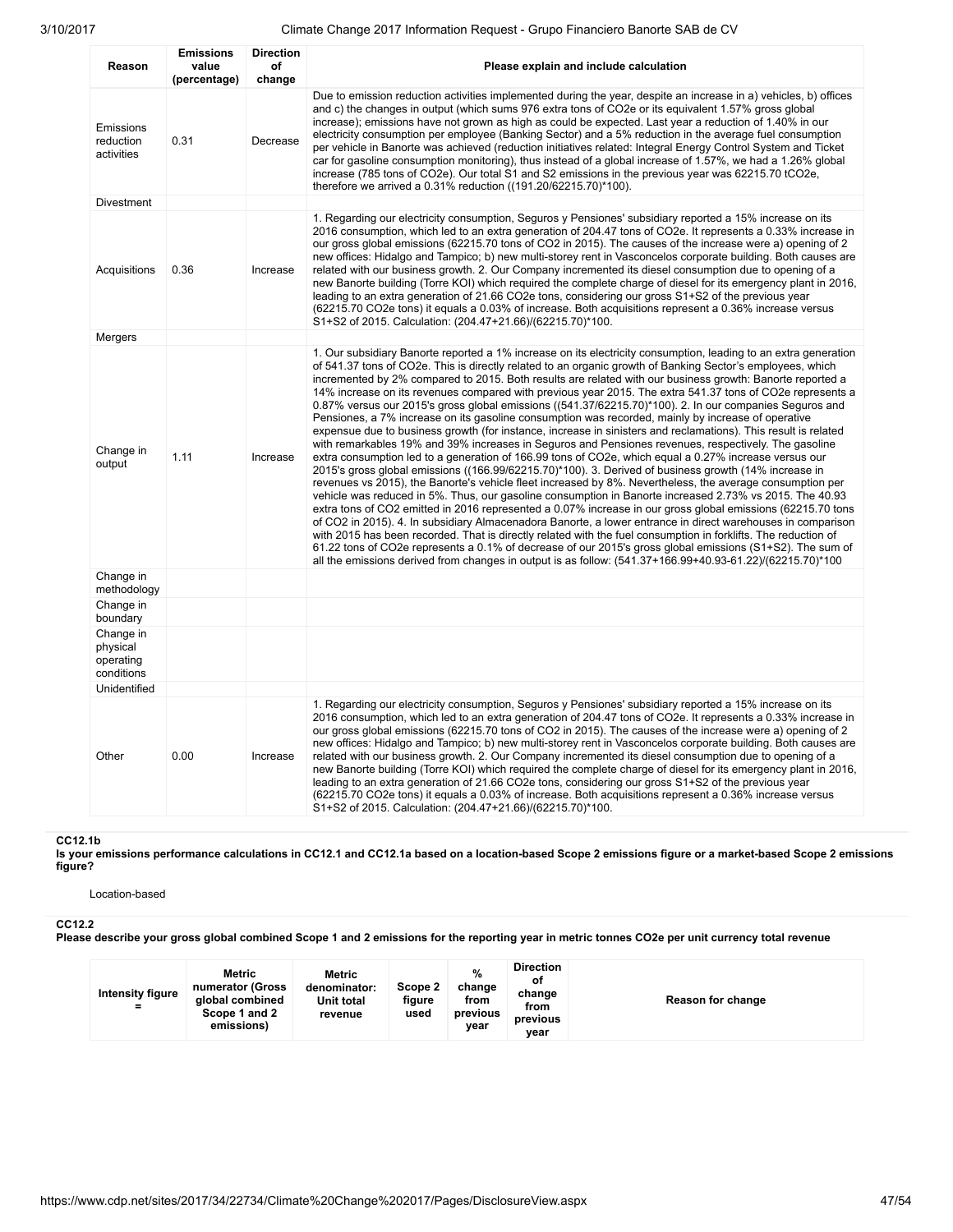| Intensity figure | <b>Metric</b><br>numerator (Gross<br>global combined<br>Scope 1 and 2<br>emissions) | Metric<br>denominator:<br>Unit total<br>revenue | Scope 2<br>figure<br>used | $\%$<br>change<br>from<br>previous<br>year | <b>Direction</b><br>οf<br>change<br>from<br>previous<br>year | Reason for change                                                                                                                                                                                                                                                                                                                                                                                                                                                                                                                                                                                                                                                                                                                                                                                                                                                                                                                                                                                                                                                                                                                                                                                         |
|------------------|-------------------------------------------------------------------------------------|-------------------------------------------------|---------------------------|--------------------------------------------|--------------------------------------------------------------|-----------------------------------------------------------------------------------------------------------------------------------------------------------------------------------------------------------------------------------------------------------------------------------------------------------------------------------------------------------------------------------------------------------------------------------------------------------------------------------------------------------------------------------------------------------------------------------------------------------------------------------------------------------------------------------------------------------------------------------------------------------------------------------------------------------------------------------------------------------------------------------------------------------------------------------------------------------------------------------------------------------------------------------------------------------------------------------------------------------------------------------------------------------------------------------------------------------|
| 0.000003262957   | metric tonnes<br>CO <sub>2e</sub>                                                   | 19307869310.12                                  | Location-<br>based        | 10.28                                      | Decrease                                                     | Despite a global 13% increase in revenues, the operative<br>efficiency we promote allowed us to maintain a steady<br>state in our gross global emissions, thus, we achieved a<br>10% reduction in our emissions intensity per revenue.<br>Our operative efficiency initiatives seek mainly to expand<br>our services without the need of construct more facilities.<br>With that in mind we positioned us as a major player in<br>the third party correspondent market. In 2016 we reached<br>a historical increase of 350% in our third party<br>correspondents, totaling 24,312 and including points of<br>contact through 7-Eleven, Grupo Control, Soriana, Oxxo,<br>among others. Also, in 2016 we developed the NBA/NBO<br>component and the Enterprise Mobility, which promote<br>the digital banking services. Further information about<br>Digital Banking results can be found in question 3.2a.<br>The intensity figure and % change vs previous year has<br>already taken in consideration our recalculated 2015<br>Scope 2 emissions according to the electricity emission<br>factor published with 1 year lag in Mexico. The numbers<br>for 2016 are 63001.168 tonCO2e / 19,307,869,310 MXN. |

### CC12.3

Please provide any additional intensity (normalized) metrics that are appropriate to your business operations

| Intensity<br>figure $=$ | Metric<br>numerator (Gross<br>global combined<br>Scope 1 and 2<br>emissions) | <b>Metric</b><br>denominator                 | Metric<br>denominator:<br>Unit total | Scope 2<br>figure<br>used | %<br>change<br>from<br>previous<br>year | <b>Direction</b><br>οf<br>change<br>from<br>previous<br>vear | Reason for change                                                                                                                                                                                                                                                                                                                                                                                                                                                                                                                                                                                                      |
|-------------------------|------------------------------------------------------------------------------|----------------------------------------------|--------------------------------------|---------------------------|-----------------------------------------|--------------------------------------------------------------|------------------------------------------------------------------------------------------------------------------------------------------------------------------------------------------------------------------------------------------------------------------------------------------------------------------------------------------------------------------------------------------------------------------------------------------------------------------------------------------------------------------------------------------------------------------------------------------------------------------------|
| 2.255761681             | metric tonnes<br>CO <sub>2</sub> e                                           | full time<br>equivalent<br>(FTE)<br>employee | 27929                                | Location-<br>based        | 0.05                                    | Increase                                                     | In 2016, due to our business and employees<br>growth, we recorded two main increases in our<br>electricity consumption in subsidiaries Banorte<br>and Sequros y Pensiones. These increases led<br>to an extra generation of 745 extra tons of<br>CO <sub>2</sub> e. This amount represents the 95% of our<br>global emissions growth in comparison with<br>2015. Please bear in mind our business growth<br>is related with the change in emissions intensity<br>per FTE. In Banorte we had a 14% increase in<br>revenues, also, in Seguros y Pensiones we had<br>a 19% and 39% increase in revenues.<br>respectively. |

### Further Information

### Page: CC13. Emissions Trading

#### CC13.1

#### Do you participate in any emissions trading schemes?

No, but we anticipate doing so in the next 2 years

#### CC13.1b

What is your strategy for complying with the schemes in which you participate or anticipate participating?

In 2016, the Ministry of Environment and Natural Resources (SEMARNAT) and the Mexican Stock Exchange (BMV) signed an agreement to implement a pilot program for greenhouse gas emissions trading system, which will set the rules that contemplate the maximum limits of emission of gases that each industry can generate. The program will involve several companies, including Banorte, and it will be operated and monitored by MéxiCO2. The program will prepare us to participate actively in this new carbon market once it begin operating formally in 2018.

### CC13.2

Has your organization originated any project-based carbon credits or purchased any within the reporting period?

No

Further Information

### Page: CC14. Scope 3 Emissions

CC14.1

Please account for your organization's Scope 3 emissions, disclosing and explaining any exclusions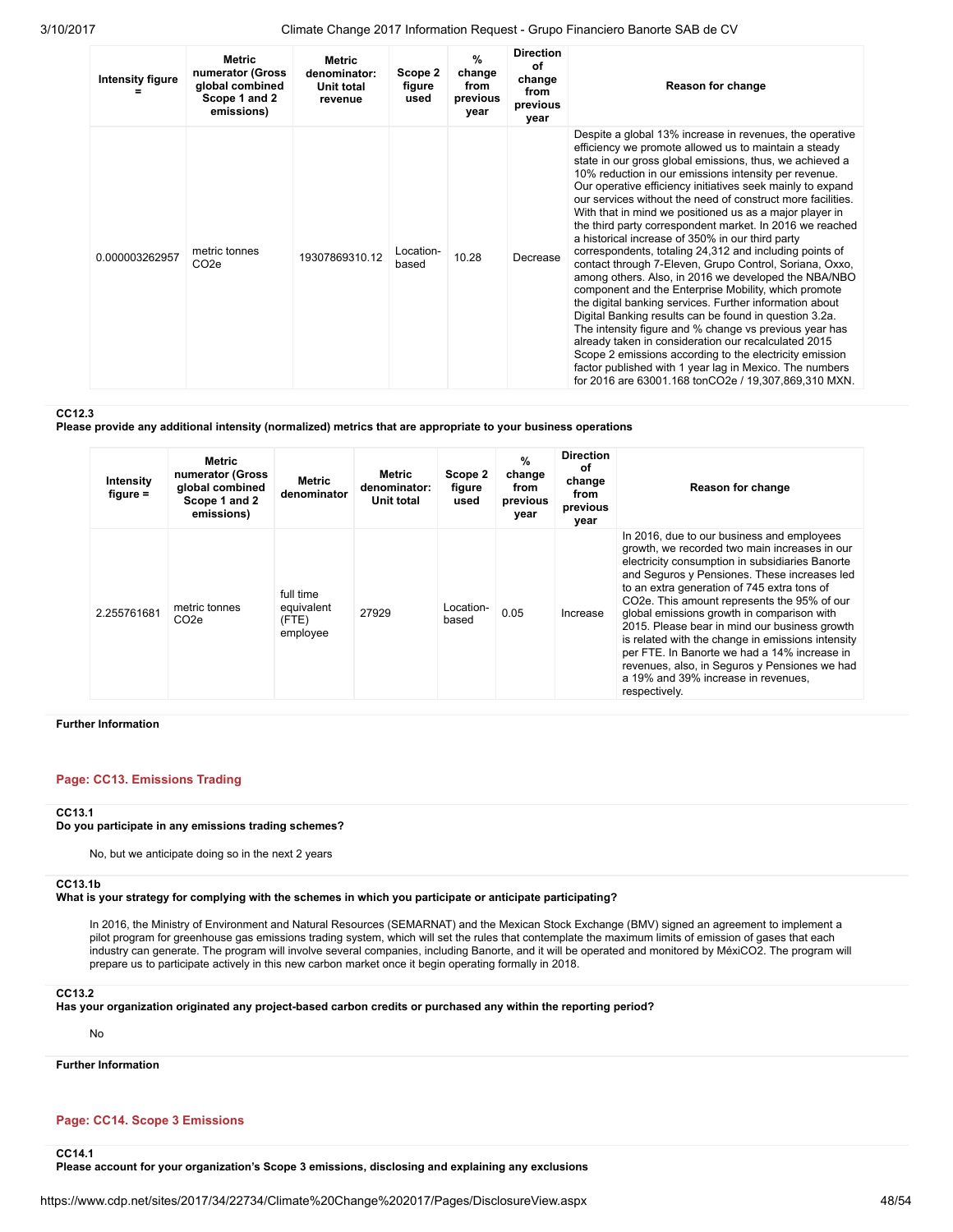| Sources of<br>Scope 3<br>emissions                                                 | <b>Evaluation</b><br>status | metric<br>tonnes<br>CO <sub>2e</sub> | <b>Emissions calculation methodology</b>                                                                                                                                                                                                                                                                                                                                                                                                                                                                                                                                                                                                                                                                                                                                                                                                                                                                                                                                                                                                                                                                                                                                                                                                                                                                                                                                                                                                                                                                                                                                     | Percentage<br>οf<br>emissions<br>calculated<br>using data<br>obtained<br>from<br>suppliers<br>or value<br>chain<br>partners | <b>Explanation</b> |
|------------------------------------------------------------------------------------|-----------------------------|--------------------------------------|------------------------------------------------------------------------------------------------------------------------------------------------------------------------------------------------------------------------------------------------------------------------------------------------------------------------------------------------------------------------------------------------------------------------------------------------------------------------------------------------------------------------------------------------------------------------------------------------------------------------------------------------------------------------------------------------------------------------------------------------------------------------------------------------------------------------------------------------------------------------------------------------------------------------------------------------------------------------------------------------------------------------------------------------------------------------------------------------------------------------------------------------------------------------------------------------------------------------------------------------------------------------------------------------------------------------------------------------------------------------------------------------------------------------------------------------------------------------------------------------------------------------------------------------------------------------------|-----------------------------------------------------------------------------------------------------------------------------|--------------------|
| Purchased<br>goods and<br>services                                                 | Relevant,<br>calculated     | 5166.19                              | Includes paper purchases form all subsidiaries as well as merchandising<br>printing services (such as flyers) form Banorte (1201.83 tCO2e). The<br>emissions from paper purchases were calculated with a factor tonCO2e/ton<br>paper obtained from DEFRA 2016 and by multiplying the 500-sheet packages<br>by a kg factor that takes into account height, width and weight of the paper<br>used in Banorte (1128.88 tCO2e). The rest were calculated from expenditure<br>data an converted using DEFRA's 2009 tonCO2e/\$GBP spend factors,<br>considering UK's yearly inflation from 2009 to 2016 and using the yearly<br>average exchange rate from GBP to MXN in 2016. Also, this year we worked<br>to include emerging gas emissions/leakage of refrigerant gases. Because<br>Banorte purchases the recharge service to suppliers that give maintenance to<br>ACs, we report such emissions as Scope 3 (2835.47 tCO2e). Such emissions<br>were calculated using the GWP published by the Federation in the Official<br>Journal and the compositions given in the safety sheets of our suppliers;<br>therefore a weighted factor was used.                                                                                                                                                                                                                                                                                                                                                                                                                                 | 0.00%                                                                                                                       |                    |
| Capital goods                                                                      | Relevant,<br>calculated     | 2808.53                              | Includes laptops and tokens bought by Banorte in the reporting year. These<br>were calculated from expenditure data an converted using DEFRA's 2009<br>tonCO2e/\$GBP spend factors, considering UK's yearly inflation from 2009 to<br>2016 and using the yearly average exchange rate from GBP to MXN in 2016.                                                                                                                                                                                                                                                                                                                                                                                                                                                                                                                                                                                                                                                                                                                                                                                                                                                                                                                                                                                                                                                                                                                                                                                                                                                               | 0.00%                                                                                                                       |                    |
| Fuel-and-<br>energy-<br>related<br>activities (not<br>included in<br>Scope 1 or 2) | Relevant,<br>calculated     | 19273.99                             | Includes the following aspects: electricity T&D and the WTT of fuels,<br>corporate air travels, electricity consumption and electricity T&D by using the<br>DEFRA factors for 2015. Factors used as tonCO2e/kWh or tonCO2e/volume.<br>Data includes all subsidiaries, except WTT travels where only Banorte Ixe<br>Securities International, Arrendadora y Factor, Afore XXI Banorte, Seguros y<br>Pensiones and Banorte report on such category (the subsidiaries enlisted<br>represent a 98% of our global revenues).                                                                                                                                                                                                                                                                                                                                                                                                                                                                                                                                                                                                                                                                                                                                                                                                                                                                                                                                                                                                                                                      | 0.00%                                                                                                                       |                    |
| Upstream<br>transportation<br>and<br>distribution                                  | Relevant,<br>calculated     | 2795.00                              | Includes transport of documents, suitcases, packages and others related to<br>Banorte's (before Banorte-Ixe) business. These were calculated from<br>expenditure data an converted using DEFRA's 2009 tonCO2e/\$GBP spend<br>factors, considering UK's yearly inflation from 2009 to 2016 and using the<br>yearly average exchange rate from GBP to MXN in 2016.                                                                                                                                                                                                                                                                                                                                                                                                                                                                                                                                                                                                                                                                                                                                                                                                                                                                                                                                                                                                                                                                                                                                                                                                             | 0.00%                                                                                                                       |                    |
| Waste<br>generated in<br>operations                                                | Relevant,<br>calculated     | 2086.93                              | Includes waste generation for Banorte, based on an estimation carried out for<br>Banorte's buildings. Waste information is based on a study performed in<br>accordance to the Mexican norms NMX-AA-61-1985 and NMX-AA-15-1985<br>for the determination of waste generated. For this study, certain buildings from<br>Banorte were monitored: Contact Center, Torre Sur (two representative<br>facilities), a traditional branch, an administrative facility with a branch, a<br>preferent center, a module and dual center; each building had its waste<br>generation traced for several days (comprising complete weeks) in order to<br>calculate an average per day and estimate per month. We could thus obtain<br>an intensity factor to determine the waste generation (in tons) per employee<br>for each kind of building. Later, by means of an employee headcount and kind<br>of building where they work, we used these data in order to estimate the total<br>waste generation in Banorte's buildings. It is noteworthy that the number<br>above does not include recycled waste, as it is not considered as waste per<br>se. We then used the factors from Exhibit 17 from EPA's Landfilling WARM<br>Version 14 (March 16) to create an integrated factor of 63% paper, 16%<br>cardboard, 19% municipal solid waste, 0.66% glass, 0.66% metal, 0.66%<br>plastic. These figures used were obtained from the actual data of waste from<br>a corporate offices building where Banorte-Ixe Securities operates. We then<br>multiplied by the estimated tons of waste. | $0.00\%$                                                                                                                    |                    |
| <b>Business</b><br>travel                                                          | Relevant,<br>calculated     | 1619.80                              | This number represents air travel made by Arrendadora y Factor, Banorte-Ixe,<br>Banorte-Ixe Securities and Afore XXI, for a total of 98% coverage in revenues.<br>Given that the available information was the distance travelled in kilometers,<br>the methodology shown in the "Corporate Value Chain (Scope 3) Accounting<br>and Reporting Standard" was considered and factors used for the calculation<br>were those described in "Section 2.4 – Airline business travel" of document<br>"Optional Emissions from Commuting, Business Travel and Product<br>Transport" published by USA EPA Climate Leaders based on the distance-<br>method calculation. The conversion factors for CH4 and N2O there provided<br>corresponded to the global warming potentials (GWPs) from the Second<br>Assessment Report (SAR), so we used those reported in the Fifth<br>Assessment Report (AR5 - 100 years) instead, seeking to align ourselves to<br>the new national reporting guidelines. Emission factors and their source are<br>given in the corresponding question in section 7 of this response. For<br>Banorte-Ixe, on the other hand, we used DEFRA 20165's factors for Average<br>class - Domestic, Short Haul and Long Haul air travels.                                                                                                                                                                                                                                                                                                                              | $0.00\%$                                                                                                                    |                    |
| Employee<br>commuting                                                              | Relevant,<br>calculated     | 78.67                                | In 2015 we conducted a survey in our Contact Center (housing near a 10% of<br>our employees) asking about their preferred transport method to move to and<br>from the Contact Center. Questions aimed to acquire information about the<br>traveled distance, time and zip code in order to estimate the distance they<br>travel each day. We were able to obtain a total travel distance in kms per day<br>for each transport category, which was then extrapolated to a yearly amount<br>and to represent the total employees in the Contact Center.                                                                                                                                                                                                                                                                                                                                                                                                                                                                                                                                                                                                                                                                                                                                                                                                                                                                                                                                                                                                                        | 100.00%                                                                                                                     |                    |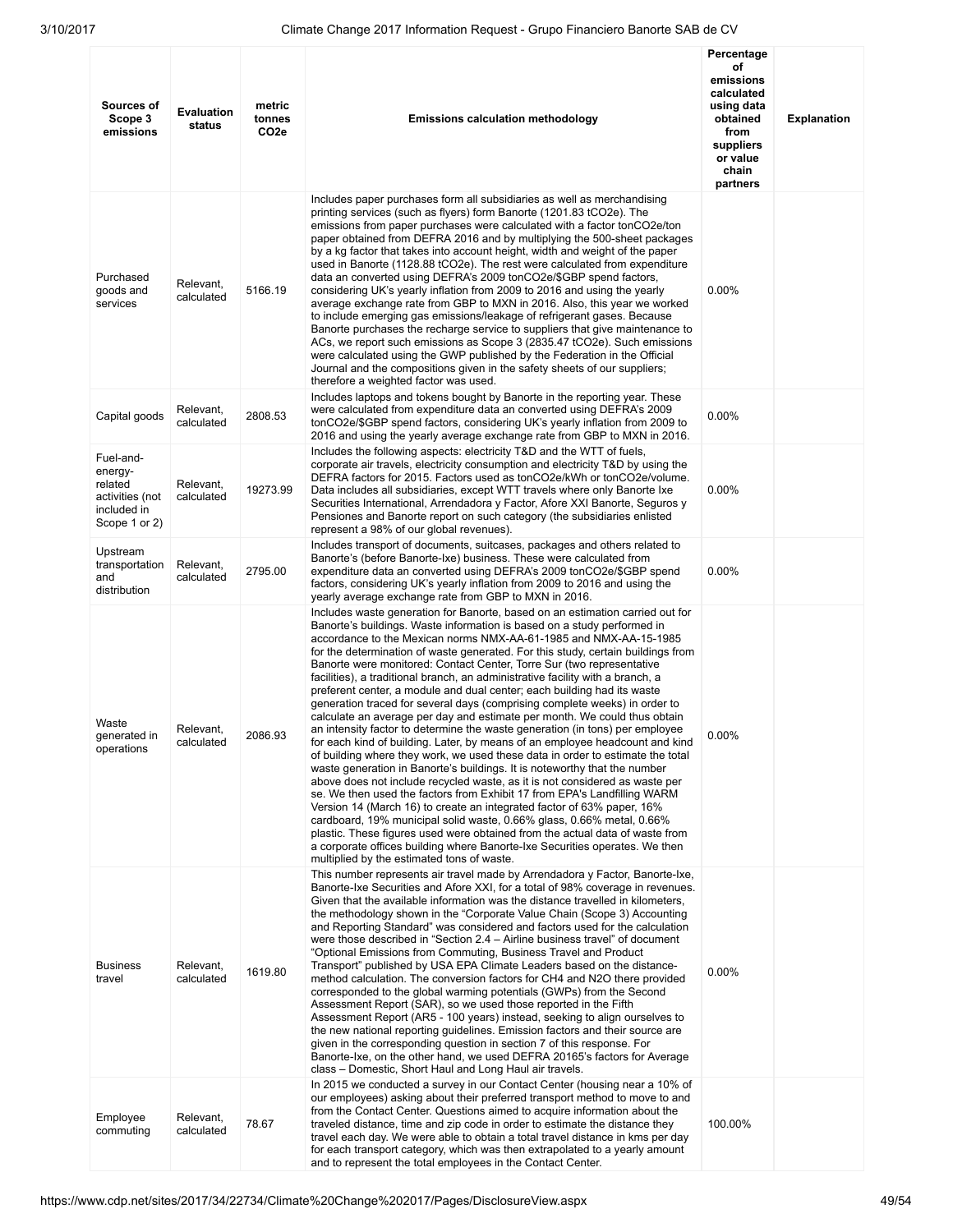| Sources of<br>Scope 3<br>emissions                  | <b>Evaluation</b><br>status                 | metric<br>tonnes<br>CO <sub>2e</sub> | <b>Emissions calculation methodology</b>                                                                                                                                                                                                                                                                                                                                                                           | Percentage<br>οf<br>emissions<br>calculated<br>using data<br>obtained<br>from<br>suppliers<br>or value<br>chain<br>partners | <b>Explanation</b>                                                                                                                                                                                                                                                                                                                                                                                                                                                                                                                                                                                                                     |
|-----------------------------------------------------|---------------------------------------------|--------------------------------------|--------------------------------------------------------------------------------------------------------------------------------------------------------------------------------------------------------------------------------------------------------------------------------------------------------------------------------------------------------------------------------------------------------------------|-----------------------------------------------------------------------------------------------------------------------------|----------------------------------------------------------------------------------------------------------------------------------------------------------------------------------------------------------------------------------------------------------------------------------------------------------------------------------------------------------------------------------------------------------------------------------------------------------------------------------------------------------------------------------------------------------------------------------------------------------------------------------------|
| Upstream<br>leased assets                           | Not<br>relevant,<br>explanation<br>provided |                                      |                                                                                                                                                                                                                                                                                                                                                                                                                    | 0.00%                                                                                                                       | Though<br><b>GFNorte leases</b><br>a high<br>percentage of<br>the buildings<br>and facilities<br>where it<br>operates (i.e., it<br>acts as a<br>lessee), due to<br>an<br>improvement in<br>our accounting<br>methodology,<br>we have<br>reclassified all<br>the emissions<br>generated<br>therein are now<br>already fully<br>reported as<br>emissions<br>disclosed in<br>their<br>corresponding<br>Scope 1 and<br>Scope 2 from<br>the Company's<br>own<br>operations,<br>according to<br>each emissions<br>source's<br>nature. For this<br>reason, there<br>are no Scope 3<br>emissions to<br>report in this<br>specific<br>category. |
| Downstream<br>transportation<br>and<br>distribution | Relevant,<br>calculated                     | 1922.69                              | Includes delivery services from Banorte to clients in relation to account<br>statements, credit cards and other mailing aspects. We gathered expenditure<br>data regarding these categories. These figures were then calculated from<br>DEFRA's 2009 tonCO2e/\$GBP spend factors, considering UK's yearly<br>inflation from 2009 up to 2016 and using the yearly average exchange rate<br>from GBP to MXN in 2016. | 0.00%                                                                                                                       |                                                                                                                                                                                                                                                                                                                                                                                                                                                                                                                                                                                                                                        |
| Processing of<br>sold products                      | Not<br>relevant,<br>explanation<br>provided |                                      |                                                                                                                                                                                                                                                                                                                                                                                                                    | 0.00%                                                                                                                       | GFNorte, as<br>financial<br>institution, does<br>not sell<br>products that<br>are raw<br>materials or<br>intermediate<br>products for<br>other company<br>'s processes or<br>operations.                                                                                                                                                                                                                                                                                                                                                                                                                                               |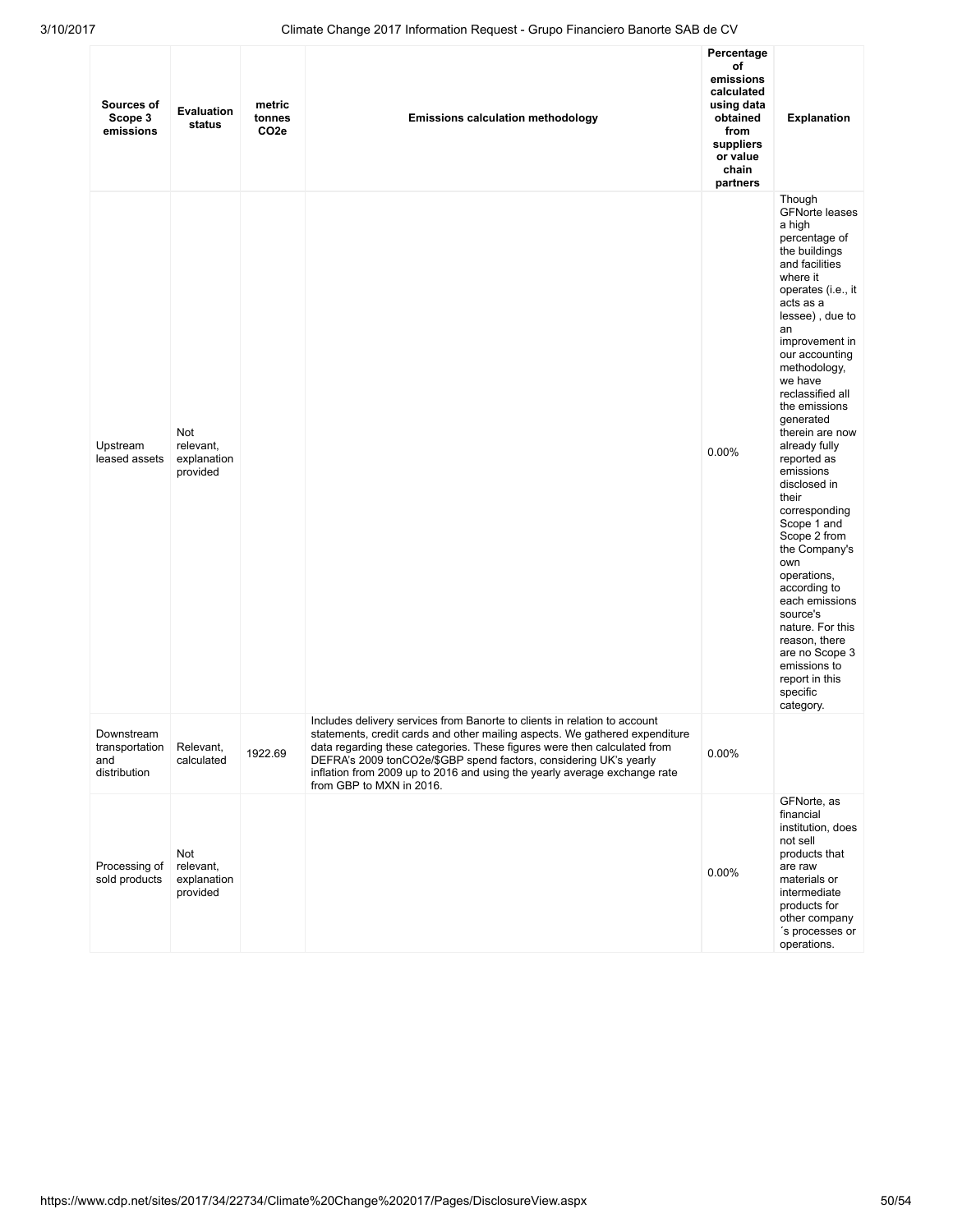| Sources of<br>Scope 3<br>emissions           | Evaluation<br>status                        | metric<br>tonnes<br>CO <sub>2e</sub> | <b>Emissions calculation methodology</b> | Percentage<br>οf<br>emissions<br>calculated<br>using data<br>obtained<br>from<br>suppliers<br>or value<br>chain<br>partners | <b>Explanation</b>                                                                                                                                                                                                                                                                                                                                                                                                                                         |
|----------------------------------------------|---------------------------------------------|--------------------------------------|------------------------------------------|-----------------------------------------------------------------------------------------------------------------------------|------------------------------------------------------------------------------------------------------------------------------------------------------------------------------------------------------------------------------------------------------------------------------------------------------------------------------------------------------------------------------------------------------------------------------------------------------------|
| Use of sold<br>products                      | Not<br>relevant,<br>explanation<br>provided |                                      |                                          | 0.00%                                                                                                                       | GFNorte's<br>products do not<br>fall into this<br>category. No<br>direct use-<br>phase<br>emissions are<br>generated<br>because they<br>do not<br>consume<br>energy nor emit<br>GHGs during /<br>while in use, as<br>opposed to<br>fuels, feedstock<br>and other<br>industries.<br>Investments<br>could apply, but<br>they are strictly<br>separated in<br>another<br>category<br>provided below.                                                          |
| End of life<br>treatment of<br>sold products | Not<br>relevant,<br>explanation<br>provided |                                      |                                          | 0.00%                                                                                                                       | GFNorte<br>manages the<br>treatment of its<br>products by<br>reclaiming<br>physical tokens<br>and cards at<br>the end of their<br>useful life. This<br>was stated in<br>"Waste<br>generation in<br>operations"<br>above, we<br>consider that<br>this is not a<br>relevant<br>category to the<br>Company,<br>because it<br>refers to the<br>end-of-life<br>treatment /<br>disposal<br>methods used<br>by the<br>customers,<br>rather than the<br>Company's. |
| Downstream<br>leased assets                  | Not<br>relevant,<br>explanation<br>provided |                                      |                                          | 0.00%                                                                                                                       | <b>GFNorte does</b><br>not lease<br>owned<br>buildings or<br>facilities, i.e., it<br>does not act as<br>a lessor in any<br>situation.                                                                                                                                                                                                                                                                                                                      |
| Franchises                                   | Not<br>relevant,<br>explanation<br>provided |                                      |                                          | 0.00%                                                                                                                       | This is not part<br>of its business<br>model.<br>GFNorte does<br>not grant this<br>kind of<br>licenses.                                                                                                                                                                                                                                                                                                                                                    |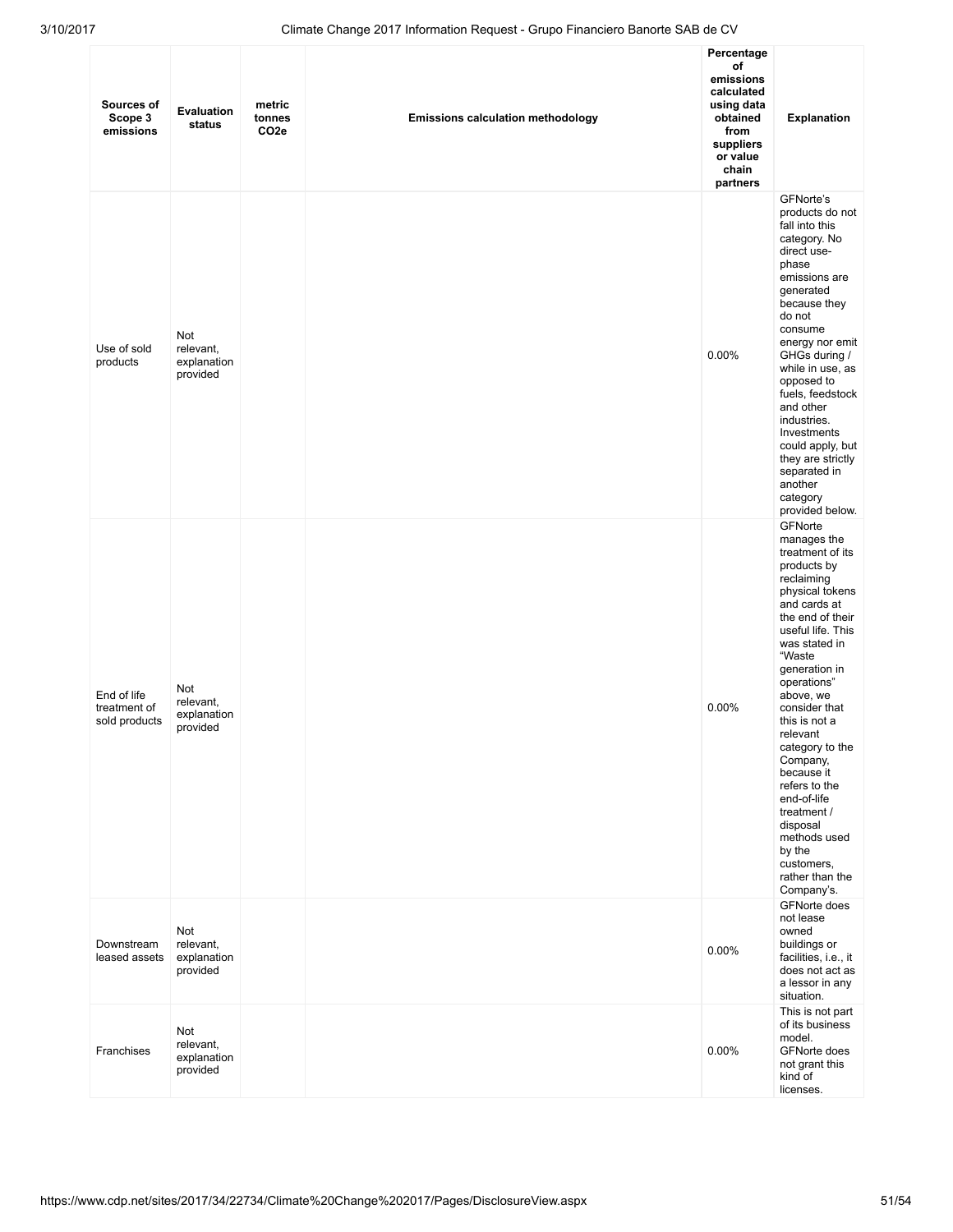| Sources of<br>Scope 3<br>emissions | <b>Evaluation</b><br>status | metric<br>tonnes<br>CO <sub>2e</sub> | <b>Emissions calculation methodology</b>                                                                                                                                                                                                                                                                                                                                                                                                                                                                                                                                                                                                                                                                                                                                                                                                                                                                                                       | Percentage<br>Ωf<br>emissions<br>calculated<br>using data<br>obtained<br>from<br>suppliers<br>or value<br>chain<br>partners | <b>Explanation</b> |
|------------------------------------|-----------------------------|--------------------------------------|------------------------------------------------------------------------------------------------------------------------------------------------------------------------------------------------------------------------------------------------------------------------------------------------------------------------------------------------------------------------------------------------------------------------------------------------------------------------------------------------------------------------------------------------------------------------------------------------------------------------------------------------------------------------------------------------------------------------------------------------------------------------------------------------------------------------------------------------------------------------------------------------------------------------------------------------|-----------------------------------------------------------------------------------------------------------------------------|--------------------|
| Investments                        | Relevant.<br>calculated     | 1013869.9                            | The figure includes the emissions derived from the equity portfolio of Afore<br>XXI Banorte, one of our main subsidiaries with investment activities;<br>representing a 28.6% of the Group total investment. The report was<br>generated by the consultancy groups South Pole and YourSRI and measures<br>the carbon footprint of a portfolio taking scope 1-2 emissions into account<br>from the sectors Materials, Industrials, Consumer Staples (61%) and other<br>sectors. The relative carbon footprint is a normalized measure of the<br>portfolio's contribution and is defined as the total carbon emissions of the<br>portfolio per million MXN invested (28.5 tCO2e/Million MXN invested; for<br>Afore XXI Banorte in one year). The Afore XXI-Banorte is associated with<br>greenhouse gas emissions of 1'013'870 tons per year. Each holding's<br>contribution to the carbon footprint is calculated on an equity ownership basis. | 100.00%                                                                                                                     |                    |
| Other<br>(upstream)                |                             |                                      |                                                                                                                                                                                                                                                                                                                                                                                                                                                                                                                                                                                                                                                                                                                                                                                                                                                                                                                                                |                                                                                                                             |                    |
| Other<br>(downstream)              |                             |                                      |                                                                                                                                                                                                                                                                                                                                                                                                                                                                                                                                                                                                                                                                                                                                                                                                                                                                                                                                                |                                                                                                                             |                    |

#### CC14.2

Please indicate the verification/assurance status that applies to your reported Scope 3 emissions

Third party verification or assurance process in place

### CC14.2a

Please provide further details of the verification/assurance undertaken, and attach the relevant statements

| Verification<br>or<br>assurance<br>cycle in<br>place | <b>Status in</b><br>the<br>current<br>reporting<br>vear | Type of<br>verification<br>or<br>assurance | <b>Attach the statement</b>                                                                                                                                      | <b>Page/Section</b><br>reference      | Relevant<br>standard | <b>Proportion of</b><br>reported Scope<br>3 emissions<br>verified (%) |
|------------------------------------------------------|---------------------------------------------------------|--------------------------------------------|------------------------------------------------------------------------------------------------------------------------------------------------------------------|---------------------------------------|----------------------|-----------------------------------------------------------------------|
| Annual<br>process                                    | Complete                                                | Reasonable<br>assurance                    | https://www.cdp.net/sites/2017/34/22734/Climate Change<br>2017/Shared Documents/Attachments/CC14.2a/BANORTE<br>CDP INGLES.pdf                                    | Whole<br>document is<br>the statement | ISO14064-            | 100                                                                   |
| Annual<br>process                                    | Complete                                                | Limited<br>assurance                       | https://www.cdp.net/sites/2017/34/22734/Climate Change<br>2017/Shared<br>Documents/Attachments/CC14.2a/INDEPENDENT<br>ASSURANCE REPORT BANORTE 2016AR 9JUN17.pdf | Whole<br>document is<br>the statement | ISAE3000             | 13                                                                    |

### CC14.3

Are you able to compare your Scope 3 emissions for the reporting year with those for the previous year for any sources?

Yes

### CC14.3a

Please identify the reasons for any change in your Scope 3 emissions and for each of them specify how your emissions compare to the previous year

| Sources of<br>Scope 3<br>emissions                                                     | <b>Reason for</b><br>change                                   | <b>Emissions</b><br>value<br>(percentage) | <b>Direction</b><br>οf<br>change | Comment                                                                                                                                                                                                                                                                                                                                                                                                                                                                                                                                               |
|----------------------------------------------------------------------------------------|---------------------------------------------------------------|-------------------------------------------|----------------------------------|-------------------------------------------------------------------------------------------------------------------------------------------------------------------------------------------------------------------------------------------------------------------------------------------------------------------------------------------------------------------------------------------------------------------------------------------------------------------------------------------------------------------------------------------------------|
| Purchased<br>goods &<br>services                                                       | Other: More<br>services are<br>accounted<br>than last<br>year | 174                                       | Increase                         | In 2016 the emissions due to refrigerant refills were 2,835.47 tons of CO2e, derived from<br>1,498 kg of R-22 gas and 1,336 kg of ecological gas R-410A. This represents a 54% of the<br>emissions reported in the category "purchased goods and services". Currently R-410A<br>represents 45% of total recharges in Banorte. Since 2015 Banorte stopped acquiring<br>equipment using R22 (p. 42 2015 Annual Report).                                                                                                                                 |
| Capital goods                                                                          | Other:<br>Renewal<br>equipment                                | 14                                        | Increase                         | In 2016 we had a 14% increment in emissions due to the purchase of technological<br>equipment, such as desktop and laptop computers. This growth is related to an increase in<br>employees and the periodical renovation of equipment for operative efficiency.                                                                                                                                                                                                                                                                                       |
| Fuel- and<br>energy-<br>related<br>activities (not<br>included in<br>Scopes 1 or<br>2) | Change in<br>methodology                                      | 33                                        | Decrease                         | Last year we had a double accountancy for emissions related with transmission loss and<br>generation of electricity in Mexico, the correct figure for CDP 2016 (reporting year 2015) is<br>20,016 tons of CO2e. For CDP 2017 (reporting year 2016), our emissions related with fuel and<br>energy activities not included in Scope 1 and 2 were 19,273 tons of CO2e, arriving a 4%<br>decrease, in part due to an average 2% reduction in emission factors used from DEFRA<br>(electricity trans. Loss and generation Mexico and well to tank fuels). |
| Upstream<br>transportation<br>& distribution                                           | Change in<br>methodology                                      | 37                                        | Decrease                         | Last year we had a double accountancy for emissions related with transportation, entering in<br>the field the emissions derived from deliver of physical account statements to clients,<br>nevertheless those emissions are also included in Downstream transportation and distribution<br>(where they belong). The correct figure for CDP 2016 is 2,516, arriving a 11% increase, such<br>increment is derived of internal operations according to our business growth.                                                                              |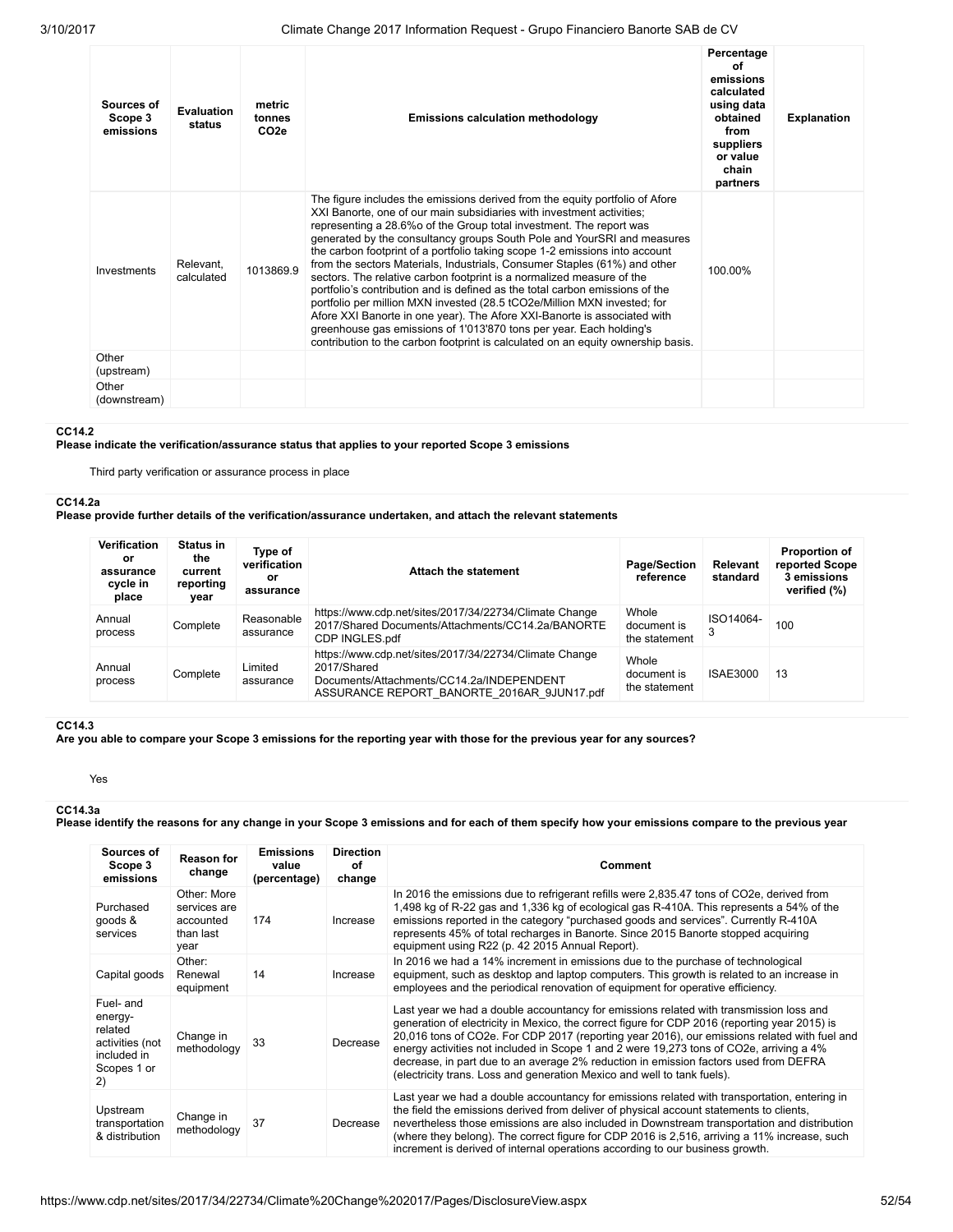| Sources of<br>Scope 3<br>emissions  | <b>Reason for</b><br>change | <b>Emissions</b><br>value<br>(percentage) | <b>Direction</b><br>οf<br>change | Comment                                                                                                                                                                                                                                                                                                                                                                                                                                                                                                                                                                                                                                                                                                                                                                                                                                                                                                                                                                                                                    |
|-------------------------------------|-----------------------------|-------------------------------------------|----------------------------------|----------------------------------------------------------------------------------------------------------------------------------------------------------------------------------------------------------------------------------------------------------------------------------------------------------------------------------------------------------------------------------------------------------------------------------------------------------------------------------------------------------------------------------------------------------------------------------------------------------------------------------------------------------------------------------------------------------------------------------------------------------------------------------------------------------------------------------------------------------------------------------------------------------------------------------------------------------------------------------------------------------------------------|
| Waste<br>generated in<br>operations | Change in<br>methodology    | 13                                        | Increase                         | For reporting year we use the newest version of GHG Emissions Waste Management Analysis<br>(version 14 published in 2016) with the percentage of waste explained in CC14.1. The change<br>lies mostly in the factors variation from the EPA.                                                                                                                                                                                                                                                                                                                                                                                                                                                                                                                                                                                                                                                                                                                                                                               |
| <b>Business</b><br>travel           | Change in<br>boundary       | 46                                        | Increase                         | We continue to provide a total business travel figure calculated for the report of Scope 3<br>emissions. Since last year we follow the methodology established by the distance-based<br>method from GHG Protocol and consulting EPA Climate Leaders' Optional Emissions from<br>Commuting, Business Travel and Product Transport's procedures, updating the correspondent<br>emission factors for reporting year 2015 (updated to: 1,104.55 tons of CO2e) and 2016<br>(1,619.80 tons of CO2e). The figures provided were verified by Deloitte according GRI<br>Standards 305-3. A total of 11,131,466.81 kilometers were registered for Banorte. The rest of<br>the subsidiaries (Banorte Ixe Securities, Arrendadora, Afore XXI Banorte and, for the first time,<br>Seguros y Pensiones Banorte) reported 5,602,512 km traveled. The 46% global increase<br>(considering updated 2015 figure) is due mainly for the inclusion of Seguros y Pensiones<br>subsidiary' data and it is also related with our business growth. |
| Investments                         | Other: First<br>inclusion   | 100                                       | Increase                         | For CDP 2017 we include, for the first time, an assessment of emissions derived from one of<br>our investment portfolios from Afore XXI Banorte. Thus, we have a 100% increase compared<br>with an empty field from last years. According to the recent signature of Principles for<br>Responsible Investment, we expect to expand our coverage of measurement in the next few<br>years.                                                                                                                                                                                                                                                                                                                                                                                                                                                                                                                                                                                                                                   |

#### CC14.4

Do you engage with any of the elements of your value chain on GHG emissions and climate change strategies? (Tick all that apply)

Yes, our suppliers

Yes, our customers

#### CC14.4a

#### Please give details of methods of engagement, your strategy for prioritizing engagements and measures of success

Since 2016 we optimized our engagement method with our suppliers through ARIBA tool from SAP as a collaborative project for the management of suppliers of goods and services for the financial group. This tool allow us to reach a 100 percent of scope in our newest suppliers and to take part in the approbation chain for every supplier that offers us a service or product, considering the environmental risks inherent to every supplier's operations.

Our strategy for prioritizing engagements is based in a questionnaire aligned with the second edition of the Supply Chain Sustainability practical guide of the United Nations Global Compact, and considers the following criteria: 1. The supplier's activities belong to a high risk sector activity, 2. The supplier provides products with a high environmental risk, 3. The supplier works in a high-risk country. Once we identified the level of risk of every supplier, we establish a direct relationship through the ARIBA's system, requiring the supplier to upload the corresponding documents for evidencing its correct environmental performance (certifications, permissions from the environmental authorities, among others). If the company doesn't upload in ARIBA the corresponding documents, the process of becoming our supplier stops. The main objective is to promote a responsible management of the supply chain and a beneficial relationship between both parts.

The diagnostic phase started in the end of 2016, the measure of success consisted of the percentage of suppliers evaluated (we have the potential for the 100 percent of new suppliers' evaluation), the quality and content of their replies and the rate of acceptation. This way, as a first step, we can determine the total number of effective responses established with our suppliers, which will helps us to select those with whom we can build stronger relationships to carry out collaborative initiatives in the future. Lastly, in order to assess a correct evaluation – we expect to complete a whole year of suppliers' analysis – by the end of 2017 we will develop a classification matrix of suppliers considering potential social and environmental risks according to the particularities of each sector, company or scope.

Another of our most relevant engagement methods with suppliers involves to encourage them to maintain healthy human rights, labor, environmental and anticorruption practices, including a clause in new contracts and renewals, whereby they manifest their commitment to comply with the Global Compact Principles (without signifying their adherence). For this method, the measure of success is based in the amount of contracts that consider the 10 principles of Global Compact year by year and the proportion of them against the total of contracts. By 2016, 830 suppliers declared their commitment to having knowledge of and adherence to the Global Compact Principles. This figure represents a 57% of our total suppliers in 2016's records. Please note the figure may seem diminished in comparison with CDP 2016's response, this is due an internal regularization of suppliers from health sector (human resources, benefit for employees). Therefore our global amount of suppliers was reduced as well as the suppliers with Global Compact Principles declaration in their contract.

#### CC14.4b

To give a sense of scale of this engagement, please give the number of suppliers with whom you are engaging and the proportion of your total spend that they represent

| Type of<br>engagement | <b>Number</b><br>οt<br>suppliers | $%$ of<br>total<br>spend<br>(direct<br>and<br>indirect) | Impact of engagement                                                                                                                                                                                                                                                                                                                                                                                                                                                                                                                                                                                                                            |
|-----------------------|----------------------------------|---------------------------------------------------------|-------------------------------------------------------------------------------------------------------------------------------------------------------------------------------------------------------------------------------------------------------------------------------------------------------------------------------------------------------------------------------------------------------------------------------------------------------------------------------------------------------------------------------------------------------------------------------------------------------------------------------------------------|
| Active<br>engagement  | 830                              | 19%                                                     | The success of our engagement is measured by means of the quantity of suppliers with the declaration signed in<br>their contract. Nevertheless, we can't measure an impact in our suppliers' GHG emissions by now. We are<br>committed to achieve a more comprehensive engagement with ARIBA tool, as detailed in question 14.4a. Note:<br>the percentage of total spend here provided is estimated considering the monetary amount of the suppliers with<br>the Global Compact clause included in its contract (as mentioned in 14.4a). The sum is divided by the Group's total<br>global operation spend of 2016 and it is multiplied by 100. |

Further Information

### Module: Sign Off

### Page: CC15. Sign Off